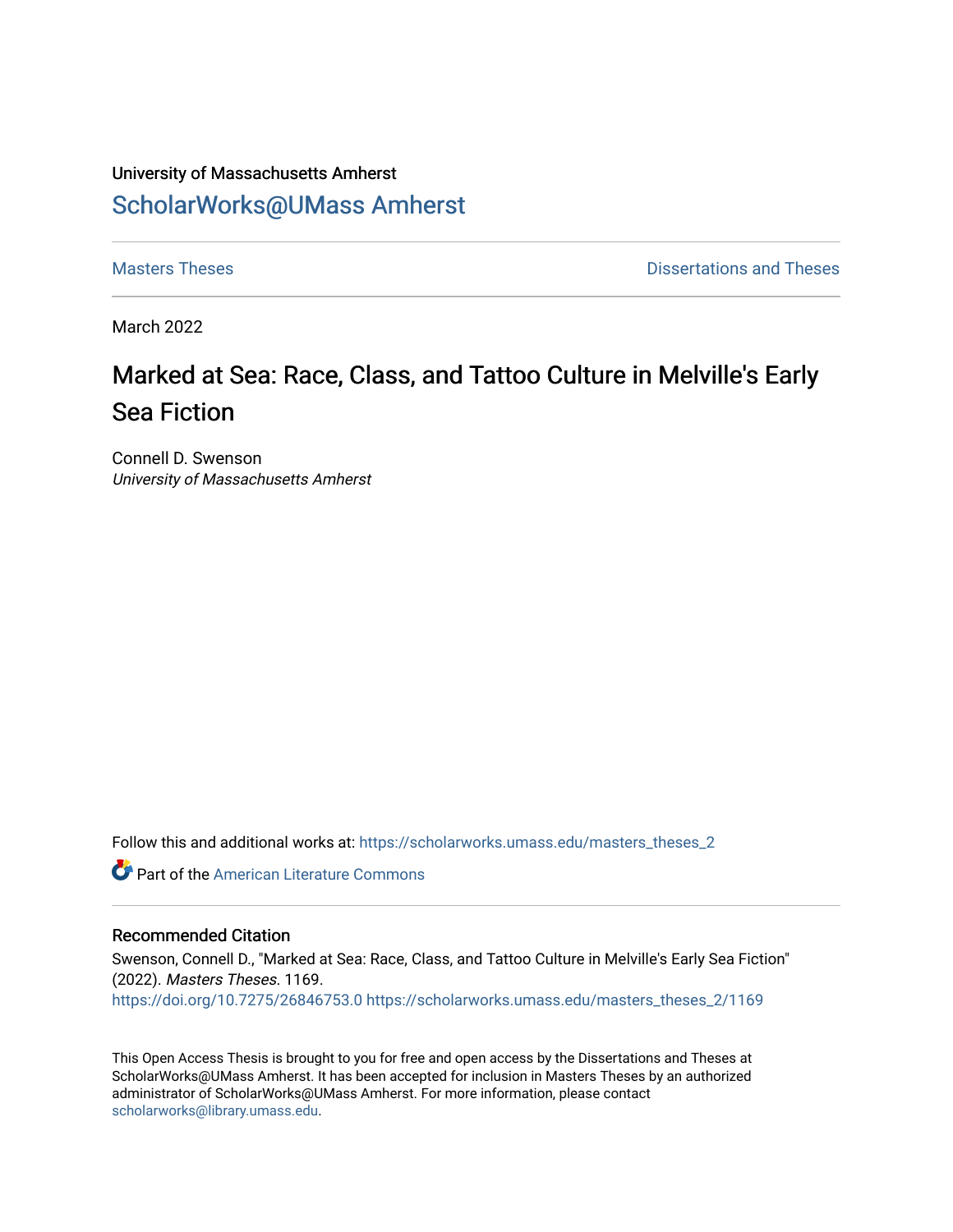Marked at Sea: Race, Class, and Tattoo Culture in Melville's Early Sea Fiction

A Thesis Presented

by

## CONNELL DUNCAN SWENSON

Submitted to the Graduate School of the University of Massachusetts Amherst in partial fulfillment of the requirements for the degree of

MASTER OF ARTS

February 2022

Department of English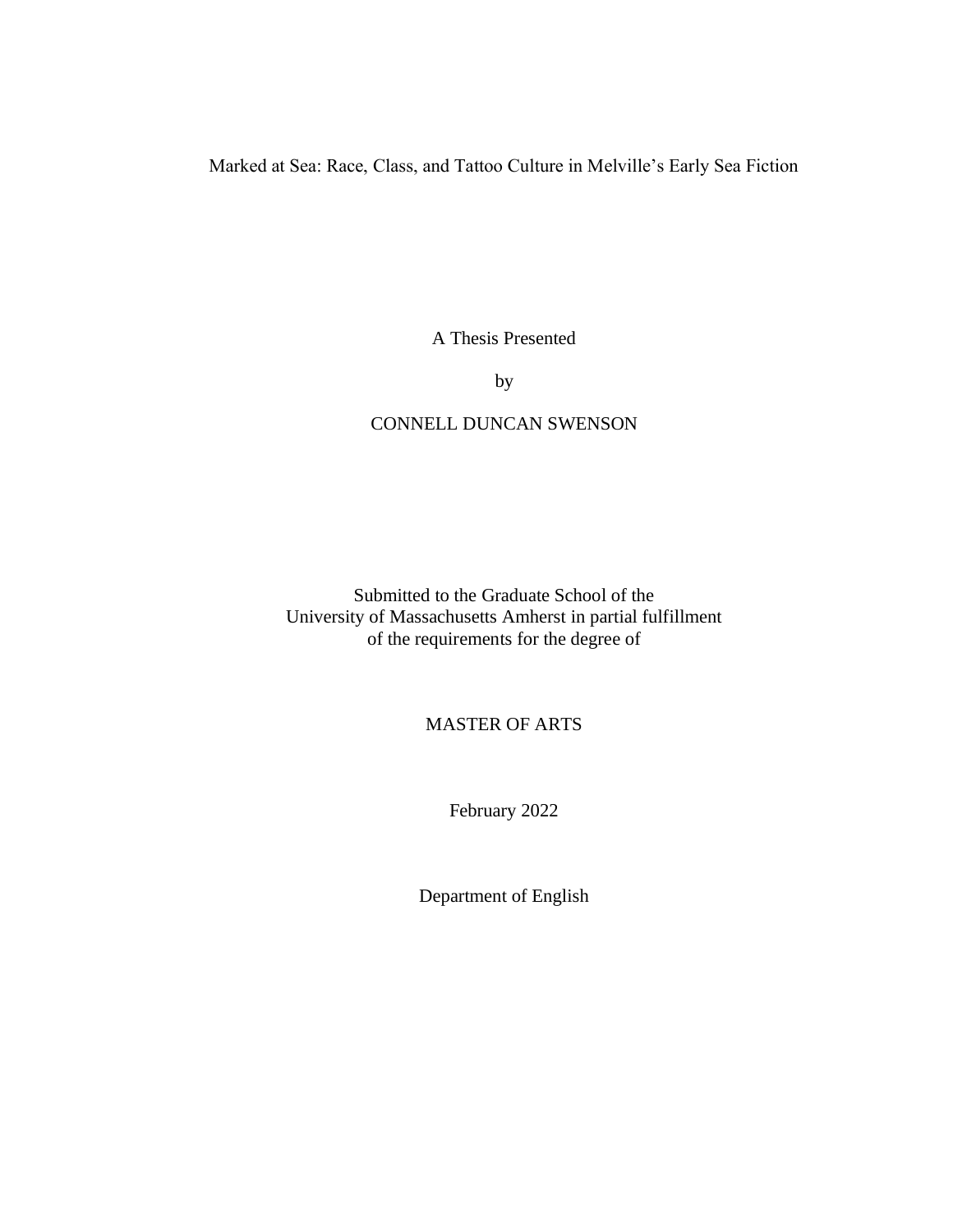Marked at Sea: Race, Class, and Tattoo Culture in Melville's Early Sea Fiction

A Thesis Presented

by

CONNELL DUNCAN SWENSON

Approved as to style and content by:

Randall Knoper, Chair

Laura Doyle, Member

Britt Rusert, Member

Randall Knoper, Chair English Department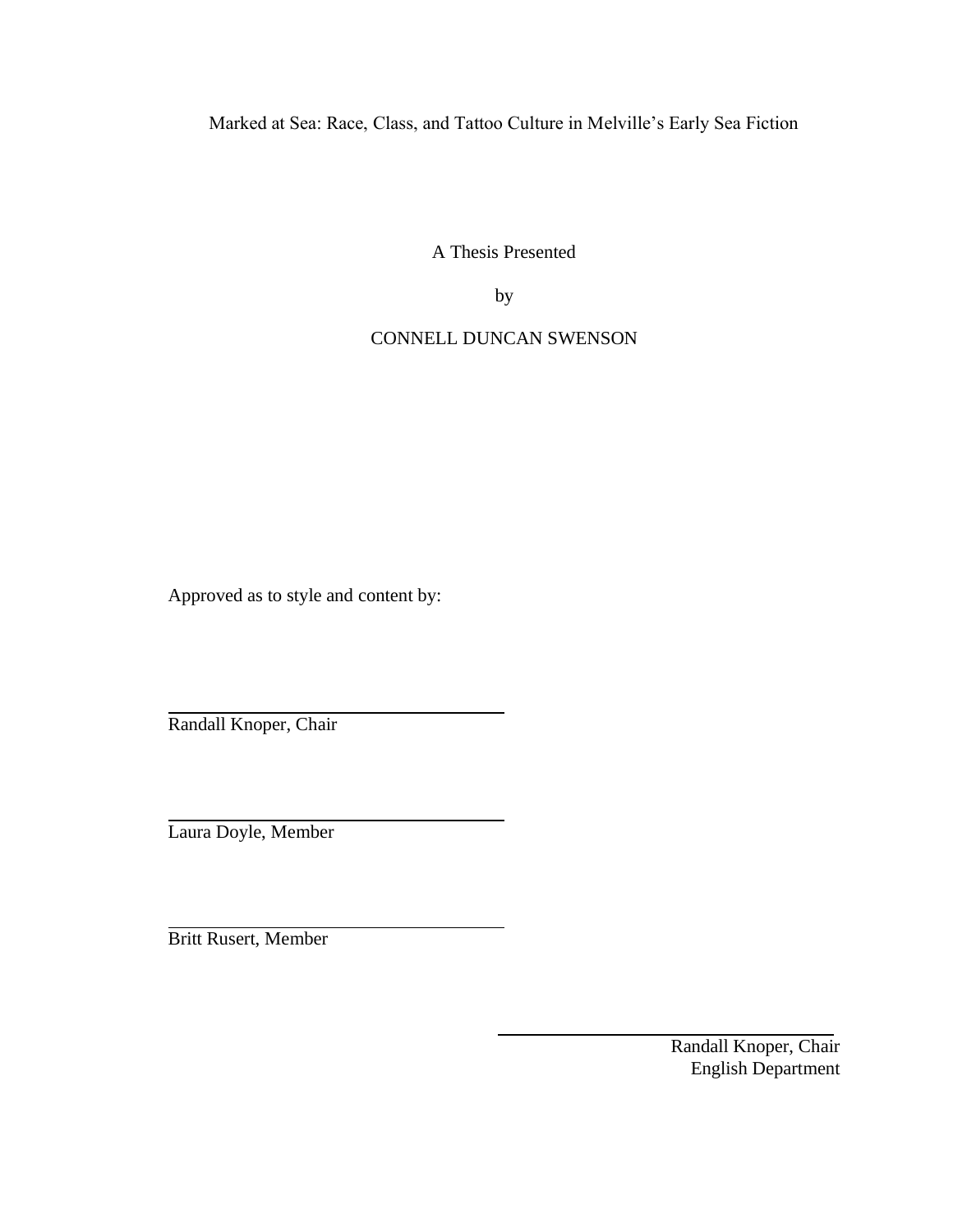#### ABSTRACT

### MARKED AT SEA: RACE, CLASS, AND TATTOO CULTURE IN MELVILLE'S EARLY SEA FICTION

#### FEBRUARY 2022

# CONNELL DUNCAN SWENSON, B.S., UNITED STATES AIR FORCE ACADEMY M.A., UNIVERSITY OF MASSACHUSETTS AMHERST

Directed by: Professor Randall Knoper

This thesis explores the role of Euromerican maritime tattoos in Herman Melville's early sea fiction. Through layers of historic and scholarly obfuscation, Euromerican maritime tattoos have been delimited to a marginal role in the cosmopolitan shipboard culture of 19<sup>th</sup>-century Pacific whaling and trade networks. This project extracts and contextualizes that cultural practice as formative in the creation of sailors' hybrid embodied identities. With this intervention in mind, Euromerican maritime tattooing emerges as a small but important feature in Melville's first six books. Probing issues such as race, class, slavery, and colonialism, this project deploys an intimate reading practice, which seeks to engage Melville from within the text. Tattoos serve as a symbol by which he grapples with larger social formations. Through prolonged engagement with marked bodies, Melville unfurls a cast of characters who demonstrate how identity is shaped by the various domineering axes of modernization. He also reveals how a series of interconnected and somewhat autobiographical first-person narrators strive to find embodied alternatives to the violent forms of exploitation alive in the colonial Pacific and interconnected 19<sup>th</sup>-century global shipping networks. Ultimately,

ii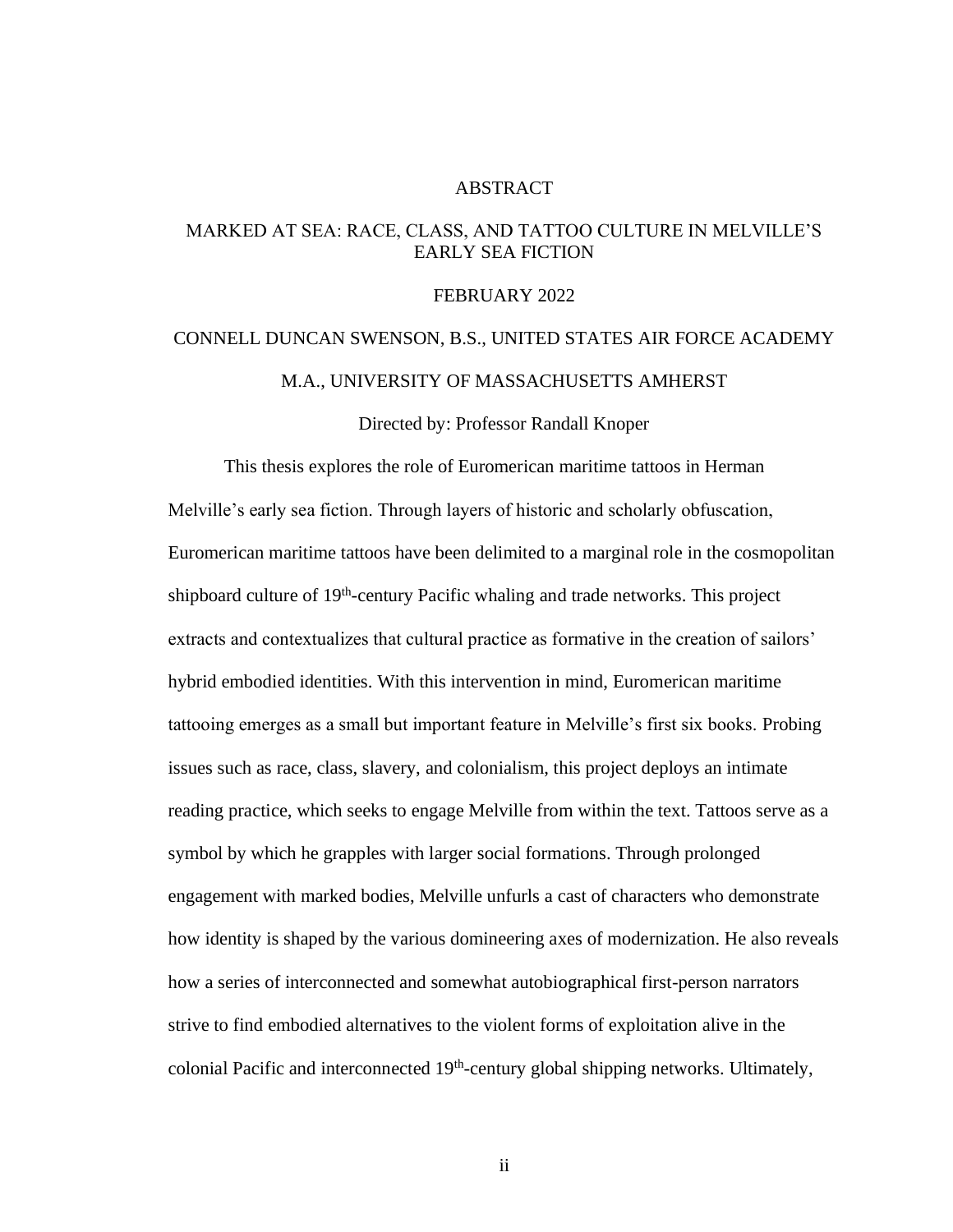this project seeks to think, feel, and read alongside Melville to gain insight into how he made sense of the world. Through the lens of tattoos in his early sea fiction, Melville reveals the power of interrelation, the human potential to defy subjugation, and charts a path toward new social embodiments.

Disclaimer: The views expressed in this thesis are those of the author and do not reflect the official policy or position of the United States Air Force, United States Space Force, Department of Defense, or the U.S. Government.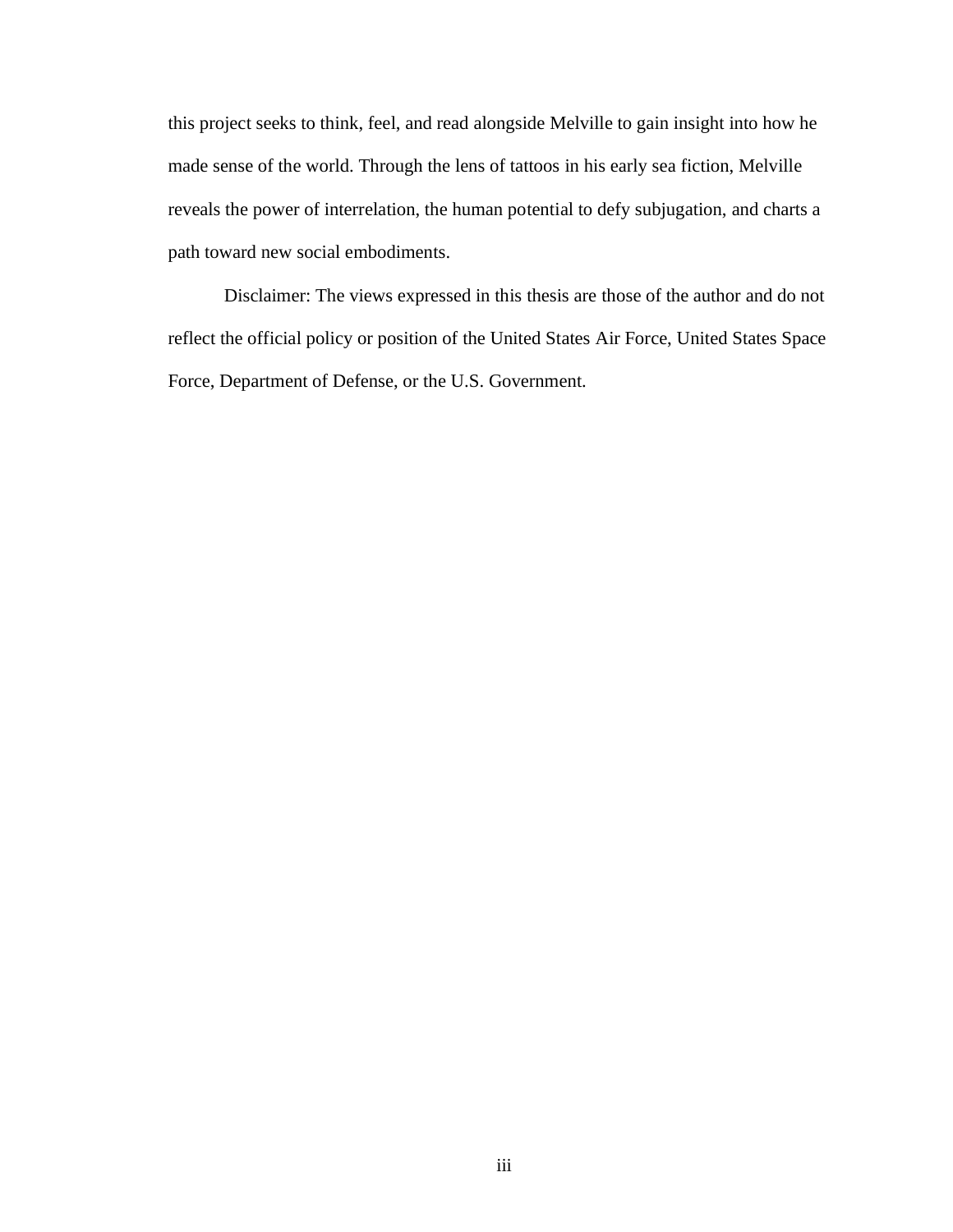| <b>CHAPTER</b>                                                       |
|----------------------------------------------------------------------|
| I. SHIPBOARD EMBODIMENTS: CHARTING MELVILLE'S SEA CULTURE12          |
|                                                                      |
| B. Identity Expression at Sea and the Euromerican Maritime Tattoo 23 |
| II. SETTING SAIL: DESTABILIZING THE EMBODIED SELF39                  |
|                                                                      |
|                                                                      |
|                                                                      |
|                                                                      |
|                                                                      |
|                                                                      |
|                                                                      |
|                                                                      |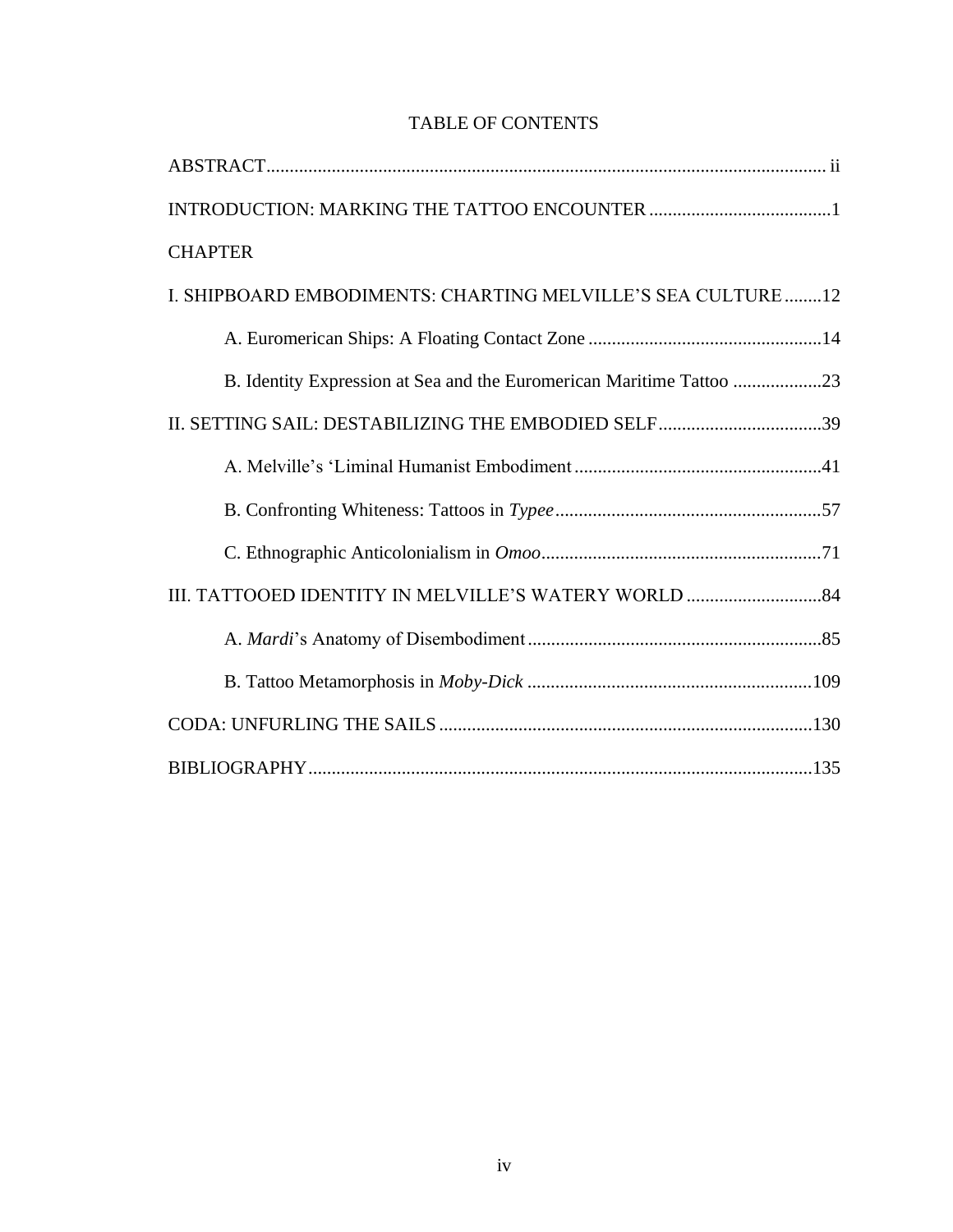#### INTRODUCTION

#### MARKING THE TATTOO ENCOUNTER

On October 6<sup>th</sup>, 1843, Herman Melville was serving aboard the American frigate *United States* when it entered the bay of Nukahiva. The frigate was on a homeward bound journey that would cap off his time roving the South Pacific, experiences which he would convert into the body of his early sea fiction. It had been nearly two years since his previous eventful stay in the Marquesas, where he deserted his whaleship and lived in the Taipivai valley for roughly a month. The frigate's stopover was short lived, lasting only a day. However, while in port, the ship was visited by a French admiral accompanied by the King and Queen of Nukahiva. This royal visit was briefly recorded in "Abstract of a Cruise in the United States Frigate *United States*," an anonymous account of the ships voyage (Parker 274). Melville also turned the royal visit into subject matter, describing the episode in the first chapter of *Typee*, a fictional narrative derived from his experience living among the Taipi. A comparison between the two descriptions of the royal visit offers a revealing entry point into Melville's use of tattooing in his early sea fiction.

In the "Abstract of a Cruise," the unknown author makes note of the appearance of the Queen, describing that she wore "a red skirt which reached a few inches below the knee, about 15 years of age, with handsome features, and tattooed on all visible parts" (qt. in Parker 274). The "Abstract of a Cruise" follows the style common among Euromerican accounts of 19<sup>th</sup>-century encounters in the Pacific, it relies on a language of observation. Rendered through the gaze of the author, the Queen becomes an object of fascination. The tone remains objective and descriptive, seeking an accurate portrayal of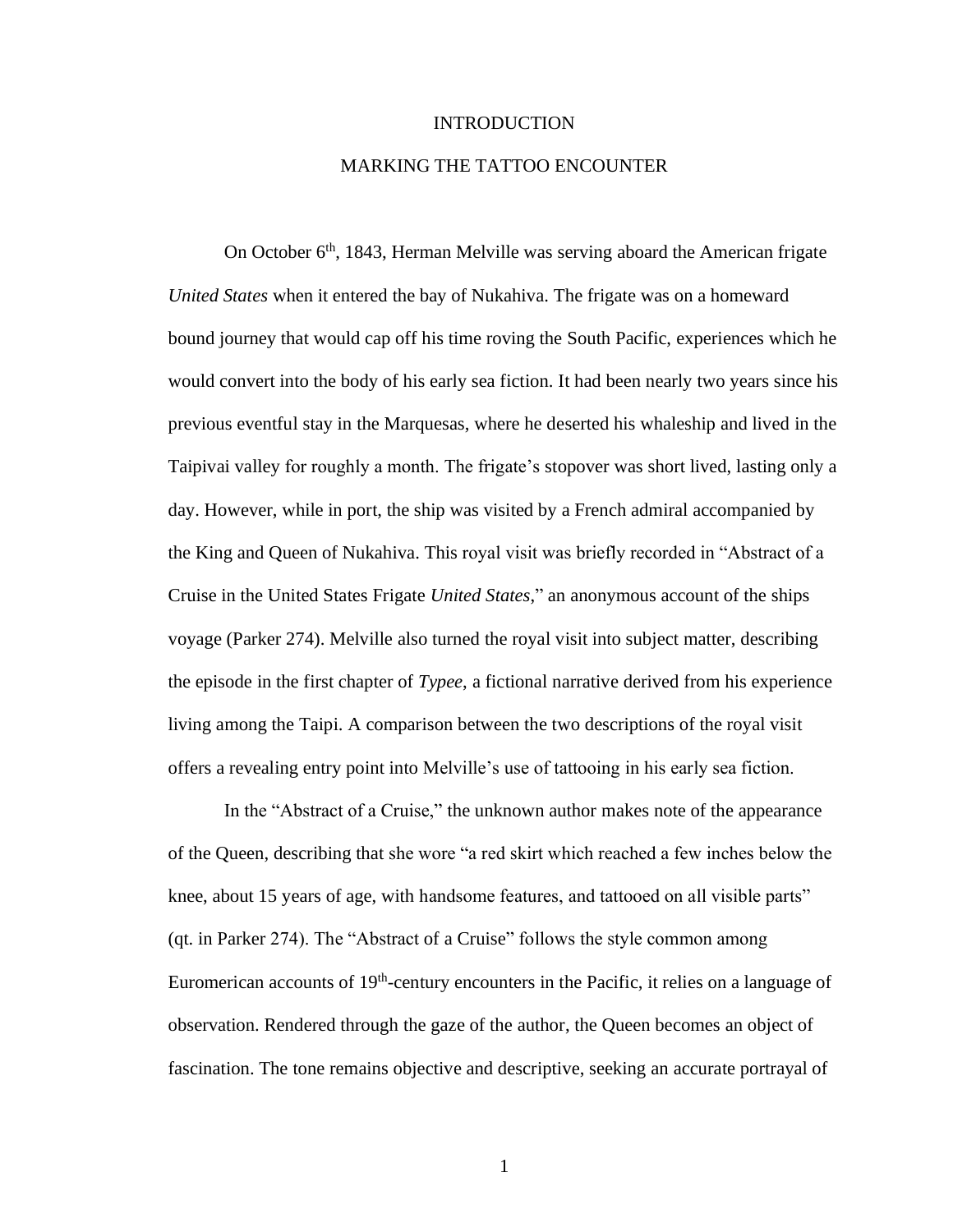what was viewed akin to an otherworldly encounter. The short description of her dress and "handsome features" allude to the sexual promiscuity that colored the Western imagination of Pacific Islander women. The reference to her tattooing is brief, noting simply that it appeared "on all visible parts." The effect of this short passage is what William Cummings interprets as a primary mode of Orientalist discourse in relation to the Pacific: "visual observation and material culture" (Cummings). Here, the brief emphasis on tattooing exoticizes and 'others' the body of the Queen. Melville's own description of this episode, which Hershal Parker in his expansive biography, calls "a more lickerish version" appears in the first chapter of *Typee* where he presents the reader with a wide view of the Marquesas (Parker 274). However, unlike the "Abstract of a Cruise," Melville's rendition stages the encounter along the lines of transnational cultural exchange. Both perpetuating and undermining the objectifying tone of observation, Melville seems to gesture toward a moment of commonality through tattooing that casts doubt on the legitimacy of the American imperial project in the Pacific and thereby moves toward alternative nonhierarchical modes of representation.

Melville's tone throughout the episode of the King and Queen's visit is outwardly ironic. This irony is felt strongly in his description of the King. He writes,

His majesty was arrayed in a magnificent military uniform, stiff with gold lace and embroidery, while his shaven crown was concealed by a huge chapeau brass, waving with ostrich plumes. There was one slight blemish, however, in his appearance. A broad patch of tatooing stretched completely across his face, in a line with his eyes, making him look as if he wore a huge pair of goggles; and royalty in goggles suggested some ludicrous idea. (NN *TY* 7-8)

Here, he is relying on a similar objectifying observational language as seen in the "Abstract of a Cruise" which briefly paints the King as "being dressed in a French uniform given him by the French admiral" (qt. in Parker 274). Melville's description of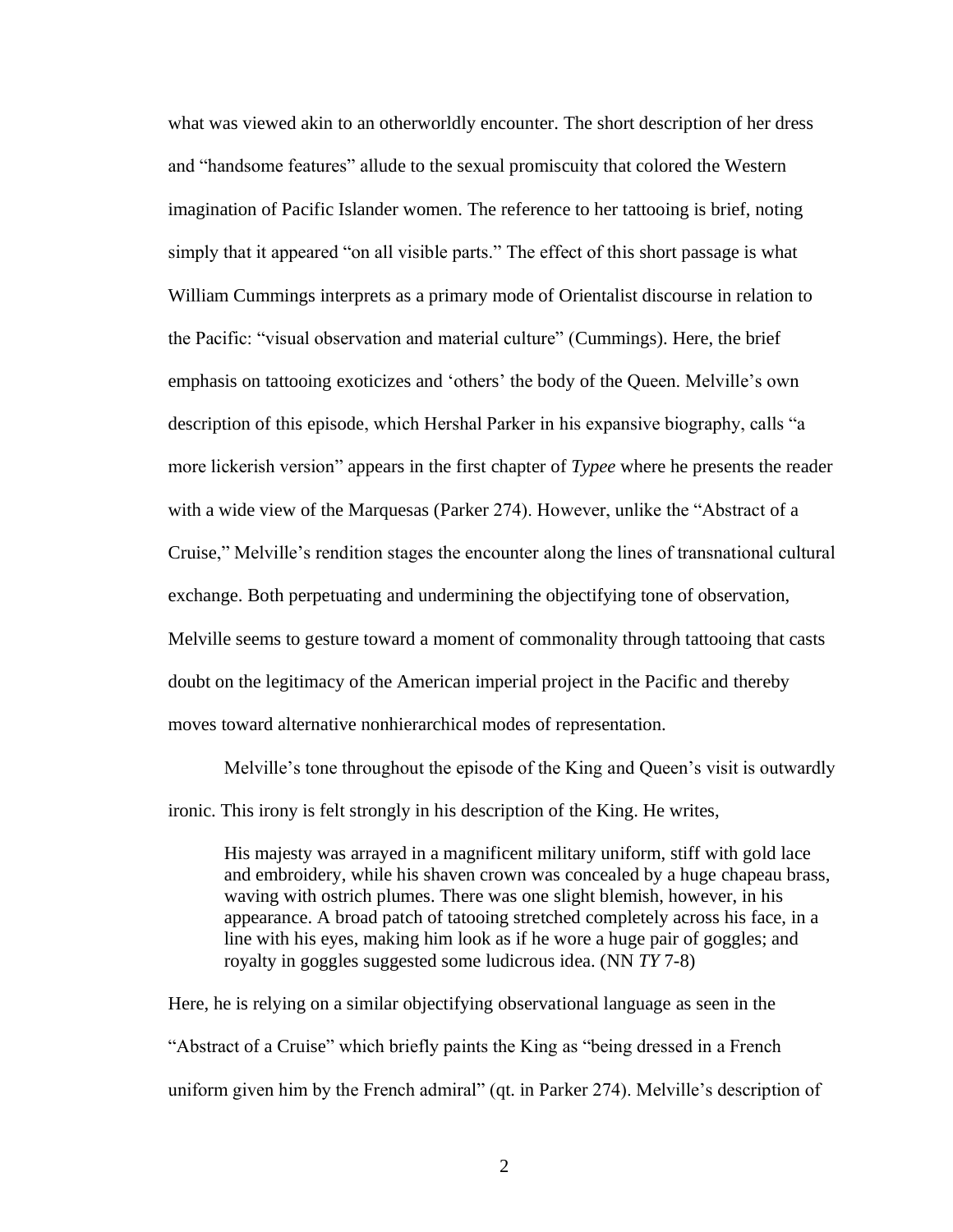the tattooing as "goggles" is a clear indication that he is poking fun at the scene. Before this description he seems to be satirizing the ceremoniousness of the French, who are quite pleased with their display of a 'civilized' King decked out in military dress. Yet, the uncoverable face tattoo draws attention to the performative nature of the display, whereby Melville uses ready-made racial tropes that link savagery, tattooing, and cannibalism to paint the King as playing dress-up: his unconcealable 'savage' nature bleeds through the uniform in the form of the facial tattoo. However, the whole encounter is juxtaposed with a reference to a massacre at "Whitihoo" where the French "in one of their efforts at reform… had slaughtered about a hundred and fifty" Marquesan Islanders (NN *TY* 7). In this way, his racially inflected derisive comments against the King discursively antagonize the colonial French. Rather than locating the absurdity of the scene in his racist description of the King, Melville points to the absurdity of the French 'civilizing' influence. Through his overt reliance on irony, the French are cast as the ones who are playing dress up, covering the massacre with displays of military pomp and circumstance. In broad terms, Melville invites the reader into a discursive analysis of the scene: using the objectifying and racist commentary toward the King to invert traditional colonial perceptions. This discursive tactic – using widely understood tropes as means of questioning the colonial project – appears again and again throughout *Typee* in more explicit manners, namely his lengthy passages on missionaries. It is a tactic he returns to through many of his works to explore other social challenges, such as racial constructions and slavery.

In a similar tone, Melville's portrait of the Queen reimagines the colonial encounter from one of hierarchical observation and 'othering' to one of transnational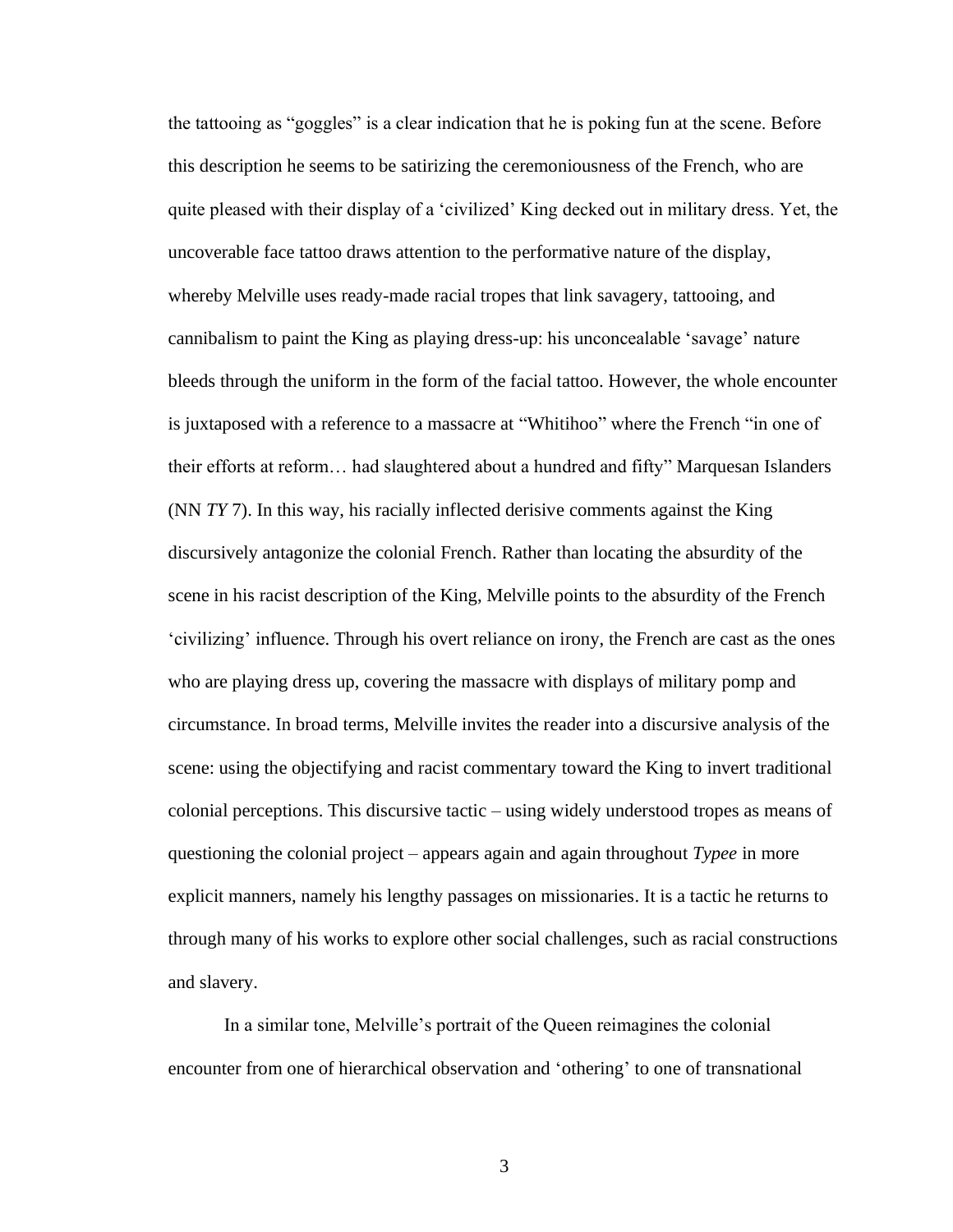exchange, albeit modulated by uneven power dynamics. He describes the Queen as dressed in "a gaudy tissue of scarlet cloth, trimmed with yellow silk, which, descending a little below the knees, exposed to view her bare legs, embellished with spiral tattooing and somewhat resembling two miniature Trajan's columns" (8). Her appearance draws the attention of the crew, and they gather round to look at her. At which point,

She singled out from their number an old salt, whose bare arms and feet, and exposed breast were covered with as many inscriptions in India ink as the lid of an Egyptian sarcophagus… she immediately approached the man, and pulling further open the bosom of his duck frock, and rolling up the leg of his wide trowsers, she gazed with admiration at the bright blue and vermilion pricking, thus disclosed to view. (8)

She clings to the man and caresses his tattoos. Then, to the utter dismay of the French, she proceeds to pull up her skirts "to display the hieroglyphics on her own sweet form" (8). On seeing this the "aghast Frenchmen retreat precipitately, tumbling into their boat, fled the scene of so shocking a catastrophe" (8). The Queen's display amplifies the irony employed in the King's description. In satirizing the French "retreat," Melville highlights the preposterousness of their conduct, creating sardonic tension within their colonial aims: they slaughter hundreds to satiate their colonial authority but run from a naked woman. As with the heavily racialized description of the King, Melville uses the Queen's refusal to acquiesce to European standards of personal conduct not as a cudgel to reproduce Western superiority, but to highlight the illegitimacy of French occupation.

Beyond this comedically rendered colonial skepticism, the Queen's interaction with the sailor offers an alternative means of understanding the encounter. Namely, tattooing becomes a locus of transnational cultural exchange. On the surface, the scene is a physical encounter between two tattooed bodies: the Queen and the sailor. By briefly unpacking the way Melville treats this interaction, tattoos come to represent a palpable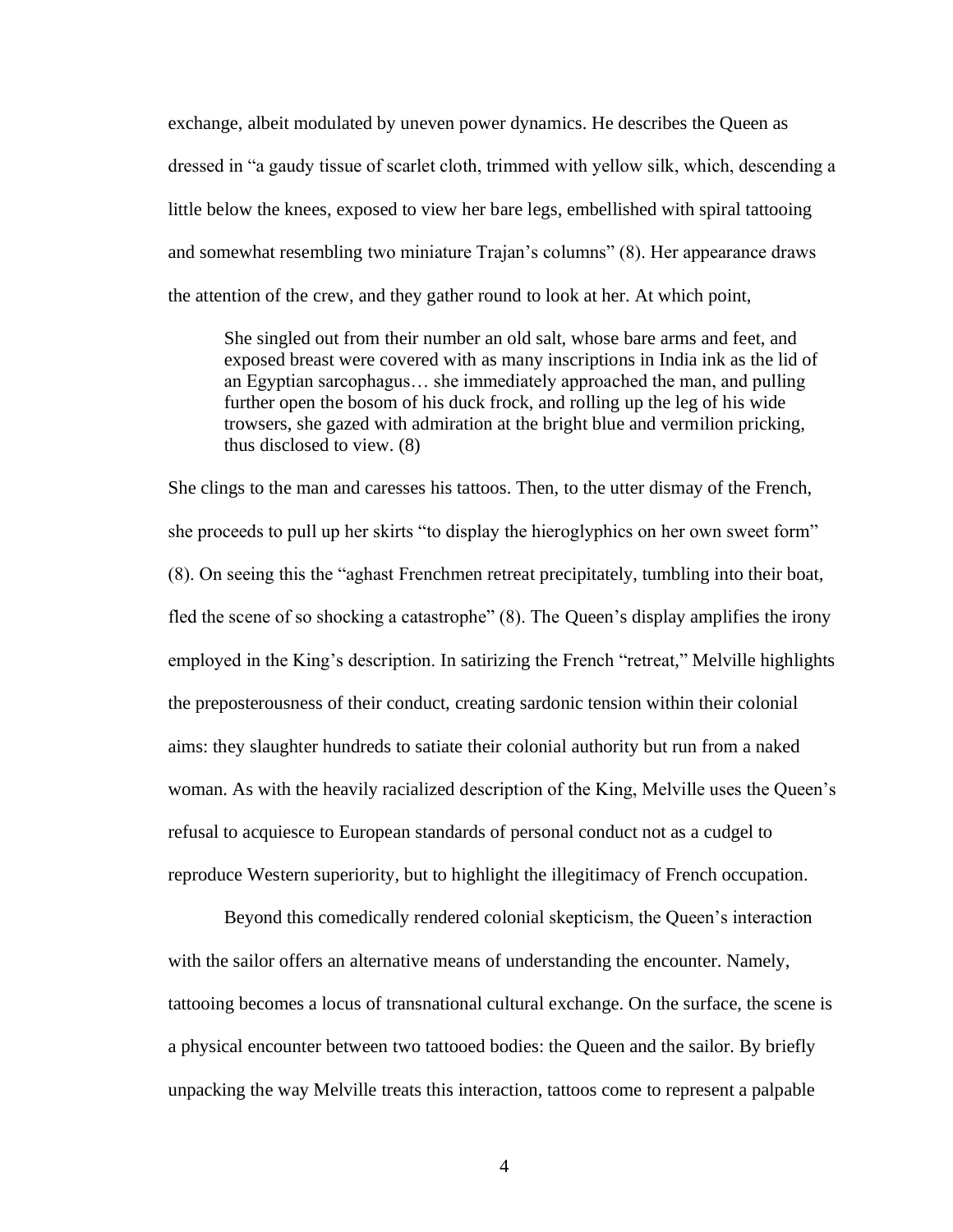cultural sphere in which disparate cultural contexts meet and interact. Thus, unlike the "Abstract of a Cruise," which stigmatizes tattoos as a description of the 'other,' tattoos, for Melville, offer a symbol through which he constructs a lateral dynamic of encounter. Reading the Queen's and sailor's tattoos as disparate cultures requires some qualification. As I will demonstrate in depth in chapter one, American maritime tattoo culture, though contested and transformed by Pacific Islander tattoo culture, is its own unique practice. Thus, our perception of the American sailor's tattoos ought to be viewed as a cultural symbol produced by the realities of maritime life, rooted in Euromerican tattoo practices and customs.

This separation in cultural context is conveyed with the words Melville uses to describes the tattoos. For both the King and Queen, he uses the term "tatoo," an alternative spelling of tattoo. The word itself is an English transliteration of *tatau*, (the Tahitian word for the custom of marking the body with indelible ink) which was introduced to the English lexicon by the British explorer Captain James Cook (Thomas 9). Prior to the introduction of the word tattoo, some phrases in English to describe the practice of indelibly marking the skin with ink were "pricked," "marked," and "engraved" (Friedman 19). Notably, Melville does not refer to the sailor as having tattoos; rather, he calls them "inscriptions in India ink" and "pricking." The subtle lexical difference reinforces the separation of the practice. By the 1840's, when *Typee* was written, the English term 'tattoo,' or one if it's alternate spellings, was used to describe all manners of indelibly marking the body with ink; throughout his first three books, Melville exclusively refers to the Polynesian custom as tattoos and the Euromerican custom as one of the several aforementioned alternative terms. This lexical difference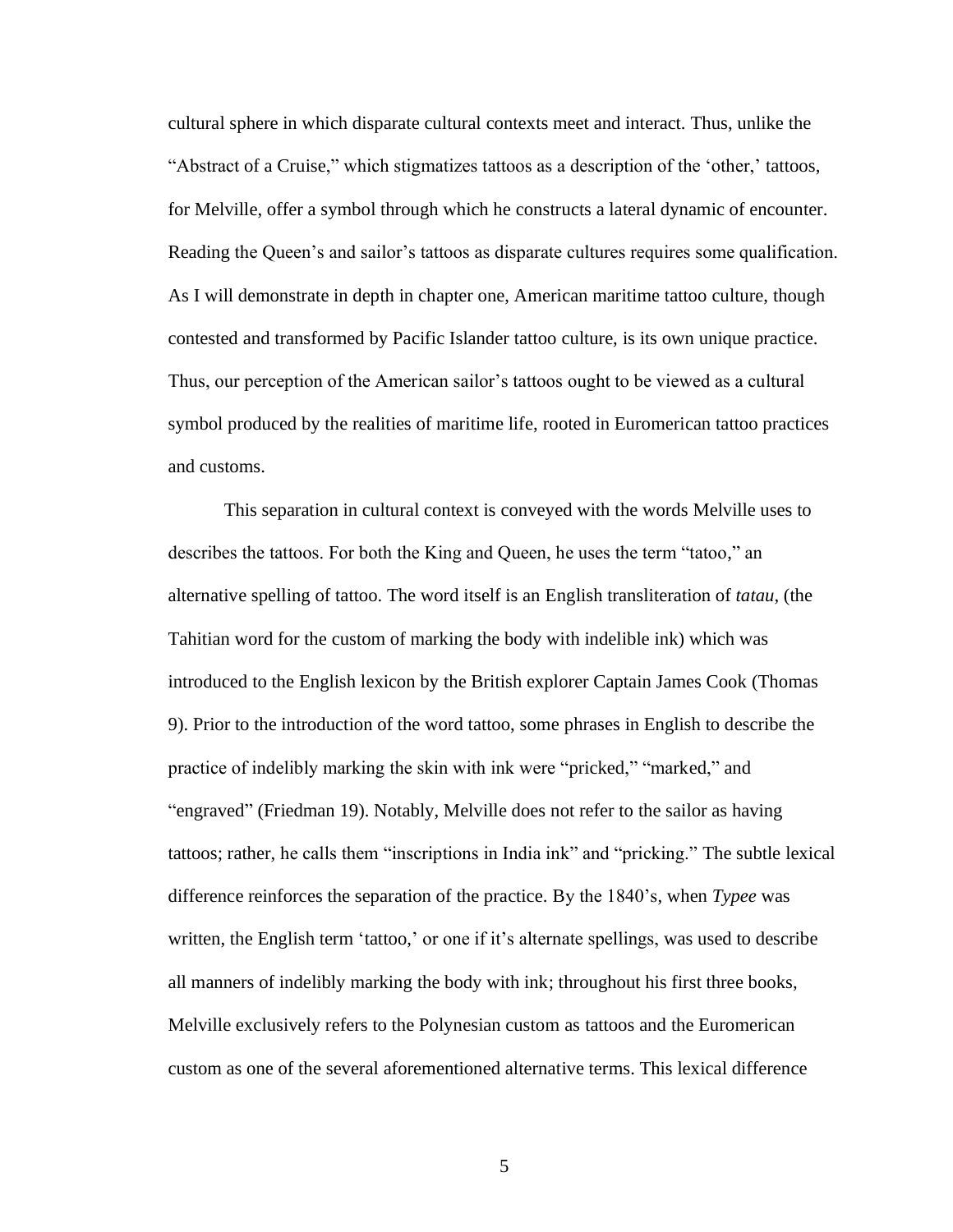demonstrates a separation not only in appearance but also in form and meaning. For the most part, sailor's tattoos, as a cultural practice, had more surface level significance: words, initials, dates, sea iconography, Christian symbols, etc. Likewise, the form arises out of the context of life at sea, such as using readily available materials during moments of repose while at sea or in port. Though Melville did not immediately appreciate the extent of their significance, as a cultural form Polynesian tattooing is, in various ways, deeply intertwined with unique island ontologies. By calling attention to this separation in form and meaning of tattoo practices, the encounter between the Queen and the sailor becomes a stage for cultural exchange.

With the stage set, Melville's rendition of the Queen's behavior is certainly theatrical. The Queen's behavior points toward a dynamic of exchange that highlights commonality, what Stanley Orr, Matt Rollins, and Martin Kevorkian describe as "a means of forging connections… to subvert the hierarchies presumed by the colonizer" (Kevorkian et al. 261). Thrown into a landscape of French colonization, both the King and Queen are shown as symbols of forced assimilation: they are used as political symbols of successful 'civilization' via displays of dress and appearance aboard the American frigate. Melville's rendition of the Queen's excitement in seeing a tattooed Westerner can be read as a relief from the expectations of assimilation. By revealing the sailor's tattoos and subsequently displaying her own tattooing, the Queen finds a means of cultural comparison, whereby her own cultural volition is reinscribed. Sostene Zangari reads the Queen's behavior as "a double act of defiance: on the one hand, it is directed against the Western sense of prudery, while on the other, it is a metaphor for the liberation from the status of colonized subject" (Zangari 37). In this sense, the practice of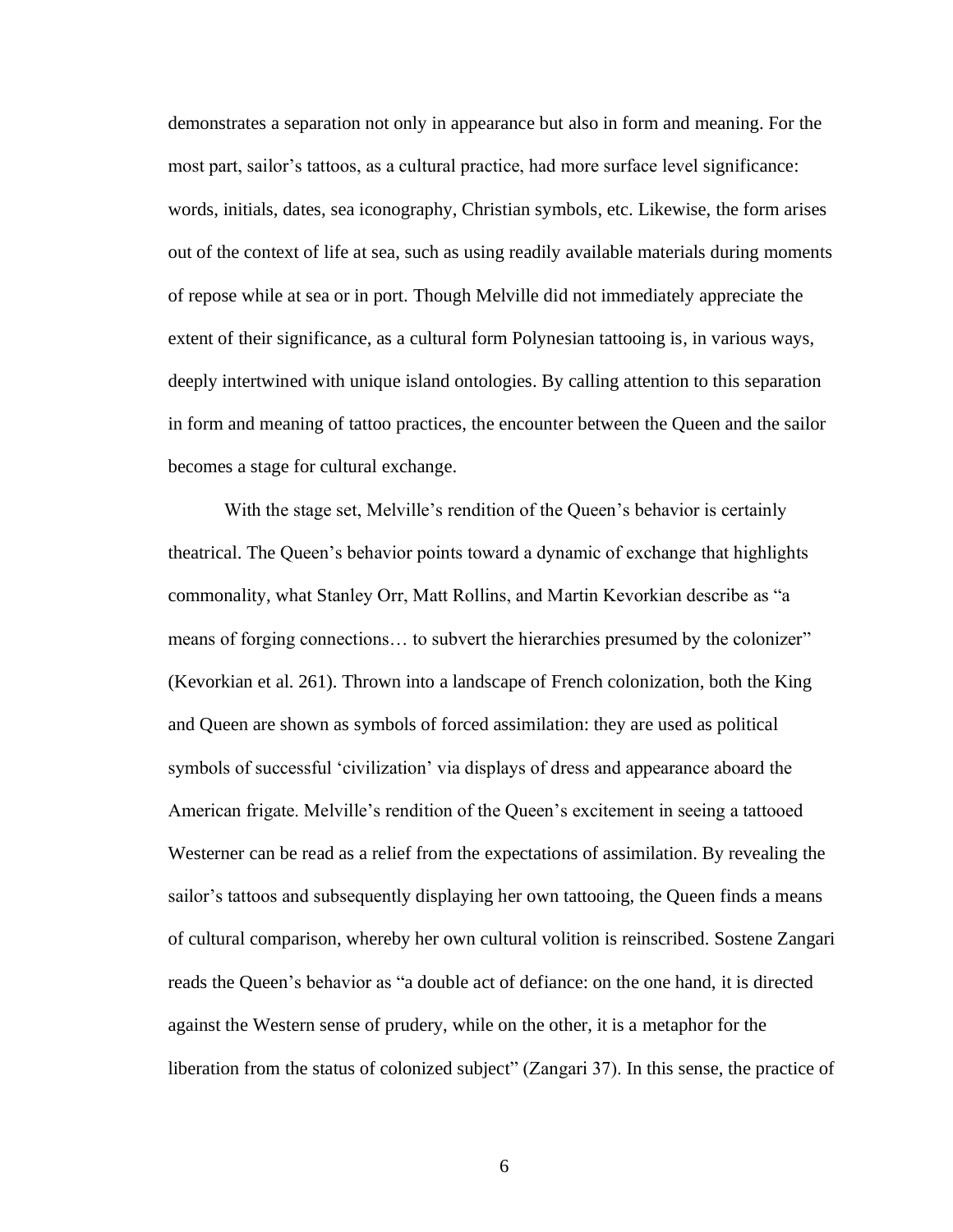tattooing serves as common ground where cultural contact could dissolve the hierarchical power structures of colonization; instead of seeing the supposed promiscuity of her display as the impetus for French retreat, we might read their horror as a recognition of the faulty logic of imperial superiority. The comparison of disparate tattooing practices thus serves as a symbolic means of interrelation that calls attention to mutual humanity amid a landscape of colonial domination. Contrastingly, we might just as easily read the scene as an extension of the "Abstract of a Cruise," where Melville's rendition of the Queen's 'uncivilized' promiscuous display validates French domination. After all, he is using heavily racialized language to satirize a carnivalesque scene of colonial occupation. So, how do we read Melville? How do we read his tattooed bodies?

#### **Charting the Course**

The question I am really asking is: what does it mean to do Melville studies? In answering this question for myself, I have leaned heavily on the insights of Cody Marrs. In the introduction to his edited collection *The New Melville Studies*, Marrs puts his finger on the pulse of where the field of Melville studies is coming from, and where it is moving towards. He writes, "regardless of how [literary criticism] morphs, or which theories rise or fall, interest in Melville never seems to wane. However, the nature and terms of that interest *do* change… and a new Melville studies, suited to a different set of assumptions – is undoubtedly occurring" (Marrs 2). Marrs sees the field coming from "reading Melville against the grain" (2). He offers that "the flowering of New Americanism" showed the way Melville's works were "shaped in complex ways by their discursive and historical circumstances… as a means of cultural diagnosis and political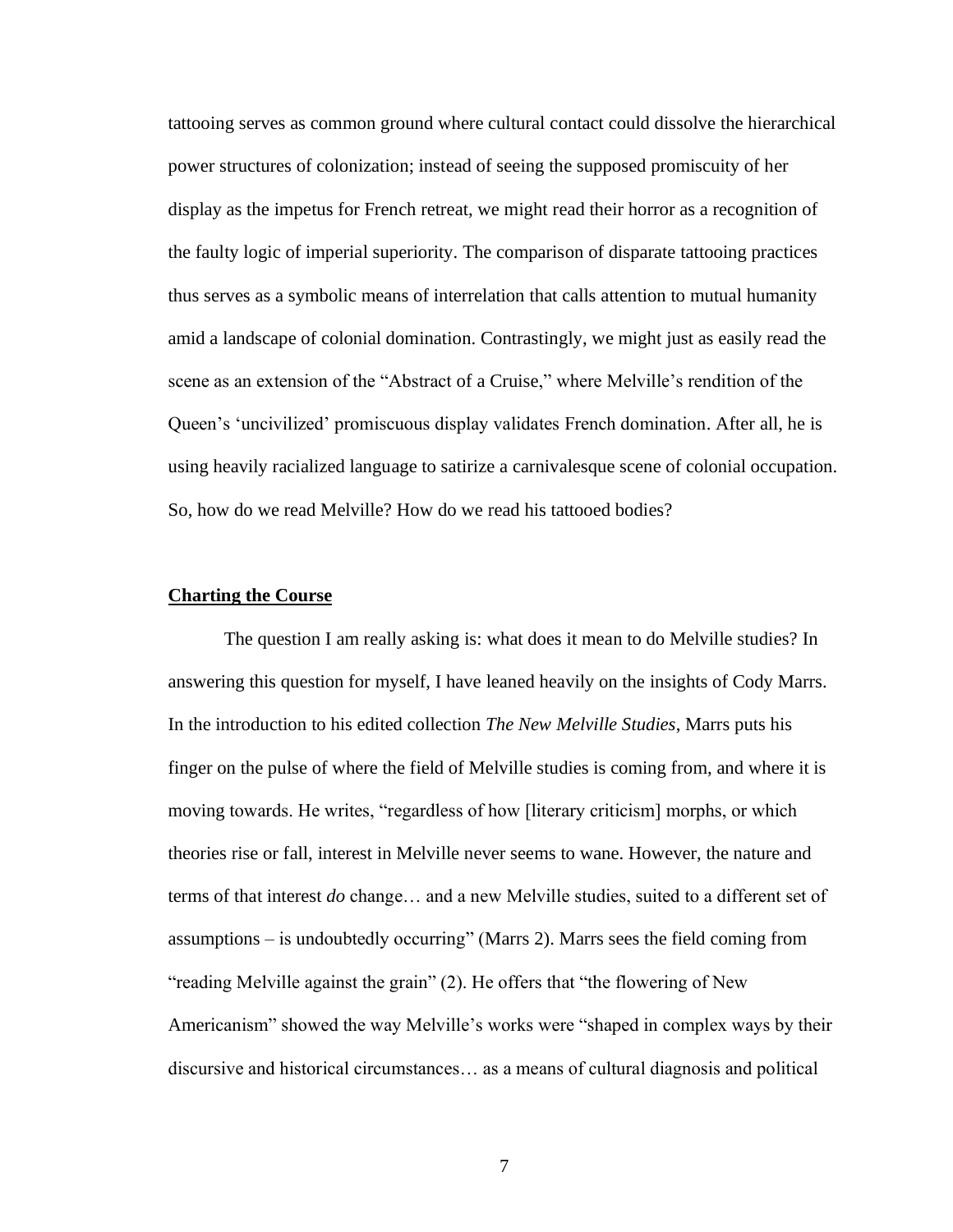critique," disclosing "the intricate capillaries of Melville's world, showing us how his writings stage subtle dialogues with racial discourse, class formations, and sexual practices" (2-3). By contrast, and gesturing toward the current shift in the field, Marrs asks "What might it mean – and what would it look like – to read Melville *with* the grain?" (3). He sees the collection reading "Melville from positions within or next to Melville's works" (3). "Two modes of reading come into focus:" what Marrs calls "Feeling with Melville" and "Thinking with Melville" (3-4). I have positioned my own ship of a project on this very current: sailing from a "New Americanism" toward a "New Melville Studies." Or, to use the sea metaphor more aptly, I chart this project's voyage from the well-trodden context of American cultural studies to a 'new' port: "feeling" and "thinking" alongside Melville. Though as Marrs qualifies, this is not all that new of a concept.

I begin with a study of the tattoo as a historical cultural artifact that existed at the cross section of transnational exchange in the Pacific. Waylaid by a teleological history of colonialism and nationalism, I argue the tattoos of laboring Euromerican seafarers have not received due attention as a culture that influenced Melville. A robust body of scholarship exists concerning his engagement with Pacific tattoo culture. Yet, oftentimes, these studies fail to mention Euromerican maritime tattooing, or even misidentify the practice as an appropriation of Pacific tattoos. In chapter one, I identify the trends that have led to the limited study of the unique Euromerican maritime tattoo tradition. Analysis of 19<sup>th</sup>-century Western-Pacific exchange has tended to view the Euromerican ship as an extension of the national interior. However, I argue the ship itself constitutes a 'contact zone,' which resulted in a hybrid shipboard culture. Amidst this culture,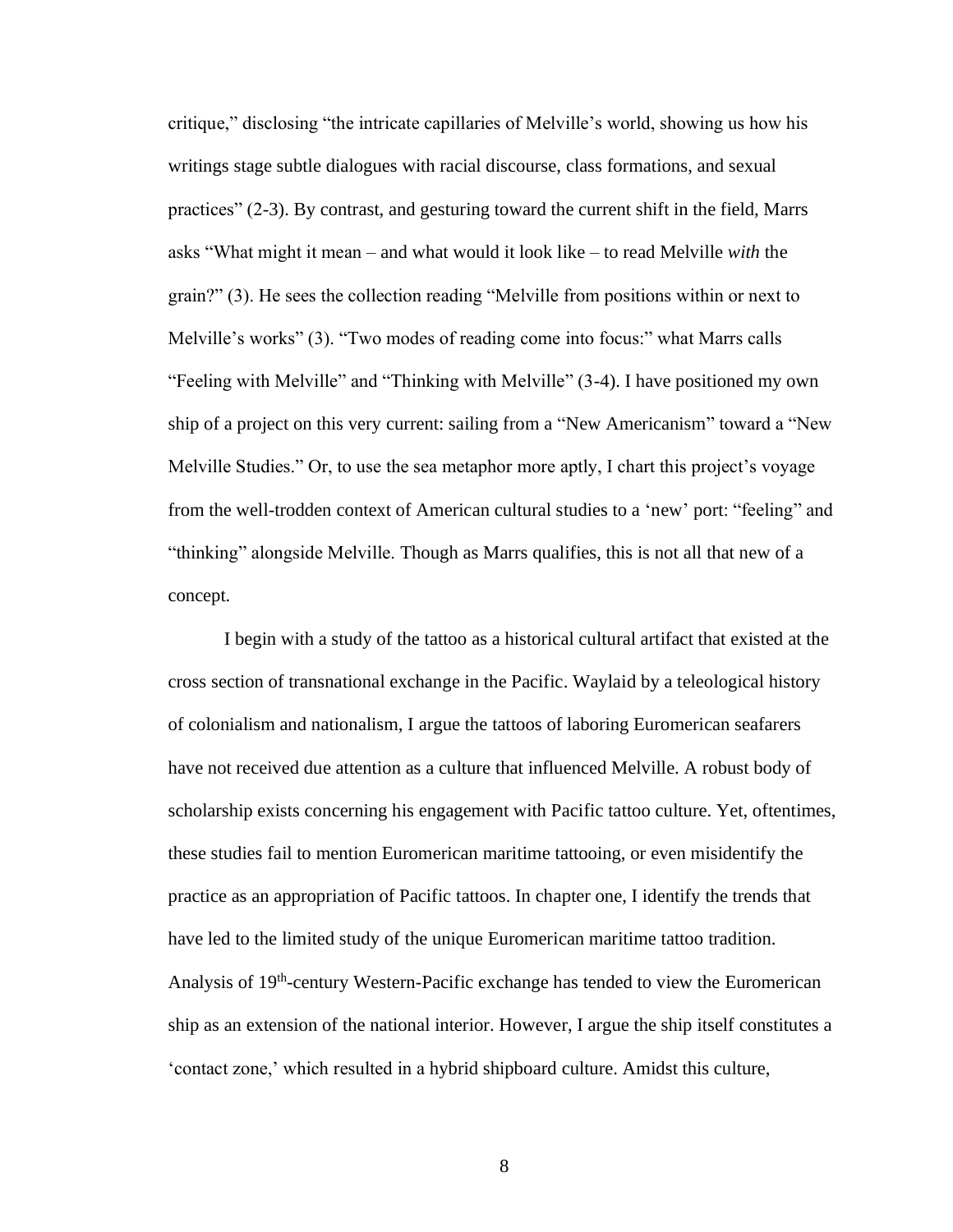tattooing manifested as form of expression defined by seafaring labor, cosmopolitan exchange, and prevailing racial constructions. Euromerican tattoos become marks of contested meaning, both within and outside national discourse: pulling sailors toward and away from a perceived fitness for social reproduction, at once citizen and renegade.

The second and third chapters then 'apply' Euromerican maritime tattoo culture to Melville's early sea fiction, by which I mean his first six novels: *Typee* (1846), *Omoo* (1847) *Mardi* (1849), *Redburn* (1849), *White-Jacket* (1850) and *Moby-Dick* (1851). However, this study is not so concerned with diagnosing the texts. Rather, I go in a 'new' direction and read tattoos with Melville. In chapter two, I rely more heavily on Euromerican maritime tattoos as a cultural phenomenon, because I engage his semifictional works, which are directly drawn from his personal experience as a sailor and rover. I begin with *Redburn* and *White-Jacket*. In those two texts the allusions to tattooing are exclusively embodied by white seafarers. However, rather than prescribe cultural authority to how Melville understands these marks, we see that his treatment of Euromerican maritime tattooing takes on symbolic significance that intersects with the 'real' practice. In *Typee* and *Omoo*, we find ourselves in the Pacific, navigating two novels that portray Pacific Islanders, their practices, and colonization through the eyes of white narrators. As readers, we are somewhat forced to gaze on the bodies and culture of the 'other.' Yet, we also witness the psychological transformation of the narrators 'self.' Tattoos serve as a locus by which Melville explores the colonial encounter. They draw us in to an understanding of how his narrators navigates and develops because of these interactions. We enter the discursive field of the marked body via common American sailors. Here, Euromerican maritime tattoos serve as an important back drop in the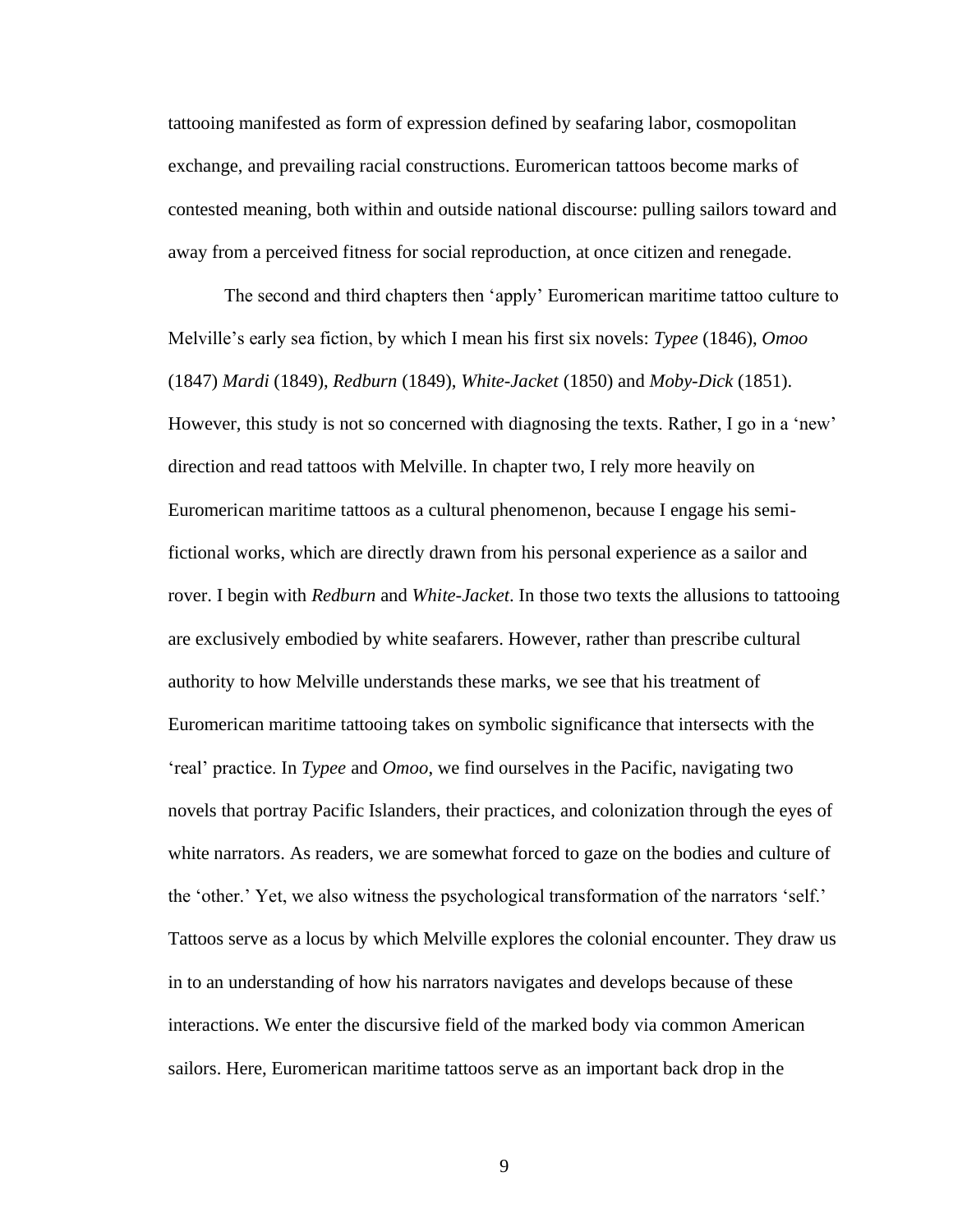psyche of the texts. However, Pacific Islander tattoos are the primary subject matter. By illuminating how Melville engages, writes, and is transformed by these practices we see a burgeoning transgressive consciousness, chafing against the spreading 'modern' world. The last chapter turns to his more creative fictions *Mardi* and *Moby-Dick*. Both texts contain important tattoo references that develop Melville's symbolic association to the practice. In fact, the texts seem to speak to one another. In *Mardi*, tattoos become a symbol that demonstrates the way hierarchical systems of power inscribes identity. In *Moby-Dick*, tattoos bulk back against that power. Here, the 'real' cultural phenomenon of Euromerican maritime tattooing recedes into the background, only emerging as a temper by which to test out critical readings of tattoo symbolism. Much like the operation of a tattoo itself, an ink tipped needle repeatedly piercing and dotting the skin to create a cohesive mark, this study pricks at Melville's texts through the lens of the marked body. What emerges is an image of development: his narrators morphing and evolving to demonstrate his own metamorphosis as a writer.

Race and class also undergird this study. However, I do not apply wider theoretical impositions as lenses by which to understand Melville's fiction. There are countless influential and insightful studies that illuminate how these social constructions influence his texts. Nor do I apply these social formations as critiques; Melville had his shortcomings, and these problems will emerge naturally through prolonged discussion. Rather, drawing on contemporary scholarship, I seek to illuminate how Melville engaged race and class on his own terms, and how these engagements influenced the symbolic function of tattooing in his texts. This study sits down next to Melville and reads his books with him. At first glance, as a critical practice, this might seem too self-contained.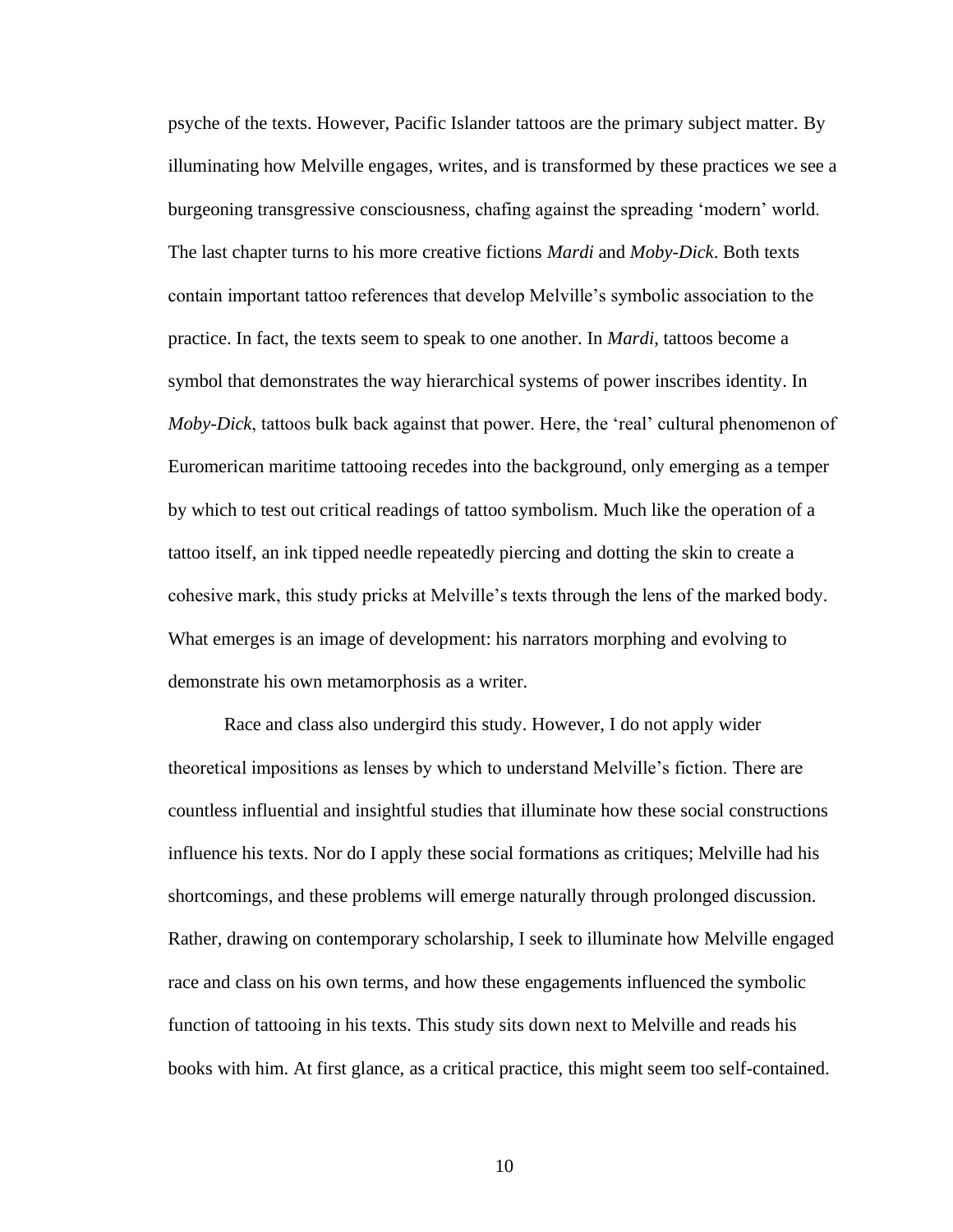However, I intend that through an intimate reading practice, and Melville does certainly beckon us to know him intimately, we might make some small sense of the lasting power of his work. By this I don't mean his canonization, but rather, to answer the question: why does Melville still speak to so many of us? Why, in a critical age somewhat concerned with reading against the canon, or at least challenging it, does he remain influential? Why does he appeal to so many scholars, across so many fields? One answer might be that he invites us along as he strives to make sense of his world, and in so doing he invites us to make sense of our own. By sitting down with his tattooed characters, thinking on the meaning of their symbols, feeling the marks on their skin, we learn quite a great deal about Melville, his world, his art, and perhaps a little something about what it means to be human.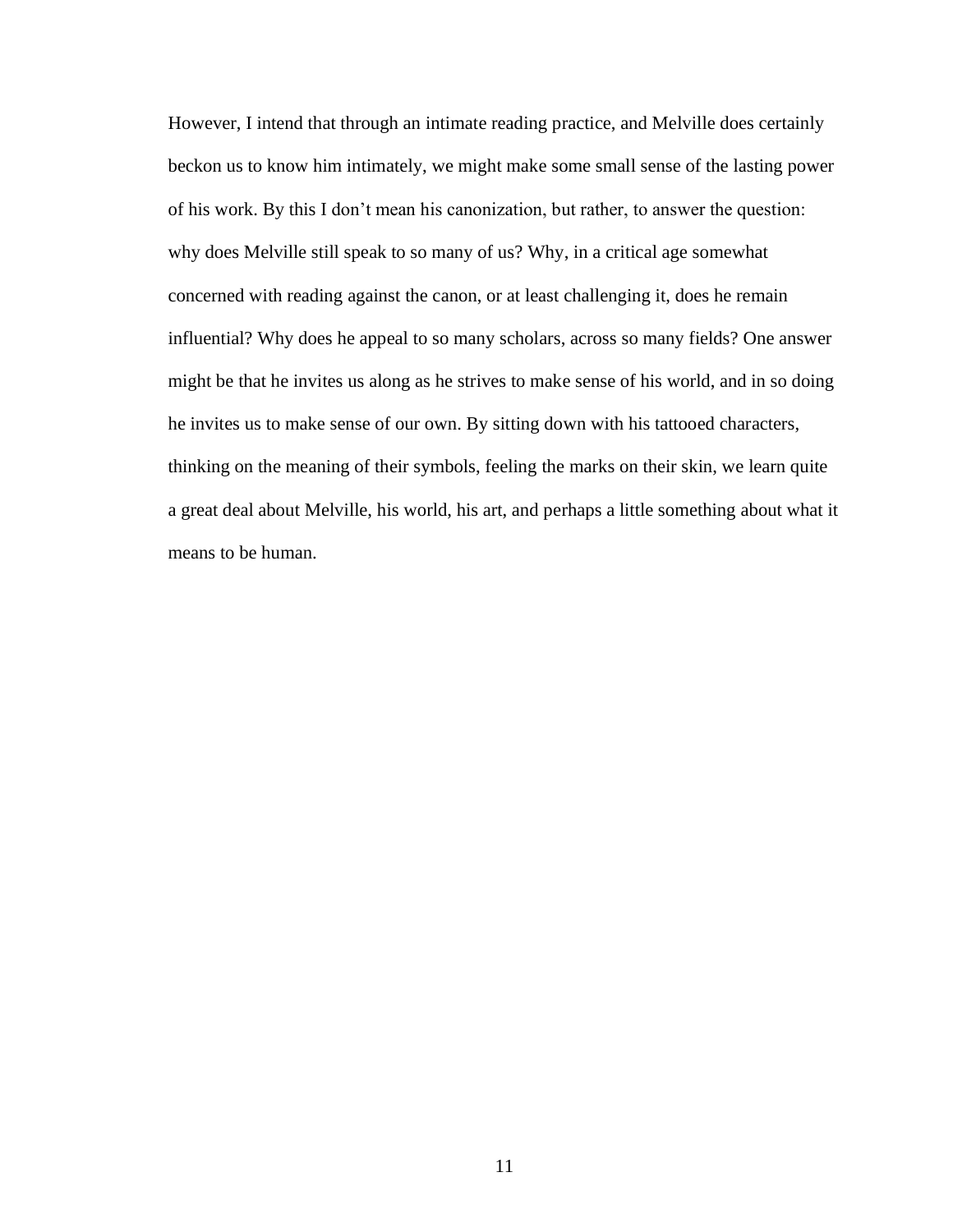#### CHAPTER I

### SHIPBOARD EMBODIMENTS: CHARTING MELVILLE'S SEA CULTURE

It is now a well-established truism that the historical archive is constructed by systems of power that must be critically engaged. These systems of power dictate the terms of what is and is not recorded. Looking at the general blueprint of 19<sup>th</sup>-century Euromerican presence in the Pacific, the story is told through ships logs, travel narratives, journals, letters, and the accounts of supernumerary voyagers such as anthropologists, philologists, and ethnologists. As is much of the case with American history, the American Pacific archive is primarily written by those who are empowered by colonial systems of hierarchy and domination. Melville has been constructed as one of the central pillars of the American canon; as such, it is tempting to factor him squarely among the contents of this archive. After all, he was called to the Pacific by texts such as *Two Years Before the Mast* and "Mocha Dick" (Parker 181). However, approaching Melville's work through the archive presents subtle challenges, especially involving the topic of tattoos. Kristin Knopf's "'An Interminable Cretan Labyrinth': Tattoos as Text in Melville's Sea Fiction" perfectly illuminates these challenges and pitfalls. In aim, her chapter is a nearperfect mirror image to my project. However, Knopf's implicit reliance on the Euromerican archive of 19<sup>th</sup>-century Pacific colonization introduces a bias into the cultural context that Melville was writing from. At the beginning of her chapter, she asserts that Melville's "representations of tattoos" in his early sea fiction "are shaped by Western attitudes towards the practice and show a development from ethnographic character, where the tattoo operates as an index of the construed dichotomies of savagery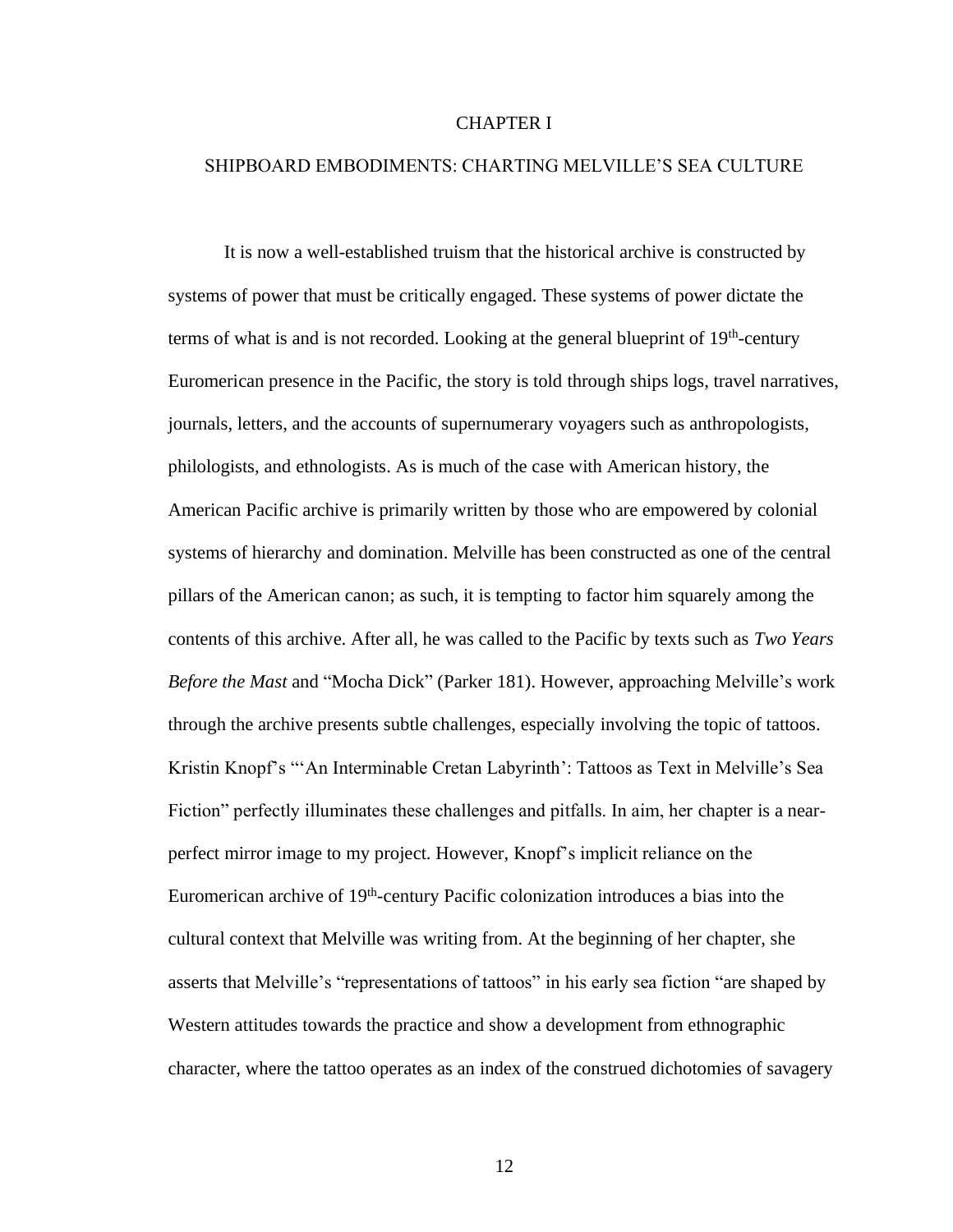and civilization, to a deconstructive character, where the tattoo becomes a vehicle to undermine and disturb notions of Eurocentric cultural superiority" (Knopf 124). Here, there is an implicit synthesis between the "Western attitudes," the same forces that shape the archive, and Melville's own cultural milieu. Of course, these two things ought not be entirely disentangled. Rather, on the topic of tattooing, atemporal colonial biases have tinged established perceptions of the practice. By thoroughly examining 19<sup>th</sup>-century Euromerican maritime tattoo practices, I strive to reconstruct a better understanding of the shipboard culture which Melville draws upon as source material.

To that end, this chapter will make two primary claims: first, the Euromerican ship itself must be imagined as a 'contact zone' with its own hybrid culture. Here I use Mary Louise Pratt's definition of contact zone as "social spaces where cultures meet, clash, and grapple with each other, often in contexts of highly asymmetrical relations of power, such as colonialism, slavery, or their aftermaths" (Pratt 34). I follow Marcus Rediker in viewing "maritime history from below" and theorizing the ocean and ship as "a real, material place of human work and habitation, a place where identities have been formed, where history has been made" (Rediker 2-3). Because trade, whaling, and naval power were some of the primary modes of 19<sup>th</sup>-century Euromerican colonialism in the Pacific, the historiography of ships, notably including American whale ships, has construed sea life as primarily an agent of Western modernity. This has resulted in an emphasis on beaches, ports, and islands as primary contact zones, where Euromerican and Pacific cultures clashed. By theorizing the ship as an equally active contact zone, I attend to the cosmopolitan realities that shaped Melville's engagement with sea life and cultural contact; for example, these realities illuminate his proclamation in the last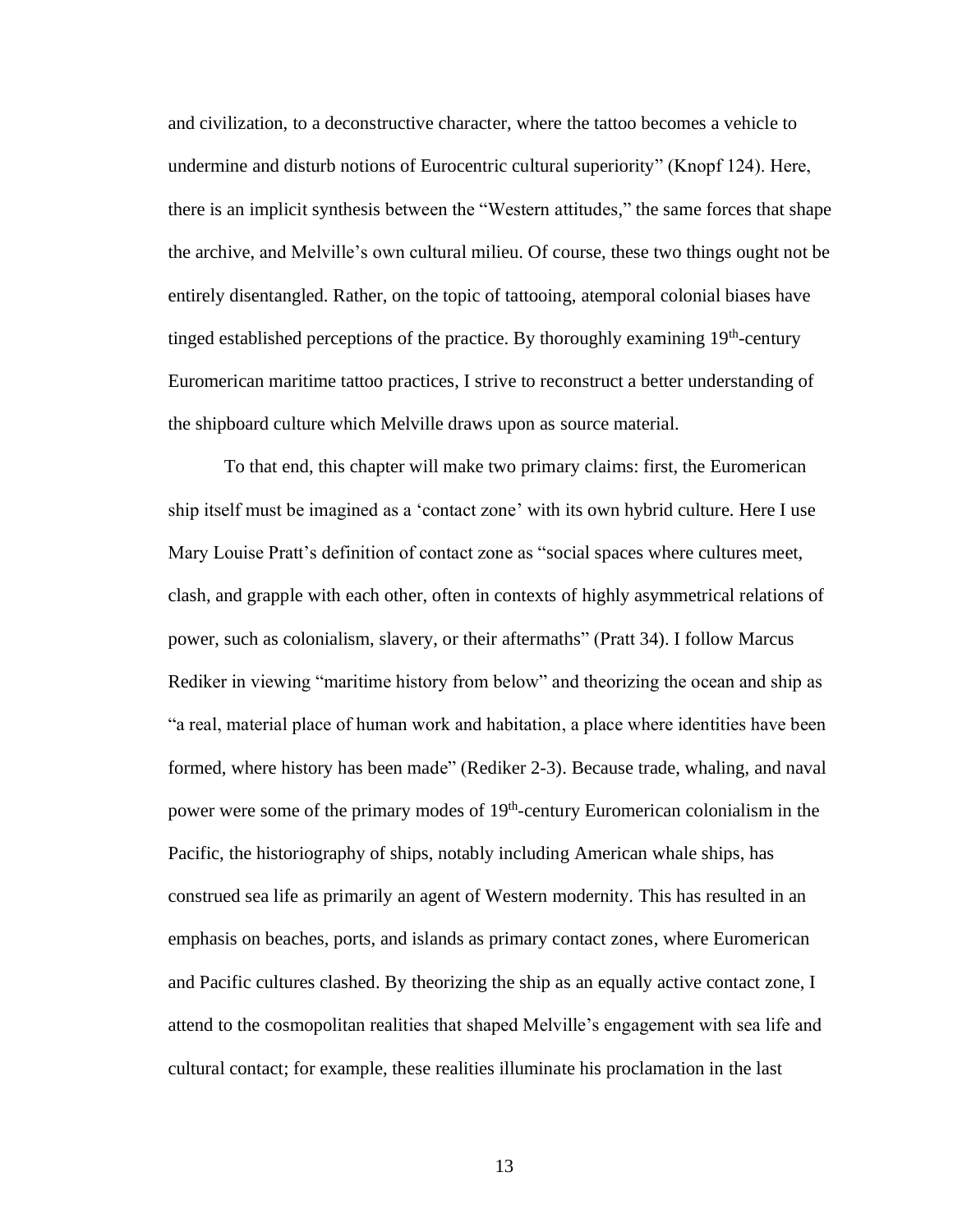chapter of *Omoo*: "sailors belong to no nation" (NN *OM* 313). Second, amidst this dynamic shipboard milieu, I will build on the somewhat scant scholarship of Euromerican maritime tattooing to portray an active and unique culture. As briefly mentioned in the introduction, Euromerican maritime tattooing was an independent subculture that collided with Polynesian tattoo practices in the Pacific. However, the archive itself has somewhat perpetuated the erasure of this practice, resulting in the pervasive misconception that Euromerican maritime tattooing was entirely defined by Pacific encounters. Rather, by engaging the seeming lack of archival reference to independent pre-contact European tattoo styles, it becomes apparent that the colonial logic of superiority helped erase and misconstrue Euromerican maritime tattoo culture. By rendering this practice as uniquely existing within the cosmopolitan contact zone of the ship, fresh insights emerge regarding Melville's relationship to tattoos within the body of his early sea fiction.

#### **Euromerican Ships: A Floating Contact Zone**

For many histories of whaling and American maritime empire more broadly, it is a standard practice to invoke Melville as an entryway to discussing whaleman and sailors as a laboring class. Brian Rouleau's introduction to *With Sails Whitening Every Sea*, turns directly to Melville after stating "Sailors exposed trends, tension, and disagreements within the republic's nascent maritime empire that, when considered as a whole, represent a crucial if overlooked component of early U.S. foreign relations" (Rouleau 15). Melville becomes an authority for imagining what role sailors and whalers played in the 19<sup>th</sup>-century Pacific political sphere. By contrast, the very first words of Edward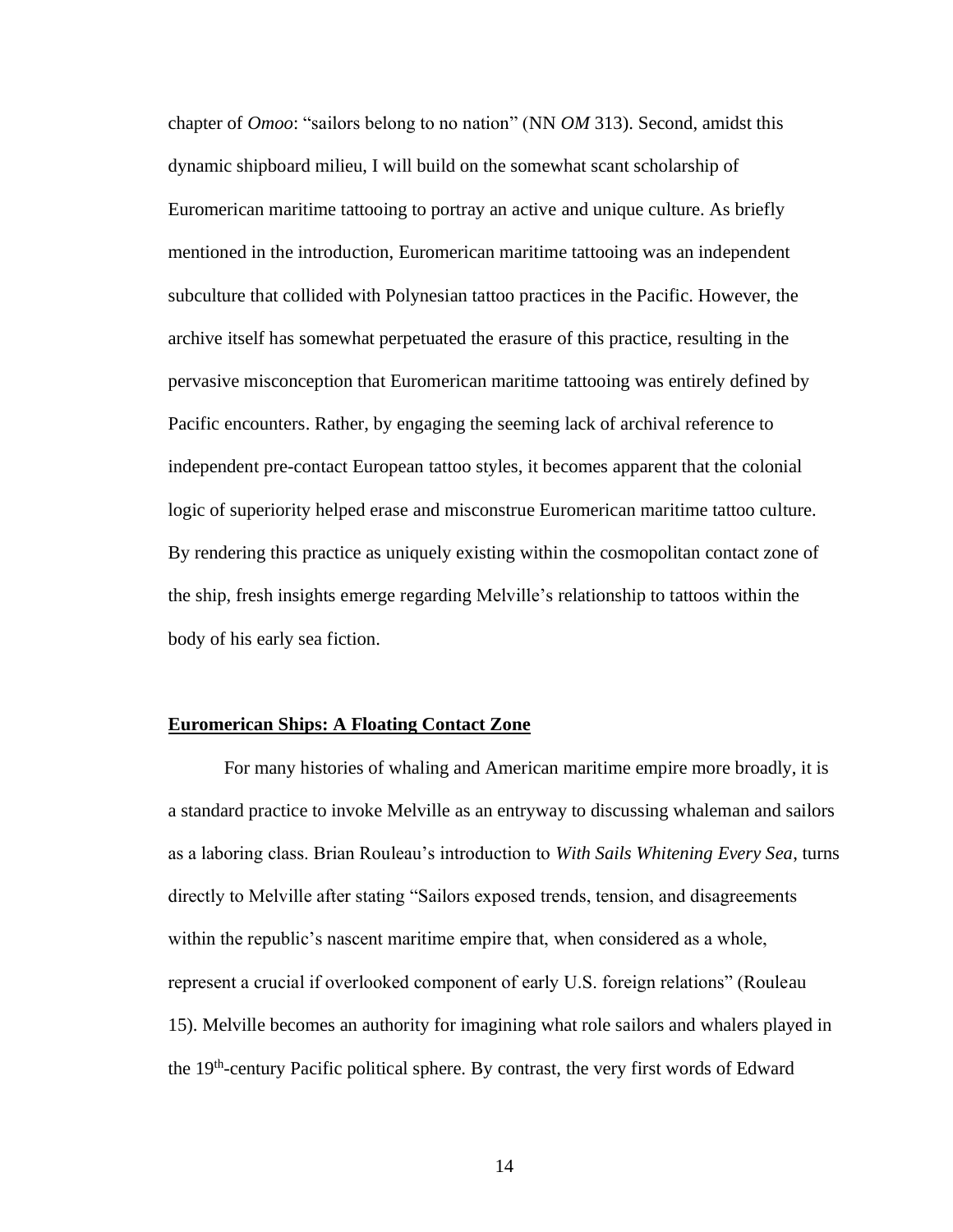Sugden's book *Emergent Worlds* quote the first lines of *Moby-Dick*, and his chapter on the "Chaotic Pacific" situates his history through Melville's works. Importantly for Sugden, Melville offers a means of theorizing the queer migrant: "exemplary Pacific citizens" that "prided themselves on the capacity to manipulate space and time and, by so doing, radically transform labor and power relations in that great ocean" (Sugden 43). I find it compelling that in these two projects – both concerned with writing "maritime history from below" – the invocation of Melville serves near opposite purposes (Rediker 2). Rouleau positions mariners as perpetuating agents in the spread of Manifest Destiny. Sugden rejects this proposition and reimagines the mid 19<sup>th</sup>-century ships deck as "spatial imaginaries, what we might term 'revolutionary countersites,'… intensely redolent with political potentiality" (Sugden 44). How does the world of Euromerican sailors in the Pacific depicted by Melville lend itself to such divergent interpretations? The answer, I suggest, is the liminal and pliable state of Euromerican shipboard culture in the mid 19<sup>th</sup>century Pacific.

This slippery space requires further spatial-temporal definition. The culture that I am concerned with existed within the physical space of the Euromerican ship. Yet, the global nature of shipping and the cosmopolitanism of the labor force diverge from any neat national narratives, though, as we will see, studies of American whaling have been inflected with a nationalist historiography. Without imposing strict boundaries, I predominantly narrow in on American whaleships to get a sense of the maritime culture that most directly influenced Melville. However, for consistency and to attend to the porous nature of mid 19<sup>th</sup>-century sea life, I widen this spatial imaginary to the broader zone of the 'Euromerican ship.' Additionally, I generally situate these ships in a Pacific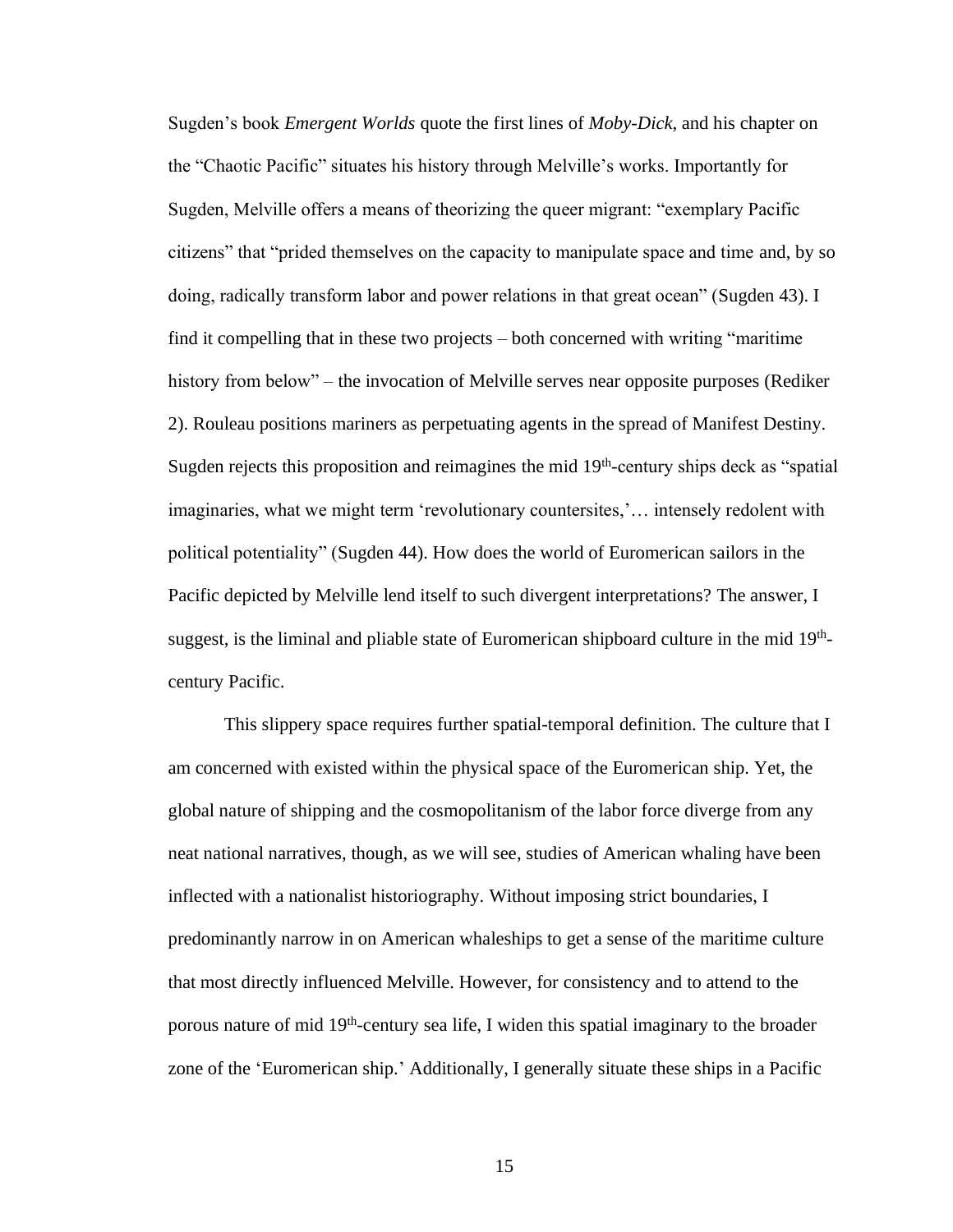context for two reasons: first, the nature of mid 19<sup>th</sup>-century American maritime endeavors, Melville's personal experiences, and the geographic positioning of his novels all tend toward the Pacific. Second, the overarching nature of this project deals with encounters between Euromerican and Pacific tattoo cultures. Thus, the Pacific, by which I mean the Pacific Ocean and its constellation of islands, is a dominant force that shapes my engagement with Euromerican shipboard culture.

Temporally, this project engages Melville's early sea-fiction: that being his first six novels published between 1846 and 1851. Moreover, his days before the mast as a common sailor range from 1839 to 1844. This twelve-year span, 1839-1851, offers a preliminary temporal boundary to investigate. The 1840's are a crucial moment in the development of American maritime empire in the Pacific. By 1846, the American whaling fleet grew to 736 ships: it's largest number; the early 1850's heralded the industry's highest market value (Busch 3). An economic depression at the end of the 1850's, the introduction of kerosene, and the American Civil War, all gradually precipitated the decline of deep-sea whaling, leading to practical termination by WWI (4). Thus, the late 1840's can be seen as the climax of the American whaling industry, which depended heavily on Pacific hunting grounds. However, Sugden reminds us that this moment was not a foreclosed conclusion of Euromerican colonization in the Pacific. He writes, "in the years prior to 1848, there raged a vast and systemic uncertainty that created a heightened capacity for historical speculation or, if you want, a certain intensified receptivity to 'chance.' This was a realm in which, for a number of reasons, political life seemed particularly rife with potentiality, with the capacity for sudden jarring social change and structural reformulation" (Sugden 41-42). Moreover, Rodiker,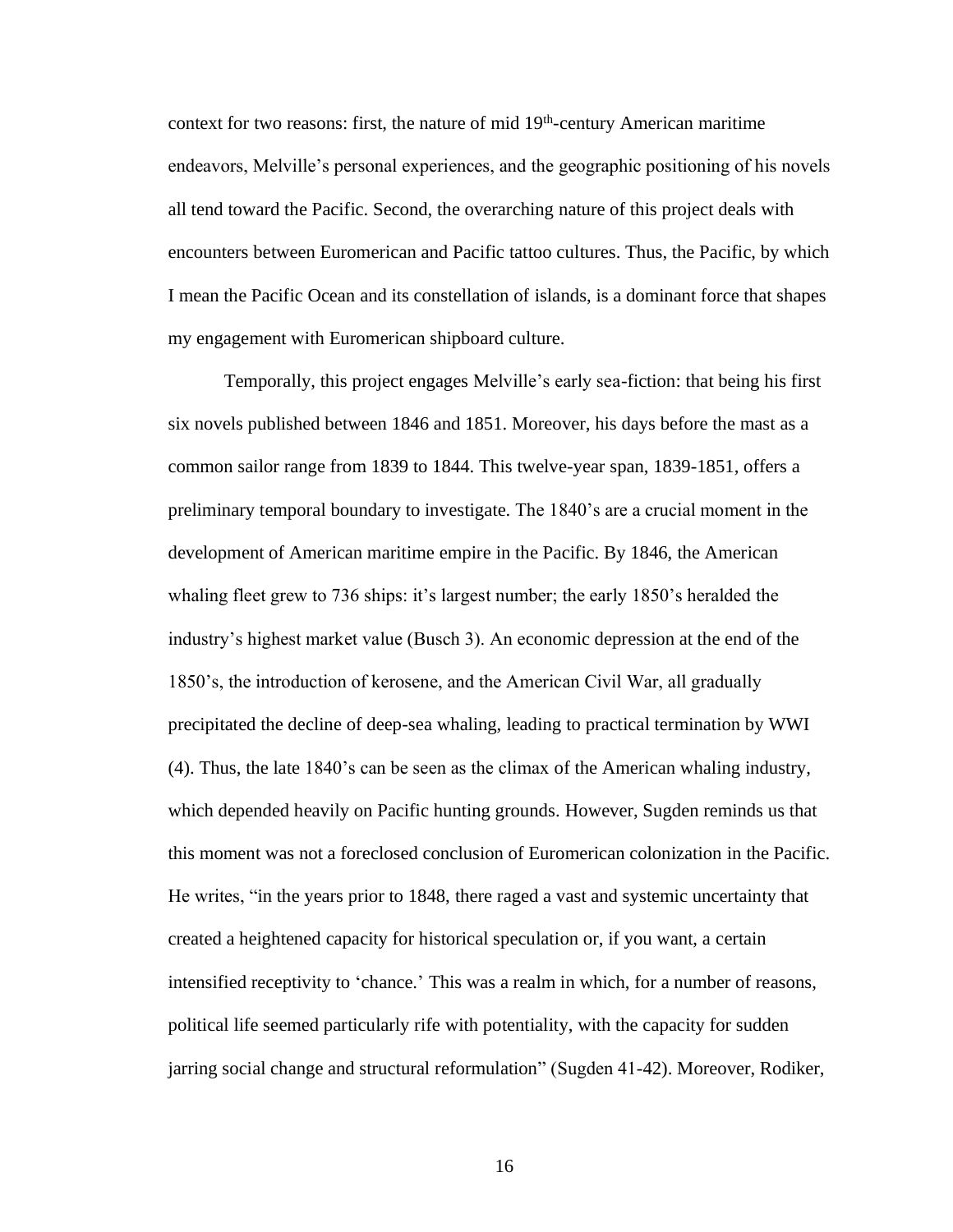although primarily concerned with the Atlantic, envisions the "Age of the Sail," which precipitated "the formation of empires and rise of capitalism," as ending around 1850 (Rodiker 3). This age made way for iron and coal as the imperial maritime technological engine. Thus, the Pacific 1840's witnesses a major historical tension: the end of a culturally solidified sailing age, the crystallization of maritime globalized capitalism, and the divergent social potential of "chance."

With these loose guideposts in place, below I will trace some trends in the history of American whaling that have rendered it a primarily national narrative. I argue these trends have limited the ways in which scholars have generally engaged with the physical space of the Euromerican ship, preferencing questions of integration and racialization over the dynamics of culture formation. Disentangling these historiographic impositions leads us to a contested climate, where constructed American racial hierarchies modulate interdependent identity formations. Thus, the contact zone of the Euromerican ship comes into view: contrasting cultures grappling together amidst uneven relations of power and conditions which demand mutual survival.

In his book *Double Ghosts*, which tells the history of "Pacific Islanders who crossed the beach to counter explore Euromerican shipping," David A. Chappell notes the difficulty of tracing Pacific Islander sailing stories through the archive (Chappell xv). He writes, "by mid-nineteenth century, perhaps as many as one-fifth of the sailors in the American whaling fleet were so-called *kanakas*," however, telling their stories "is more difficult, because the oral traditions about their journeys are scattered across a vast sea of islands, and the written data are fragmentary and dispersed through hundreds of journals, logs, and memoirs" (xv-xvi). This observation draws attention to the racial plurality of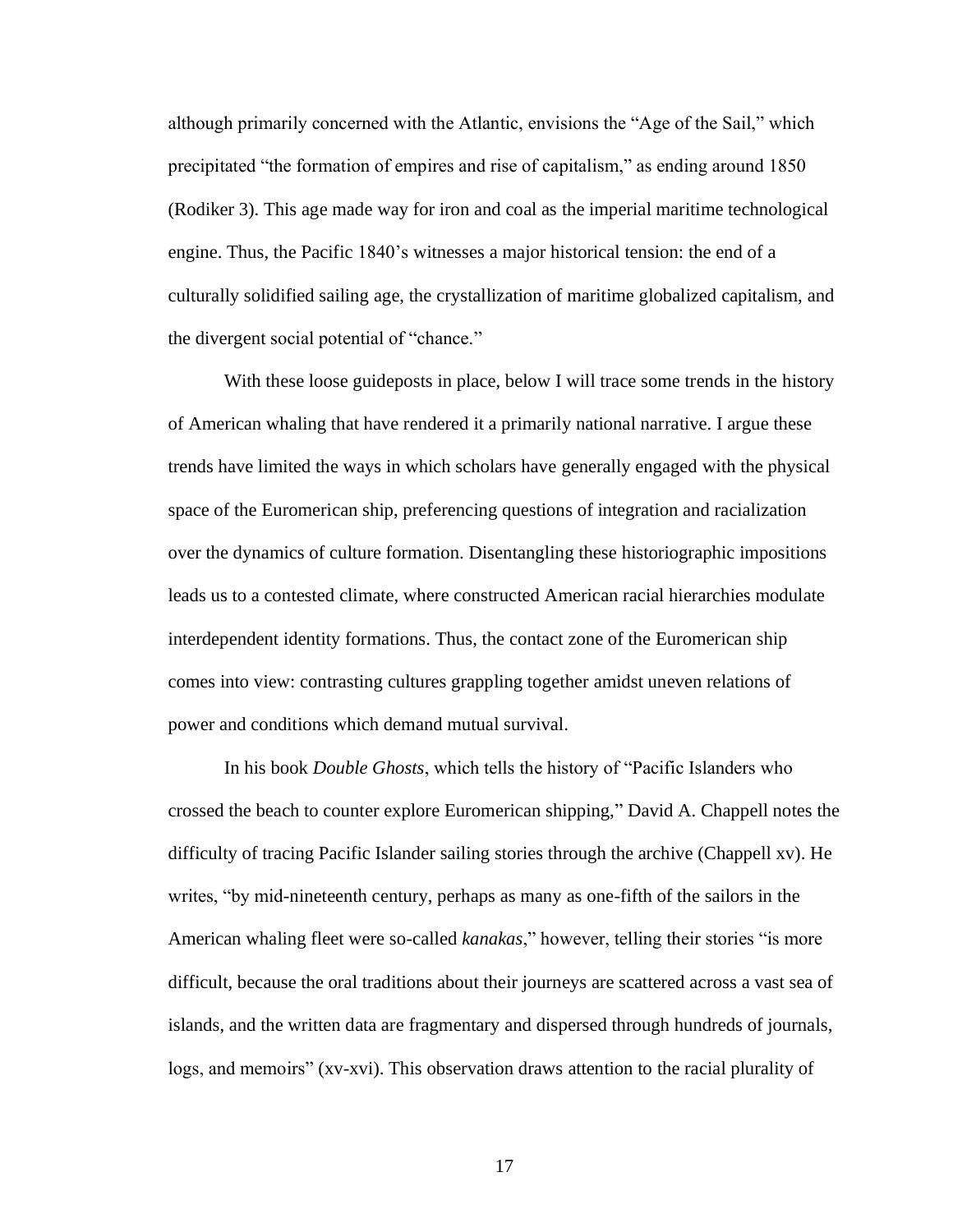the labor force and the limitations of historicizing those pluralities through the archive, penned by the literate, often white, captains, officers, and the like. This narrow archival view creates the conditions for treating Euromerican Pacific whaling, and shipping more broadly, as a nationalist endeavor.

Within American whaling history, there has been a general emphasis on the industry's domestic impact which oftentimes sidelines the local realities aboard the ship. David Haines observes this phenomenon, stating that "the field of whaling history has been slow to embrace the recent turn towards the global in both maritime history and the histories of empire" and that "it is still framed almost entirely in terms of either the economic development of colonial New England or the importance of the American whaleman as a symbol of national identity in literature and popular culture" (Haines 161). Moreover, the general body of whaling literature has deployed the cosmopolitanism of the labor force as a means of perpetuating imperial and racial dominance. Jennifer Schell shows that whaling literature created indelible cultural linkages between white whalemen and American identity. She argues that white authors used "discourses of effacement and containment" when expounding the cosmopolitan nature of whaleships (Schell 177). Such rhetoric positions white whalemen as exclusively emblematic of national identity. Thus, the whaleship was broadly used in literature as a stage for the ideology of colonialism, where the white American whalemen contained the danger of the 'other' to allow for colonial progress. Thus, the pressures of archival, historic, and literary obfuscation have narrowed the ways in which scholars have approached the cosmopolitan whaling labor force.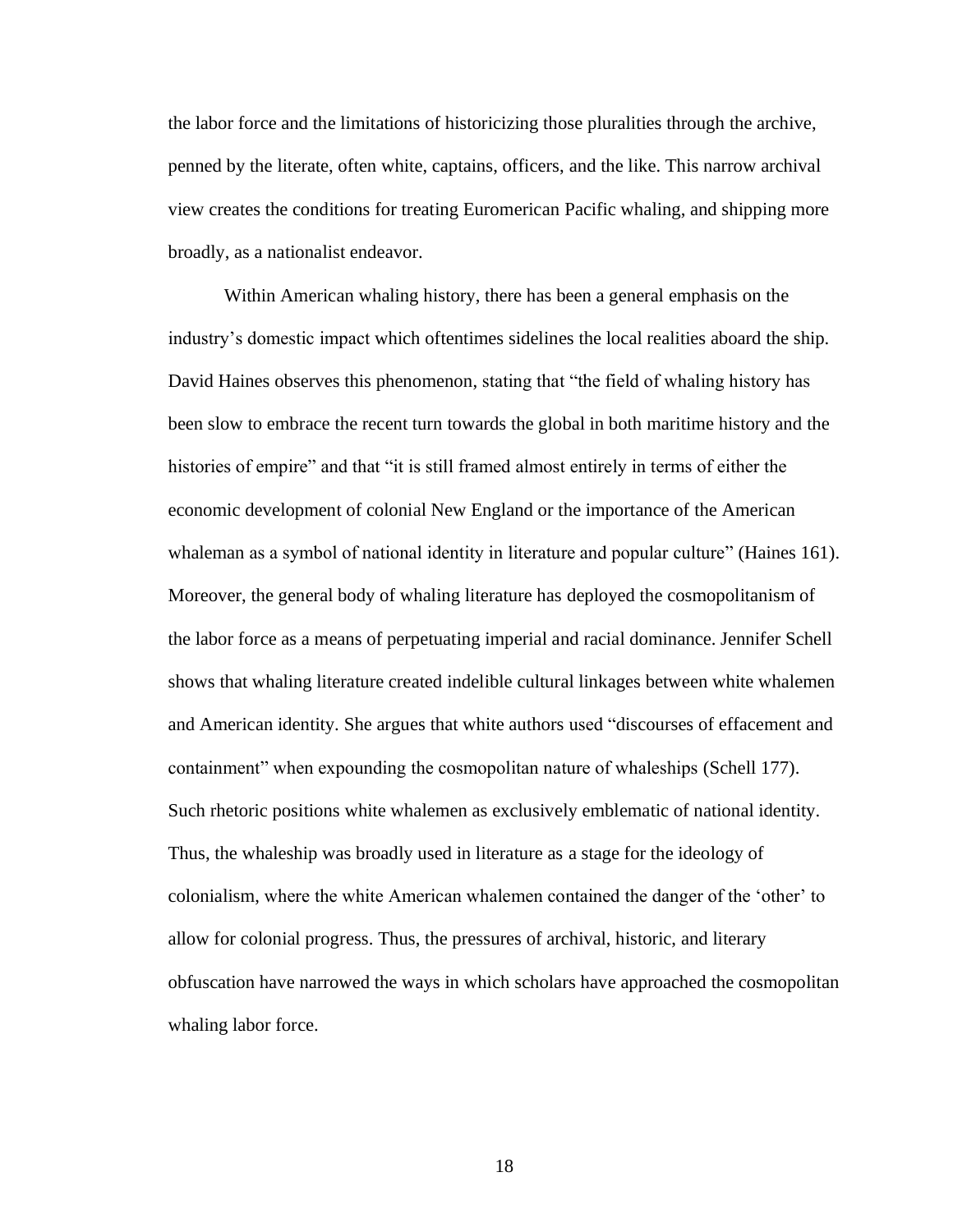As a result of these limiting pressures, the historic narrative surrounding American whaling's cosmopolitanism has somewhat solidified around the question of how race was engaged aboard the ship. In *Whaling Will Never Do for Me*, Briton Busch argues "from the standpoint of onboard race relations, it is more useful to return to the concept of the whaleship as an isolated total society" (Busch 35). By isolating the "total society" of the ship, he parses the "complex" pressures of racist American ideologies and the harsh realities of mutual dependence for survival at sea. However, he castigates "historians and social critics who ignore the same complexity from another standpoint, and, perhaps influenced by the unforgettable crew of the Pequod, make of whaling that which it was not: a fully integrated enterprise" (33). For Busch, the whaleship is an enclosed space where various racial groups are coerced into mutual survival, but dominant racial hierarchies are perpetuated that impose separation. He sees any genuine interracial fraternal relation as an exception. Busch's primary source material is staggering, and it would be difficult to refute his overarching claims on the nature of shipboard race relations. Yet, the extent of his analysis is contained to individual behavior and attitudes in the "isolated total society" of the whaleship. It does not expand into the question of how these contested and complex interactions influenced culture aboard. This rigidly applied analysis highlights the necessary intervention of theorizing the Euromerican ship as a contact zone.

This contact zone expands the space of the ship to account for the ways in which culture shaped along contested racial lines. Chappell approaches the general process of cultural exchange within these constructed hierarchies through the mode of mimicry, which derives from the liminal condition of being at sea. For Chappell, Pacific Islander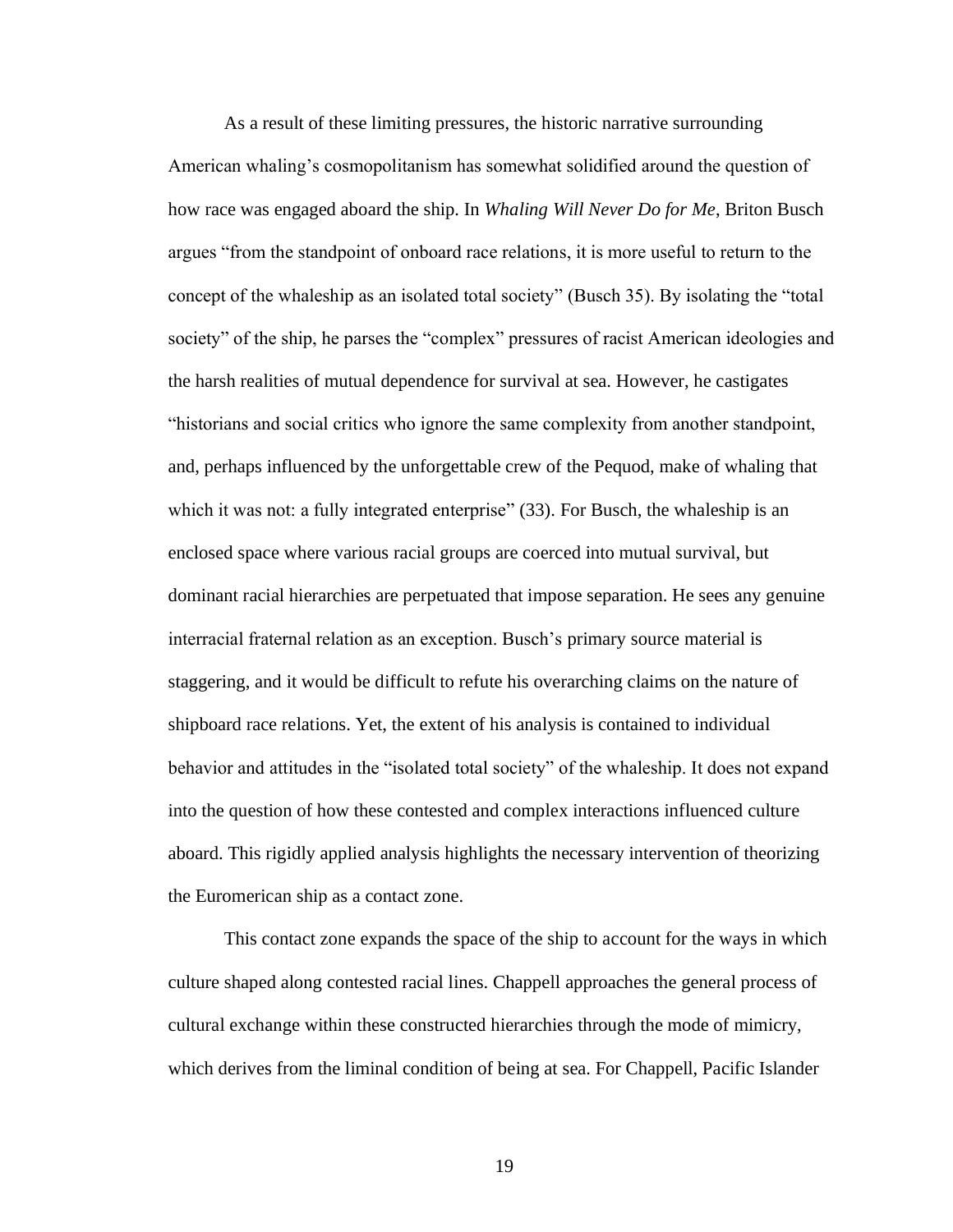voyages aboard Euromerican ships can be understood as a version of initiation rituals. He echoes the anthropologist Victor Turner defining these rituals as a process of separation, liminality, and return. Here, liminality serves a double function: as a component of ritual and as the material experience at sea (Chappell xvii). The liminal experience of sailing voyages operates beyond being in-between two distinct geographical places, to include cultural, relational, metaphysical etc. Within this destabilizing context, "Euromerican shipping relied on a resident labor force that developed its own communal identity and language" (42). Identity formation becomes a mode to cope with an unbounded liminal experience. Moreover, identarian integration into shipboard culture was a tangible means of surviving the dangers of the industry and the implicit militaristic hierarchy aboard. To be a termed a landsman at sea was social demise. <sup>1</sup> Chappell turns to mimicry as one means of integration that was employed by Pacific Islanders serving aboard Euromerican ships (Chappell 59). However, beyond a survival mechanism, mimicry likewise functioned as a mode of cultural exchange within the forecastle.

The term mimicry needs further analysis. Chappell deploys the term with its standard definition: "The action, practice, or art of copying or closely imitating, or (in early use) of reproducing through mime; esp. imitation of the speech or mannerisms of another in order to entertain or ridicule" (OED). He offers several recorded examples of Pacific Islanders mimicking Euromerican mannerism, speech, dancing, etc. However, he does not directly engage the postcolonial model where mimicry, as Homi Bhabha argues,

 $<sup>1</sup>$  Busch outlines the hierarchical and militaristic structure under which common sailors required social</sup> cohesion for survival. In *Ommo*, Melville comments on how the incompetent sailor, termed landsman, was ostracized, making conditions near unlivable. See chapter fourteen and the character "Rope Yarn." Likewise, in *Redburn*, he offers a first-person portrait of the difficulties of assimilation. See chapters twelve and thirteen.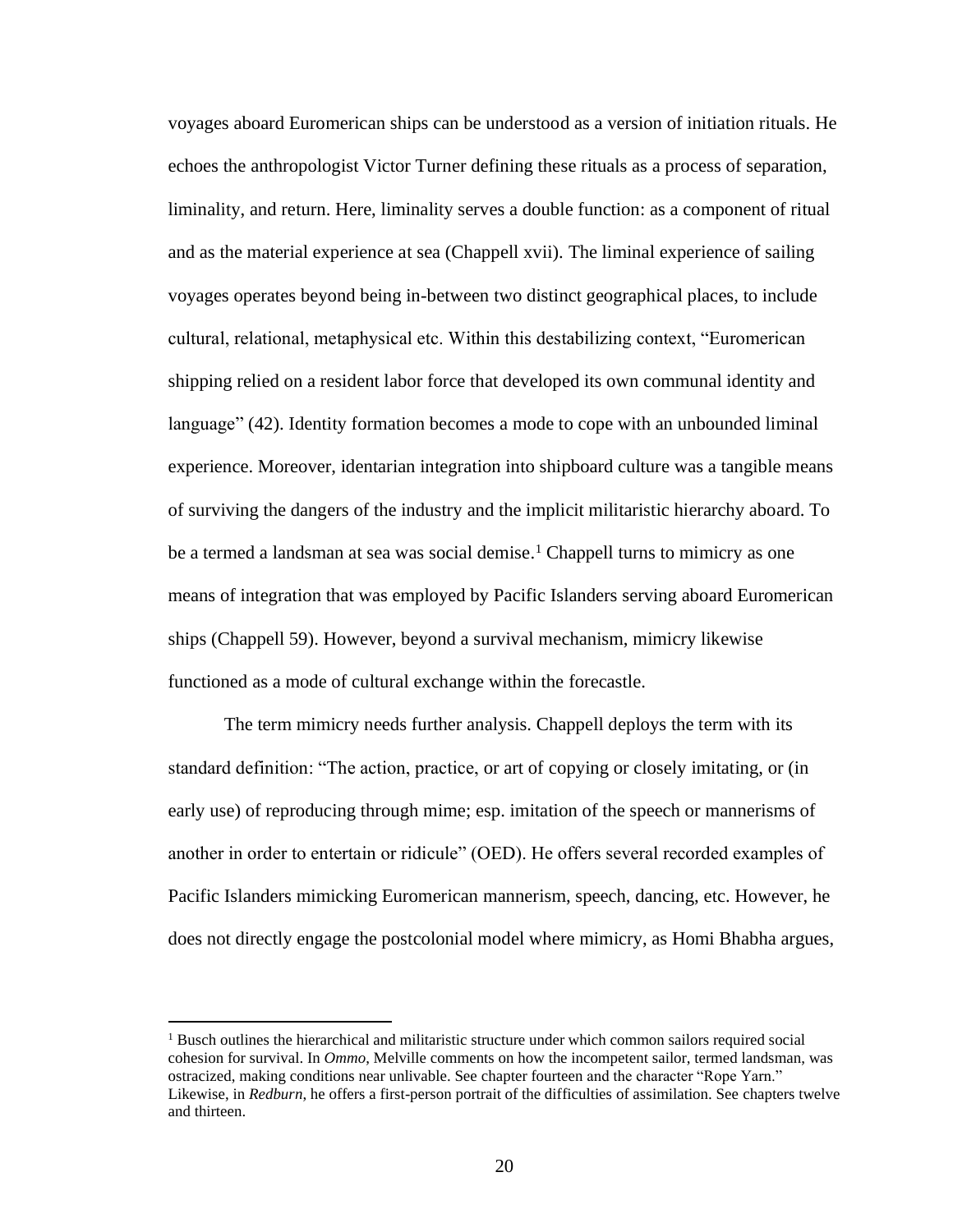"emerges as one of the most elusive and effective strategies of colonial power and knowledge" (Bhabha 126). Immediately, mimicry as survival mechanism fits squarely within this model: functioning "like camouflage, not a harmonization or repression of difference, but a form of resemblance that differs/defends presence by displaying it in part, metonymically" (131). Bhabha adds: "Its threat… comes from the prodigious and strategic production of conflictual, fantastic, discriminatory 'identity effects' in the play of a power that is elusive" (131). In this framework, the mimicry outlined by Chappell becomes a "camouflage" that reinscribes colonial domination, forcing Pacific Islanders to participate in their own 'othering,' and codifying shipboard racial hierarchies. Yet, this theoretical intervention does not attend to the nuance of such encounters in the forecastle, which have been obscured by the unilateral vision of Euromerican recording. Chappell writes, "Euromerican accounts themselves emphasized the exotic, so the actions of our double ghosts are at least twice-translated. Yet through all the layers of imposed otherness resonates a dynamism, distorted by and subtly disturbing to the white chronicler" (Chappell 61). This distorted and disturbing dynamism, I argue, results from the liminal state of life at sea, which necessitated mutual survival. In this context, Bhabha's version of mimicry is not unilaterally imposed by colonial perceptions, but rather is dynamic and reflexive.

White sailors, though not to an equal extent, had to acquiesce their identities to fit the necessities of shipboard life. The implied dynamism of mimicry offers a glimpse into how this process took shape in the form of cultural contact amidst a cosmopolitan labor force. Although, as Busch reminds us, the destabilizing effects of sea life did not facilitate cohesive racial integration aboard Euromerican ships, the universal need to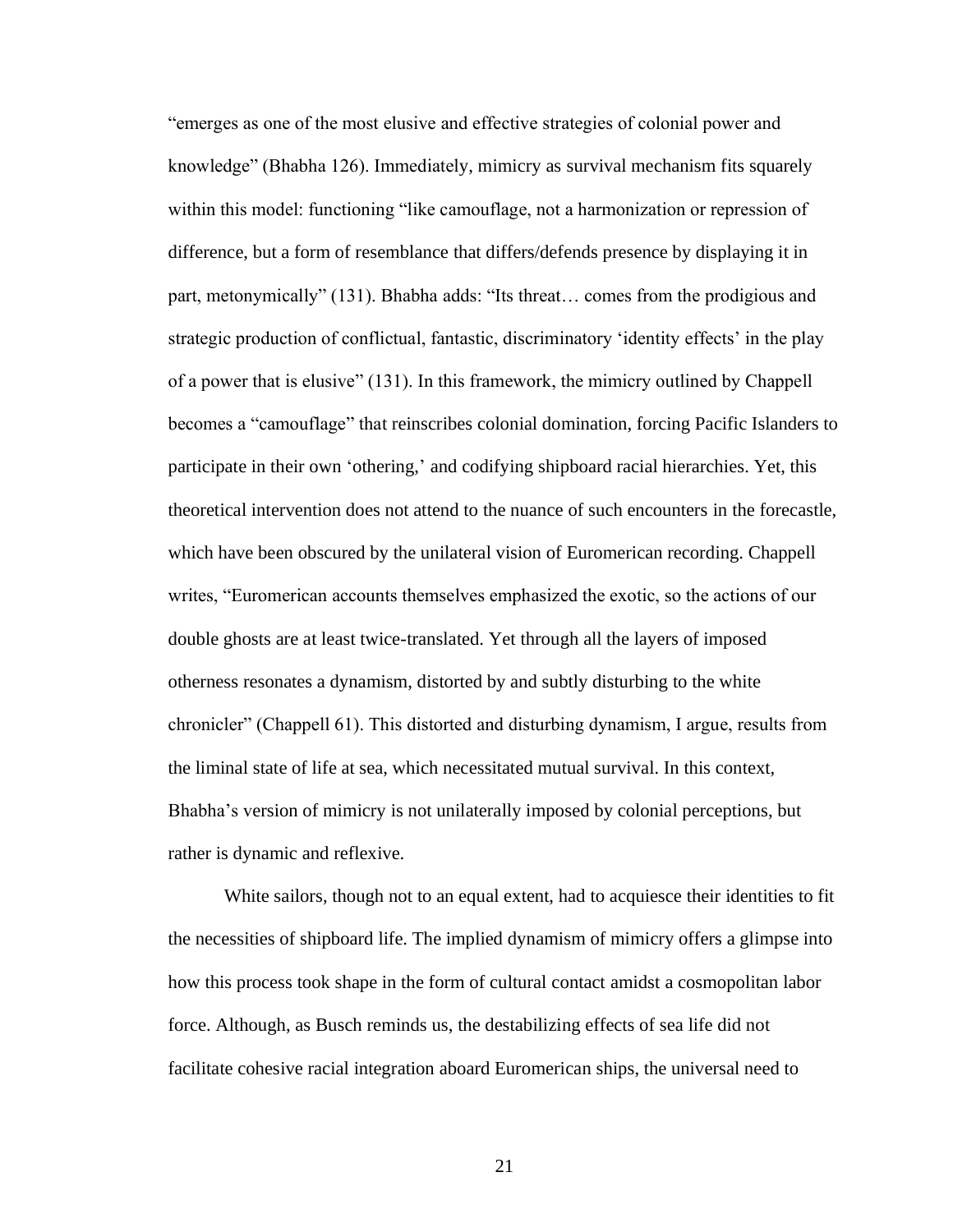assimilate to sea culture created a milieu where cosmopolitan exchange caused a mutually hybrid culture. The hybridity of 19<sup>th</sup>-century Euromerican shipboard culture emerges in James Carr's *Hawaiian Music in Motion*. He argues that "understanding the interactions between American sailors and their non-Western Others in the liminal context of the whaling ship leads to insights about the function of mimesis as a social and artistic phenomenon" (Carr 64). Taking chanties and recreational music as his source material, Carr examines the syncretic elements of American and Hawaiian music that coalesced aboard American whaleships. Notably, this was a mutually dynamic exchange, where both Hawaiians and Americans mimicked and integrated elements of the other's musical culture. One such example is the hauling chanty "John Kanaka," which infused Hawaiian language commands to signal for the crew to pull a rope in unison (73). Carr's analysis reveals how culture was hybridized in the cosmopolitan space of the whaleship; in broad terms, mimicry directly functioned as an apparatus of cultural exchange.

A narrative of the contact zone has begun to emerge aboard. Disentangled from the archival, historic, and literary pressures that have construed American whaleships in nationalist terms, we find an enclosed space, drifting at sea, populated by a diverse labor force, influenced by racial ideologies, militaristic hierarchies, and professional dangers. Amidst this environment, communal identity formation served as a means of survival. As such, mimicry was deployed as one tool of acquiescence, which resulted in dynamic cultural exchanges. I have focused on mimicry because is presents a unique challenge in the space of the ship: it defies nationalist and postcolonial models alike. Though mimicry certainly calls attention to the colonial and racial logic which constructs power hierarchies, it brings us to the local hybridized realities of the Euromerican ship, where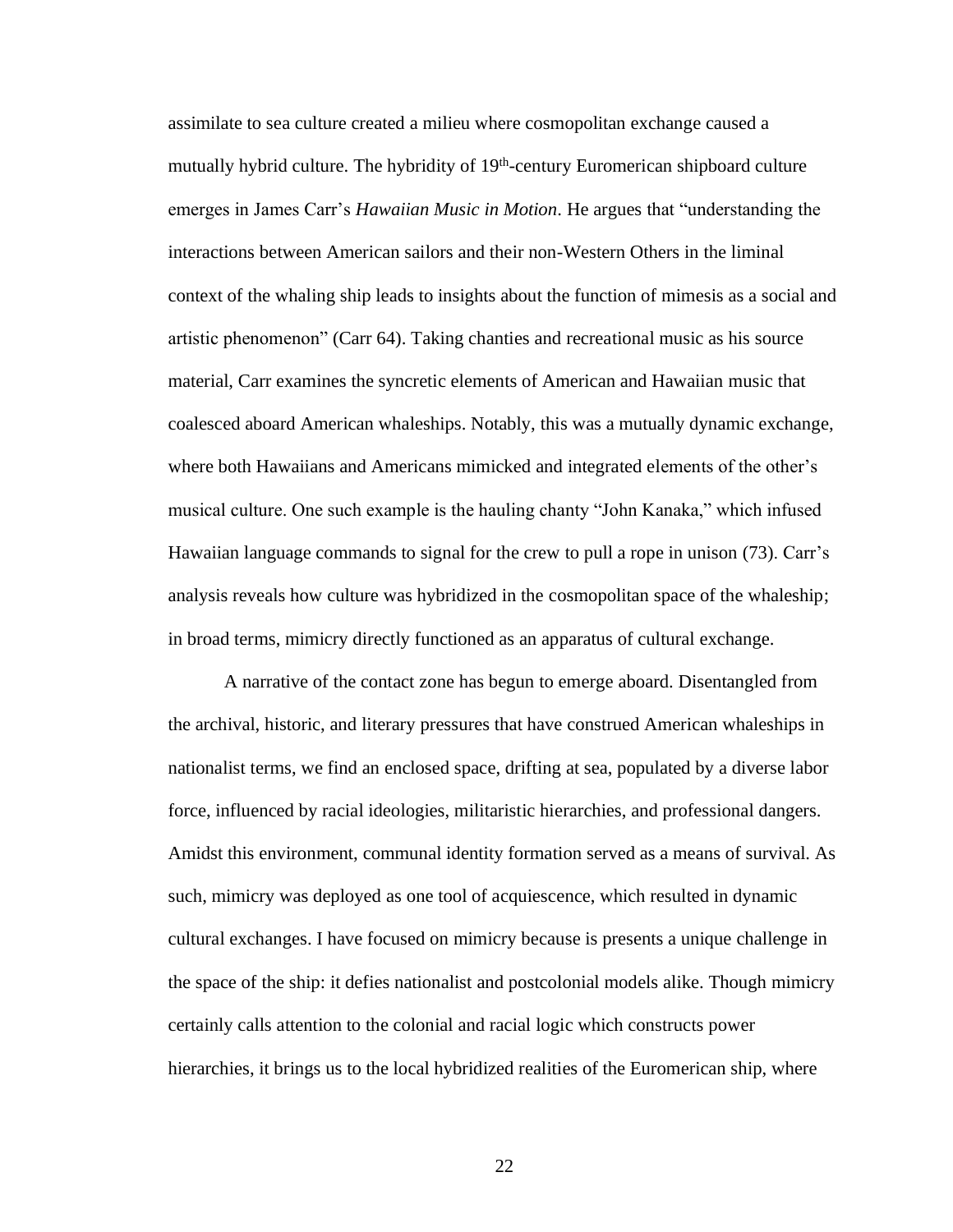identity was formed through a milieu of cosmopolitan exchange. Yet, mimicry was only one of many ways in which cultural exchange and identity formation took place. From this floating contact zone, a new question emerges: how were these hybrid identities expressed?

#### **Identity Expression at Sea and the Euromerican Maritime Tattoo**

Amidst the moments of intense action that defined life at sea, there were also many listless hours where sailors aboard Euromerican ships would engage in an array of non-labor specific activities. Naturally, such downtime invited personal expression. Carr situates music amidst a wide array of artistic expression.

Aboard American whaling ships a variety of art forms were highly developed, including material arts like scrimshaw (etching into whale ivory), building ship models, and fancy knot work (commonly known as macramé). Verbal art like "yarn spinning" (the telling of "tall tales") was highly valued and played a central role in the social life of the ship. Singing and other forms of music making were among the favorite pastimes, giving the members of whaling crews a means of communicating and bonding with one another that transcended language or nationality. (68)

Here, artistic expression takes shape within the cosmopolitan conditions aboard Euromerican ships and serves as a means of integration that shaped communal bonds and social structures. Chappell likewise touches on "yarn spinning" as a salient means by which Pacific Islanders acquiesced to Euromerican shipboard culture: "Storytelling was another Oceanian talent that fit in well with life among sailors. Tall tales helped seaman make their lives more exciting and passed the time on watch." (Chappell 60). I suggest that like music, yarn spinning, and the other listed forms of expression that took root in Euromerican ships, tattooing was an equally present art form shaped by the floating contact zone.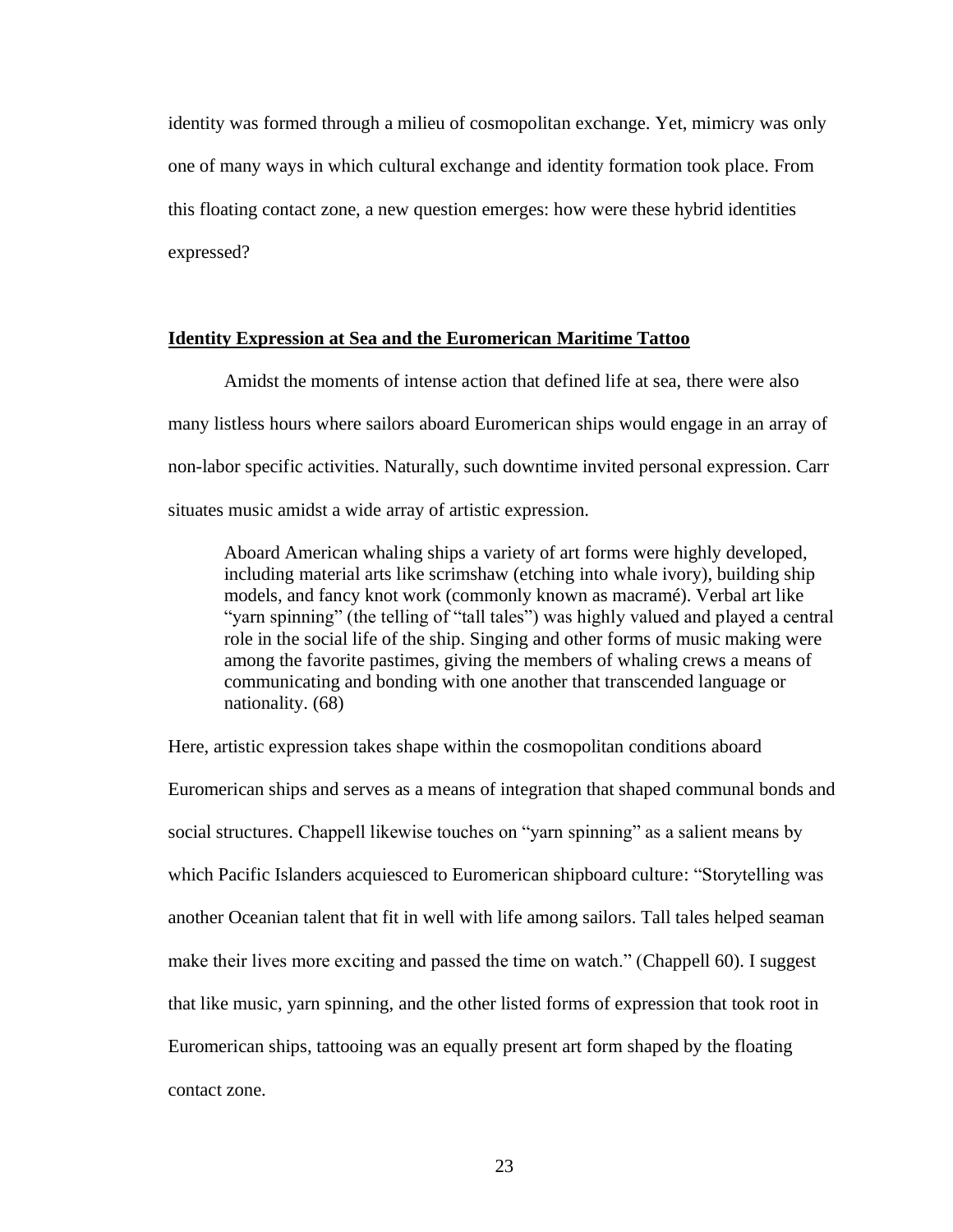In chapter forty-two of *White-Jacket*, Melville situates "tattooing, or pricking" as on of the "method[s] adopted" for "whiling away the long tedious hours in harbor" (NN WJ 170). Here, we see tattooing among the many modes of expression that defined Melville's man-o-war world, including sewing, polishing "bright-work," and promenading. Down time invited unique expressions that emerged within the context of cosmopolitan exchange.<sup>2</sup> Some recent scholarship also supports the association between tattooing and a wider array of Euromerican maritime expression. Tattoo scholar Anna Freedman links together the emphasis on tattooing as self-expression and the material conditions of life at sea. "Tattoos were a way to both pass the time and fulfill artistic leanings, in a way that did not result in material goods that would have to be carried around or stowed somewhere" and "all sailors had ready access to needles for sail making" (Friedman 43). Matt Lodder qualifies tattooing as firmly rooted in a wider maritime visual culture. He argues, "counter to claims for tattooing's special status as particularly authentic, superstitious, or extraordinarily self-expressive, in proving direct analogies between designs I want to demonstrate that tattooing should be understood primarily as a mark-making process much like any other" (Lodder 205). He compares tattoo images with other image making processes such as scrimshaw. Such connections position tattooing as a mode of identity expression, uniquely situated within the context of shipboard life.

Demonstrating that tattoos were a means of self-expression opens a series of further questions. What were the styles of tattoos? What types of identities were

<sup>2</sup> Despite being a US Naval frigate, Melville paints the man-o-war as a cosmopolitan space in *White-Jacket*. Among the crew of white Americans, his cast of characters include a Pacific Islander, several black characters, an enslaved person, and several European nationalities, each contributing a unique cultural context to the ship.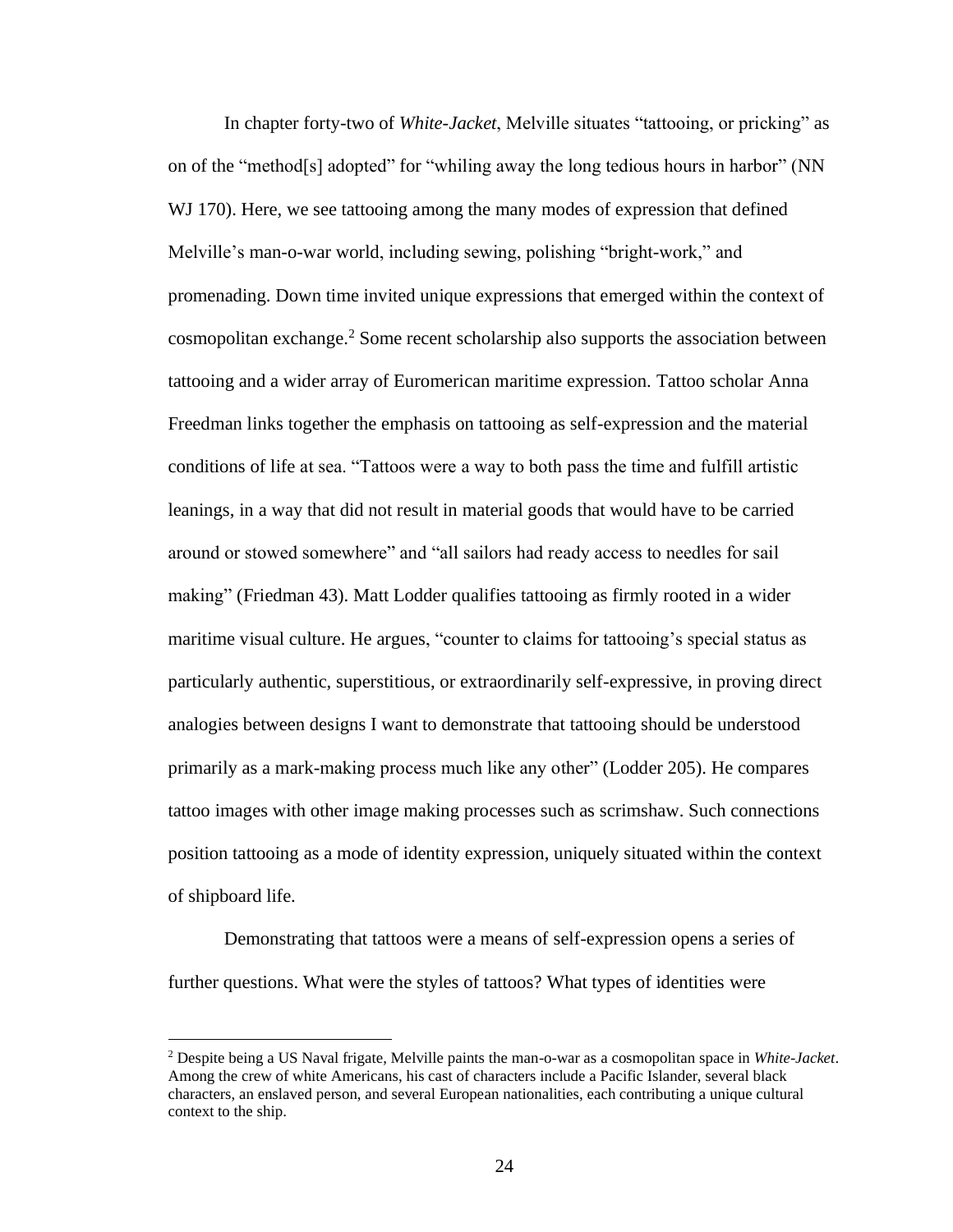expressed? How did cosmopolitan exchange shape these identities? The answer to these questions lies in the somewhat obscured genealogy of Euromerican maritime tattooing. Chappell briefly alludes to a helpful jumping off point regarding identity formation and tattoo exchanges, arguing that Pacific Islander "tattooing attracted the attention of white seamen, who had their own heritage of body marking" (Chappell 68).<sup>3</sup> He sees one facet of these exchanges as mutual expressions of manhood within the space of Euromerican ships. Though masculinity is a helpful touchstone to investigate, given the nature of Chappell's project he does not analyze the  $19<sup>th</sup>$ -century Euromerican maritime tattoo culture in depth. In fact, scholarship of this history is still very much contested. Like the floating contact zone of the Euromerican ship, Euromerican maritime tattooing has been obscured by archive and historiography. However, unlike American whaling for example, which has a large body of archival documents, archival references to Euromerican tattooing are somewhat scant. Below, I flesh out how such obfuscation has tinged general assumptions about the nature of this tattoo culture. To correct these assumptions, I track how Euromerican tattoo history, a generally understudied body of work, has highlighted Captain James Cook's late 18<sup>th</sup>-century voyages in the Pacific as a moment of quasiinception of the practice. Rather, the history of the practice stretches further back. By extracting this long but marginal history, we return to the mid 19<sup>th</sup>-century Euromerican ship with a tattoo practice evolving from European contexts within a space of cosmopolitan exchange and proliferating from cross-cultural encounters with Pacific tattooing. Parsing this nuance proves essential to understanding how the culture of the

<sup>&</sup>lt;sup>3</sup> In making the distinction between Pacific Islander and Western tattoo practices, Chappell anticipates the discourse which I sketch out below. He is therefore one of the first scholars to emphasize the fact that Euromerican maritime was a unique body marking tradition.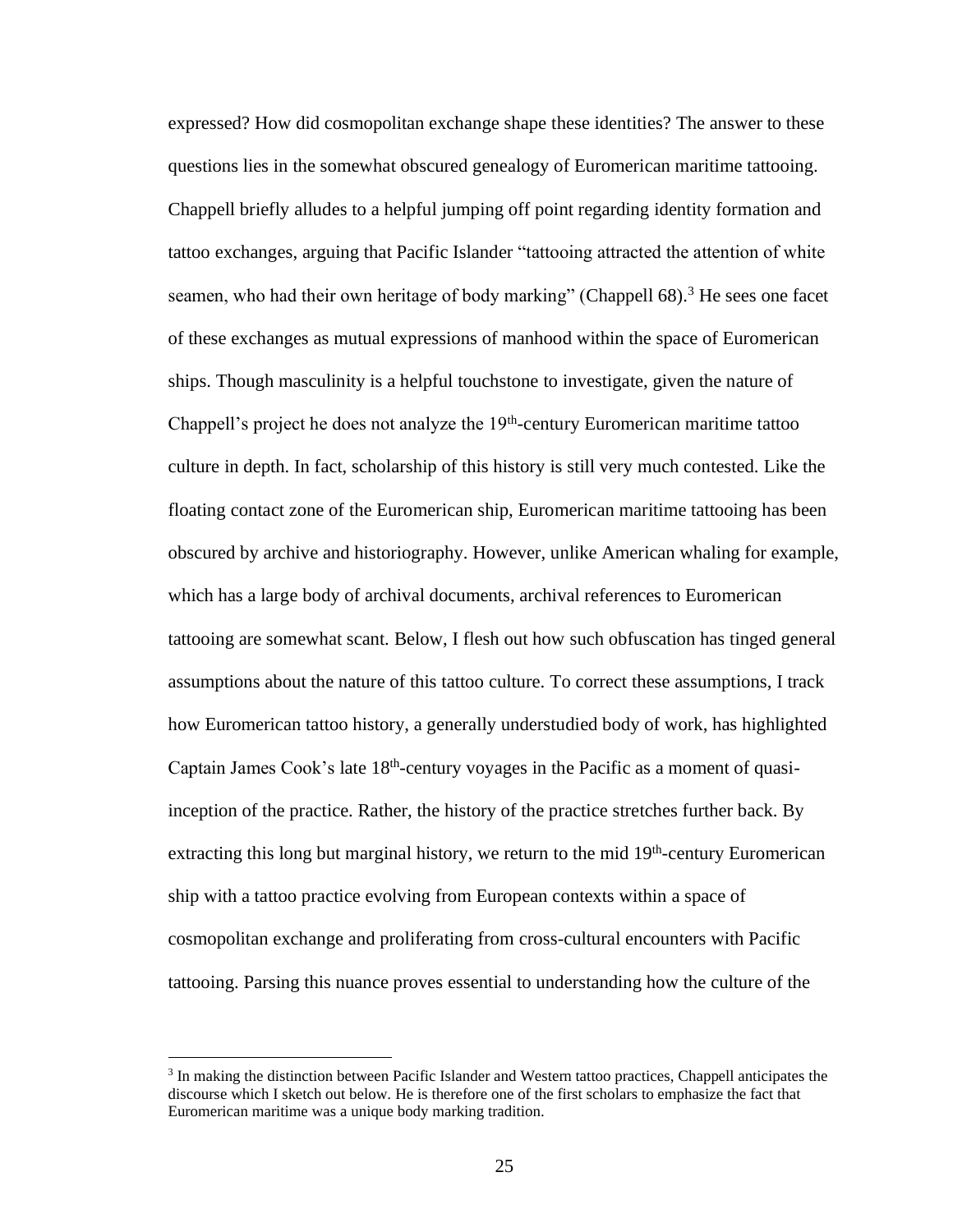Euromerican ship informed white sailor's perception of the practice, perceptions which were staged and transformed within Melville's body of early sea fiction.

Discourse around the development of Euromerican maritime tattooing, a practice that largely became archivally visible through the 19<sup>th</sup>-century, has coalesced around the nature of exchange between the West and the Pacific in the late 18<sup>th</sup>-century. Until roughly the last 20 years, historians have almost singularly perpetuated what Friedman calls "the Cook myth," the idea that tattooing was dormant until it's reintroduction to European society from Captain James Cook's encounter with tattooed Tahitians.<sup>4</sup> This 'origin story,' though tenuously challenged by 21<sup>st</sup> century scholarship, has colored most accounts of Euromerican maritime tattooing. One of the few studies that directly interrogates this exchange is the 2005 book *Tattoo, Bodies, Art and Exchange in the Pacific and the West*, which proves seminal in theorizing the genealogy of Euromerican maritime tattooing because it emerged at a moment where archival discoveries began to cast significant doubt on the Cook myth. However, it also undercut this momentum. By excavating the historiography of this discursive moment, we see how prefiguring the late 18<sup>th</sup>-century European-Pacific exchange has drawn attention away from a small but unique European tattoo practice, a practice which, though barely glimpsable, I argue dictated the terms of this exchange for common white Euromerican sailors.

Prior to the  $21<sup>st</sup>$  century, the Cook myth was widely perceived as true, resulting from a lack of visible archival references to the practice. In a 1989 article, Ira Dye voiced a speculative position of dissent. He writes, "the evidence that European, and later

 $4$  Anna Friedman, among others, traces one aspect of the perpetuation of this myth to late  $19<sup>th</sup>$ -century anthropological accounts such as those by Cesare Lombroso. Such discourse solidified lines between the western self and marked 'other' in terms of atavism, criminality, and savagery.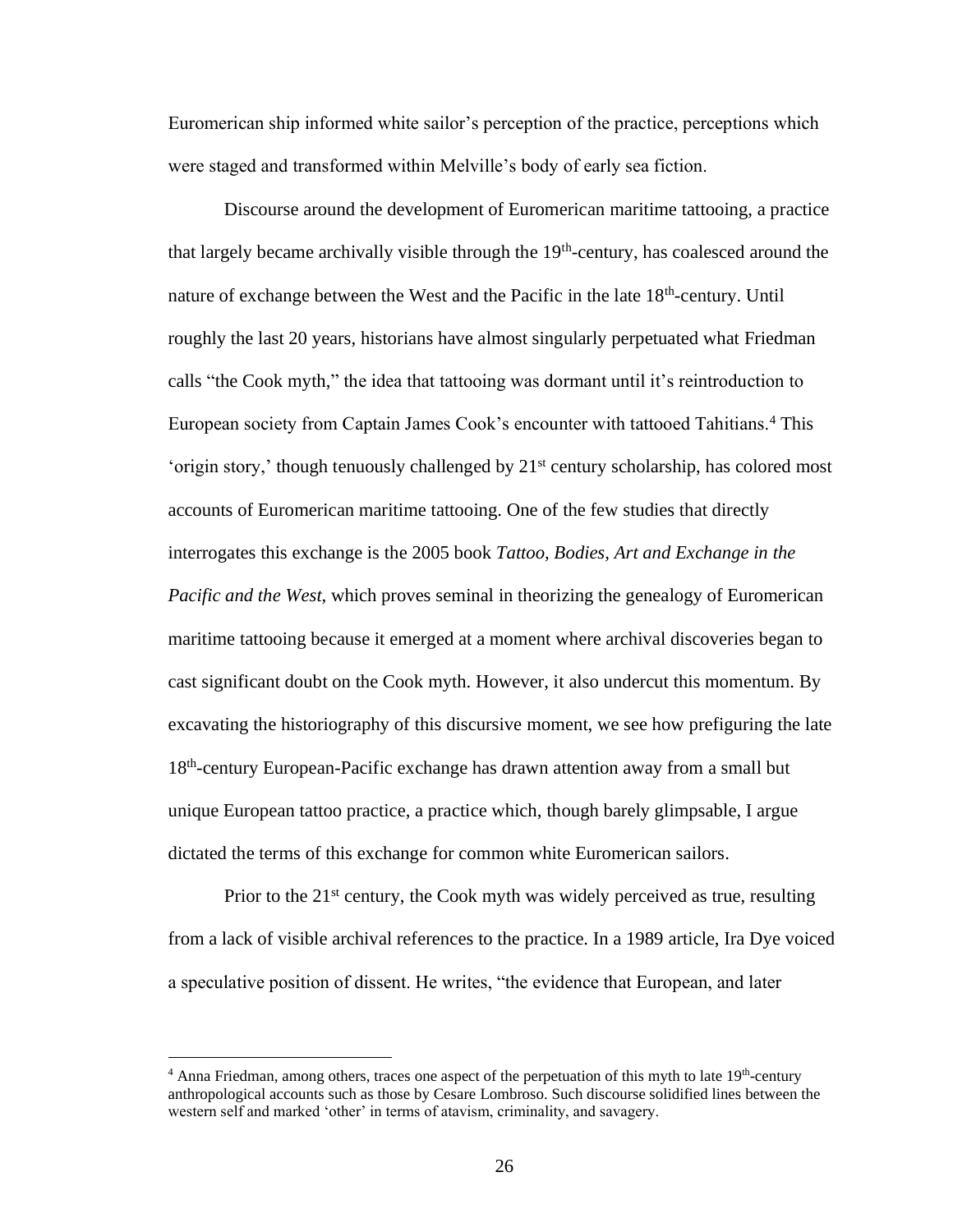American, seafarers had a continuous tradition of tattooing from early times into the modern period is fragmentary, but the inference is strong that the custom persisted among seafarers who comprised a subset of the lower classes" (Dye 522). Dye's source material deals with American sailors from 1796 to 1818. Thus, he is unable to make any direct commentary on the veracity of the Cook myth. However, he posits that the volume of recorded tattooed sailors emerging as early as 1796 and the relative uniformity of style points to a continuous practice existing prior to Cook's voyages. Jane Caplan's edited collection *Written on the Body*, published in 2000, substantiates this claim with various essays attending to the archival, albeit marginal, presence of European tattoo practices. She offers that Christian Pilgrimage tattoos among "other evidence converges to suggest that the return of tattooing to European culture and/or the reinvigoration of indigenous European practices can be pushed back two centuries before the Pacific expedition" (Caplan xvii). For Caplan the supposed archival discontinuity in European tattooing is "emblematic of the nomadic and contested status of the European tattoo itself, its character of always being in transit from or to the multiple horizons of a self-centered world, of circulating most actively on the margins where it is least visible" (xv). European, and later American, maritime tattoos factor squarely into this marginal context. At the fringes of cultural production, maritime tattooing proliferated not as nationally emblematic, but as a local labor specific mode of expression.

Though in Dye and Caplan we see a portrait of Euromerican maritime tattooing as a marginal but salient subculture that would be influenced by Pacific tattoo practices, *Tattoo, Bodies, Art and Exchange* returns to European-Pacific contact as definitional. In the introduction, Nicholas Thomas acknowledges Caplan's reading of an existent unique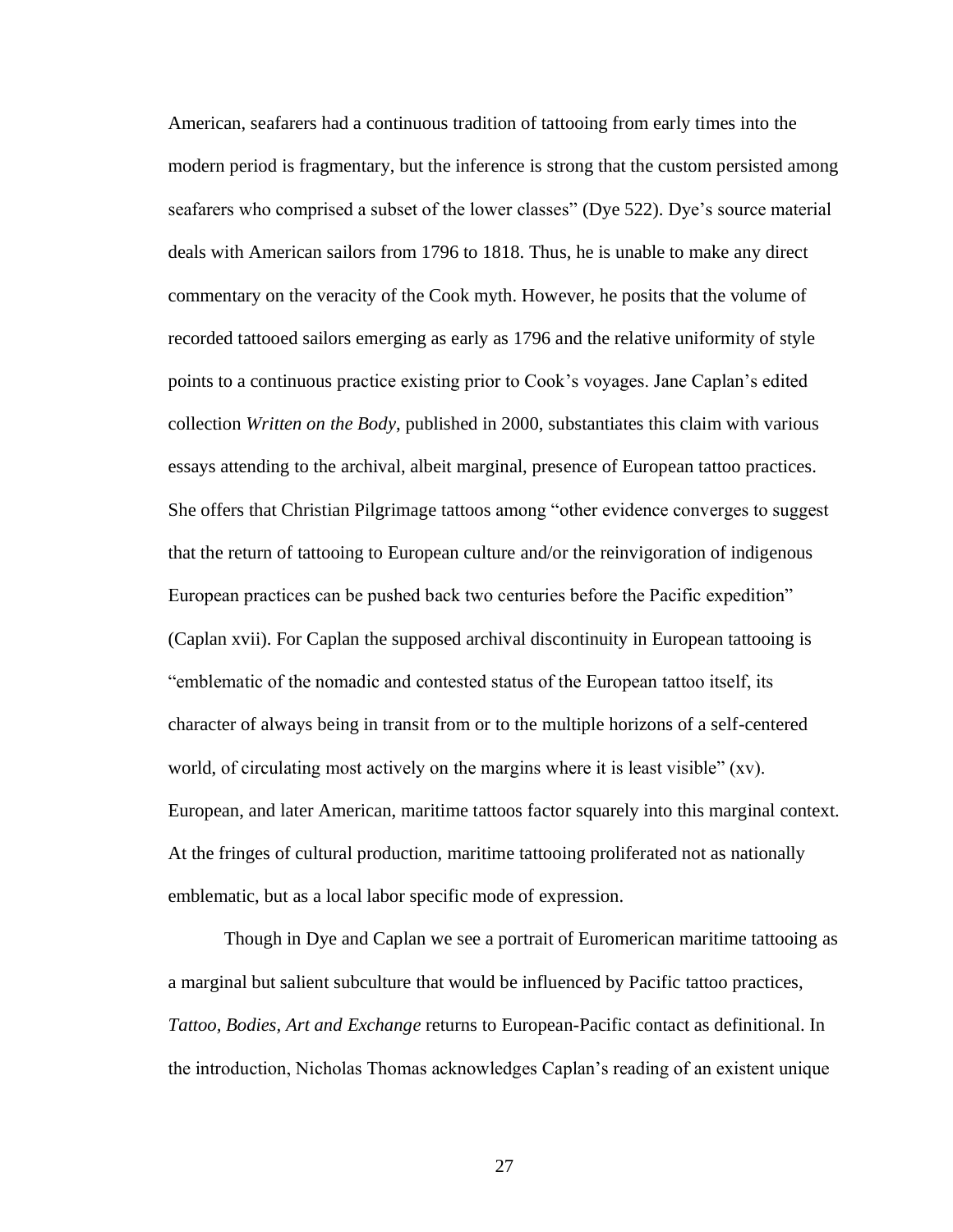European maritime tattoo practice but stages a challenge along methodological lines. Though careful to not essentialize an origin story, referencing Dye, he returns to the archive to suggest "it cannot be argued credibly that a highly distinctive form of body adornment was 'a common and well-established practice at the time of Cook's voyages and probably long before', or even one that was occasionally encountered – yet never remarked upon and never depicted" (Thomas 14). Here, Thomas turns to the tone of novelty that inflects descriptions of Tahitian tattooing recorded from Cook's voyages as primary evidence. Similarly, Joanna White's chapter in *Tattoo, Bodies, Art and Exchange* deflects references to pre-Cook European tattoos appearing in London shipyards. She writes, "The relative scarcity of such references – among copious records – indicates that this practice was not widespread, and was likely to have been customary only among a minority of sailors and those with associations with sea-faring world, rather than belonging to a linear tradition" (White 67). The noted reference material she invokes is from the London Marine Society Records, documenting a fourteen-year-old boy, Henry Rawlins, who had his name tattooed on his arm prior to being recorded in 1763, six years before Cook's encounter with Tahitian tattooing. (Pietsch 156). These examples show how *Tattoo, Bodies, Art and Exchange* seems to delimit the role of a unique European maritime tattoo culture to highlight the impact of European-Pacific exchange as formative. The reverberations of this approach over approaches such as Dye and Caplan have influenced subsequent scholarship.

This brief historiographical sketch shows how these two prominent early  $21<sup>st</sup>$ century studies of Euromerican tattoo history navigated archival material which contradicts the Cook Myth. The main tension coalesced around how to engage the rapid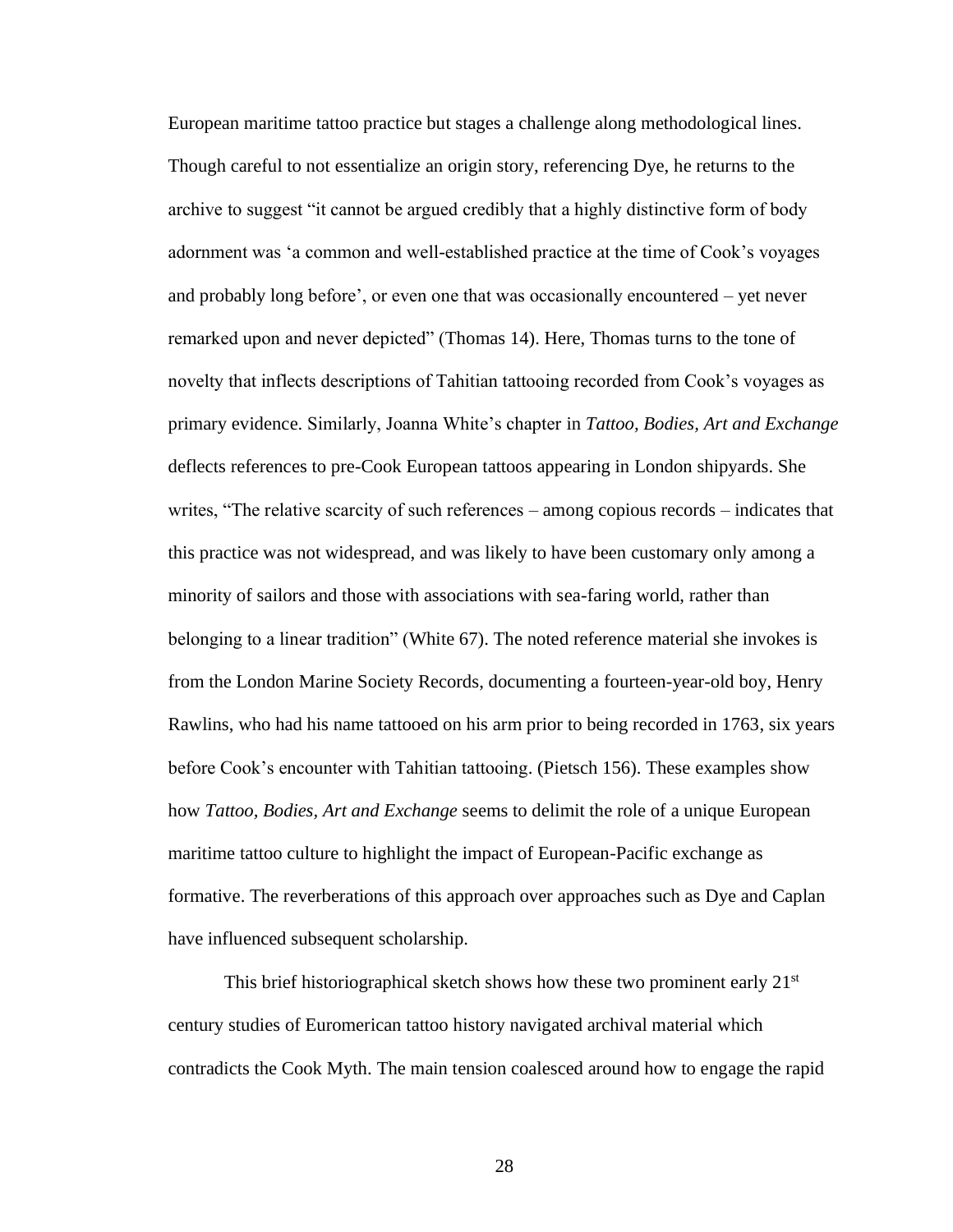proliferation of source material and seeming attitudes of novelty toward tattooing after Cook's voyages. In recent scholarship on Melville and tattoos, it seems that *Tattoo, Bodies, Art and Exchange* has 'won out.' As we will see, some of the scholarship of tattooing in *Typee* places an almost reductive emphasis on European-Pacific exchange as a means of approach. However, I also suggest more broadly, that rather than highlighting the importance of European-Pacific tattoo exchange, by delimiting the saliant role of independent European tattooing *Tattoo, Bodies, Art and Exchange* has unintentionally perpetuated the assumptions of the Cook Myth into contemporary discourse.<sup>5</sup> By calling attention to some more recent studies that continue to assert the prevalence of an established pre-Cook European tattoo culture, scholars are still contending with a body of tattoo scholarship that has not yet reconciled its history.

Anna Friedman's 2012 dissertation, the same work which coins the term 'Cook Myth,' is one of the first strong counters to *Tattoo, Bodies, Art and Exchange*. Alluding to the various archival pre-Cook tattooed European figures, she sees the emergence of a constancy in practice, writing,

When we look at other types of travelers—especially those who sailed as a way of getting to non-island destinations where they then switched modes of transportation to continue their journeys—combined with the well-documented tradition of religious tattoos and yet-to-be-properly-researched history of secular identificatory and romantic tattoos, a continuity emerges to ascribe the roots of mariners getting tattooed in the Pacific to long preexisting European practice, not Polynesian novelty. (Friedman 22)

Guido Guerzoni finds a similar consistency in Italian devotional tattoos. Comparing sixteenth century tattoo tablets and 19<sup>th</sup>-century anthropologic sketches of tattoo practices, he finds an unabridged tradition. Such sources, he argues, "invite us to

<sup>5</sup> For example, Juniper Ellis' insightful study of Pacific tattooing, published three years after *Tattoo, Bodies, Art and Exchange*, proclaims: "Modern tattoo begins in the Pacific" (Ellis 1).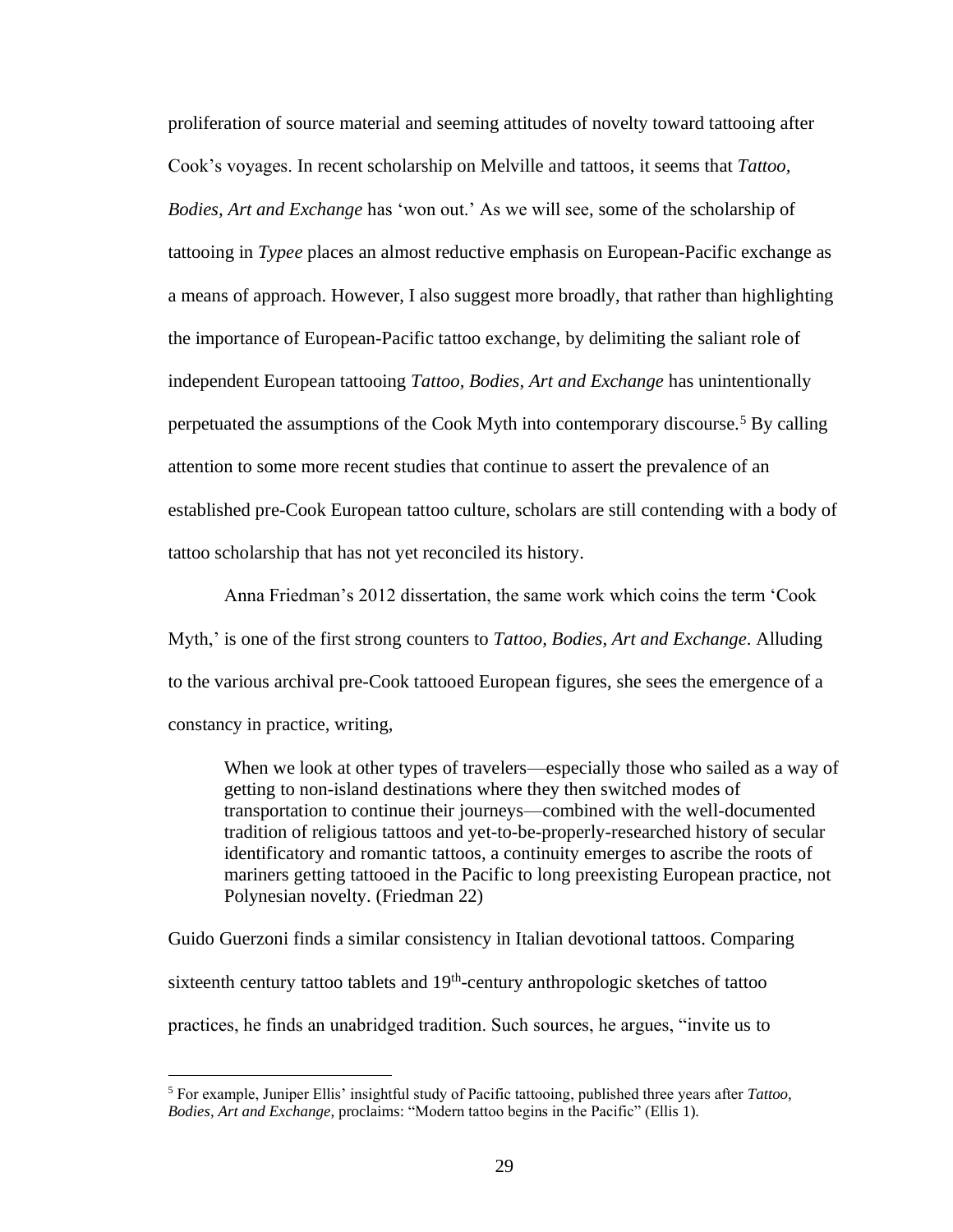reconsider mainstream nineteenth century theories and scholars, which stated that tattoos appeared in Europe only after the travels of Cook and Bouganville to savage Polynesia" (Guerzoni 122). Here, Guerzoni is challenging the origins of the Cook Myth – such as the 19<sup>th</sup>-century anthropologic studies of Lombroso-rather than making direct comment on the contemporary body of historic scholarship. However, the effect is the same: we are confronted with a marginally visible continuous tattooing tradition that existed outside the bounds of the European social center.

Joel Konrad approaches the continual marginal presence of European tattoos from a different perspective. He sees the general dichotomy between an emphasis on Cook's voyages and the presence of European tattoo practices as obscuring "explorations of corporeal alteration in the two preceding centuries by creating unhelpful dichotomies of origin, rather than examining the complex cultural and intellectual responses to the marked body in early modern England" (Konrad 31). He directly challenged the emphasis Nicholas Thomas placed on the tone of novelty recorded during Cook's voyages, observing a longer English colonialist tradition of differentiating the self from the bodies of the tattooed 'other.' Echoing Konrad, I agree the question of origin should not be highlighted. Rather, by insisting on the importance of a continuous marginal tradition of European tattooing, we return to the late  $18<sup>th</sup>$ -century European-Pacific encounter with fresh eyes and modified questions: why did European maritime tattoo culture widely proliferate because of encounters in the Pacific? How did the practice change and develop?

Without fresh source material, answering these questions remains primarily theoretical. However, existing records and studies of Euromerican maritime tattooing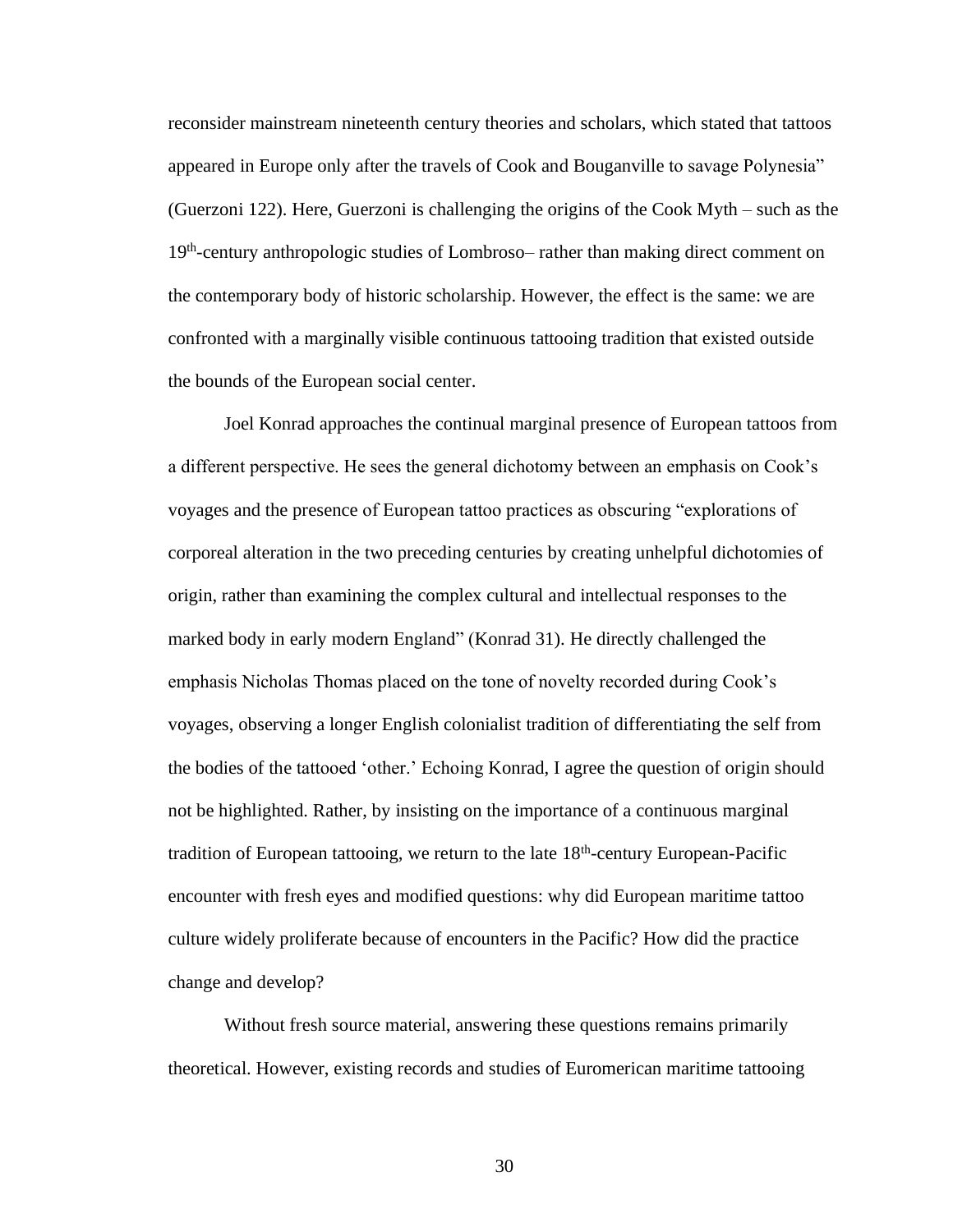offer some clues as to how and why the practice proliferated and developed. In Dye's study of American seafaring tattoos, 1796-1818, he sees a consistency in style: "considered as an item of folklore or as an art form, seafarer tattooing appears to have been fixed and stylized from its initial appearance in these records, indicating that the custom was well established, and that any experimentation or innovation had taken place at some time in the past" (Dye 528). He cornicles the styles of tattoos broadly into categories in order of prevalence, including "initials, names, dates, words, letters" and "things of the sea" as the two most prevalent. In Dye's sources, roughly 10% of all recorded American seafarers had tattoos. Interestingly, additional source material referenced by B. R. Burg, recorded from 1885-1889, corroborate the consistency of iconography and the overall statistic quantity of marked sailors (roughly 10%) with a notable exception: a decline in the prevalence of 'initials, names, dates, words, letters.' Echoing Dye, Burg suggests the decline through the  $19<sup>th</sup>$ -century of tattoos such as names and initials could be the result of no longer fearing impressment or death at sea, two compelling arguments as to why initials and names factored heavily among early American seamen (Burg 72). It could also represent a burgeoning aesthetic affinity for imagistic self-identifying marks rather than strictly written ones.

Simon Newman offers a cursory analytical reading of the styles of early American maritime tattoos. He situates the practice as primarily emerging from the class of career sailors, which he contextualizes as an impoverished laboring class. For Newman, several reasons for tattooing emerge including masculinity, identification, and vocational badges. However, most importantly, he argues "their tattoos furnished them with a vibrant form of self-representation" and that "Pride is one of the most striking traits seen in the tattoos: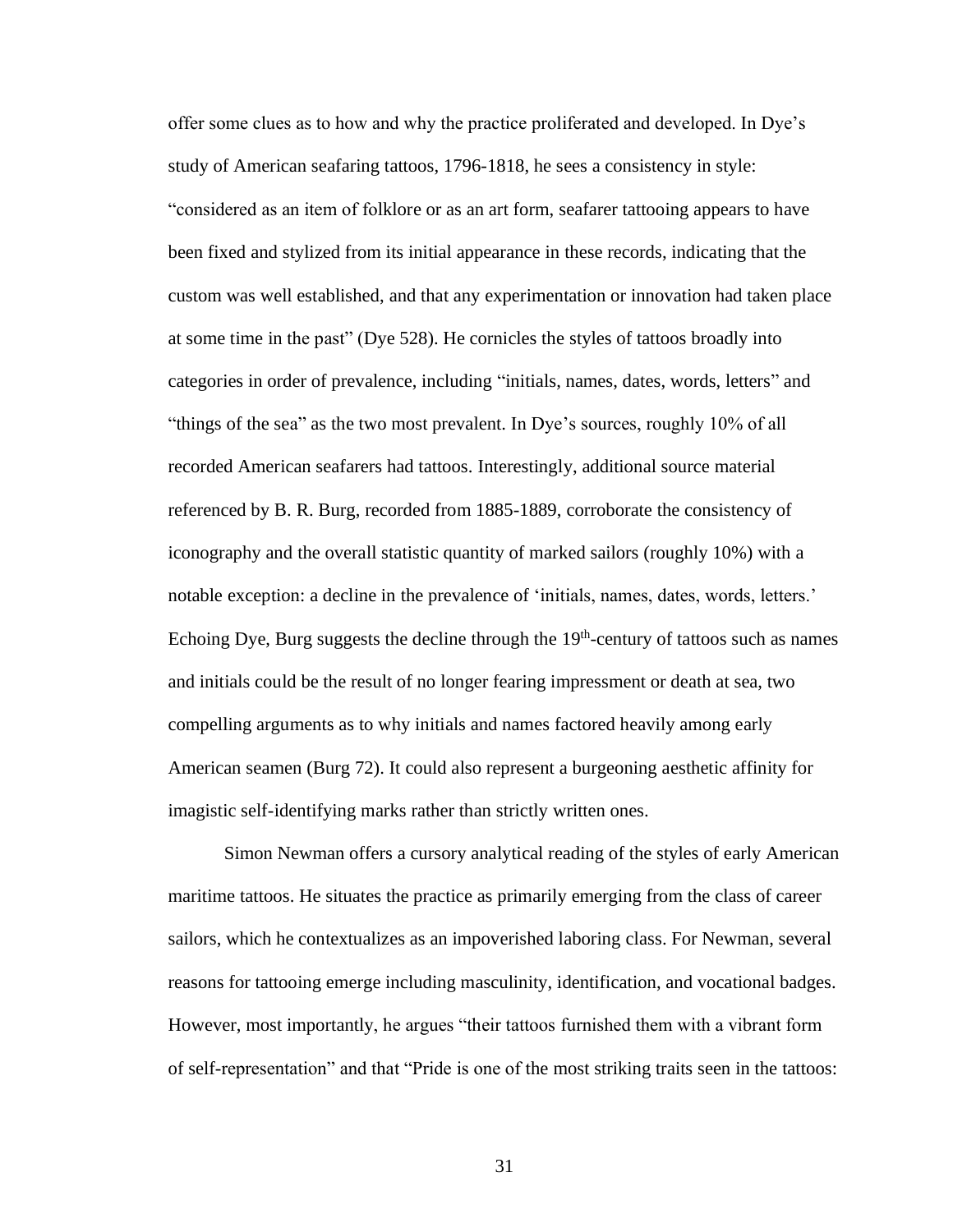pride in country, pride in craft, pride in relationships with loved ones, and pride in religious belief" (Newman 79-80). These symbols of pride constitute an externally marked embodiment of the self. Often as literal as one's own name, Euromerican maritime tattoos emerged as symbolically replicating personal meaning. In this way the marks can be read within a capitalist humanist context, linking external representation to self-agency, and selfhood as the locus for social reproduction, while reinforcing the atomized body: externally marking the self as seafaring laborer. Here, I use humanism in its broadest sense as a way of describing the vein of late modern philosophy, both religious and secular, that foregrounds the individual in society. I include the various axes of social exclusion, including class, race, gender, and sexuality, in my broad use of the term 'humanism' because the national subject of the modern era was very much defined against the terms of exclusion.<sup>6</sup> Thus, Euromerican maritime tattoos can be broadly defined as a marked form of capitalist humanist embodiment derived from the uniqueness of the seafaring labor class.

Seeing the practice as an embodied humanism requires further qualification. Returning to White's chapter in *Tattoo, Bodies, Art and Exchange*, she calls attention to the ways tattooing figured prominently as identity expression. "In the case of more transient, visiting sailors, cross-cultural encounters in the Pacific exposed them to the potential for tattooing to express their own individual and collective relationships and new expertise to facilitate this expression. Seafarers rapidly established ownership over this practice which became a symbol of their trade" (White 85-86). Here I make two key

<sup>&</sup>lt;sup>6</sup> I tentatively use these terms of periodization; however, in deploying terms as such 'late modern' and 'humanism' I aim to capture the Western ontologies that defined Euromerican national formations, rather than reify a teleological view of history.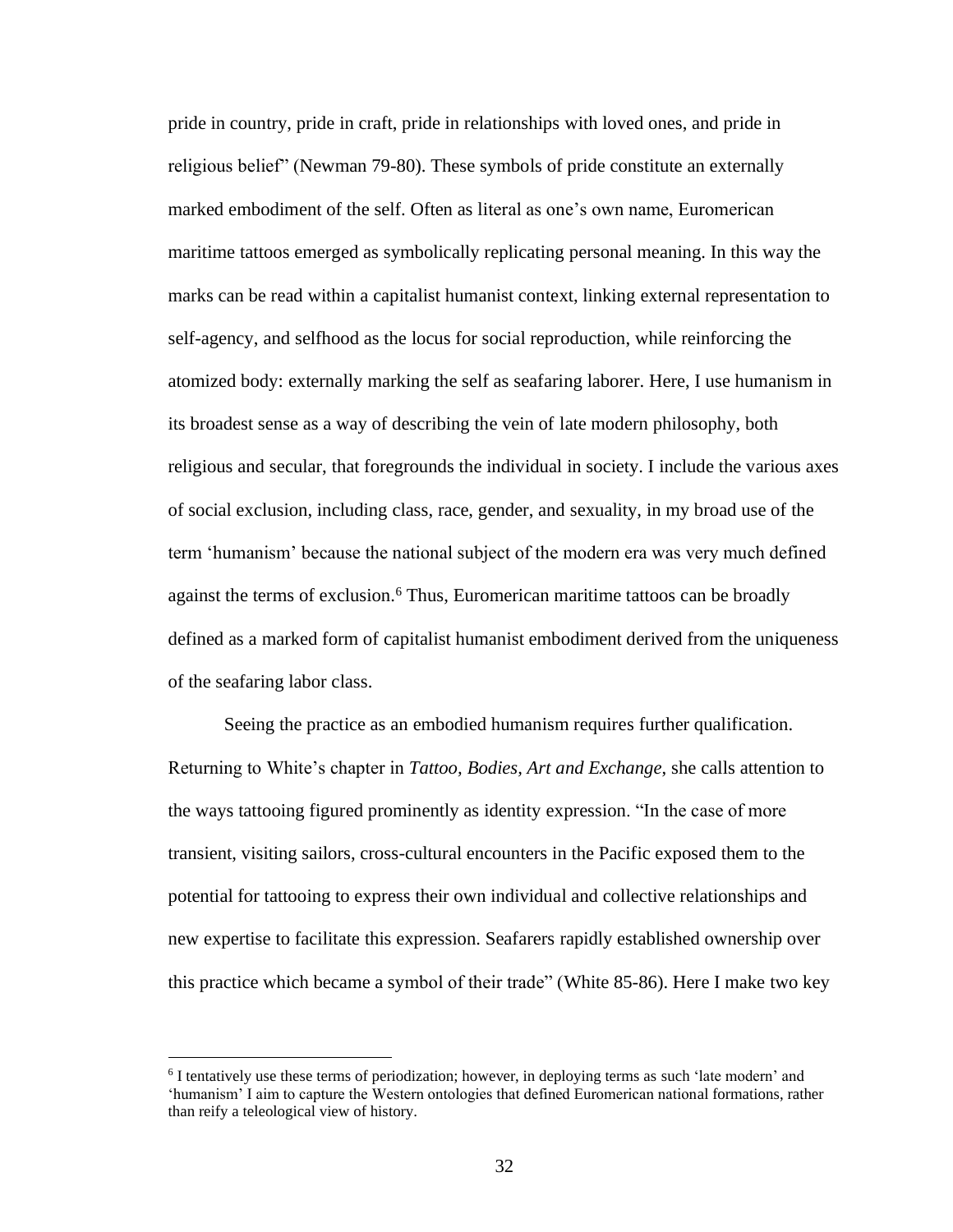points of distinction. First, exposure to Pacific tattooing did not constitute an incipient engagement with marking the body as self-expression. Let's return to Henry Rawlins, the tattooed English boy buried in the notes. Amidst rote description, and an emphasis on prevalence, frequency, and the like, it is easy to forget that tattooing is first and foremost an act of bodily marking: living people making the choice to modify their bodies in a certain way, in certain societal contexts. Henry Rawlins, at a very young age, made the choice to undergo the painful process of having his name inscribed upon his arm. Although there may have been several varying motivations for doing so, including the threat of impressment in the British Navy, this is a prototypical example of marked selfexpression. At the same time, it is hard to imagine his tattoo existing in a vacuum. It seems evident that his mark making process existed within a broader context, including labor, class, politics, etc.<sup>7</sup> By looking directly at Rawlins, we see that tattooing was already a means of self-expression prior to Cook's voyages. Therefore, Pacific encounters did not expose sailors to mark making as a means of personal self-expression. Rather, it reified this link through encounters with new modes of tattooing. Secondly, and most importantly, the early potential for tattoos as expressive of "collective relationships" seems to have been a very fleeting moment and would not persist into the 19<sup>th</sup>-century. White offers a convincing analysis of John Elliott's account of Cook's second voyage. She argues that "observation of the elite group *arioi* in Borabora" led to widespread

 $<sup>7</sup>$  There are a few factors to address as to why Henry Rawlins chose to tattoo his name on his arm. First,</sup> impressment, or being forced into naval service, was an active practice deployed by England in the late 18<sup>th</sup>-century. See "The Cost of Impressment During the Seven Years War." Mariners could avoid impressment with recent maritime service (Neal 45). The tattoo, in this sense, could function as a proof of self/proof of service. Since Rawlins was recorded in 1763, this would line up neatly with the Seven Years War. Second, and this is mostly speculative, but there seemed to be a readily established practice that would have influenced Rawlins. Identifying marks could have already been a means of avoiding impressment and could have already been understood as a symbol denoting maritime service. It is hard to imagine that at fourteen years old, Rawlins thought up the notion completely on his own.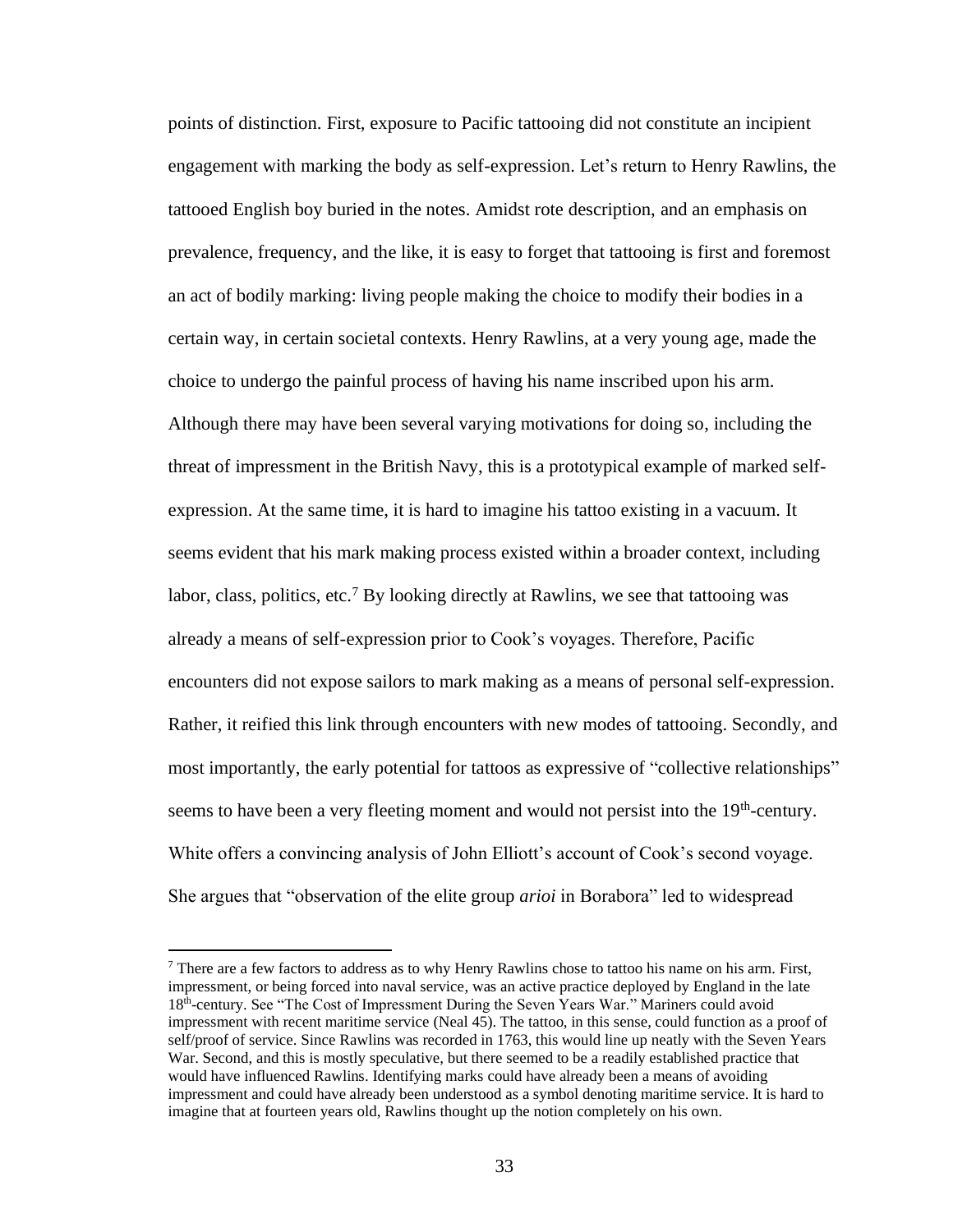adaptation of a black star as souvenir tattoo, which symbolically functioned as communal affiliation (White 69). However, by 1796, the beginning of Ira Dye's source material, there was not a single Polynesian motif on the bodies of American sailors. Thus, where late 18<sup>th</sup>-century encounters in the Pacific partially exposed European sailors to "tattooing as an *institution*," the practice did not develop in this way (68). Instead, Euromerican maritime tattoos proliferated along individualistic atomized lines, featuring marks of personal significance and seafaring labor.

In analyzing the symbols of early American maritime tattoos, Newman highlighted the career sailor as a disenfranchised class. Seafaring labor becomes central to theorizing the proliferation of Euromerican maritime tattoos as capitalist humanist marks. In a more recent work primarily concerned with Beachcombers – sailors who left their ships to live on proto-colonial Pacific Islands – Joanna White turns to liminality to describe their experiences. Through Beachcombers, she describes how "movement across geographical and cultural space can not only lead to novel forms of corporeal engagement and expression, but also, in certain cases, a transformation of cultural categories, a 'newly acquired lens,' and hence different forms of embodiment" (White, "Cross-Cultural Bodies" 74). By theorizing the ship as a floating contact zone, the previous section established how liminality defined the experience of shipboard life, which transformed the "cultural categories" of the maritime labor force through cosmopolitan exchange. Likewise, I argue the liminal conditions of seafaring labor facilitated "different forms of embodiment:" namely, the maritime tattoo as capitalist humanist embodiment. A career at sea for poor white sailors, and to a certain extent other racially marginalized sailors, could be seen as a means of joining the ranks of a wider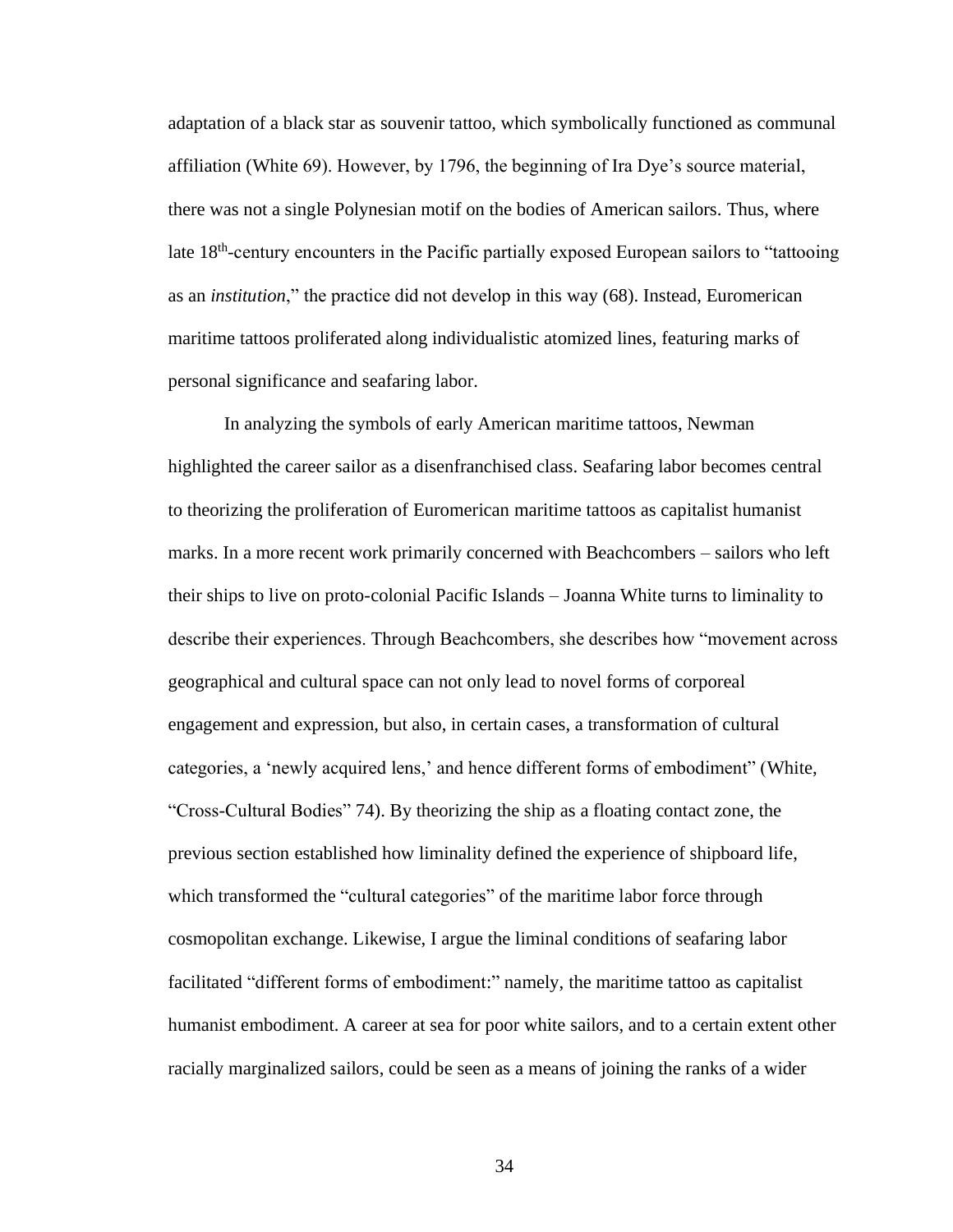proliferation of the capitalist humanist engine of modernization. The Euromerican tattoo, then, could serve as a physical embodiment of white sailors' inclusion within the wider humanist project: the march of 'civilization.'<sup>8</sup> In this way, marks of self-representation, for white sailors especially, may serve as a link to wider Western ontologies. On the other hand, maritime tattoo reifies the atomized body: marking the self as seafaring laborer. Importantly, Western primitivist discourse sought to distance and 'other' the marked body itself. (Konrad) Thus, tattoos symbolically reinforce sailors' position as central to, but kept separate from, Western social reproduction and the virulent spread of modernity and globalism. Through class distinction, they become marked for marginality, kept outside the national interior.

These tensions coalesce around constructions of race. As David Roediger argues, "the ideological connections of whiteness with independence and with ability… had been hard-wired into antebellum US nationalism," and, echoing Cheryl Harris, whiteness itself constituted a form of property (Roediger 68-69). In this sense, the antebellum white sailor was offered the psychological reconciliation, the "wages of whiteness," for their own meager material conditions through the logic of white supremacy. Yet, as we have seen, the conditions of seafaring life and labor depended on cosmopolitan mutual survival, creating tensions that in some ways undercut the logic of white supremacy. I argue that these are crucial factors that led to tattooing proliferating as an alternative humanist embodiment. Marking the body can be seen as a visible symbol for white sailors to reaffirm their fitness for social reproduction. Yet, turning to a physical mark making

<sup>8</sup> In chapter three of *With Sails Whitening Every Sea*, Brian Rouleau makes a convincing connection between sailors and the discourse of Manifest Destiny. Specifically, linking together the ways sailors deployed attitudes and stereotypes toward Native Americans as a lens to understand contact with Pacific Islanders.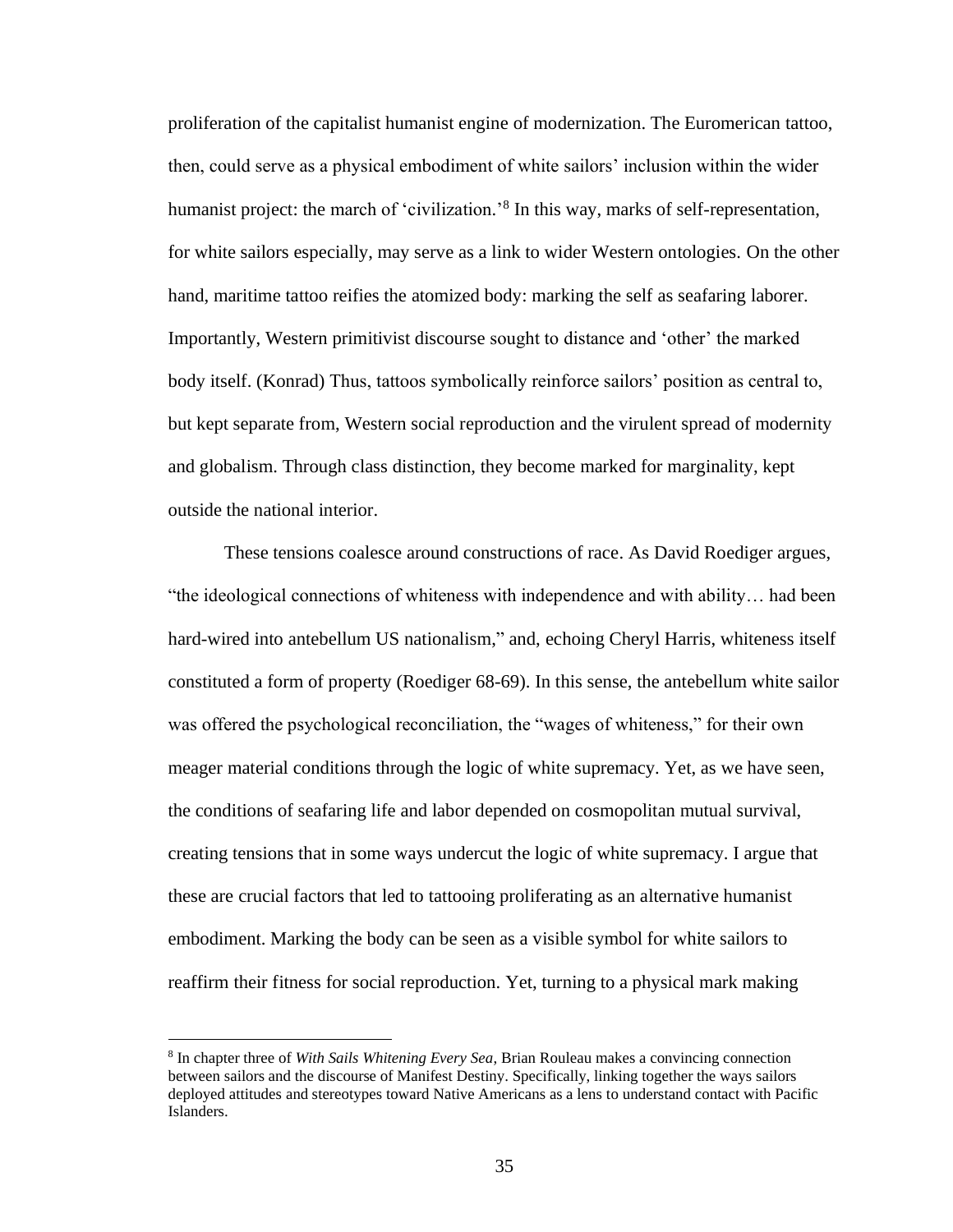process, that is, turning to visibility, as a form of social inclusion creates further tension within the 19<sup>th</sup>-century racial paradigm. Amidst technological developments such as the daguerreotype and photograph and a wide proliferation of visual culture, Shirley Samuels argues "to inhabit the United States in the nineteenth century, whether in a house, a field, a city, or a state, those who would be citizens work to become visible" (Samuels 3). We might see mariner tattoos as symbol of laboring class visibility that in some ways contradicts the entrenched associations between the marked body and a racial 'other.' Maritime tattoos as marked visibility highlights seafarers labor as central to social reproduction over assimilation to nationalist discourse that construct whiteness as the locus of inclusion. Put simply, Euromerican maritime tattoos as vocational marks prefigure labor as the site of social inclusion, both with and against 19<sup>th</sup>-century racial constructions.

These divergent possibilities make sailors' motivations for embodying this peripheral cultural practice difficult to pin down. However, in the space of the floating contact zone of the mid 19<sup>th</sup>-century Euromerican ship we see a poor seafaring labor force engaging in alternative modes of embodiment through marks of personal significance and self-representation. These embodiments coalesced amidst capitalist humanist ontologies and were modulated by racial constructions, cosmopolitanism, and the liminal conditions of shipboard labor. Thus, I offer that Euromerican maritime tattooing can be defined as a 'liminal humanist embodiment.' Etymologically, liminality signifies a threshold (OED). The ship itself functions as a kind of threshold between disparate geographic, cultural, and metaphysical locations. Marking this threshold on the body constitutes a form of embodiment, where sailors identified themselves via tattoos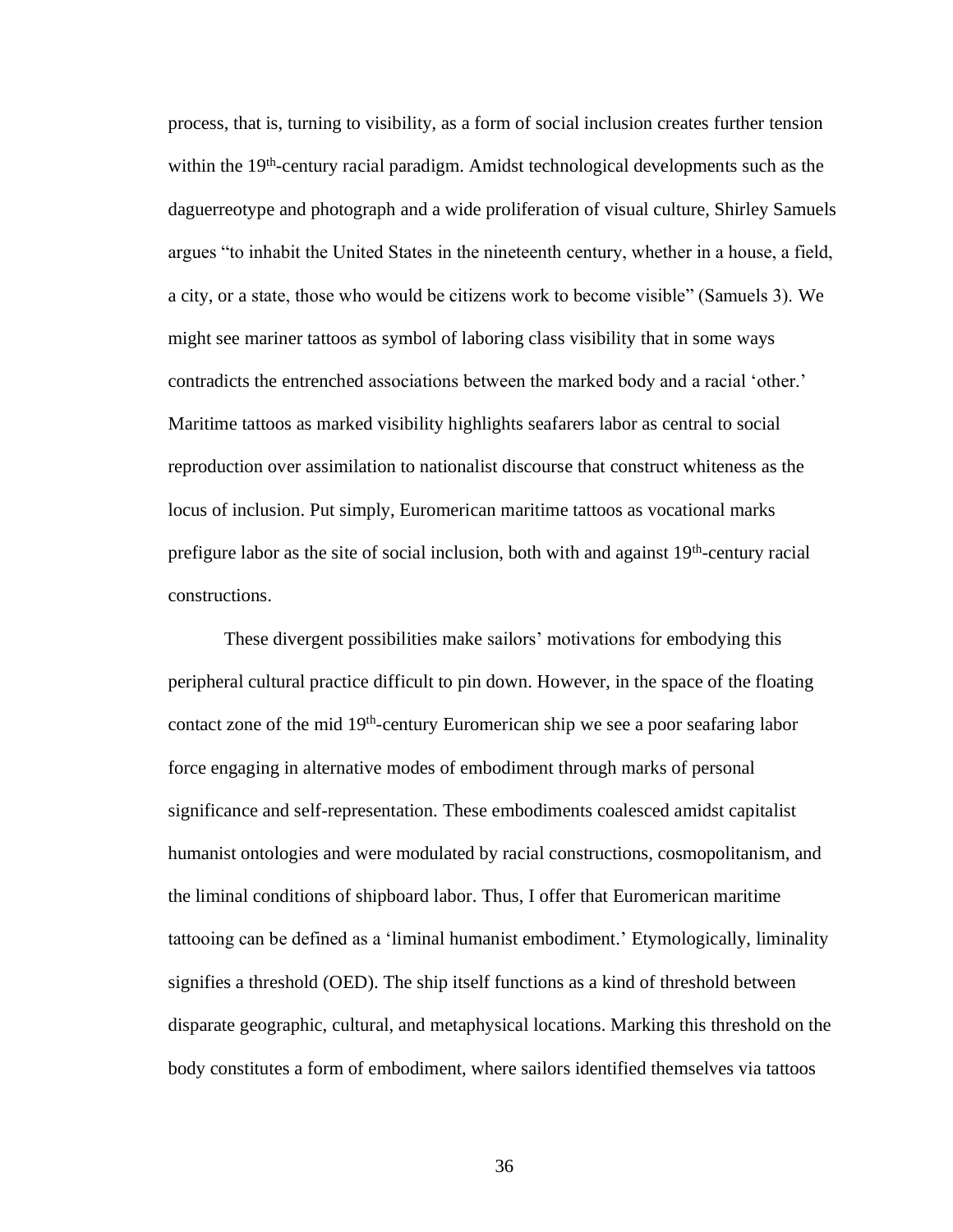with symbols that gesture towards the nature of their labor. This embodiment emerges out of a context that locates the individual atomized humanist subject, racially constructed as white, as the site of social inclusion. Maritime tattoos constitute a divergent form of embodiment primarily because the marked body in the early 19<sup>th</sup>-century was tenuously castigated to the role of the 'other,' lines that would become clearly defined by the end of the 19<sup>th</sup>-century through discourse surrounding cultural atavism and criminality (Friedman 381). In these ways, the 'liminal humanist embodiment' is a unique Western embodiment which both reifies and diverges from discourse (re)forming the individual humanist subject.

By the time Melville set out to sea in 1839, what I term the 'liminal humanist embodiment' was an established practice. However, as Edward Sugden demonstrates in *Emergent Worlds*, the "dynamic, fluid, and vibrant ecosystem" of the "Chaotic Pacific" had not yet "hardened into a more ossified form," a form that forecloses emergent possibilities to colonial domination (Sugden 41). Thus, the potential for new embodiments, divergent spatial imaginaries, and original ontologies was still an active reality. In parsing the history of Euromerican maritime tattoos and defining them as a 'liminal humanist embodiment,' I have attempted to demonstrate how this mark making process developed out of the crosscurrents of capitalist humanist ontology, 19<sup>th</sup>-century racial constructions, and a cosmopolitan seafaring labor force. Briefly returning to Melville's tattoo encounter in the introduction – the royal visit and the interaction between the Queen and the sailor – we see a more nuanced version of exchange taking shape: a marginal and unique form of Euromerican embodiment re-encountering Pacific embodiments. Rather than coloring the scene with a neat Western-Pacific dichotomy, the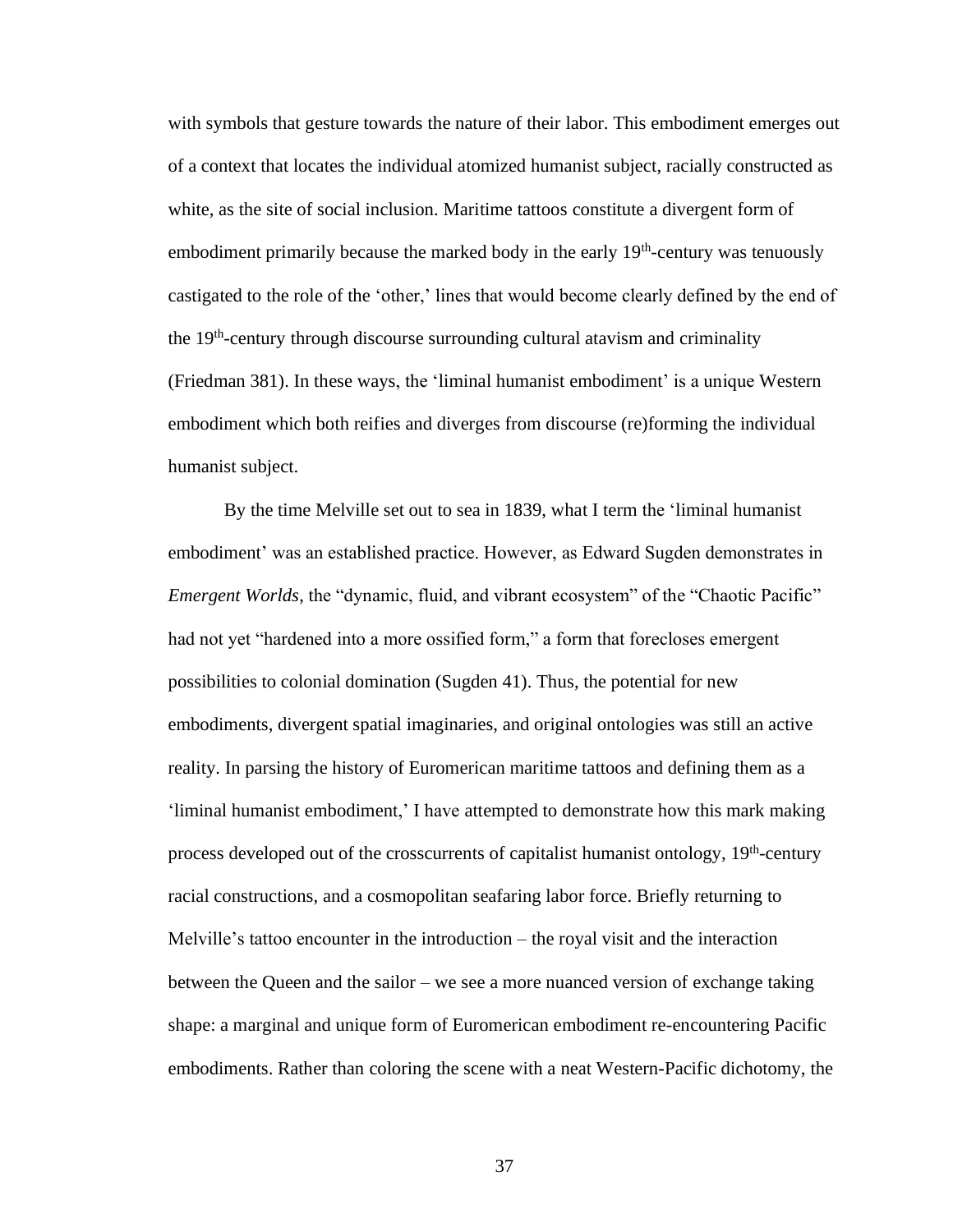interaction is staged between Euromerican tattoos, emblematic but separate from a hegemonic view of the humanist subject and a present but ununderstood Marquesan embodied ontology. In the following chapter, I will analyze Melville's use of tattoos with these nuances of cultural contact in mind.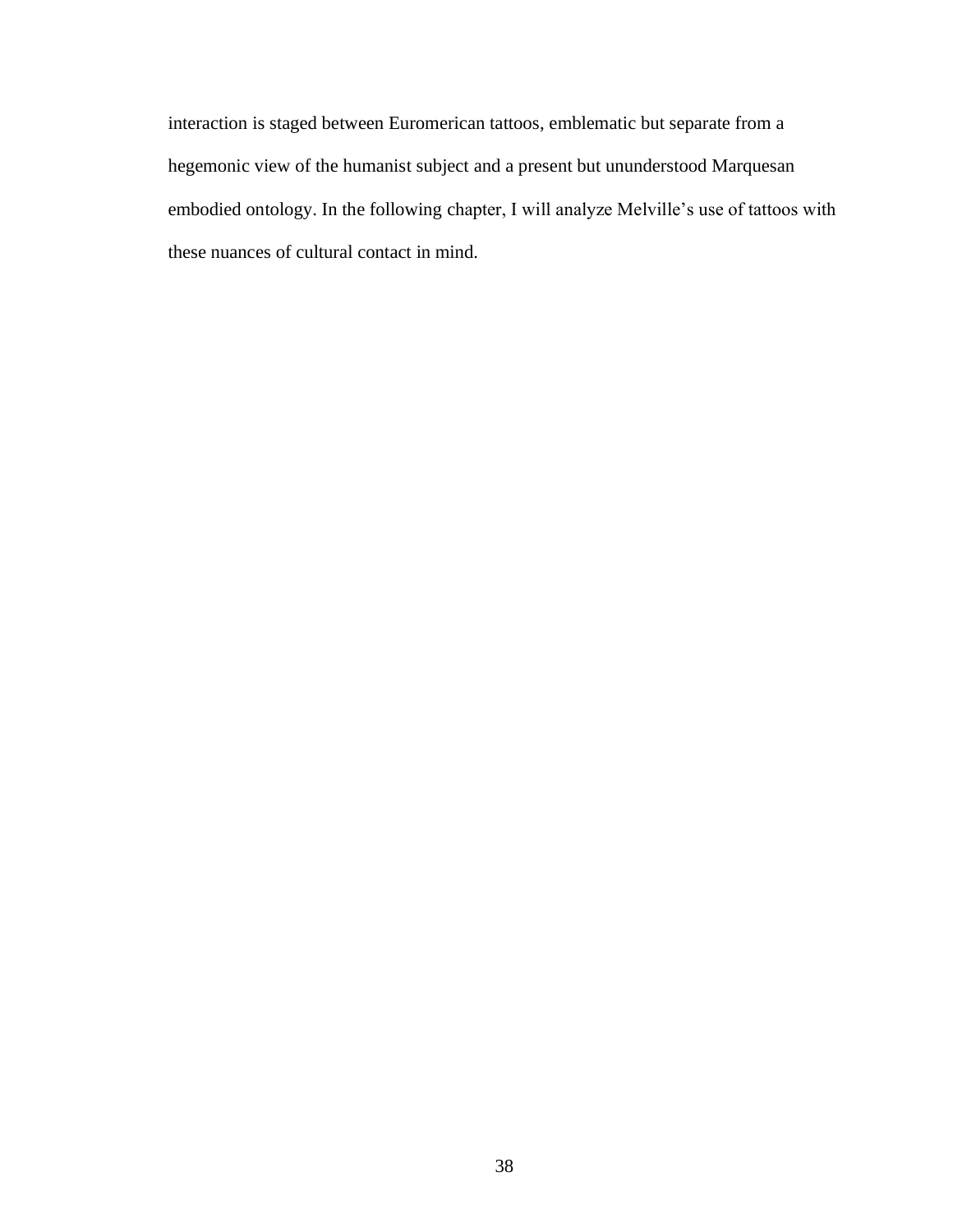## CHAPTER II

## SETTING SAIL: DESTABILIZING THE EMBODIED SELF

The obvious place to begin this chapter would be with *Typee*. It is Melville's first book, and it treats the subject of tattoos most extensively; following Samuel Otter's example in *Melville's Anatomies*, *Typee* has served as a foundational text for recent scholars who wish to explore questions of tattoos, skin, and bodies in Melville's works. However, this has generally placed a large emphasis on his treatment of tattooing in *Typee* as an incipient engagement with the practice. Yet, in *Redburn*, we see the fictional rendition of Melville's first voyage as a common sailor; in *White-Jacket*, we see his last. It is hard to imagine that as he took to the pen in 1844 to write about his experience in the Taipivai valley, his whole career as a sailor was not on his mind. This proves true: the royal visit from the opening chapter of *Typee* was a scene from his homeward bound journey. How did his experiences as a sailor prime his experience as a beachcomber on Nukahiva? How did the Euromerican marked body influence his engagement with Taipi tattooing? Does Melville see a continuity in symbolism between the two practices? To answer these questions, I take Euromerican tattoos as my point of departure.

In *Redburn* and *White-Jacket* we find a small but salient discussion of maritime tattooing. Much as the conflicted nature of the 'liminal humanist embodiment,' Melville finds in the practice a mark of sailors' unique embodiment, drastically effected by dehumanizing labor conditions and atomization born out of capitalism. These marks undergird Tommo's views of tattooing in *Typee*. Yet, I will demonstrate how asymmetrical contact with the Taipi destabilized his perceptions of the marked body.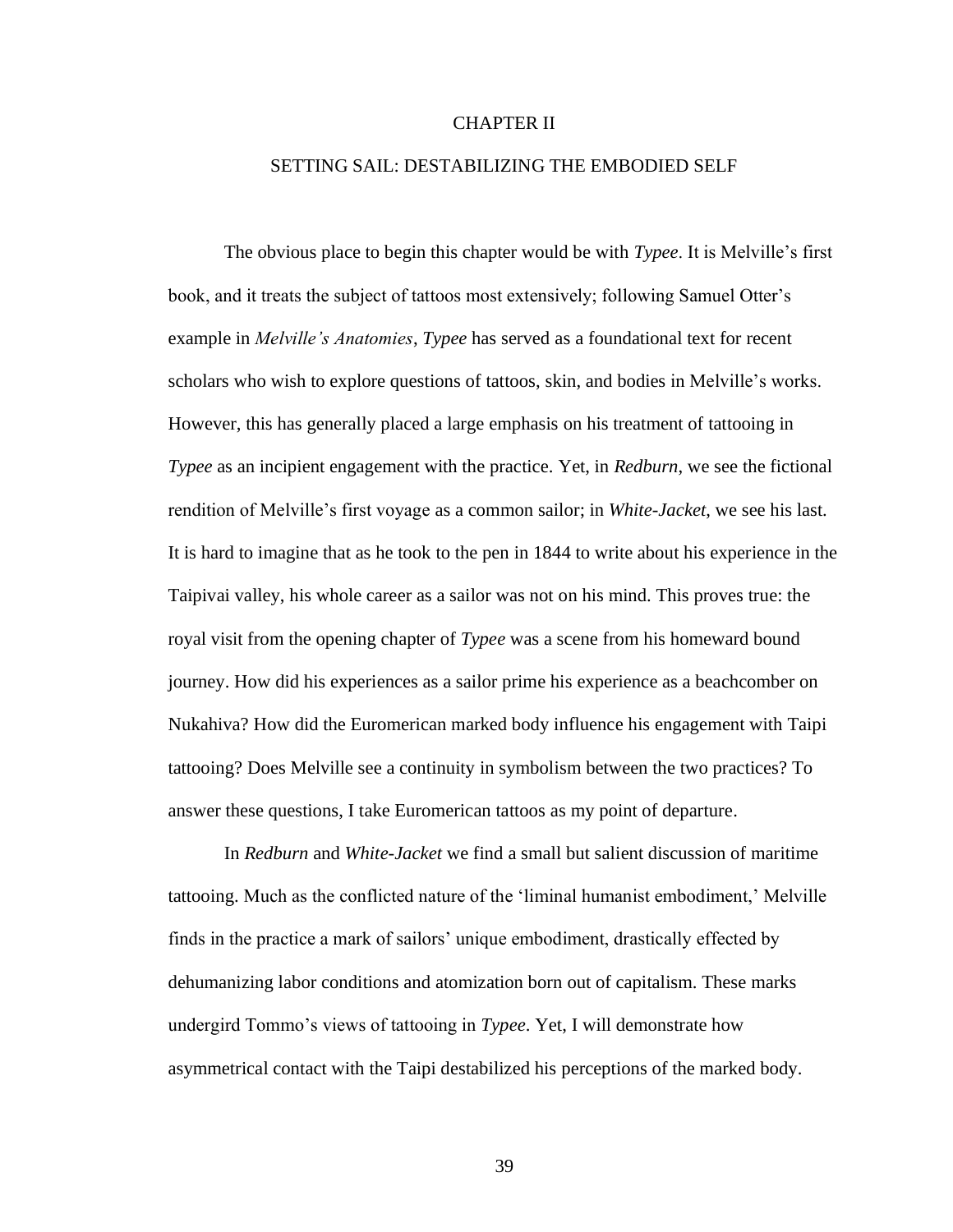Following Geoffrey Sanborn, in Tommo we begin to feel an ephemeral "outsideness" that reveals Melville's own destabilized consciousness (Sanborn *TY* 3). Although Tommo, in the end, clings to his Western subjectivity, his experiences lead him to view Taipivai tattooing as an alternative 'illegible' embodiment: at odds with both the hegemonic Western perception of the marked body and the 'liminal humanist embodiment.' Following Kristin Knopf's analysis, in *Omoo*, Melville portrays Typee as ethnographic character. Confronted with the transculturation of Lem Hardy the beachcomber, complete with Polynesian tattooing, Typee supposedly gains an appreciation for the alternative embodiment of Marquesan tattoos. He then attempts to authoritatively read the tattoo culture of Hiva Oa, rendering it a 'legible' practice.

As Otter insightfully suggests, "Melville examines how the surfaces of bodies become saturated with meaning" (Otter 90). Taken together, these tattoo references become layered with cultural context, exchange, perceptions, desire, and many other cross currents. Yet, in all these varying angles and complexities toward tattooing, we still feel Melville anxious and at odds with his characters and the worlds they inhabit. Where do these anxieties and tensions lead us, and lead Melville? In a broad sense, the answer to this question is why readers and scholars return again and again to his work: his philosophies, his humor, his tragedy, his sympathy, and his striving to make sense of the world. In a more direct sense, they lead us to see the possibility of contact, and the disaster of colonialism; the prism of approaches to tattoos in these texts show us a world of power imbalance, subjectivities formed and reformed by hierarchies of domination, characters navigating their lives with sympathy and indifference; and above all we feel with Melville the beauty and injustice of his world.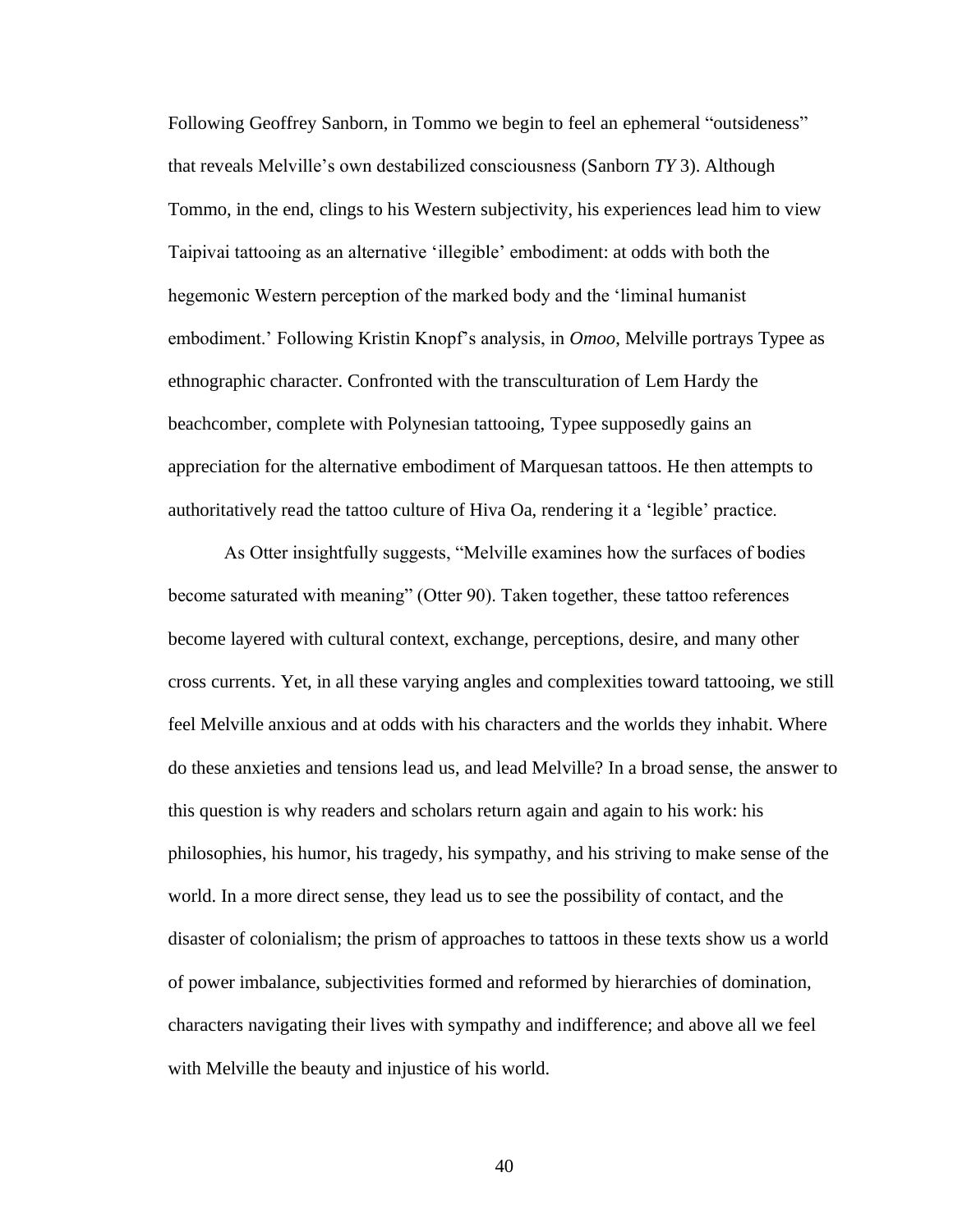## **Melville's 'Liminal Humanist Embodiment'**

In 1839, a young Melville boarded the merchant vessel *St. Lawrence* in New York and sailed to Liverpool (Parker 145). Though he may have already encountered sailors with marked bodies beforehand, the 1839 voyage marks his initiation into shipboard culture. In all probability, Melville would have become accustomed to tattooing during this voyage. However, through *Typee*, Pacific tattooing has been highlighted as the main stage for interrogating how he engages the practice. The scene from the introduction demonstrates why further attention to Euromerican maritime tattooing is needed when theorizing Melville's engagement with the marked body. As the first developed reference to tattoos in his fiction, the interaction between the Queen and the sailor draws attention to both Euromerican and Polynesian tattooing. Sostene Zangari argues the interaction between the Queen and the sailor "anticipates the pattern of conflict between Western representations and native reactions that will be central to the development of the narrative, a strategy employed by the author to question attempts at imposing static roles and attitudes on the indigenous inhabitants of the island" (Zangari 37-38). However, in this insightful reading, the sailor becomes a point of comparison: his tattoos provide a mirror that challenges Western representation of the marked body as the 'other.' Looking at the ways in which Euromerican tattooing as 'liminal humanist embodiment' factors into Melville's early sea fiction allows for a more robust understanding of the symbolic function of the marked body. It likewise serves to illuminate the complexities of how Melville engages transnational exchange.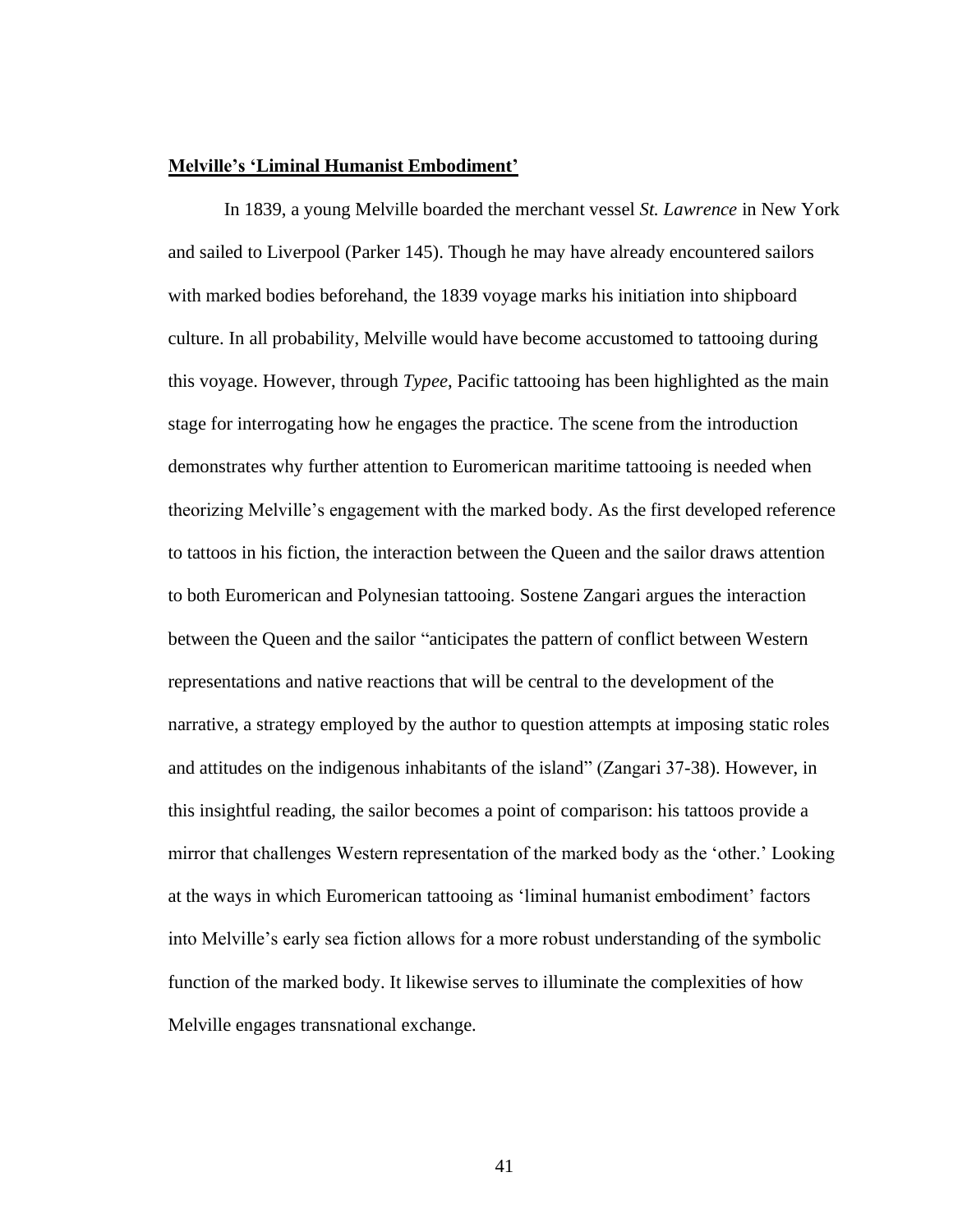The American sailor at the beginning of *Typee* is portrayed as having "many inscriptions of India ink as the lid of an Egyptian sarcophagus" (NN *TY* 8). Although here a minor reference, as John Birk demonstrates, in "Unsealing the Sphinx: The Pequad's Egyptian Pantheon" Melville places a significant emphasis on excavating ancient Egyptian motifs to render his characters in *Moby-Dick*. Birk links together a cultural fascination with ancient Egypt in antebellum American, the antiquity of Egyptian myths, and theological anxieties as reasons why Melville relied on such descriptions (Birk 297- 298). The question of theology is particularly insightful because it strikes a chord with Melville's oft cited bourgeoning religious doubts. Birk argues that "Christians in Egypt found in Osiris 'the prototype of Christ'" and that for Melville, "displaying a marked iconoclasm… uncovering of a far more ancient 'prototype of Christ' must have borne immense implications" (298). Here, ancient Egyptian symbolism functions to exasperate a secular preoccupation with the foundations of spirituality. Thus, on the body of the tattooed American sailor in *Typee*, we see a symbol which points toward a worldliness that undercuts the foundation of religious belief. This brief reference places the Euromerican marked body within larger questions of secularism, suffering, and belonging. Yet, given the minor nature of the reference and the limited function of the unnamed American sailor in the narrative, the stand-alone description of Euromerican tattoo in *Typee* does not lend itself to a broader understanding of how the practice functioned in Melville's early sea fiction.

A second limited reference to Euromerican tattoo appears in *Omoo*. Though much as the unnamed American sailor in *Typee*, the reference is minor and only hints toward the symbolic role of maritime tattooing. When Wilson, the Tahitian consulate, comes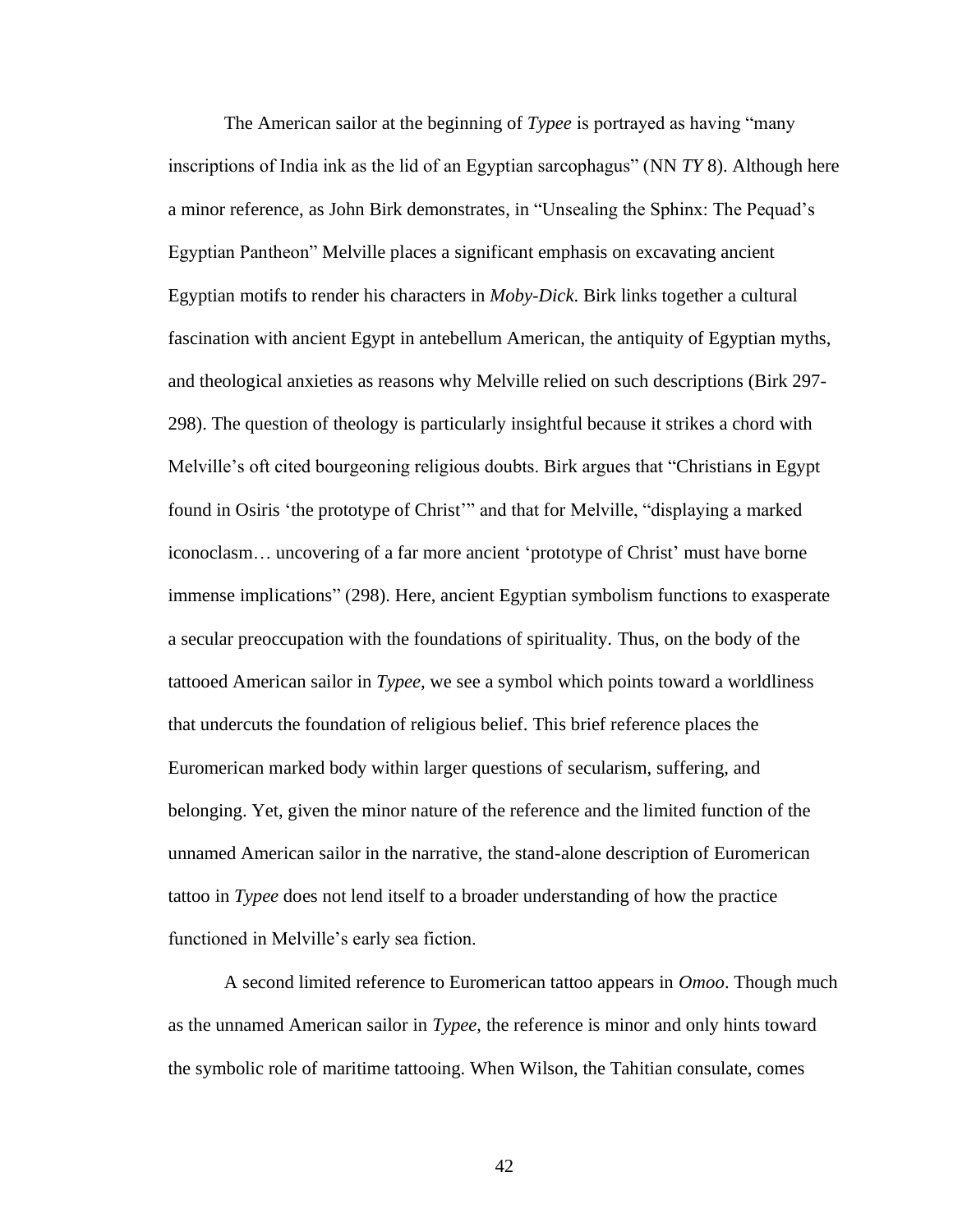aboard the *Julia* to address the mutinous crew. Melville describes the first mate Jermin.<sup>9</sup> He writes, "By the side of Wilson was the mate, bareheaded, his grey locks lying in rings upon his bronzed brow, and his keen eye scanning the crowd as if he knew there every thought. His frock hung loosely, exposing his round throat, mossy chest, and short and nervous arm embossed with pugilistic bruises, and quaint with many a device in India ink" (NN *OM* 78). The description of Jermin's tattooing is merely that: a description; however, as a symbol of Jermin being a career sailor, the tattoo helps illuminate some trends in how the practice defined sea life for Melville. He portrays Jermin as an able sailor and first mate: "So far as courage, seamanship, and natural aptitude for keeping riotous spirits in subjection were concerned, no man was better qualified for his vocation than John Jermin" (11). Jermin also successfully heads the vessel to Tahiti when the captain falls ill. Lending to his aptitude and respect, when he sides with Wilson during the events of the mutiny, none of the crew contradict his character, which forecloses their aspirations. Thus, Jermin proves both the crew's salvation in steering the ship safely to Tahiti, and their foil when they are imprisoned for mutiny. These contradictions speak to the challenges of seafaring labor: one of sailor's primary modes of integration onboard was sailing proficiency, yet emphasizing ability undercuts a wider labor solidarity by reifying hierarchy. Thus, Jermin's role as respectable career sailor further atomizes and subjugates the crew, leading to their imprisonment. The brief allusion to his tattoos shows how a 'liminal humanist embodiment' factors into this dynamic labor context; the marks

<sup>9</sup> The character Jermin was based on James German, a career seaman that Melville served under in the *Lucy Ann*; the mutiny described in *Omoo* is based on the mutiny of the *Lucy Ann*, in which Melville took part (Howard 132; Parker 225).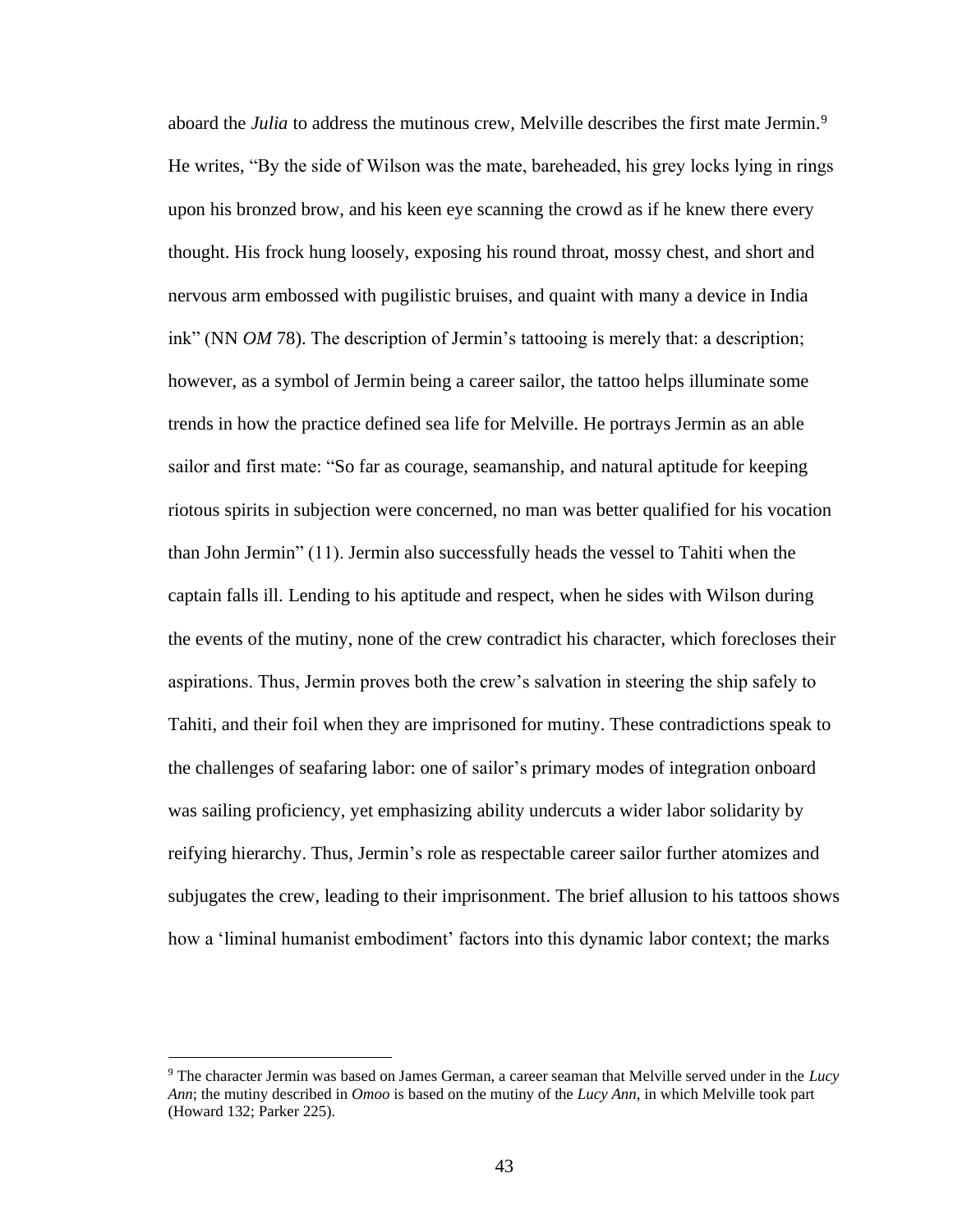of his arm are both symbols of seamanship and individuality, self-expression of capability and reification of the crew's subjugation.

*Redburn* and *White-Jacket* are perhaps the best texts that illuminate the cultural influences of the forecastle that imbricated Melville's treatment of tattoos and sailing life.<sup>10</sup> *Redburn* chronicles the inaugural voyage of the young first-person narrator Wellingborough Redburn aboard the merchant ship *Highlander*. He signs on in New York, travels to Liverpool, and then returns. On the return journey the *Highlander* is outfitted as an emigrant ship; amidst squalled conditions a fever breaks out. Several immigrants and one of the sailors die, but Redburn returns home safe. *White-Jacket* details the homeward bound journey of the narrator, nicknamed White-Jacket. In the Pacific, he signs aboard the *USS Neversink*, an American man-o-war. The primary goal of the narrator is to describe in detail the lifestyle of Naval service, including prolonged discussions of flogging. By attending to Melville's treatment of sailing culture in these texts as a precursor to engaging Pacific tattooing in *Typee* and *Omoo*, a better picture of tattoo contact and cultural exchange comes into focus. In *Redburn* and *White-Jacket*, tattoos are tied into the wider discussions of seafaring life. A few prevailing trends in these texts illuminate Melville's perceptions of the Euromerican ship culture I outlined in the first chapter. These include: the difficulties of seafaring labor; the racial pluralities of sailors; and the tension between romantic possibility and material reality of life at sea.

<sup>10</sup> *Typee*, *Omoo*, *Redburn*, and *White-Jacket* are all semifictional; that is, they are fictionalized accounts of Melville's lived experiences. In the NN editions, the "Historical Note on the Text," across all four texts, highlights these connections. Being that *Redburn* and *White-Jacket* are both primarily concerned with life aboard American merchant and naval ships respectively, they are the texts that best illuminate Melville's 'real' shipboard cultural influences.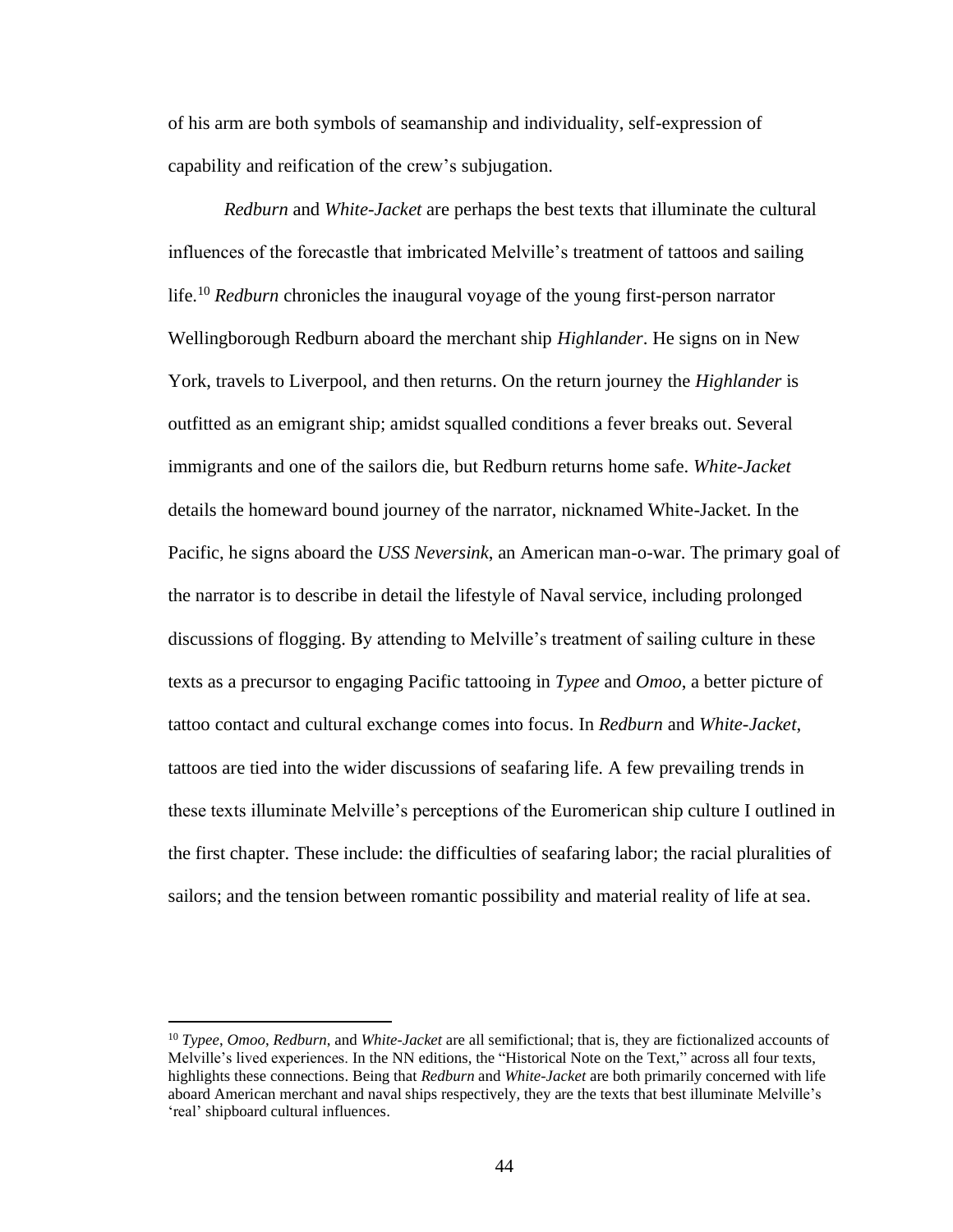The nature of seafaring labor is a crucial underpinning that defines all aspects of sea culture. In *Redburn* and *White-Jacket*, Melville's rendition of seafaring labor primarily focuses on their tangential position within the Western 'civilized' world. In chapter twenty-eight of *Redburn*, Melville writes, "sailors only go *round* the world, without going *into* it…They but touch the perimeter of the circle; hover about the edges of terra-firma; and only land upon wharves and pier-heads" (NN *RB* 133-134). He further elaborates on sailor's exclusion from the national interior of the 'civilized' world in the following chapter:

There are classes of men in the world, who bear the same relation to society at large, that the wheels do to a coach: and are just as indispensable… sailors form one of these wheels: they go and come round the globe; they are the true importers, and exporters of spices and silks; of fruits and wines and marbles; they carry missionaries, ambassadors, opera-singers, armies, merchants, tourists, scholars to their destination: they are a bridge of boats across the Atlantic; they are the *primum mobile* of all commerce. (139).

Melville then asks his reader: "And yet, what are sailors?" only to answer, "they are deemed almost the refuse and offscourings of the earth" (140). Here, Melville is creating a clear class critique through the lens of sailors. They are an instrumental laboring class to the accumulation of national wealth: "the true importers, and exporters." Yet, they are kept separate from social reproduction, being held in the margins, at "the edges of terrafirma."

Poverty and class define Melville's portrayal of seafaring labor. He illustrates sailors as being recruited from the ranks of the impoverished. Robert Levine points out that Redburn is "motivated by financial necessity to take to sea, and the novel, by mentioning the narrator's later voyage on a whaler (typically presented in Melville as a last resort for those who are down and out in capitalist society), suggests that financial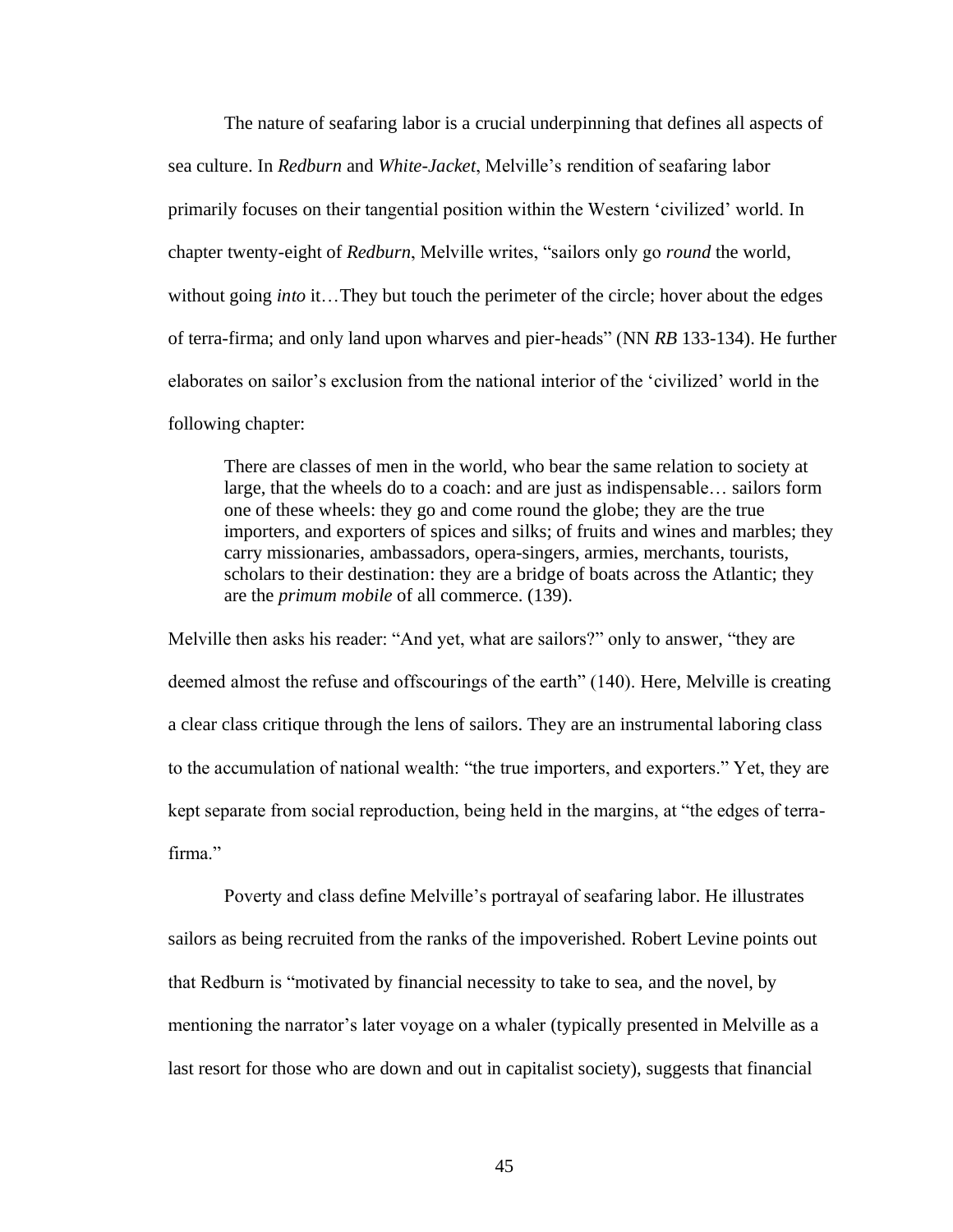necessity will remain an important part of his life history" (Levine 104). Redburn comments on his own poverty on his trip to New York at the outset of the narrative; the well-off passengers of the riverboat "gaze" at him when he cannot pay the ticket fare (NN *RB* 13). Likewise, his English companion Harry Bolton, who he meets in Liverpool, turns to a life before the mast out of the mysterious conditions of losing his wealth and status. Bolton's lack of prospects in New York drives him to ship aboard a whaler where he meets his demise (311-312). Beyond sailor's, Melville makes wider commentary on poverty through his descriptions of port cities and immigrants. Commenting on the commemorative statue of Admiral Nelson in Liverpool square, Levine argues, "Class is indeed a vital part of the novel, and Giles is right in remarking that the statue speaks to 'the oppressions of the class system as it manifests itself in Liverpool,' which become even more evident when the novel depicts the struggles of the Irish emigrants who arrived there during the 1840s" (Levine 107). Melville's lengthy description of Liverpool's poor –a dying mother and her three daughters, the rows of beggars soliciting the sailors, and the shipboard conditions of the immigrants – highlights the maritime class separation that drives national wealth accumulation. The poverty of Liverpool and the shipping networks is juxtaposed with the scene of lavishness in London. Redburn comments, "spite of the metropolitan magnificence around me, I was mysteriously alive to a dreadful feeling, which I had never before felt, except when penetrating into the lowest and most squalid haunts of sailor iniquity in Liverpool… the serpent of vice is a serpent still" (NN *RB* 234). In this way, the destitution of the maritime laborers and port cities functions in perpetual motion: the inequality resulting from capital accumulation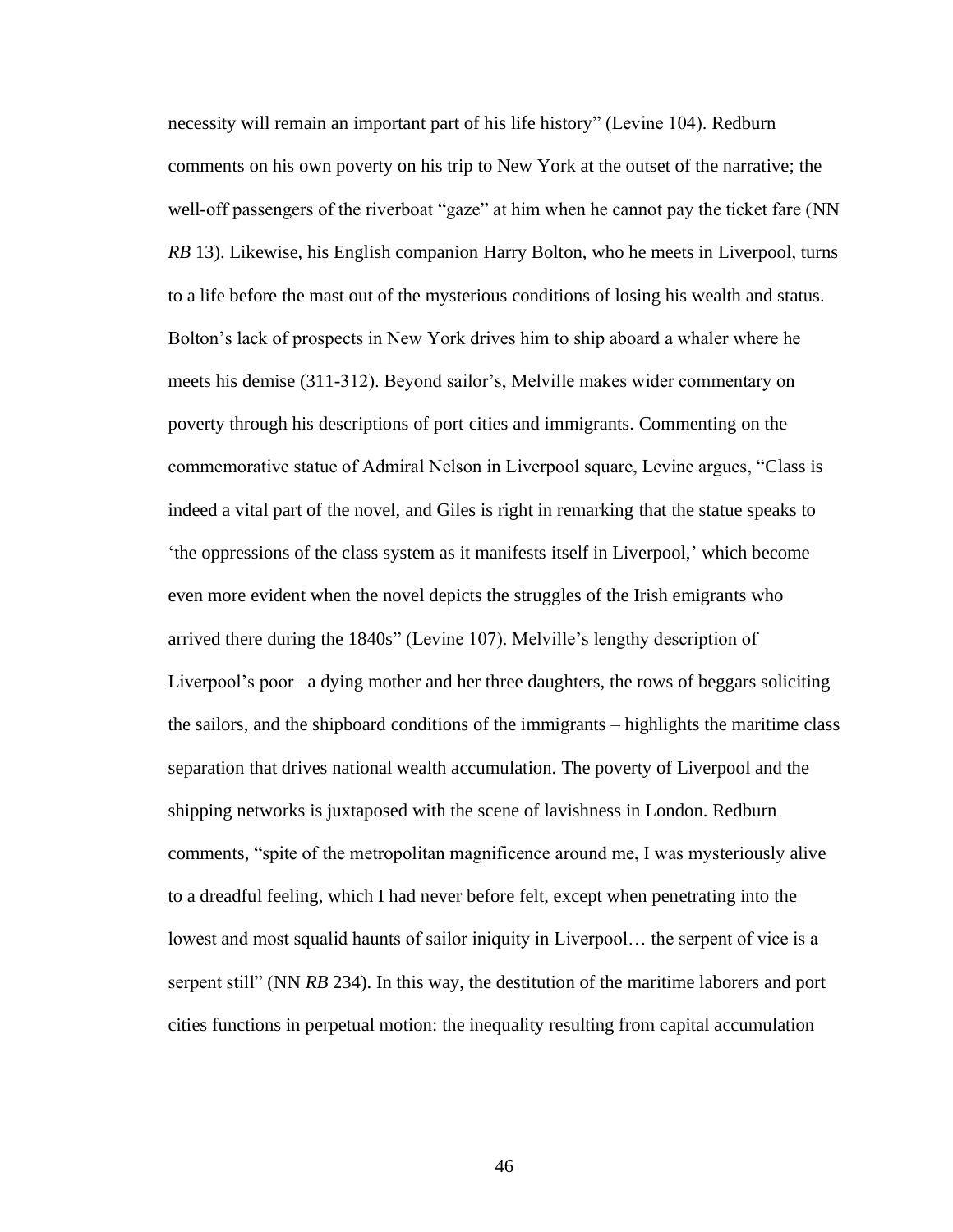within the national interior forces sailors to sea, which, borrowing Melville's useful metaphor, keeps the 'wheels of the coach' turning.

Redburn's most humorous, and perhaps most telling, indictment of class, inequality, and wealth occurs in the forecastle. He is gifted "*Smith's Wealth of Nations*" as reading material for his journey by his oblivious New York friend Mr. Jones (86). He "expected to reap great profit and sound instruction" from reading the book; "Pleasant, though vague visions of future opulence floated before me, as I commenced the first chapter" (86-87). But he finds even the title of the chapter "Dry as crackers and cheese" (87). He continues: "Dryer and dryer; the very leaves smelt of saw-dust; till at last I drank some water, and went at it again. But soon I had to give it up for lost work" (87). Redburn wonders, "whether any body had ever read it, even the author himself; but then authors, they say, never read their own books; writing them, being enough in all conscience" (87). In a final twist of irony, the book affords him a sound night sleep, and he resorts to using the book for a pillow. Ending his commentary, Redburn states that in using the book as a pillow, he "sometimes waked up feeling dull and stupid; but of course the book could not have been the cause of that" (87). As an exposition on the function of capitalism, the book fails to assuage his material conditions even when used as a pillow. It is thus utterly useless in granting him "profit and sound instruction," the very thing he needs to relieve his own destitution. Thus, humor aside, the scene locates the function of capital accumulation as the very thing which renders his necessity, implicitly damning capitalism as the engine of 'civilization.'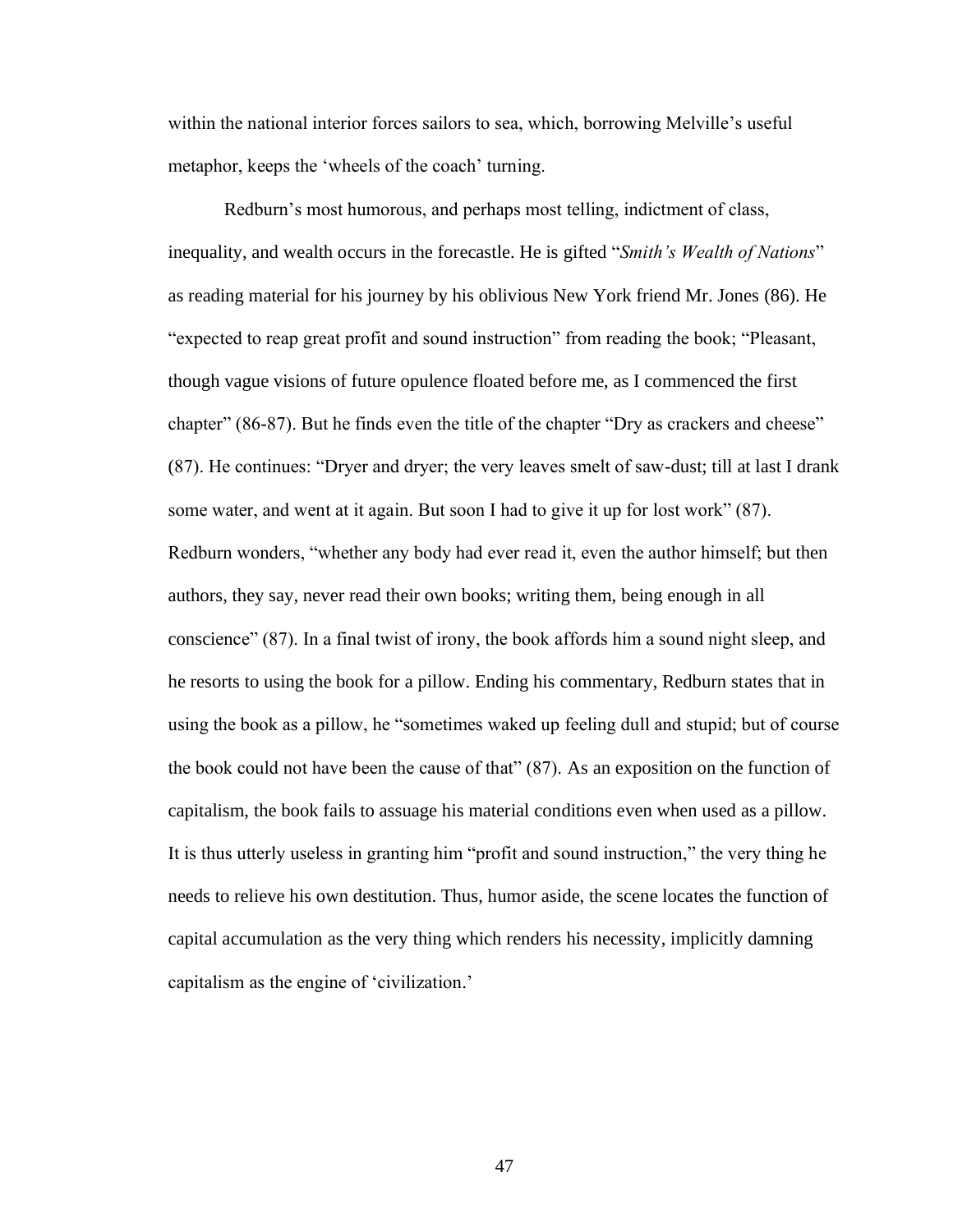In both *Redburn* and *White-Jacket*, Melville finds the lot in life of sailors as a touchstone for wider condemnation of slavery.<sup>11</sup> At times, the association is troubling, verging on comparison; however, a nuanced reading of these connections demonstrates a discursive condemnation of slavery through the broad lens of labor. Commenting on *Moby-Dick* as "the epic history of the American Worker" Paula Kopacz argues that "Melville's deep empathy for these laborers' work constitutes the foundation for his opposition to slavery. Rather than rail against the South's "peculiar institution," Melville makes a clever but indirect tactical move: he makes his readers sympathize with other forms of exploited labor" (Kopacz 74-75). In *Redburn*, the 'tactile' connection between exploited labor and slavery is made most overt in the penultimate chapter when Redburn is denied his wages by the captain for having gone to London without permission. Melville writes, "here was this man actually turning a poor lad adrift without a copper, after he had been slaving aboard his ship for more than four mortal months" (NN *RB* 307). In sympathizing with Redburn's exploitation, the reader is forced to consider the far more insidious conditions of slavery. Kopacz argues that in *White-Jacket*,

Class status, or as Melville says… "great gulf between the American Captain and the American sailor" facilitates an entirely unacceptable situation on board ship, whereby the common sailor is completely subject to the tyranny of the captain... Melville advances his objection to the abuse of authority and the resultant exploitation of the working sailor in the language of antebellum slavery. (Kopacz 82-83)

The role of flogging in *White-Jacket* links the captains abuse of authority to slavery through more than language. As Samuel Otter convincingly demonstrates, the narrative

 $<sup>11</sup>$  Robert Levine argues, "Melville explores the interconnections between slavery, race, and nation in the</sup> larger transatlantic context of Irish emigration. In doing so, Melville… supplies at least one possible answer to the question of what is the white American: he is a cruel American desperate to hold onto the fiction of the white sovereign nation" (Levine 104). He demonstrates how Melville's portrayal of the Irish immigrant reflexively condemns slavery and the wider construction of whiteness as the site of social reproduction.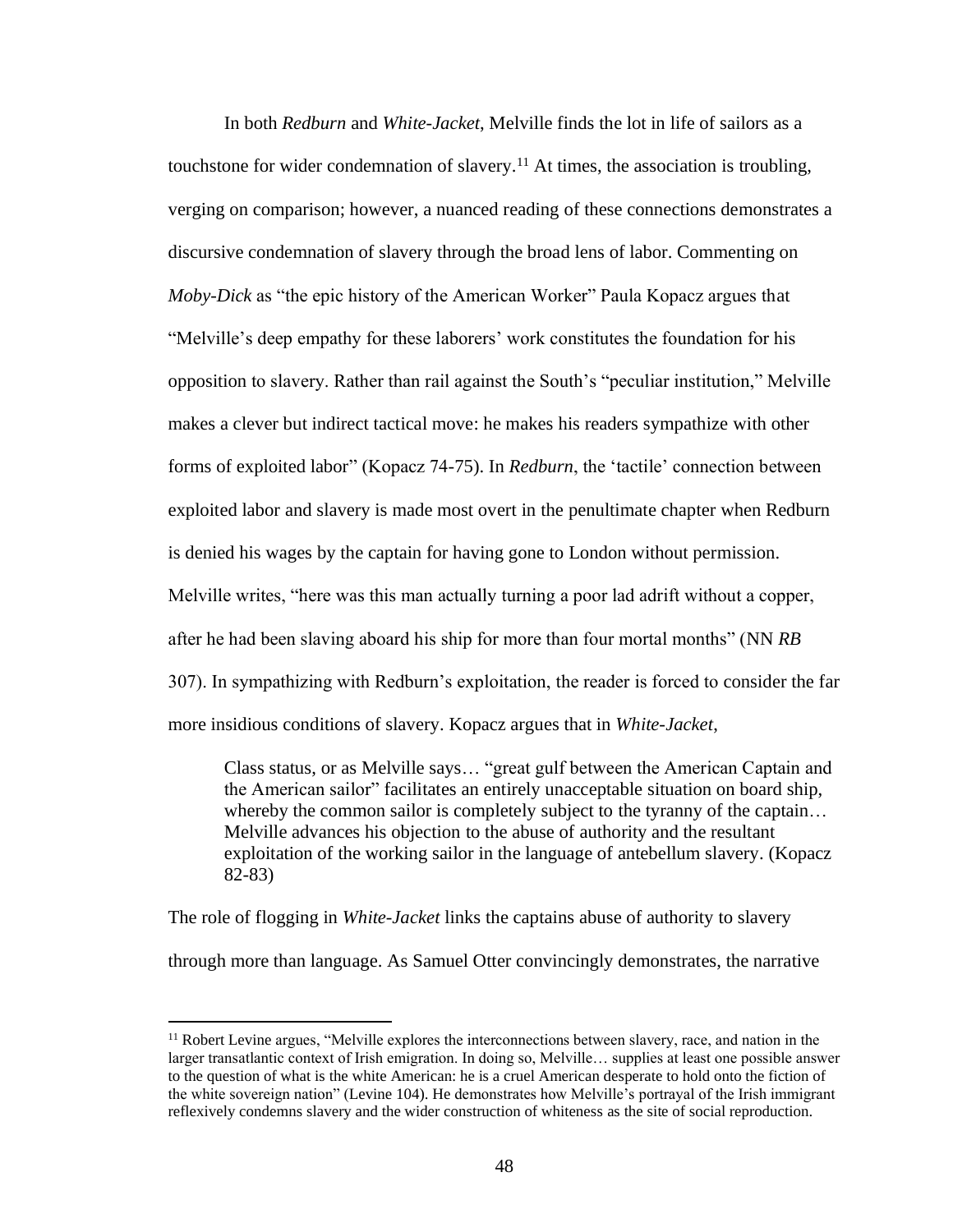functions as an "extension of black slavery to the decks of United States naval frigates and to the backs of white sailors" (Otter 50). The seminal tension arises when Melville juxtaposes Rose-Water, a black sailor who is flogged and White-Jacket, who escapes the same fate. Otter argues that "Melville opens and closes and opens again the distance between 'sailor' and 'slave.' The analogy—if not exactly between sailor and slave, since Rose-Water is not a slave but a 'free' mulatto, then between white and black oppression—retains a verticality" (84). Redburn had only "been slaving aboard" without pay; White-Jacket escapes flogging. For Melville, Whiteness proves the foil in the analogy of sailor as enslaved.

In fact, through flogging Melville portrays a sentiment akin to Roediger's concept of "wages of whiteness." In describing the broad argument of *Wages of Whiteness*, Roediger, following Du Bois, writes, "whiteness was a way in which white workers responded to a fear of dependency on wage labor and to the necessities of capitalist work discipline" (Roediger, "Wages" 13). In an almost mirror image, White-Jacket reflects: "Thank God! I am white. Yet I had seen whites also scourged; for black and white, all my shipmates were liable to that. Still, there is something in us, somehow, that, in the most degraded condition, we snatch at a chance to deceive ourselves into a fancied superiority to others, whom we suppose lower in scale than ourselves" (NN *WJ* 277). Melville's discussion of the psychological "wage" of whiteness, as Otter shows with Rose-Water and White-Jacket, maintains the "verticality" between white seafaring labor exploitation and black oppression.

In *Redburn* and *White-Jacket*, Melville portrays these unique axes of subjugation through his portrait of black sailors. Redburn reveals his own internalized racism when he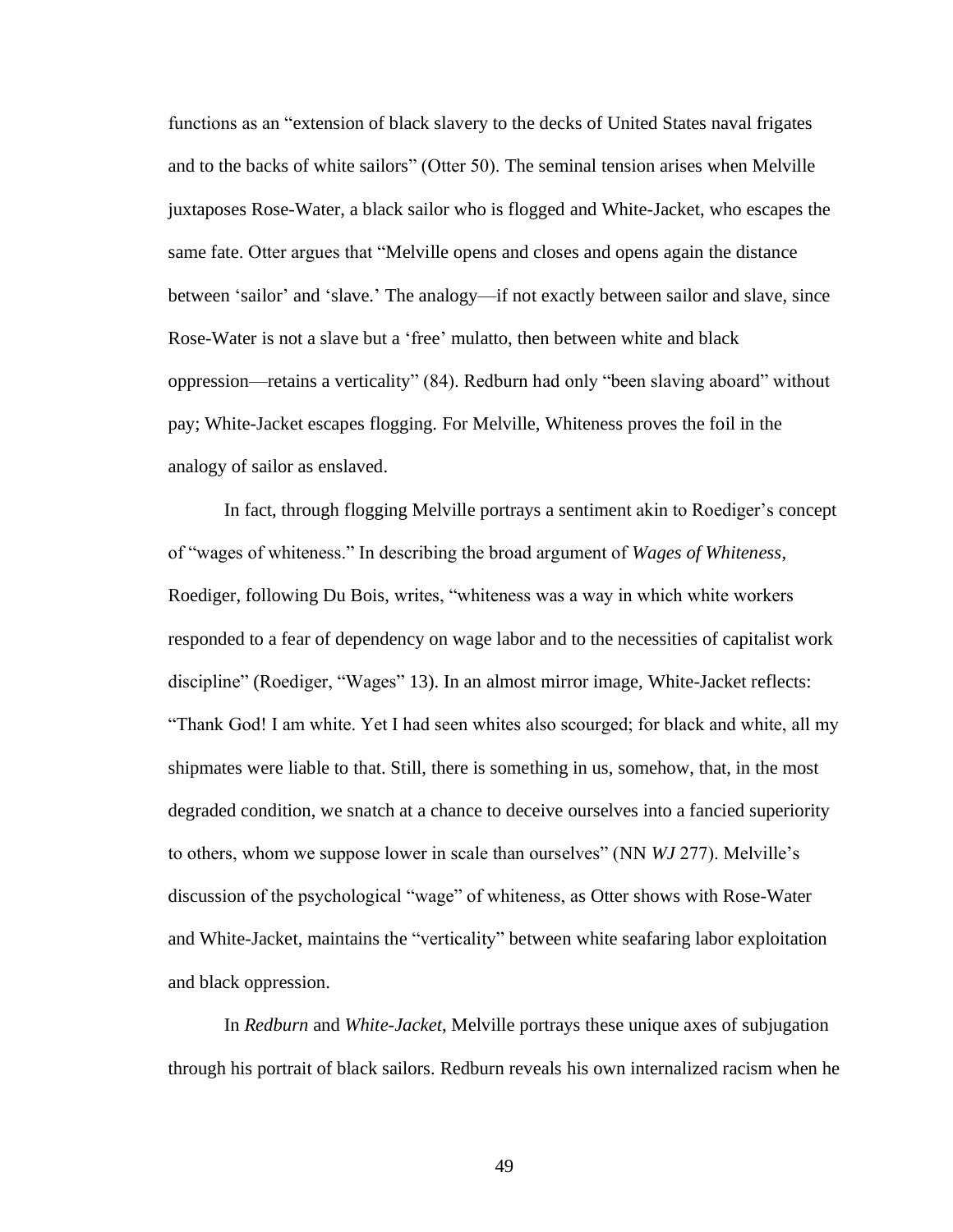sees the "black steward, dressed very handsomely, and walking arm in arm with a goodlooking English woman" (NN *RB* 202). He notes "In New York, such a couple would have been mobbed in three minutes" (202). His own "local and social prejudices" lead him to question the Stewards amiable treatment in Liverpool, but then offers "it was but recognizing his claims to humanity and normal equality" (202). Levine analyzes the rest of the passage, writing,

Redburn pointedly remarks that "we Americans leave to other countries the carrying out of the principle that stands at the head of our Declaration of Independence" (202). A bold statement indeed, but Melville's treatment of slavery and race in the novel is complicated by the fact that, as Wyn Kelley observes, "Melville is breaking down racial stereotypes even as he seems to reinforce them." (Levine 105-106)

Beyond his racial stereotypes, Melville troublingly locates the Stewards claim to humanity in his access to the company of a white English woman. Perhaps here Melville is an implicitly acknowledging that in 19<sup>th</sup>-century social configurations, as Roediger argues, there were "reflexive natalist connections" between "white women, social reproduction, and the nurturing of republican freedom" (Roediger 136). Thus, lurking behind Redburn's acknowledgement of the Steward's right to social reproduction is the very ideology that render his oppression: white males as the exclusive national subject, constituted by their exclusive access to white women's bodies for racial perpetuation. In *White-Jacket*, the forms of black oppression that take shape aboard the *Neversink* are more explicit. Black sailors were made to engage in "*Head-bumping*" which "consists in two negroes (whites will not answer) butting at each other like rams" (NN *WJ* 275). This was done for "the benefit of the Captain's health" (275). The forced combat causes a rift between Rose-Water and May-Day that leads to a fight, which Rose-Water answers for by being flogged. Thus, what Otter observes as the "verticality" of white and black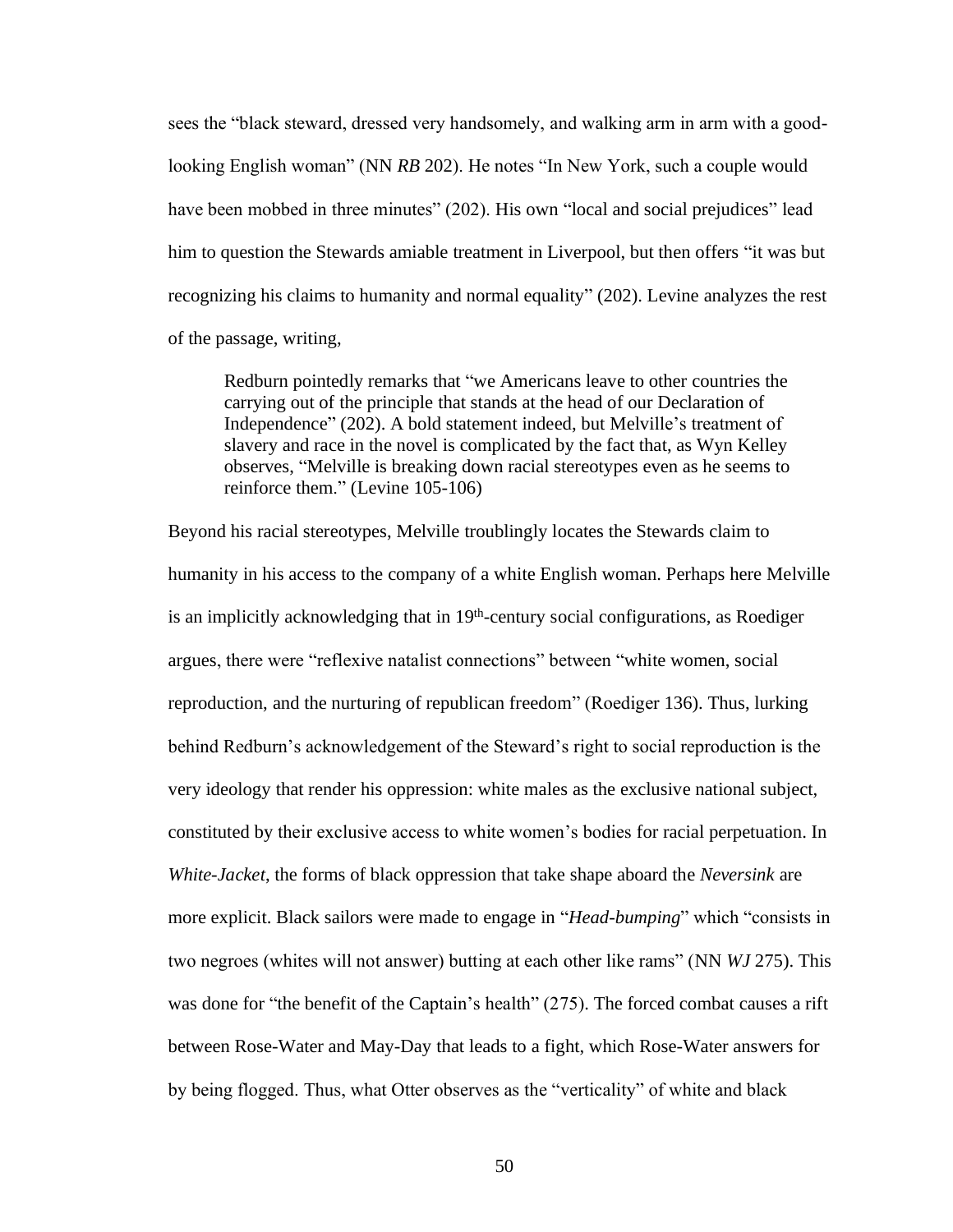oppression in the context of flogging is further born out from the singular subjugation of the black sailors: being made to fight for the pleasure of the captain.

The question remains: how does the above discourse illuminate Melville's symbolic use of tattooing? The concept of 'liminal humanist embodiment' I developed in the first chapter and Melville's wider discourse of race and labor converge around the concept of whiteness. Euromerican maritime tattoo culture is intrinsically wrapped up in racial constructions, capitalist atomization of the humanist subject, and identity. Yet, where do these connections lead Melville? In *Redburn*, the answer is death. The first reference to Euromerican tattoos seems innocuous; Redburn comments on a "little brig from the Coast of New Guinea" (NN *RB* 174). He describes their crew as "a bucaniering looking set; with hairy chests, purple shirts, and arms wildly tattooed" (175). Despite being an offhanded reference, tattoos become important in that Redburn juxtaposes the "reprehensible" behavior of the crew with their proximity to the "Floating Chapel" (175). Here, there is a thread linking back to the unnamed American sailor in *Typee*, with his "many inscriptions of India ink as the lid of an Egyptian sarcophagus," which connected Euromerican tattooing with religious doubt (NN *TY* 8). Redburn's rhetoric toward the crew positions them as the "sinners" that the Church ought to bring "to repentance" (NN *RB* 176). Yet, Redburn has already foreclosed the possibility of religion for improving the conditions of sailors. In chapter twenty-nine, Melville asks the reader: "But can sailors, one of the wheels of this world, be wholly lifted up from the mire? There seems not much a chance for it, in the old systems and programmes of the future" (140). He morbidly locates their recourse in "Time," which will "prove his friend in the end" and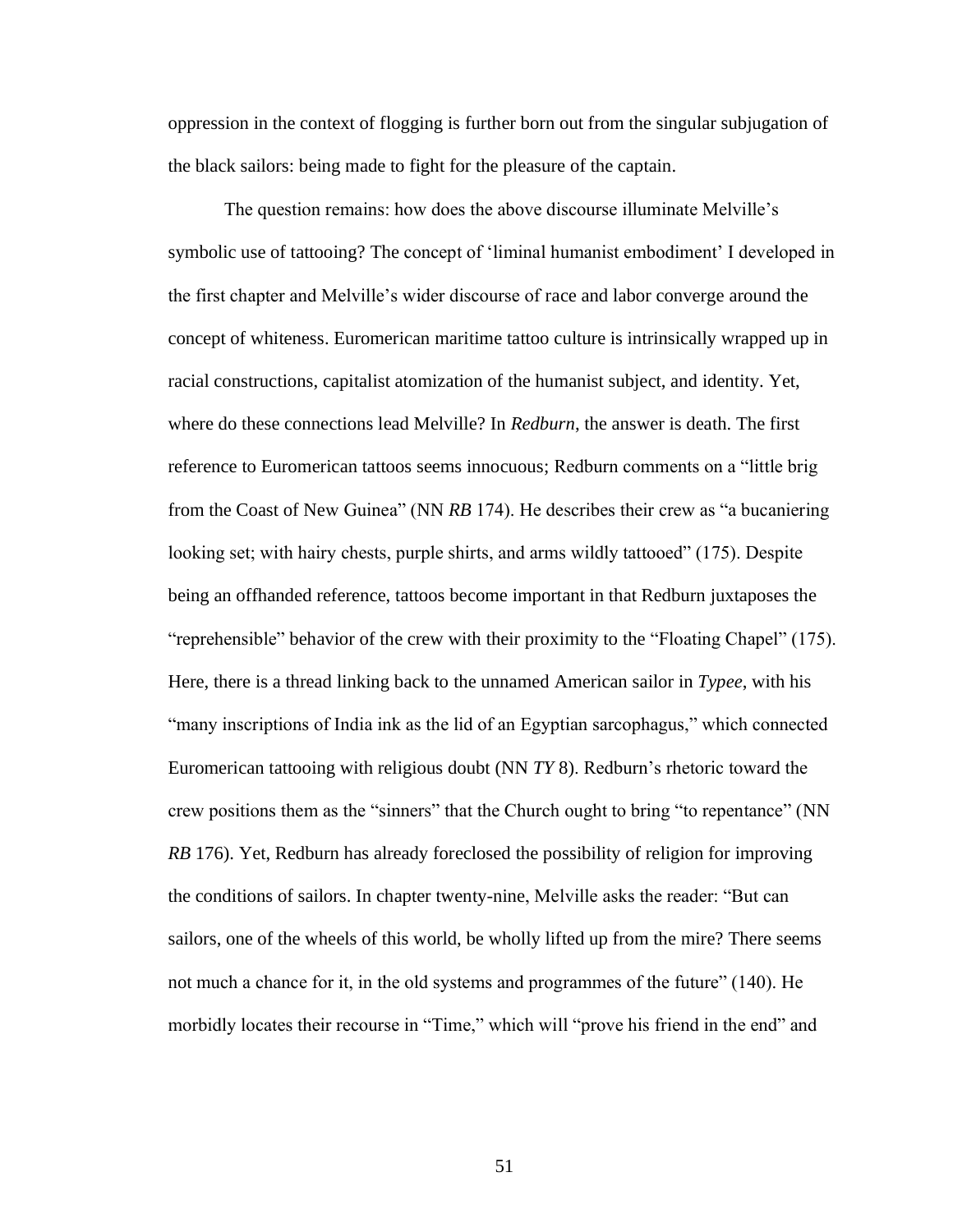"that God is the true Father of all, and that none of his children are without the pale of his care" (140). In short, he locates death as the material recourse for sailors.

Melville makes the link between death, salvation, and tattoos explicit with his second reference to the practice. Following his allusion to the "Floating Church," Redburn is reminded of "the '*Old Church*,' well known to the seaman of many generations, who have visited Liverpool" (177). Located "in the basement of the church is a Dead House, like the Morgue of Paris, where the bodies of the drowned are exposed until claimed by their friends, or till buried at the public charge" (178). When Redburn chanced to view inside the doors of the dead house, he "saw a sailor stretched out, stark and stiff, with the sleeve of his frock rolled up, and showing his name and date of birth tattooed upon his arm. It was a sight full of suggestions; he seemed his own head-stone" (178). Full of suggestions is perhaps an understatement. Here, tattoos become a symbolic "head-stone" for the degradation of sailors as a class, and the church can offer little more than storage for dead bodies. Sailor's dead bodies themselves are even commoditized. At the end of the chapter, Redburn describes the "horrid old men and women" who "are constantly prying about the docks, searching after bodies" in hope of a reward for the recovery of drowned laborers (179).

Euromerican tattoos also define this commodification of dead sailor bodies in Melville's third and last reference to the practice in *Redburn*. After shipping out on their return journey, "some of the men observed a strange odor in the forecastle" (244). At first attributed to a dead rat, Jackson discovers that the smell is originating from a sailor who had been carried aboard for the return journey. One of the crew brings a lantern close to investigate the man and his body shockingly catches fire. Redburn describes "One arm,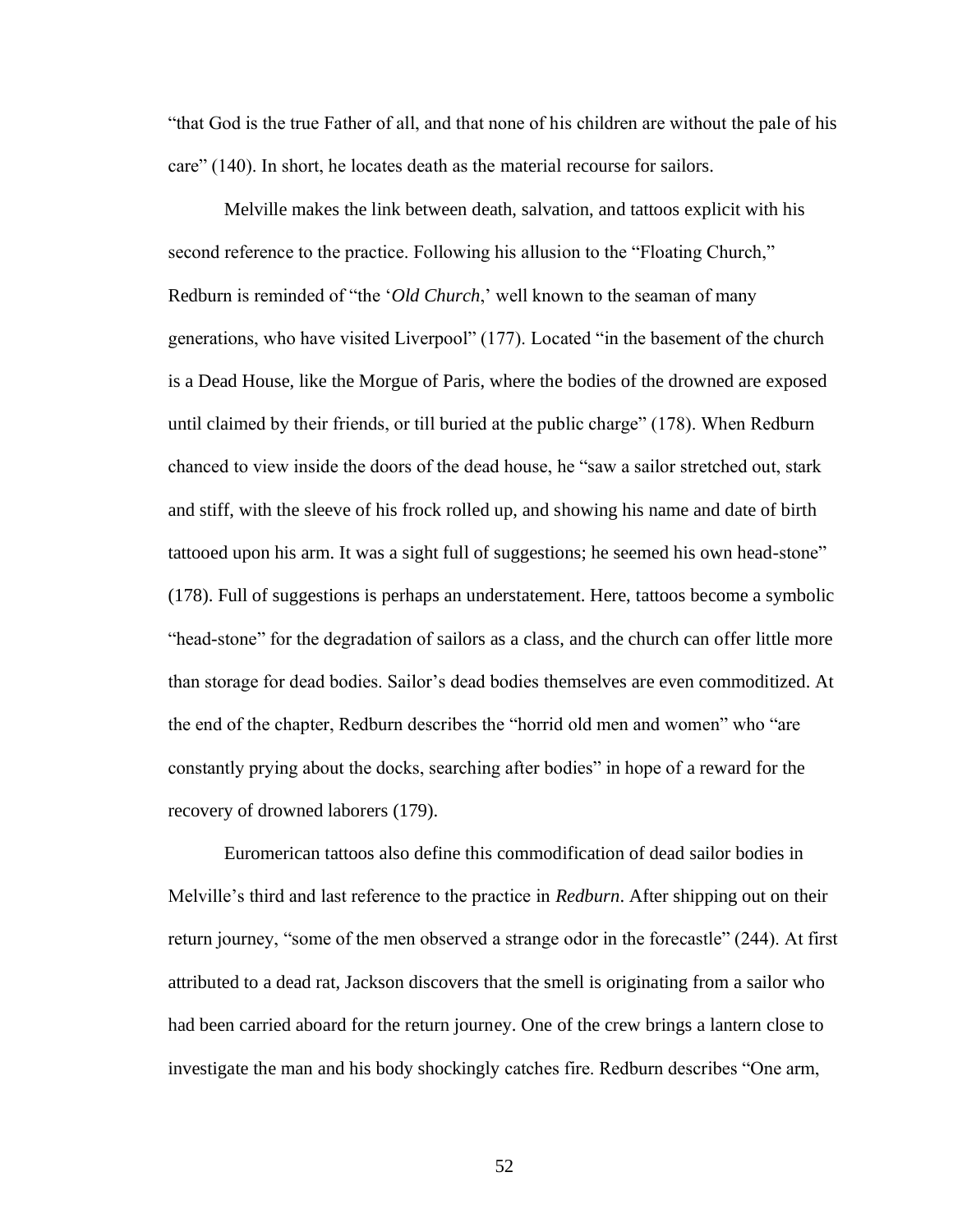its shirt-sleeve rolled up, exposed the man's name, tattooed in vermilion, near the hollow of the middle joint; and as if there was something peculiar in the painted flesh, every vibrating letter burned so white, that you might read the flaming name in the flickering ground of blue" (244). Redburn goes on to state:

what most astonished me, and seemed most incredible, was the infernal opinion of Jackson, that the man had been actually dead when brought on board the ship; and that knowingly, and merely for the sake of the month's advance, paid into his hands upon the strength of the bill he presented, the body-snatching crimp had knowingly shipped a corpse on board the Highlander, under the pretense of its being a live body in a drunken trance. And I heard Jackson say, that he had known of such things having been done before. (245)

Melville doubles down on the association between Euromerican tattooing as a mark of death. The first and most apparent reading of the marks symbolic role is tying together the prominent role of seafaring labor as a form of bodily commodification that signals sailors for expiration. In other words, Euromerican tattooing functions as an occupational badge that gestures toward exploitation: marking death as the invariable conclusion of being used as 'a wheel for the carriage' for 'civilization.' We might also return to the link between the 'liminal humanist embodiment' as a faciliatory emblem of inclusion within a wider nationalist project. As we have seen, Melville subtly links labor subjugation to questions of racial construction and slavery. Thus, Euromerican tattooing, as a symbol of racial and national reification, could symbol disaster for white sailors. In other words, by distinctively marking themselves as a means of identification with a broader white nationalism, white sailors' tattoos undercut a cosmopolitan labor-based solidarity within the forecastle. <sup>12</sup> Despite these somewhat divergent readings, it is clear that in *Redburn*,

<sup>12</sup> This aligns with how tattoos on Jermin functioned as marks of ability that undercut the mutiny in *Omoo*. Though in the case of Jermin, the connection was not a racial one.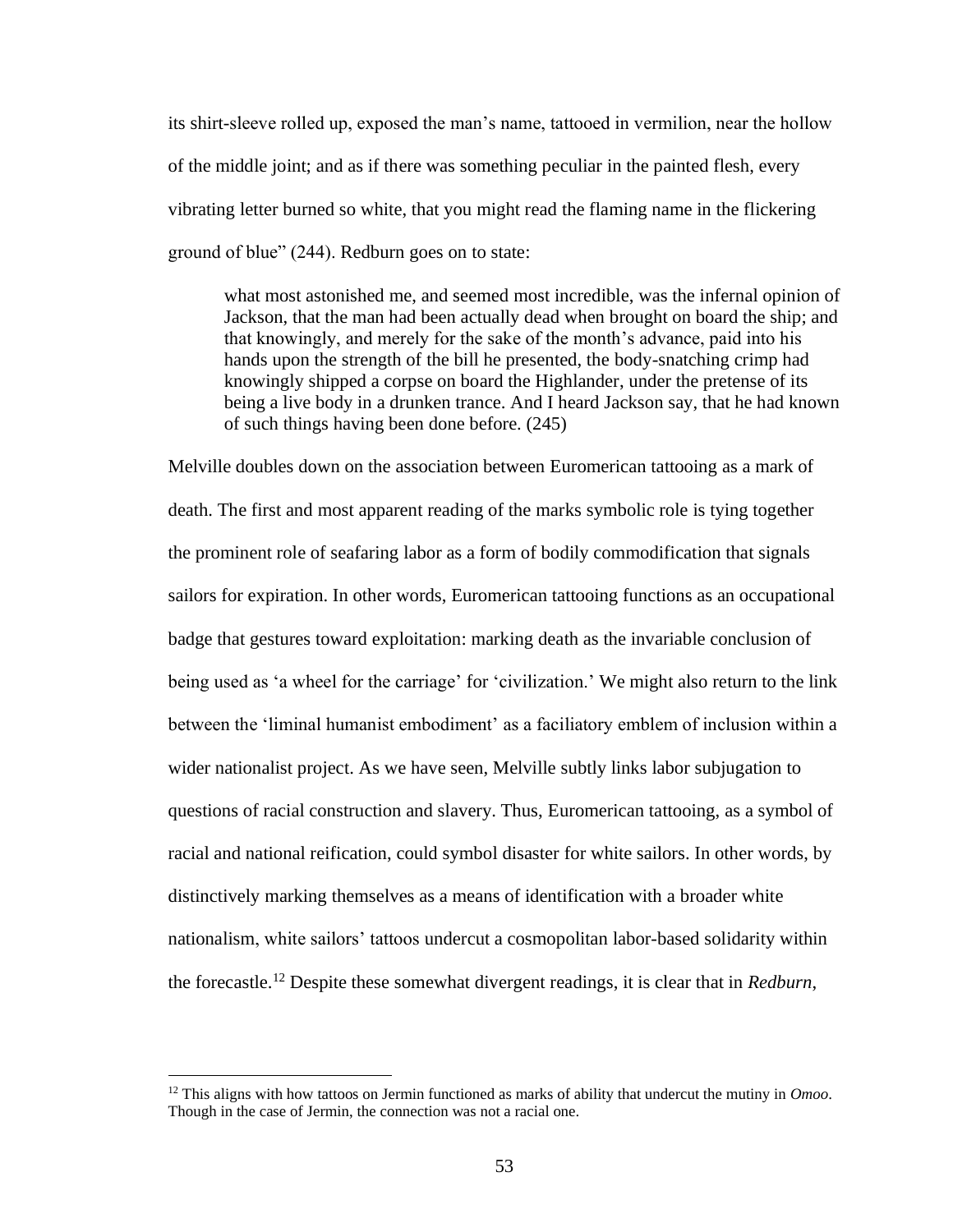Euromerican tattoos function as symbolic markings of the seafaring class that ominously signal death.

In *White-Jacket*, the symbolic association between tattoos and death is continued, both literally and metaphysically. Two references to the practice occur in the book. The first describes the "prickers" that would render their services for payment aboard the man-o-war, collecting "upward of four hundred dollars" by "the end of the cruise" (NN *WJ* 170). White-Jacket explains the various symbols received by the sailors, which echo the style's outlined by Ira Dye's study: "They would *prick* you to order a palm-tree, an anchor, a crucifix, a lady, a lion, an eagle, or any thing else you might want" (170). Melville continues the association between religion, labor, and tattoos found in *Redburn*. White-Jacket explains "The Roman Catholic sailors on board had at least the crucifix pricked on their arms, and for this reason: If they chanced to die in a Catholic land, they would be sure of a decent burial in consecrated ground, as the priest would be sure to observe the symbol of Mother Church on their persons" (170). This directly mirrors European pilgrimage tattoos, which were oftentimes received to mark the body for a Christian burial should Pilgrims die while traveling. The continuity in practice reinforces the link between maritime tattoos and a longer marginal European tradition (Freidman). White-Jacket continues, stating that non-Catholic sailors were also "anxious to have the crucifix painted on them, owing to a curious superstition… if you have that mark tattooed upon all four limbs, you might fall overboard among seven hundred and seventy-five thousand white sharks, all dinnerless, and not one of them would so much as dare to smell at your little finger" (171). Here the marks function as reassurance in case of death or disaster resulting from sea labor. Both religious and superstitious, tattoos offer a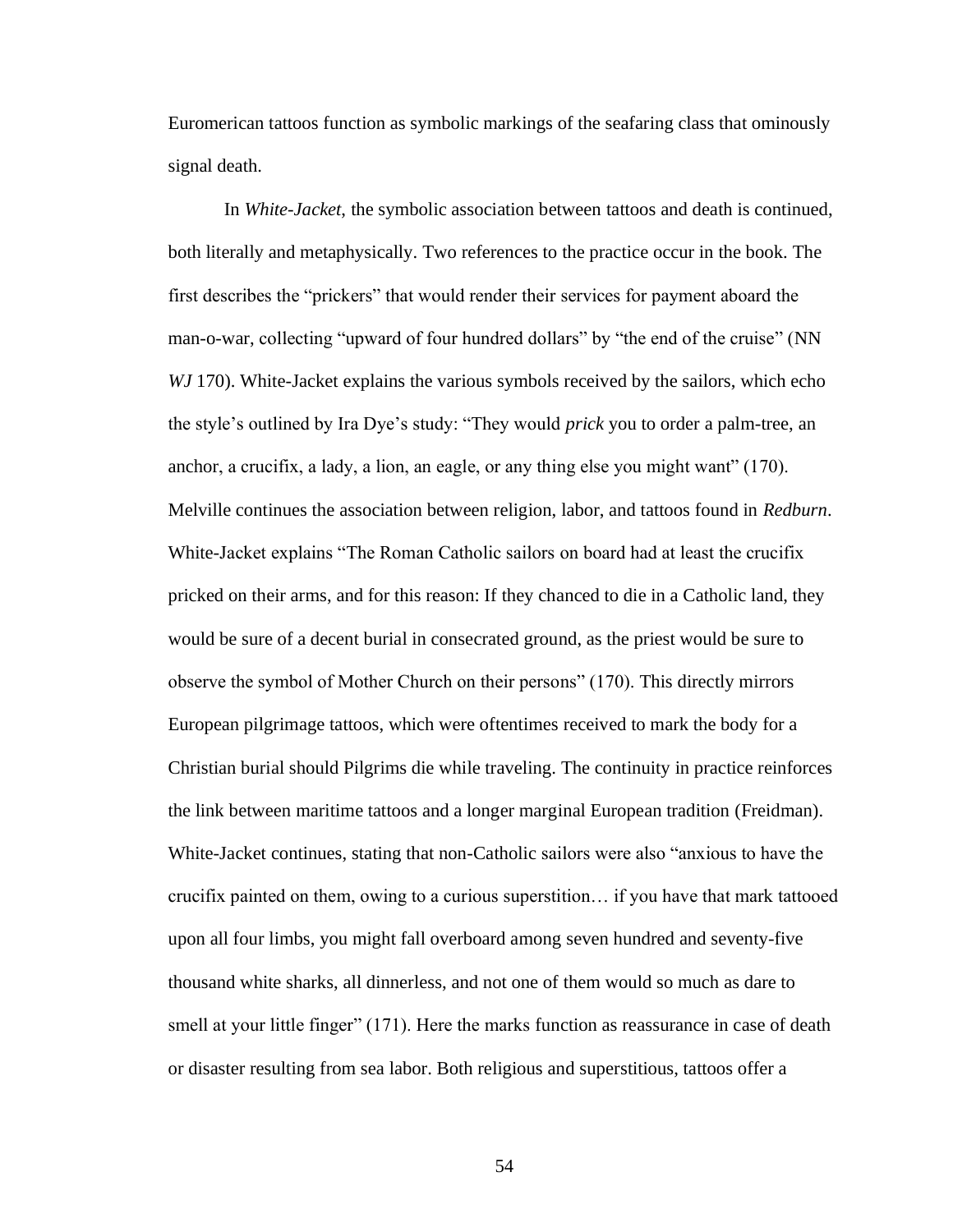psychological comfort for the fate of sailors' bodies. Tattooing and seafaring labor become explicitly linked when White-Jacket describes "one for-top-man" who had "an endless cable *pricked* round and round his waist, so that, when his frock was off, he looked like a capstan with a hawser coiled round about it" (171). The marks symbolically render him as the device, a "capstan" and "hawser," that moors a ship. He quite literally becomes marked as a tool of his profession.

The second allusion to Euromerican tattoos speaks to a more metaphysical vein in Melville's writing: the contradiction between the transcendent potential of seafaring and its material realities. A prominent motif that recurs throughout Melville's work is the dissolution of revery. In many of Melville's characters the sea offers romantic possibility.<sup>13</sup> For Redburn, "ship advertisements… possessed a strange, romantic charm" (NN *RB* 3). He would fall into "long reveries about distant voyages and travels" (5). The model of "an old-fashioned glass ship" is the principal object which converted his "vague dreamings and longings into a definite purpose" of setting out to sea (7). When underway he describes the "wide heaving and swelling and sinking all over the ocean… It made me almost dizzy to look at it; and yet I could not keep my eyes off it, it seemed so passing strange and wonderful" (64). These sentiments clash with Redburn's tumultuous initiation into sailing labor: "People who have never gone to sea for the first time as sailors, can not imagine how puzzling and confounding it is. It must be like going into a barbarous country, where they speak a strange dialect, and dress in strange clothes, and live in strange houses"  $(65)$ .<sup>14</sup> White-Jacket describes this tension more acutely: "I am of

<sup>13</sup> Perhaps best demonstrated in the memorable first chapter of *Moby-Dick*.

<sup>14</sup> Not unlike Tommo's experiences in *Typee*. In fact, this is most likely a call back to his first book: an easter-egg for his more faithful readers.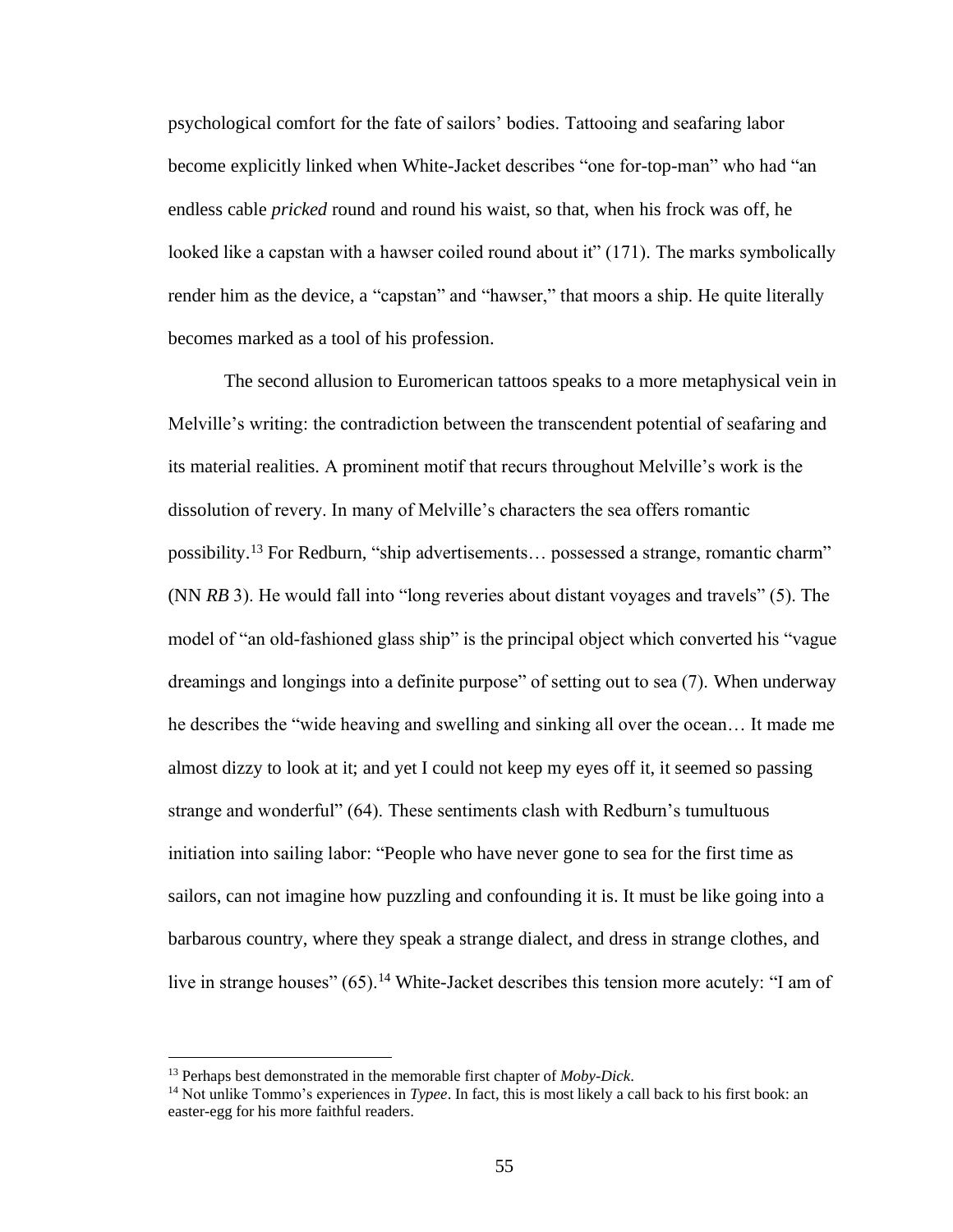a meditative humor, and at sea used often to mount aloft at night, and, seating myself in one of the upper yards, tuck my jacket about me and give loose to reflection… And it is a very fine feeling, and one that fuses us into the universe of things, and makes us part of the All" (NN *WJ* 76). He contemplates the companionship between sailors roving the world and the stars, then proclaims "Oh, give me again the rover's life – the joy, the thrill, the whirl! Let me feel thee again old sea!" (77). White-Jacket describes one night, he was aloft, "entranced; now dozing, now dreaming; now thinking of things past, and anon of the life to come;" he is wrenched from his position when "the yard dropped under me" (77). He clings to the "tie" and prevents himself from falling to the deck. For both Redburn and White-Jacket, the ocean presents a transcendent potential, but the material realities of seafaring labor waylay prolonged revery.

In a similar attitude, White-Jacket describes "the chains" as a place of retreat: "gazing broad off upon a placid sea… here would I recline – if not disturbed – serenely concocting information into wisdom" (322). However, he laments "there are plenty to divide a good thing with you in this man-of-war world" and that "Often, when snugly seated in one of those little alcoves, gazing off to the horizon… I have been startled from my repose" (323). One of the principal offenders is "the tattooing artists" who "would crawl over the bulwarks, followed by his sitter; and then bare arm or leg would be extended, and the disagreeable business of '*pricking*' commence, right under my eyes" (323). The connection between maritime tattoos and labor previously established takes on metaphysical importance. Not only do the marks symbol the bodily degradation of sailors as a class; but here, they also signal the dissolution of transcendent revery afforded by the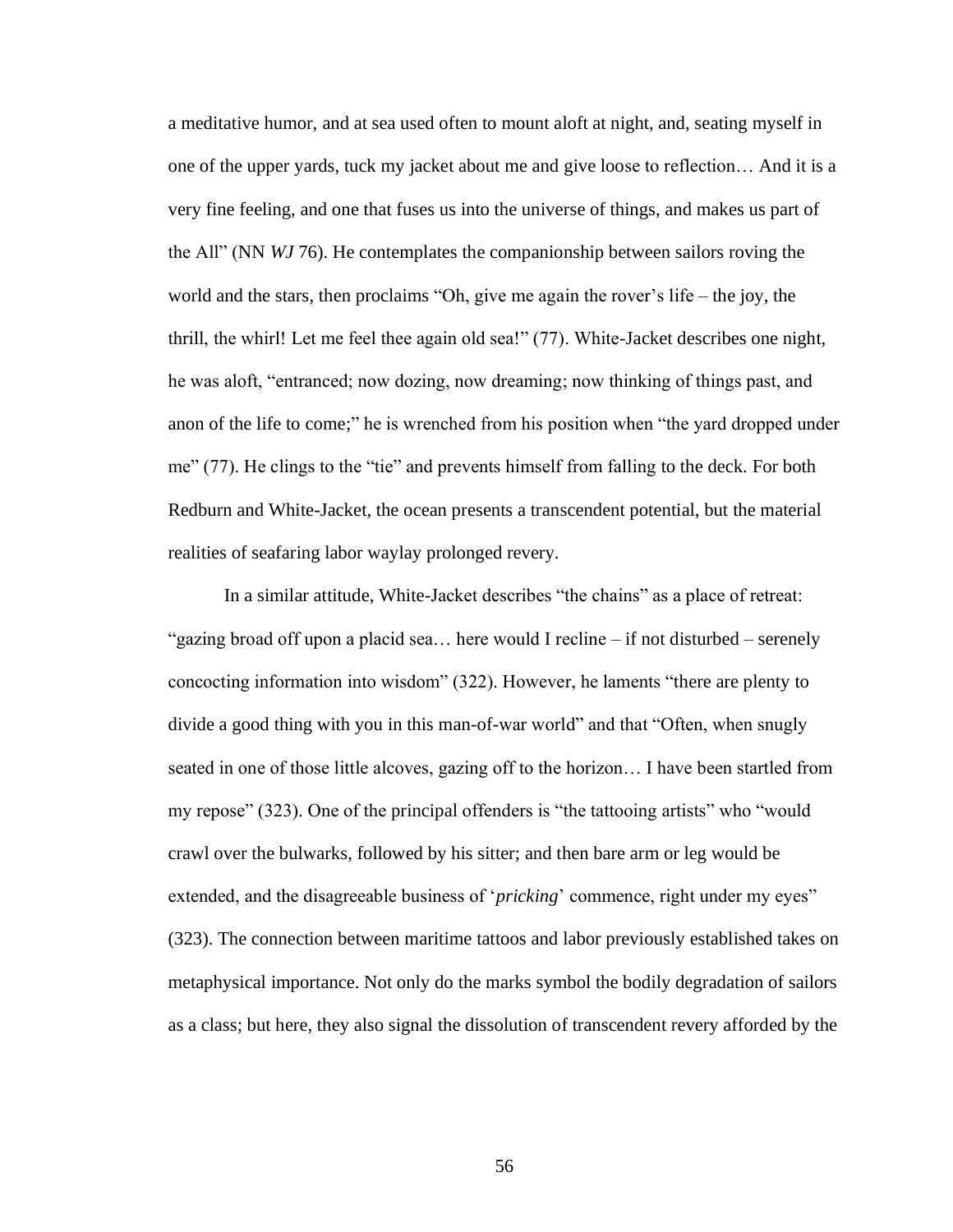sea. Tattooing constitutes a kind of philosophic death, tearing White-Jacket away from his ability to concoct "information into wisdom."

Together, *Redburn* and *White-Jacket* constitute Melville's most prolonged engagement with Euromerican maritime tattooing. The practice engages the crosscurrents of labor, race, and belief, reflexively triggered by his treatment of class-based subjugation and slavery, leading sailors toward both material and metaphysical death. Much as Euromerican maritime tattoo culture was a marginal practice in the national interiors, these references are also somewhat marginal in the text. However, I argue that they prove seminally important for reading *Typee*: Melville's most prolonged engagement with tattooing. Most scholarship on tattooing in *Typee* delimits the role of the Euromerican marked body. Yet, if we are to 'think' and 'feel' alongside Melville, as Cody Marrs would have us do, we must look at Taipi tattoos with the same eyes as Tommo. The scene between the Queen and the American sailor was pulled from Melville's naval service: the experiences that populate *White-Jacket*. Melville sailed to Liverpool before he sailed to the Pacific: the experiences that populate *Redburn*. In Melville's prism of characters, characters who converge and diverge from his own lived experience, it is not so far of a jump to suggest that Tommo, before ever setting foot in Taipivai, had encountered the Euromerican marked body.

## **Confronting Whiteness: Tattoos in** *Typee*

*Typee* is a narrative that details the experiences of the first-person narrator Tommo, who deserts his whaleship with his companion Toby at Nukahiva and ventures into the Taipivai valley. Tommo describes at length his experience living in the village.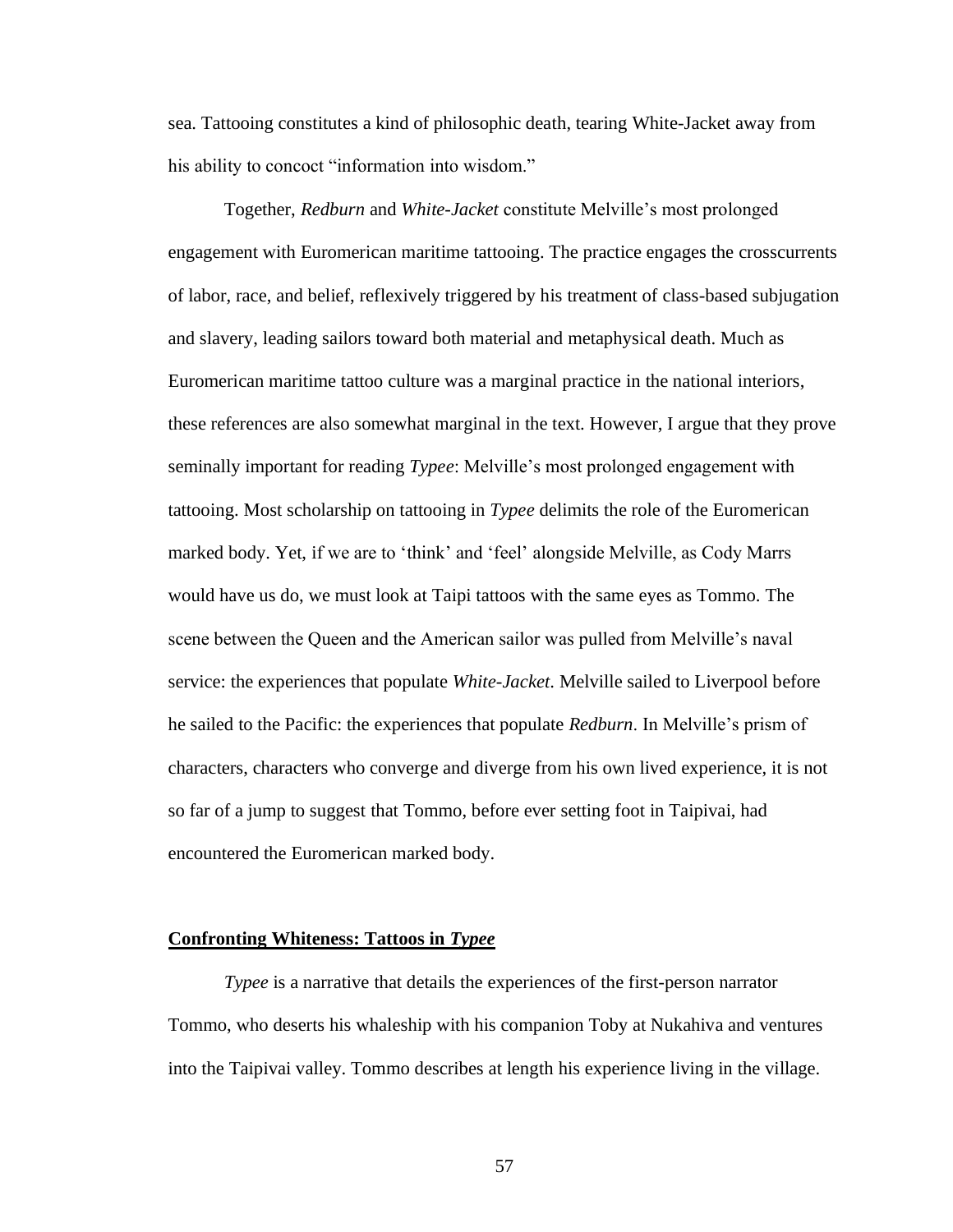He begins to feal that he is not entirely free to leave the valley and believes himself to be a prisoner. Thus, the novel ends when he eventually succeeds in being rescued by a whaling ship in need of men that sends a group to retrieve him. One of the seminal questions in approaching *Typee* is how to define Tommo. Kristin Knopf makes several compelling distinctions between Tommo's representation of Pacific Island tattoo culture and the real histories and contexts of those practices, a comparison which furthers her reading of Tommo functioning as "ethnographic" character. Although at times his statements certainly fit the description, Sostene Zangari demonstrates the "techniques of subversion used by Melville: the presentation of Tommo not as an exploring subject, but as an object investigated by the natives, and the presentation of the natives that defies accepted notions of savagery" (Zangari 38). I join Zangari's assertion of not reading Tommo as an ethnographic character by demonstrating how his relationship to Marquesan tattoo practices develops throughout the narrative in comparison to the 'liminal humanist embodiment.' I do not suppose that his descriptions warrant accurate depictions of Marquesan tattoo practices; among his contemporary readers, Melville's descriptions of Taipivai in all probability would have contributed to Western primitivist perceptions of the Pacific Islands and tattoo practices. Yet, the goal here is to read from a position inside the text, and Tommo's perceptions of tattooing develop over the course of the narrative. Thus, to properly address how the symbol of the tattoo functioned in Melville's early sea fiction, what Tommo makes of encounters with Marquesan tattoo culture is foundational.

In his introduction to *Typee*, Geoffrey Sanborn lays some critical groundwork that similarly disrupts reading the text through a neat ethnographic Western lens. He broadly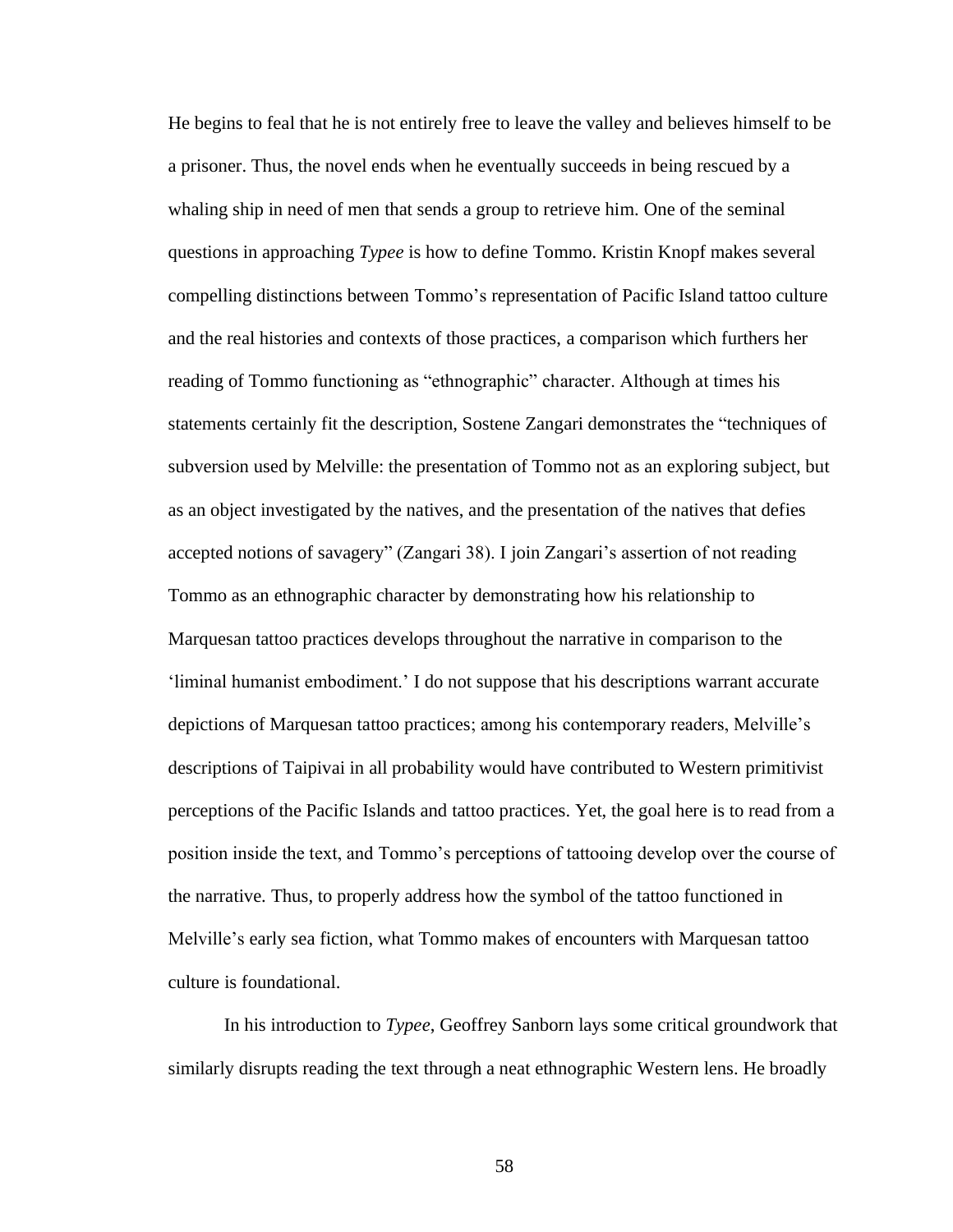shows how the text approaches the humanist subject in relation to 19<sup>th</sup>-century racial constructions, American expansion, and colonialism. Drawing on David Roediger's "wages of whiteness," Sanborn places Melville amidst a culture which offers white men an alternative to "the rivalries and anxieties that accompanied their actual public exchanges" (Sanborn *TY* 2). Noting Melville's own early life experiences, Sanborn writes, "it would have been the easiest thing in life for Melville to have become a pledge in this symbolic fraternity," referring to the amalgamizing ideology of white supremacy and American expansion (3). However, *Typee* shows his rejection of such a fraternity. "In place of the dream of the progressive white spirit, he offers a dream of recumbent nonwhite bodies" (3). Yet, beyond simply "locating wholeness and fullness in the bodies of Polynesians" where "a sojourn among them will heal the wounds of modernity," Melville "calls that equation and that assumption into question" (3). For Sanborn, "Beyond the outsideness of his fantasy island lies another kind of outsideness, barely glimpsable, mute, and massive. Very like a whale" (3).

This other kind of "outsideness" constitutes a schism from "the progressive white spirit" at large in the colonial endeavor. It is achieved through internal development: showing a humanist subject dislodged from his own certainty. Thus, this outsideness could best be described as a destabilized consciousness. Sanborn writes that, in *Typee*, Melville's "primary goal is to convey the vicissitudes of a certain kind of consciousness – his own at the time of writing as well as the time of his stay" (10). In portraying his own destabilized consciousness, Melville subtly achieves that barely glimpsable outsideness; at work here are the initial pangs of what would grow into his deep and "ultimately tragic" philosophy, what Sanborn describes as an "incrementally transformative"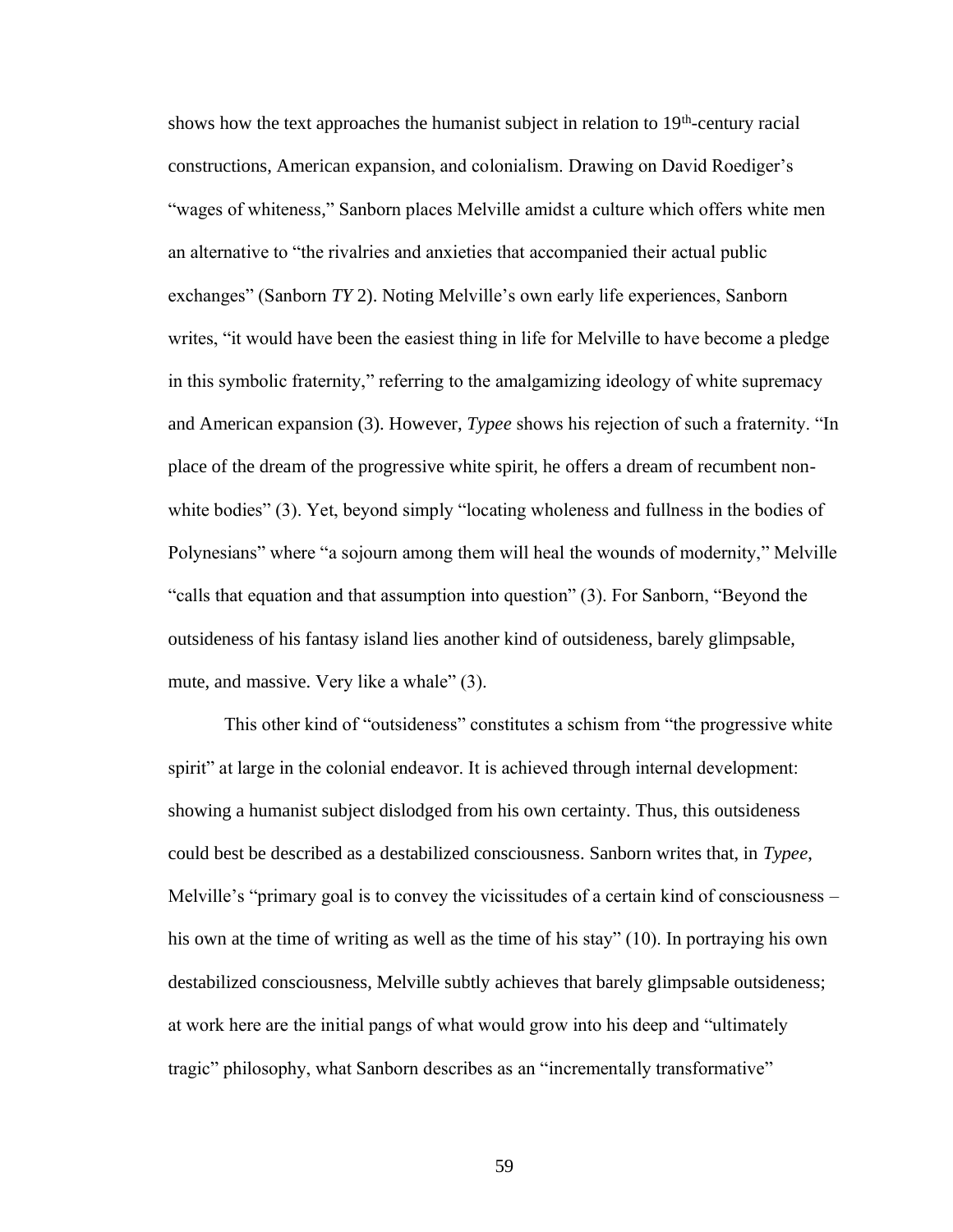development of the self that "drove toward emptiness" (11). Discourse of the skin, and marking the skin, bring the internal and external into direct dialogue. In this way, Melville grapples with the internal and psychological freedom associated with being white within the American racial paradigm; that is to say, he directly confronts whiteness as a prerequisite of inclusion for the 19<sup>th</sup>-century humanist subject. Together with Melville's destabilized consciousness, introducing the 'liminal humanist embodiment' into *Typee* both reifies these  $19<sup>th</sup>$ -century constructions and troubles them. It is a contested symbolic mark of membership within "the progressive white spirit," violently globalizing, modernizing, and colonizing the world, while also constituting an alternative form of humanist embodiment, one defined by cosmopolitanism, cultural contact, and liminality. These symbolic tensions are literally grafted onto the surface of the skin. The 'liminal humanist embodiment' as a lens of approach helps ground my analysis of Melville's slippery and unstable outsideness. Here, it is also worth pointing out why I do not rely heavily on Otter's *Melville's Anatomies*, a definitional engagement with tattooing in *Typee*. In raising the idea of outsideness, we find an emergent thread that will multiply throughout this study, moving toward *Moby-Dick*. We will see these threads spinning together to create a new form of embodiment. However, Otter mostly casts Tommo's eventual reaction to facial tattooing along binary racial lines, and this is right. Yet, there is something else hovering here too, that outsideness: maybe a far-off glimpse of a whale spout. It is this small vision I wish to bring into focus, if only a speck in our spyglass.

Several minor references to tattooing weave throughout the narrative that helps construct Tommo's attitude toward the practice. Knopf calls this attitude "ambiguous, oscillating between admiration and disgust" (Knopf 130). However, when amassed as a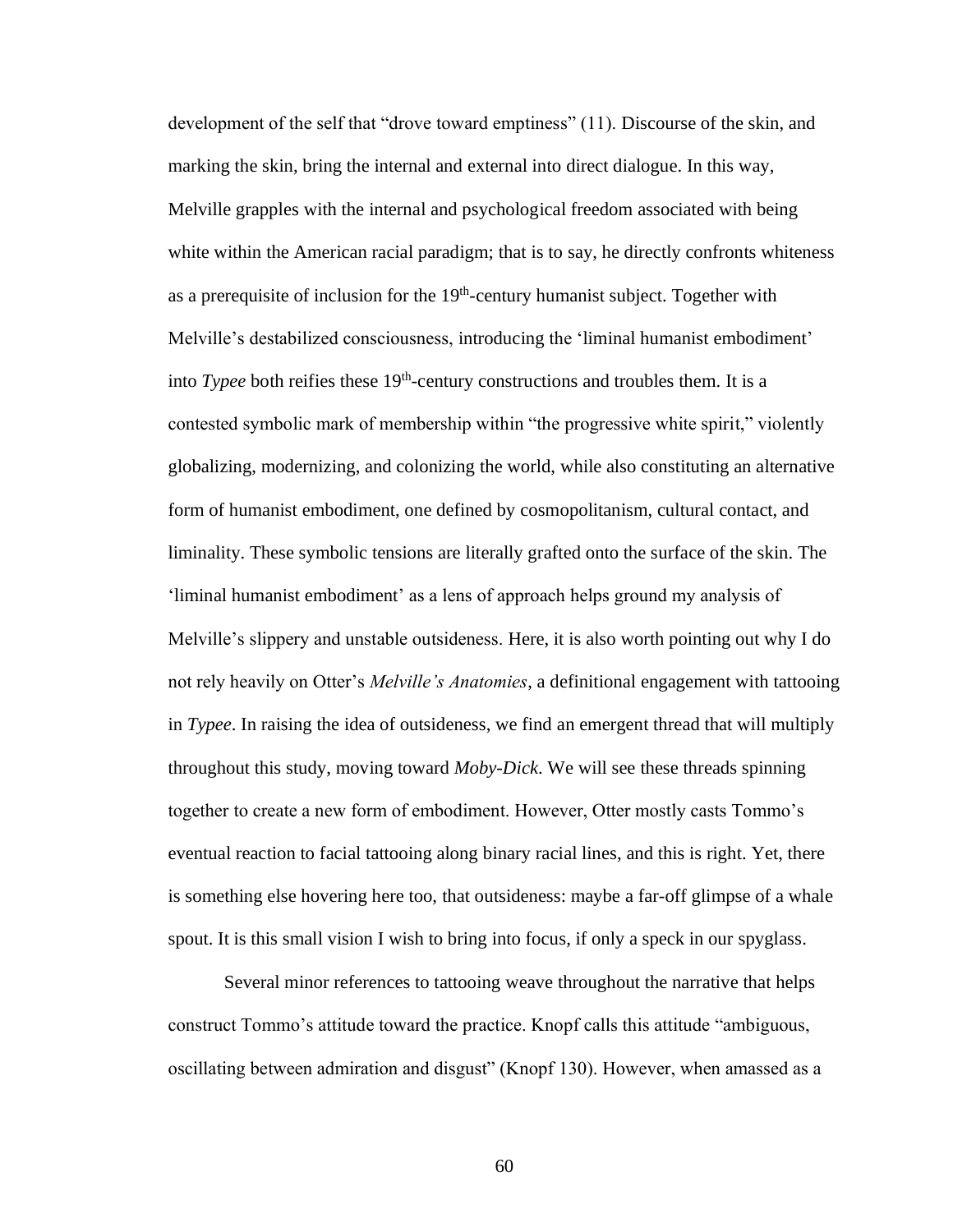cohesive system of repeated imagery, I argue that his attitude is not defined by oscillation but rather uneven development. The first small reference occurs in the first chapter where Melville relates "strangely jumbled anticipations" as they approach the Marquesas: "strange visions of outlandish things… Naked houris – cannibal banquets – groves of cocoa-nut – coral reefs – tattooed chiefs – and bamboo temples" (NN *TY* 5). The primary function of this passage, especially given its location at the beginning of the text, is to invite the reader into Tommo's initial psychological figurations. These imaginings of the island offer a preeminent colonial vision, what Zangari calls "an imaginary landscape that the narrator/protagonist is supposed to rely on to find his way into the complexities of the unknown environment" (Zangari 41). In this context, tattooing is simply one of many "outlandish things" that is found in the Pacific. Similarly, when attempting to dissuade his crew from taking shore leave in chapter six, the captain gives a speech telling a story of how white men had been taken captive from a vessel that visited the same port prior. One man who was rescued had been subjected to facial tattooing. The captain uses the threat of a face tattoo to instill fear of the Islanders, foreshadowing the same way Tommo will initially perceive the threat from Karky later in the narrative: "his face damaged for life" (NN *TY* 34). Taken together, these two references constitute Tommo's initial imagined perception of the tattooed Islanders: at once 'outlandish' and dangerous, Tommo firmly deploys a colonialist vision of the exoticized 'savage.'

Chapters ten, eleven, and twelve all have descriptions of various tattooed Taipi, which constitute his initial direct observations of the practice. Upon first arriving in the village, Tommo makes note of "the naked forms and tattooed limbs of brawny warriors" (70). His description of Kory-Kory, his personal companion while in the village, is more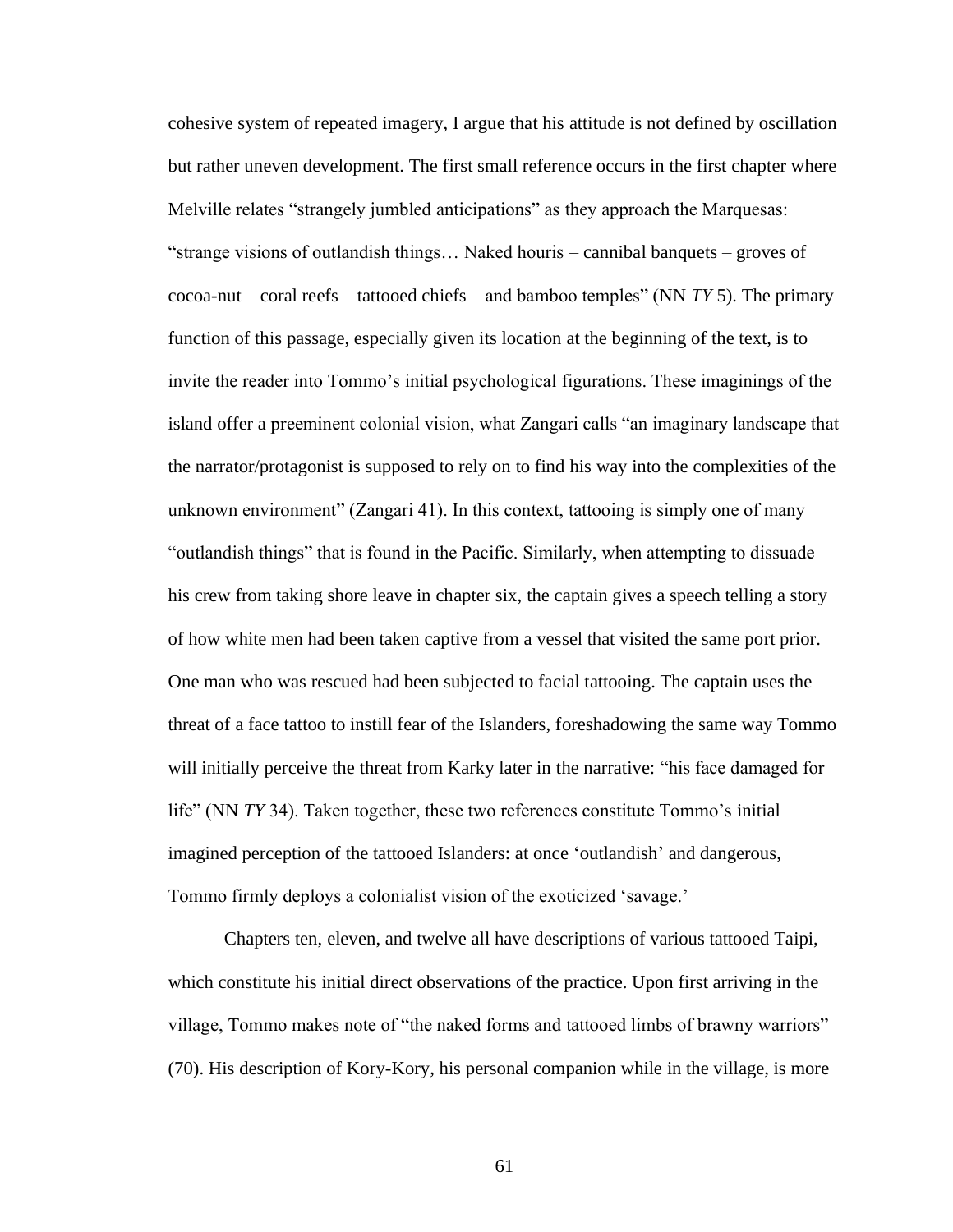elaborate, but takes an ironic tone. He calls Kory-Kory's face tattoo "three broad longitudinal stripes" which he likened to "those unhappy wretches whom I sometimes observed gazing out sentimentally from behind the grated bars of a prison window" (83).<sup>15</sup> The rest of his body is also tattooed "with representations of birds and fishes, and a variety of most unaccountable-looking creatures;" he compares Kory-Kory's body to "a pictoral museum of natural history" (83). Tommo's description of his love interest Fayaway, which devotes several paragraphs to her beauty, adds a brief portrait of her tattoos – "three dots no bigger than pin-heads decorated either lip" and "upon the fall of the shoulder were drawn two parallel lines half an inch apart, and perhaps three inches in length, the interval being filled with delicately executed figures" (86). Though more generous in his portrayal of Fayaway, perhaps as a justification for his attraction to her, Tommo still refers to her tattooing as a "barbarous art" (86). In the following chapter he notes a handful of

hideous old wretches, on whose decrepit forms time and tattooing seemed to have obliterated every trace of humanity. Owing to the continued operation of this latter process, which only terminates among the warriors of the island after all the figures sketched upon their limbs in youth have blended together – an effect, however, produced only in cases of extreme longevity – the bodies of these men were of a uniform dull green color – the hue which tattooing gradually assumes as the individual advances in age. (92)

This cluster of descriptions appears at the beginning of his sojourn in the village. What joins them together is his disparaging preoccupation with their appearance.

In this early cluster of descriptions, it is evident that the practice does not appeal to his tastes, especially when practiced in access, on the face, and on women. Here, I argue Tommo's perception is born out of the 'liminal humanist embodiment.' As we have

<sup>&</sup>lt;sup>15</sup> Michael Frank convincingly links this description with wider symbolic associations between tattooing and captivity (Frank 55).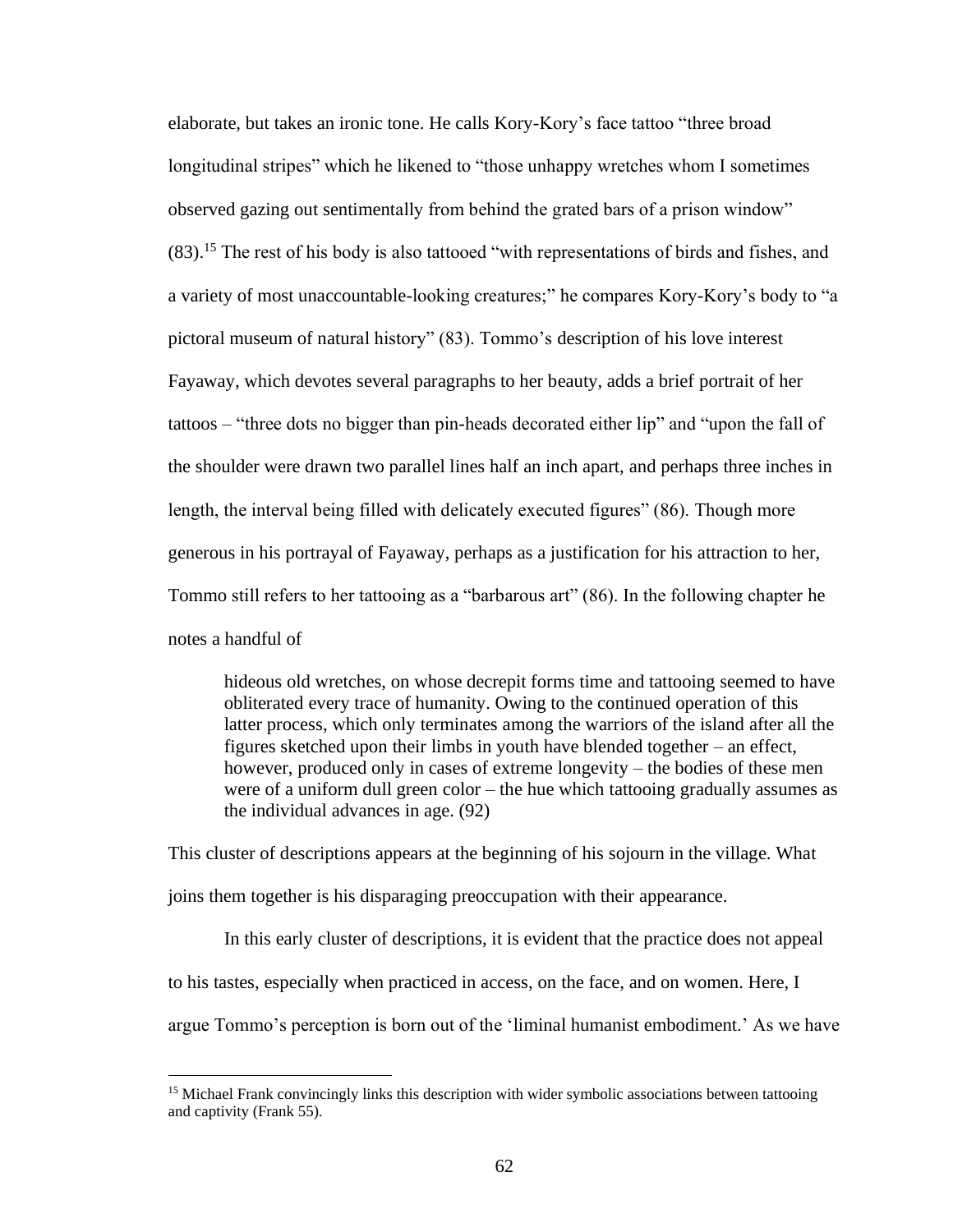seen, Euromerican tattoos were primarily a practice of individual expression. Meaning was personal and emerged from the realities of shipboard life. The tattoos were also somewhat clandestine: typically consisting of small oftentimes concealable marks on the arms and hands of male sailors. In each of the above examples, Tommo's observations focus on the highly visible nature of the tattoos. In other words, they contradict the appearance and form of the 'liminal humanist embodiment.' The initial shock between the desperate nature of Euromerican and Taipi tattoo cultures felt in these descriptions reaffirms in Tommo the logic of colonial separation between self and 'other.' Moreover, given the symbolic associations between Euromerican tattooing and death outlined in the previous section, the widespread tattoo custom among the Taipi might function for Tommo as doubly shocking: the practice triggering self-referent reflection on tattoos as marks of labor subjugation.

As Tommo becomes accustomed to life among the Taipi, his descriptions of tattooing gain more depth, and are less focused on the shock of their appearance. The description of Mornoo in chapter eighteen offers a counterpoint to the highly disparaging initial remarks toward the practice. Melville writes, "The artist employed must indeed have excelled in his profession. Traced along the course of the spine was accurately delineated the slender, tapering, and diamond checkered shaft of the beautiful 'artu' tree… this piece of tattooing was the best specimen of the Fine Arts I had yet seen in Typee" (136). Tommo goes on to state that the tattoo had "an unique and elegant effect" (136). The shift in aesthetic appreciation could simply be explained by the high quality of Mornoo's tattoo. However, I argue the shift in descriptive terms are indicative of an internal shift toward a more nuanced understanding of the practice. Specifically, he uses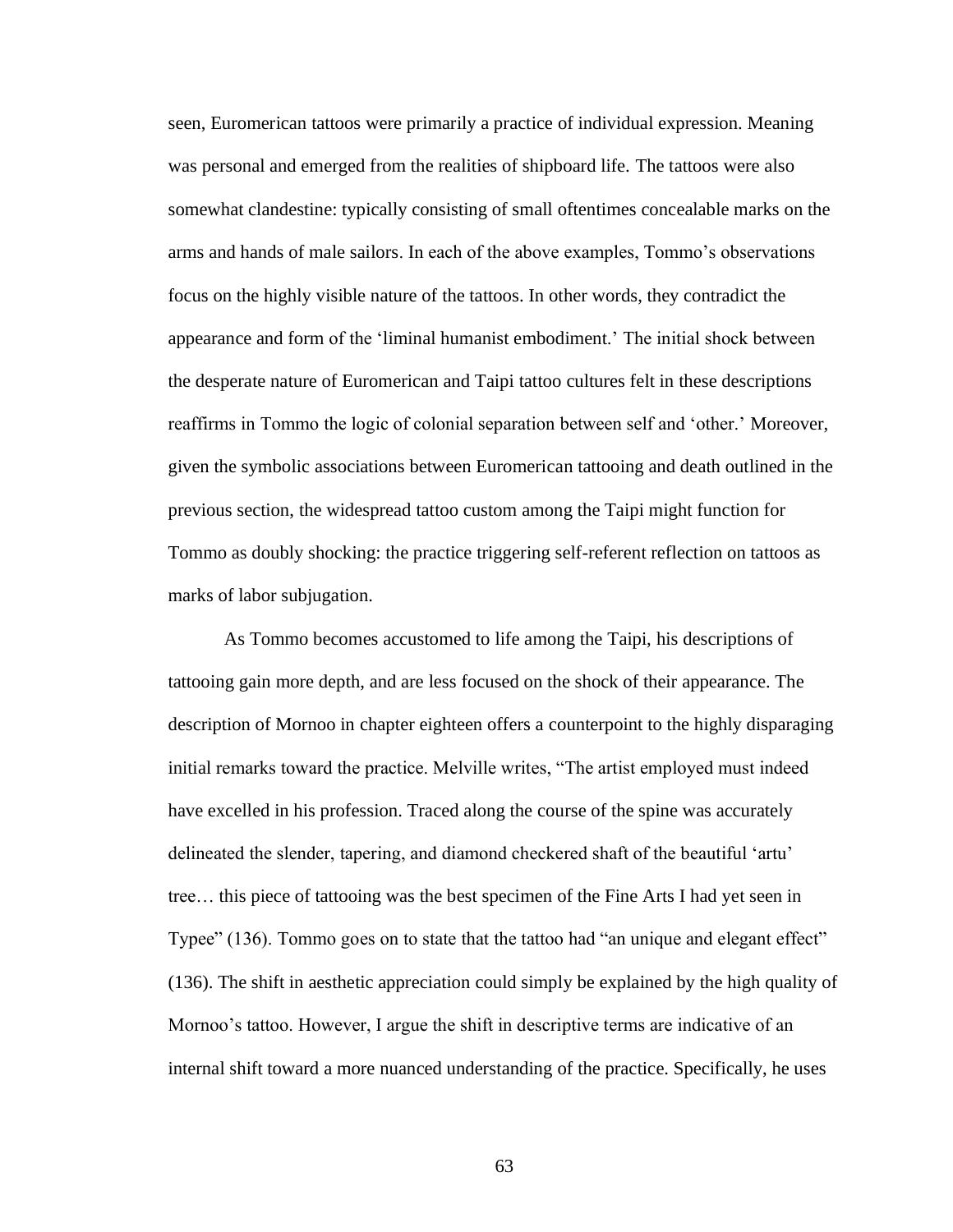the term 'artist' and 'Fine Arts' (seemingly unironically) as opposed to earlier terms such as 'barbarous art.' Moreover, Tommo begins to attach social conventions to tattooing rather than perceiving them as individual marks of expression. He lists Kolory's "mystic characters which were tattooed upon his chest" as one indicator of his status as "a soldierpriest" among the Taipi (174). Connecting the mystic characters of tattoo to Kolory's authoritative social position, though subtle, demonstrates that Tommo is slowly grasping a different form of social embodiment in Taipivai, separate from the 'liminal humanist embodiment.' Two chapters later he connects the institution of marriage and tattoo: "having the right hand and left foot most elaborately tattooed" was for women, "according to Kory-Kory, the distinguishing badge of wedlock" (190).

Tommo is in a transformative psychological state: beginning to feel the larger social structures present in the valley peeling away the 'outlandish visions' of his colonial perception of the 'other.' Geoffrey Sanborn argues that, for Melville, tattooing was a means of interrogating "the relationship between individual expression and social convention" (Sanborn *TY* 343). This discourse revolves around a perceived lack of fixity in the Taipi customs, resulting from a colonial vision of 'savagery.' Although Tommo's observations still tenuously insist on a lack of social cohesion and fixity, he is invariably linking tattooing to social structure: an indelible embodiment that undermines his wider claim of undefined cultural fluidity. As Jason Berger claims, "the tattoo is troubling because its form seems to exceed or resist Tommo's perceptive categories" (Berger 103). Staged through these small references to tattoos, Tommo is slowly dismantling his externally imposed colonialist ideas about the Taipi in favor of more lateral observations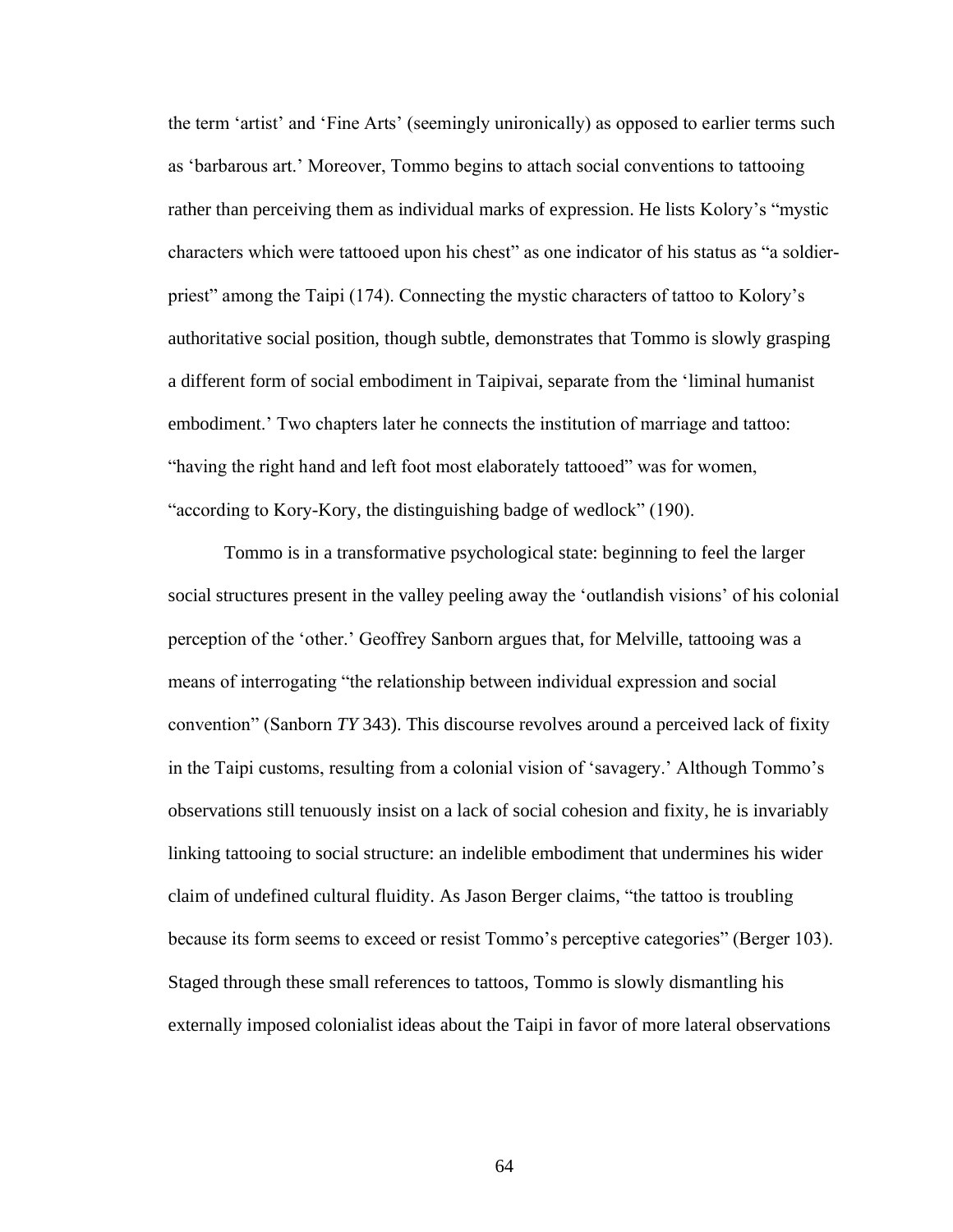based on direct engagement. In other words, his personal perceptions are being restructured by interrelation.

This shift is brought to a head when Tommo encounters the tattoo artist Karky. Tommo and Kory-Kory happen upon the artists hut and watch as he touches up a man's faded tattoo. Melville describes the practice in operation, focusing on the various tattooing implements and the contents of the ink. He compares the "strange instruments" to "that display of cruel-looking mother-of-pearl-handled things which one sees in their velvet-lined cases at the elbow of a dentist" (NN *TY* 218). Knopf makes note of how his description of the process "fuels fears of the Native 'other' and Native violence" (Knopf 131). However, the parallel between tattoo instruments and dentists' instruments is particularly striking because it implicitly casts the tattoo operation as a kind of socially necessary violence, much as a trip to the dentist could be described as such.<sup>16</sup> More and more, Tommo seems to be striving to make sense of tattooing as a social function, here importing imperfect comparisons from Western modernity.

When Karky notices Tommo, he becomes excited at the prospect of giving him a tattoo. Melville writes, "The idea of engrafting his tattooing upon my white skin filled him with all a painter's enthusiasm: again, and again he gazed into my countenance, and every fresh glimpse seemed to add to the vehemence of his ambition" (NN *TY* 219). The emphasis on his white skin is related to other observations Tommo makes about the value of whiteness in Taipivai. Most obvious, is the novelty of his skin tone. In their first encounter with the village, Tommo and Toby are treated to a meal, and afterword begin taking off their wet outer garments revealing their white untanned skin. Though at first,

<sup>&</sup>lt;sup>16</sup> I write this after recently having a tooth pulled. Dentistry is indeed a socially necessary violence!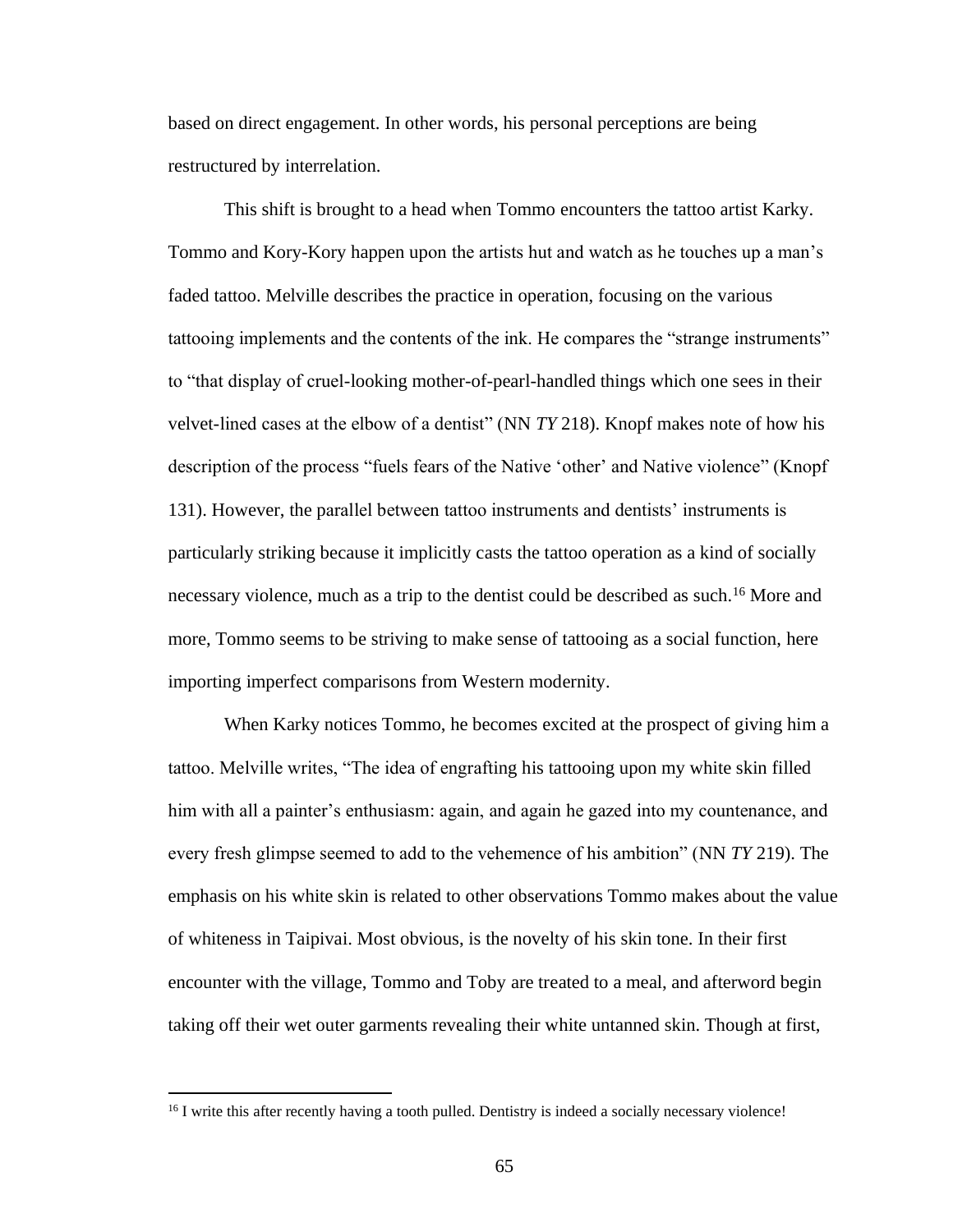Tommo suggests the Taipi acted as if they had never seen a white person before, he goes on to suppose that they simply had never seen white untanned skin beneath the outer garments on account of their limited contact. Because of such limited contact, Tommo repeatedly references the value of certain European goods. Muskets, for example, are one of the most coveted items because of their utility; items of European clothing likewise are coveted as status symbols. In the final chapter, the Taipi are offered muskets and powder in exchange for Tommo, though they rebuke the offer. In this way, Karky's enthusiasm to tattoo Tommo is perceived as a means of attaining status. When Tommo refuses, Melville writes, Karky is "overwhelmed with sorrow at losing so noble an opportunity of distinguishing himself in his profession" (219). The scarcity of white skin in the valley makes it a coveted artistic template.

Outside the context of European contact, Tommo supposes that the color white also holds value among the Taipi. In chapter twenty-four, he describes the "mausoleum of a deceased warrior chief" and references "a mystic white roll of tapa" (171-2). In reference to the tapa, he notes that "White appears to be the sacred color among the Marquesans" (172). The small note is particularly intriguing because it appears among a larger discussion of religion in Polynesia. Earlier in the chapter, he derides most anthropological accounts of Pacific religions as having come from "retired old South-Sea rovers, who have domesticated themselves among the barbarous tribes of the Pacific" (170). Alluding to his own shortcoming, he casts doubt on Western knowledge of Pacific religions, summarizing the body of written accounts as tall tales and yarn spinning. Thus, the small note about the sacred nature of the color white (somewhat paradoxically)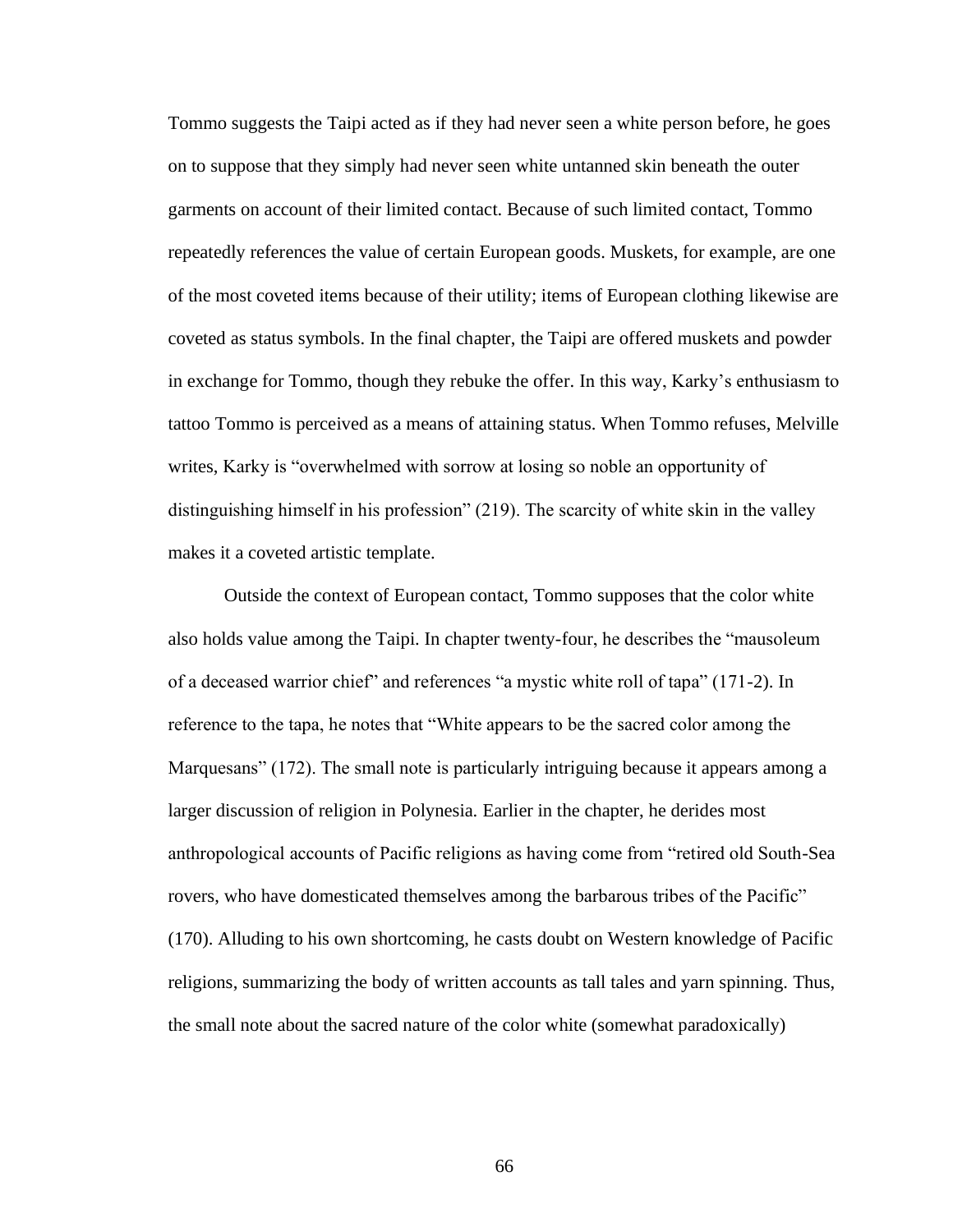appears amidst his attempt to distance the narrative from ethnographic representations.<sup>17</sup> In the following chapter, he also touches on his perception of Marquesan beauty. Tommo draws on various other European ethnographic travel descriptions of the Marquesas and his own observations to conclude that "the distinguishing characteristic of the Marquesan islanders, and that which at once strikes you, is the European cast of their features  $-a$ peculiarity seldom observable among other uncivilized people" (184). He further describes how Marquesan women practice skin whitening with "papa" and avoid time in the sun. Though his own racially informed beauty standards are front and center, it is noteworthy that he describes Marquesan women as actively seeking a light complexion. Tommo suspects that among the Taipi, a light complexion is a standard of feminine beauty, which seemingly makes his own complexion an even more desirable template for Karky.

Virtually every scholar concerned with tattoos in *Typee* places significant emphasis on Tommo's reaction to the prospect of a face tattoo.<sup>18</sup> I join this line of analysis, seeing the interaction as one of the novel's most important scenes. However, his immediate reaction must also be tempered by an analysis of how his perception to the threat of a face tattoo shifts over time. His immediate reaction is one of racial apprehension. He laments that should he get the tattoo, he would be "disfigured in such a manner as never more to have the *face* to return to my countrymen" (219). Tommo's association between national identity and physiognomic expression is overt:

 $17$  Zangari demonstrates how Melville subverts the form of  $19<sup>th</sup>$ -century travel narratives to destabilize the implicit objectivity and veracity of such accounts. By contrast, Knopf sees irony as a potential way of subverting her reading of Tommo's implicit colonial bias but returns to his ethnographic tendencies as paramount.

 $^{18}$  Every scholar I have referenced in this section read the scene as definitional in the novel: Otter; Sanborn; Knopf; Berger; Frank; Zangari.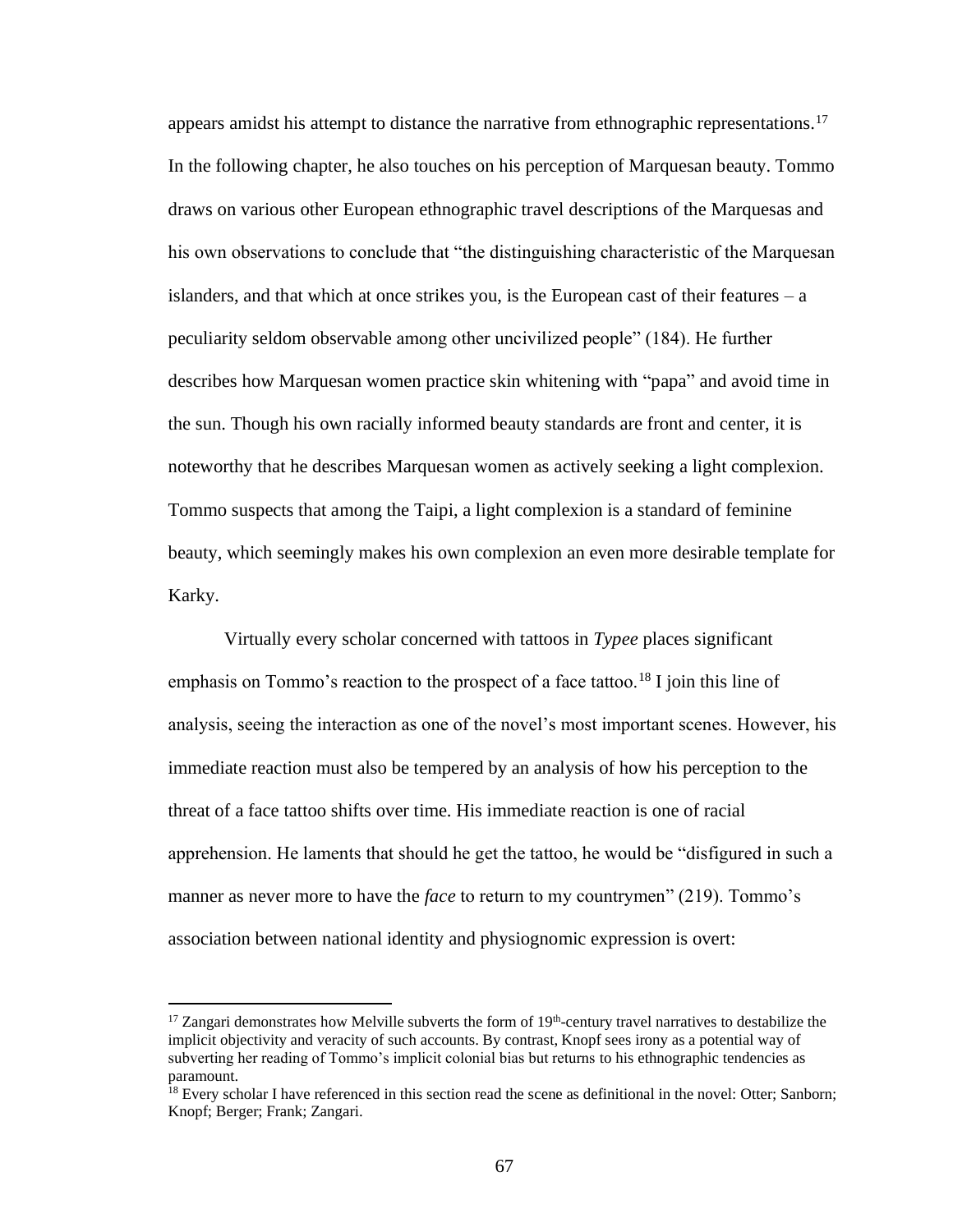Americanness is written on a pure white face. Yet, it is not immediately apparent whether this association is a personally held belief or a broader understanding of the constructed racial schema that defined social inclusion in American society. Knopf reads his reaction as indicative of internally held "Western notions of primitivism" (Knopf 132). However, Sanborn suggests that from the encounter with Karky "he is confronted by forces beyond the personal" (Sanborn *TY* 343). These include confronting the social construction of whiteness "as the signifier of possibility and privilege, mutability and mobility," that which is "defined against what Thomas Jefferson called 'the immovable veil' of blackness" (343-4). Through this lens, Tommo's reaction to the idea of a face tattoo is not so much an internal conflict of identity, but rather a reaction against a theoretical loss of whiteness. Michael Frank furthers this reading through his study of facial tattooing, writing, "Having undergone irreversible change in the process of cultural encounter… these enigmatic ornaments [facial tattoos] were read as marks of the inscrutable other" (Frank 57). Tommo's initial apprehension is routed in losing the very thing which enables him to freely define and redefine his internal character within the American racial schema: through a face tattoo he loses the ability to be seen as a humanist subject. As Berger suggests, "it is the West's system of logos and identity that is shown to be lacking" (Berger 105).

Karky continues to pursue Tommo hoping to give him a face tattoo, and the entire village including Chief Mehevi join in attempting to persuade him. From this collective effort Tommo is forced to finally reconcile that the process of tattooing is a form of embodiment directly tied to Taipi social configurations. Melville writes, "the whole system of tattooing was, I found, connected with their religion; and it was evident,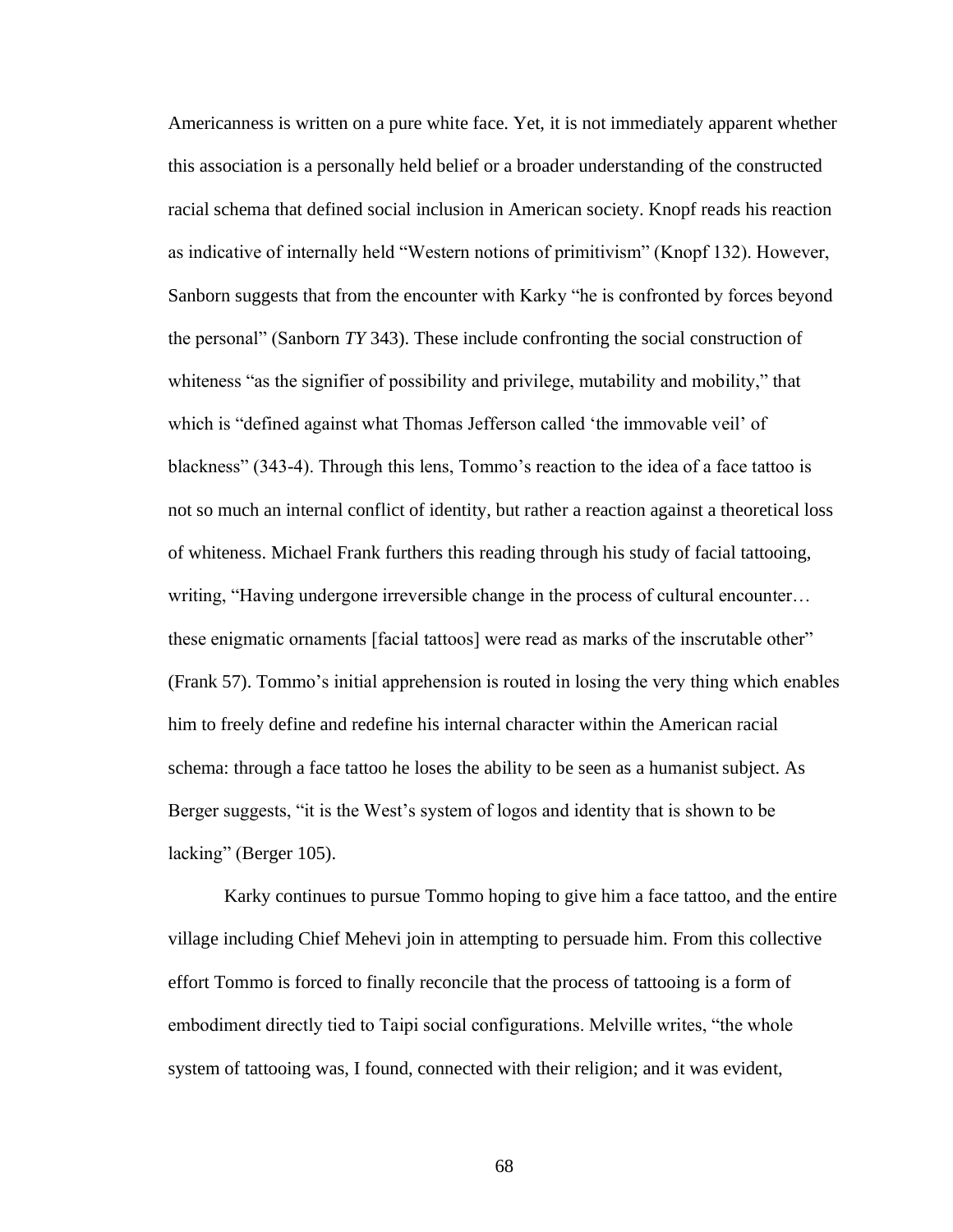therefore, that they were resolved to make a convert of me" (NN *TY* 220). The emphasis on religion and conversion draws attention back to the larger colonial process in the Pacific, where the engine of colonization was fueled by religious subjugation. Thus, the tattoo encounter is a reversed staging of colonization: Tommo, a white American, is subject to overwhelming influence of the Taipi. Zangari argues that Tommo "experiences the same fate that the colonial practice has imposed on the 'other'—being made into an object of investigation, performed in accordance with the 'local language' of the natives" (Zangari 40). The idea that a complex culture has the power to exert significant influence on Tommo's body, a culture which he cannot fully understand because a lack of ability to read the indigenous 'other,' destabilizes the ideological underpinnings of colonization: the split between a Western self and other, civilization and savage. As a discursive anticolonial critique, this encounter is troubling because it is staged along racial lines. In other words, it relies upon the notion of racially reversing the colonial encounter to destabilize its logic. Despite the shaky racial reification within Melville's critique, tattooing functions as a discursive window into his anticolonial position. Where Knopf sees Tommo's reaction to the threat of a facial tattoo as a perpetuation of Western primitivism, building off Sanborn and Zangari, here I see Taipi tattoos as becoming entirely disentangled from Tommo's initial perception of the practice through the lens of the humanist self.

Throughout the narrative, interrelation has moved Tommo's perception of tattooing away from marks of individual meaning toward seeing the practice as a social "institution," to borrow Joanna White's word (White 68). The facial tattoo thus functions for Tommo as forced assimilation into Taipivai society, a society whose broader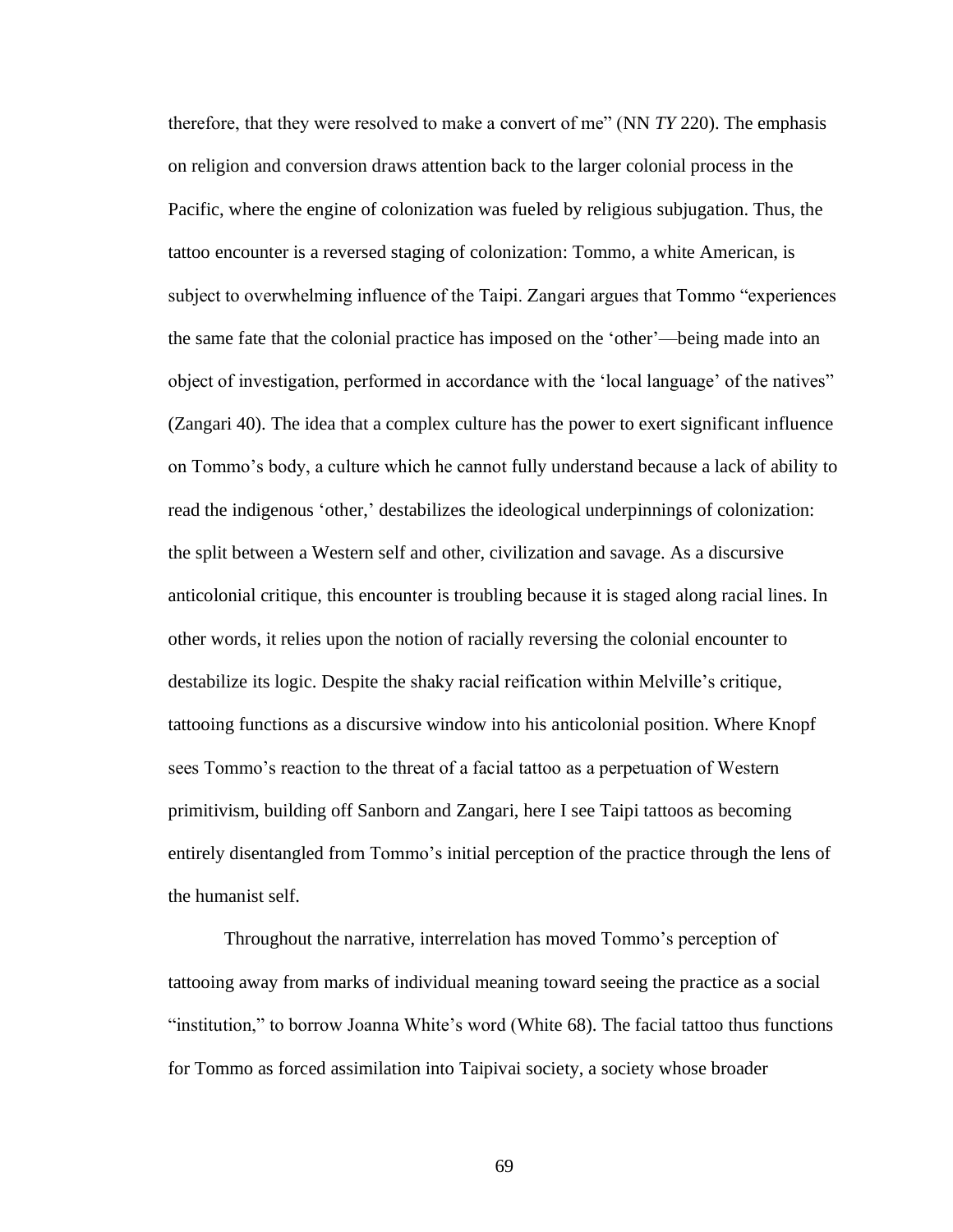ontologies he can only tenuously grasp through the blurring vision of colonial representation and imperfect cross-cultural exchange. In this context, Tommo's perception of tattoos constitutes a mark of not-yet-legible alternative embodiment. His fear of losing "a *face* to return to my countrymen," is therefore not squarely primitivist fear of being marked as the 'other,' but a reflexive fear of being forced to embody an alternative ontology (NN *TY* 219). Tommo fears losing his privilege to be seen as humanist subject, free to define and invent the individual self, a self which constitutes the site of social reproduction. As Otter suggests, "No longer will he have a face that permits him to move undetected through American society" (Otter 41). However, it is also a fear of embodying the unknown; a fear of plunging into new 'illegible' social formations. Thus, through tattoos, Melville grapples with American racial constructs which exclude non-white subjectivities from social reproduction, while unable to grasp substitute social formations. The practice comes to represent an embodied alternative, an outsideness, a symbol of destabilized consciousness. However, the physical tattoos in *Typee* remain illegible. It would seem then, for Melville, Tommo's refusal to be marked is instructive: he maintains his position as visible humanist subject, maintains the mutability afforded by his whiteness, to plumb the internal depths of the self. Where he dives, that incremental "emptiness" that Sanborn alludes to, the possibility of new social formations, will be the subject of later analysis (Sanborn *TY* 11). However, here tattoos remain a foreclosed potential to open new ways of seeing the world. In *Typee*, tattoos mark for Melville a realm of uncharted divergent ontologies.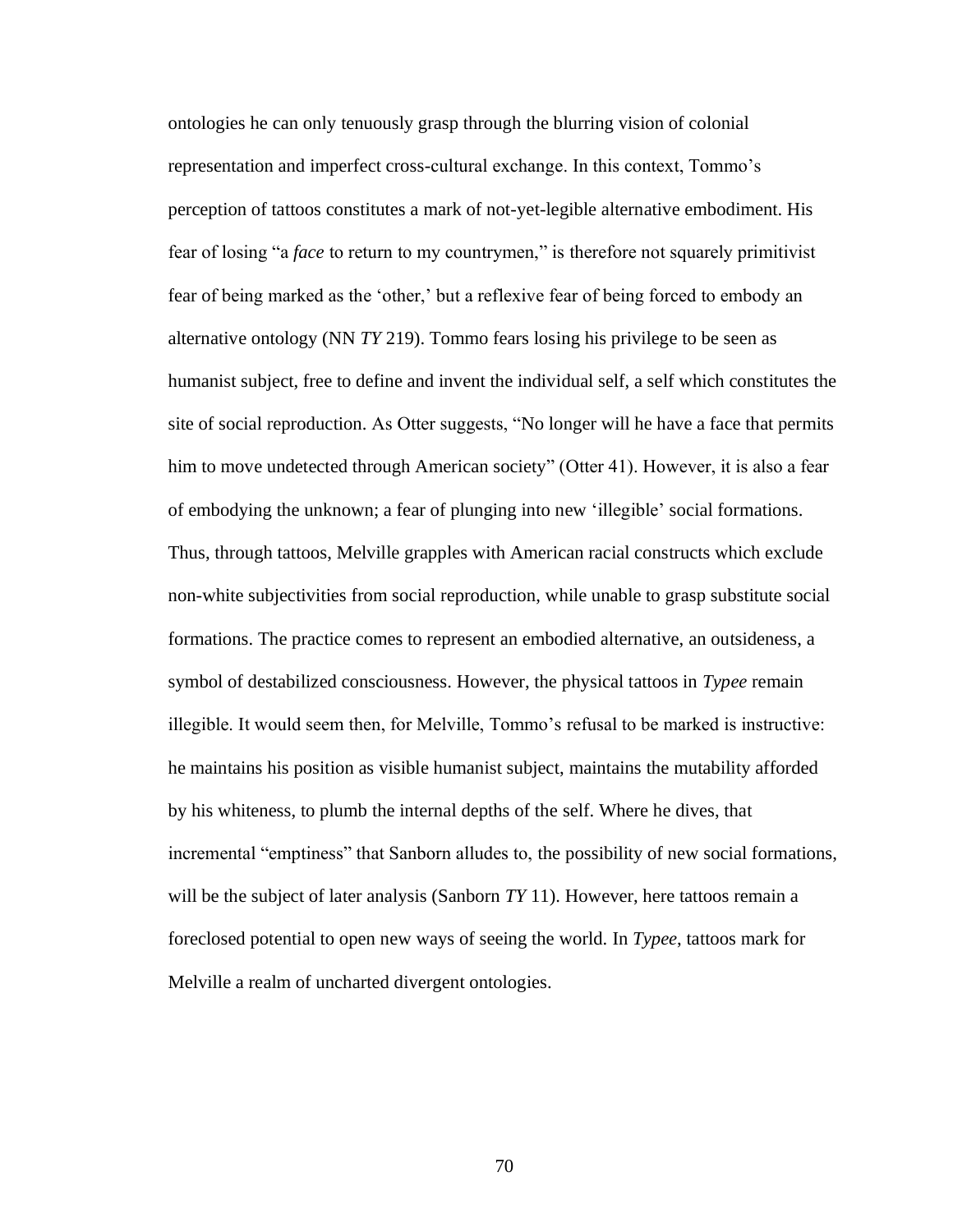## **Ethnographic Anticolonialism in** *Omoo*

The preface to *Omoo* states that the title is derived from a Marquesan word that "signifies a rover, or rather, a person wandering from one island to another" (NN *OM*  xiv). As a story it accomplishes just that: following the first-person narrator, nicknamed Typee, roving between islands in the Marquesas and Tahiti.<sup>19</sup> Although the preface denounces any direct relationship with *Typee* beyond the mere fact that the latter picked up where the former left off, it is evident that on the topic of tattooing, there is a linear thread of discussion that moves from the dilemma with Karky and the threat of a face tattoo to the beginning chapters of *Omoo*. Though Tommo clung to his racialized mobility afforded by whiteness, introduced in *Omoo* is the character Lem Hardy, who has undergone a transculturation through voluntarily receiving a Marquesan face tattoo. However, before discussing Lem Hardy the transculturite, Melville symbolically links the poles of Tommo and Hardy through the hybrid character Jimmy in the sequel to *Typee*, which chronicles the events of Toby's rescue from Taipivai. Zangari describes Jimmy as "a white man gone native… an old sailor who could speak the Polynesian language and thus acted as mediator between the French occupants and the island tribes" (Zangari 44). The emphasis on mediator is of seminal importance, though I argue Zangari's decision to cast Jimmy as "a white man gone native," aside from being a troubling turn of phrase, is not fully accurate.

<sup>19</sup> I have chosen to refer to the first-person narrator of *Omoo* as Typee because he is named as such in the book. Some scholars such as Knopf decide to refer to him as Tommo, supposing the continuity between the two texts. However, there are implicit distinctions between the two characters, especially concerning the question of ethnography, that warrants their distinction. It could even be argued that by calling himself Typee, the narrator intentionally steps into the role of ethnographer.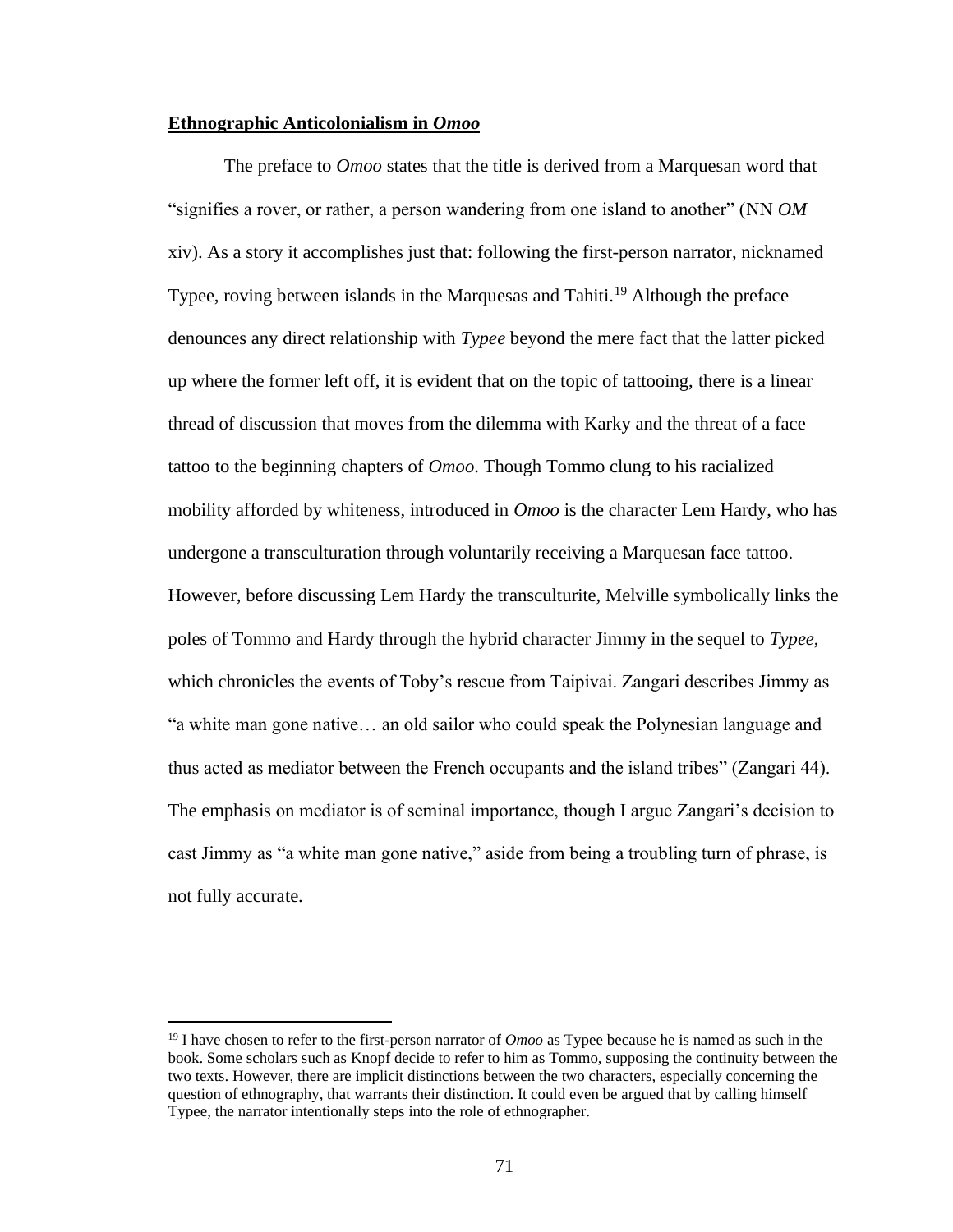As mediator Jimmy is defined as neither within Western nor Polynesian cultural spheres. Unlike Hardy, he has not fully transgressed the bounds of constructed cultural divides between 'civilized' and 'savage.' Returning to Joanna White's important chapter on Beachcombers, Jimmy is not a figure who "following some form of corporeal reconfiguration or reconstitution… is transformed into a new state," (White, "Cross-Cultural Bodies" 81). Rather, he is a person who "exploited their ambiguous, intercultural status, living alongside rather than within communities and gaining material benefits from their interactions with Islanders on the one side, and visiting Europeans on the other" (77). Thus, Jimmy is not a Beachcomber transculturite akin to Hardy, as Zangari implicitly suggests, but can be read as a liminal and hybrid mediator. Melville symbolically renders his status as mediator through his tattoos. He has "the verse of a song tattooed upon his chest, and a variety of spirited cuts by native artists in other parts of his body" (NN *TY* 263) The hybridity of his tattooing – having both Euromerican style lyrics and Marquesan tattoos – outwardly represents him as a cultural mediator. However, his ability to transgress back and forth across cultural gaps places his allegiance squarely to himself, never having the interests of visiting Euromericans or Native Islanders fully in mind. Zangari writes, "His fluency in both English and Marquesan as well as knowledge of taboos and superstitions make Jimmy the only one who can interact with both parties, and thus allow him to arrange events in a way that suits his purpose" (Zangari 45). Thus, his liminality and hybridity afford him an inter-cultural "position of privilege" (45)

By contrast, early on in *Omoo*, Typee encounters Lem Hardy who embodies the transculturated beachcomber described by White. In the bay of Hiva Oa, what Melville terms La Dominica and Hivaroo, their ship is approached by a canoe of Islanders. Typee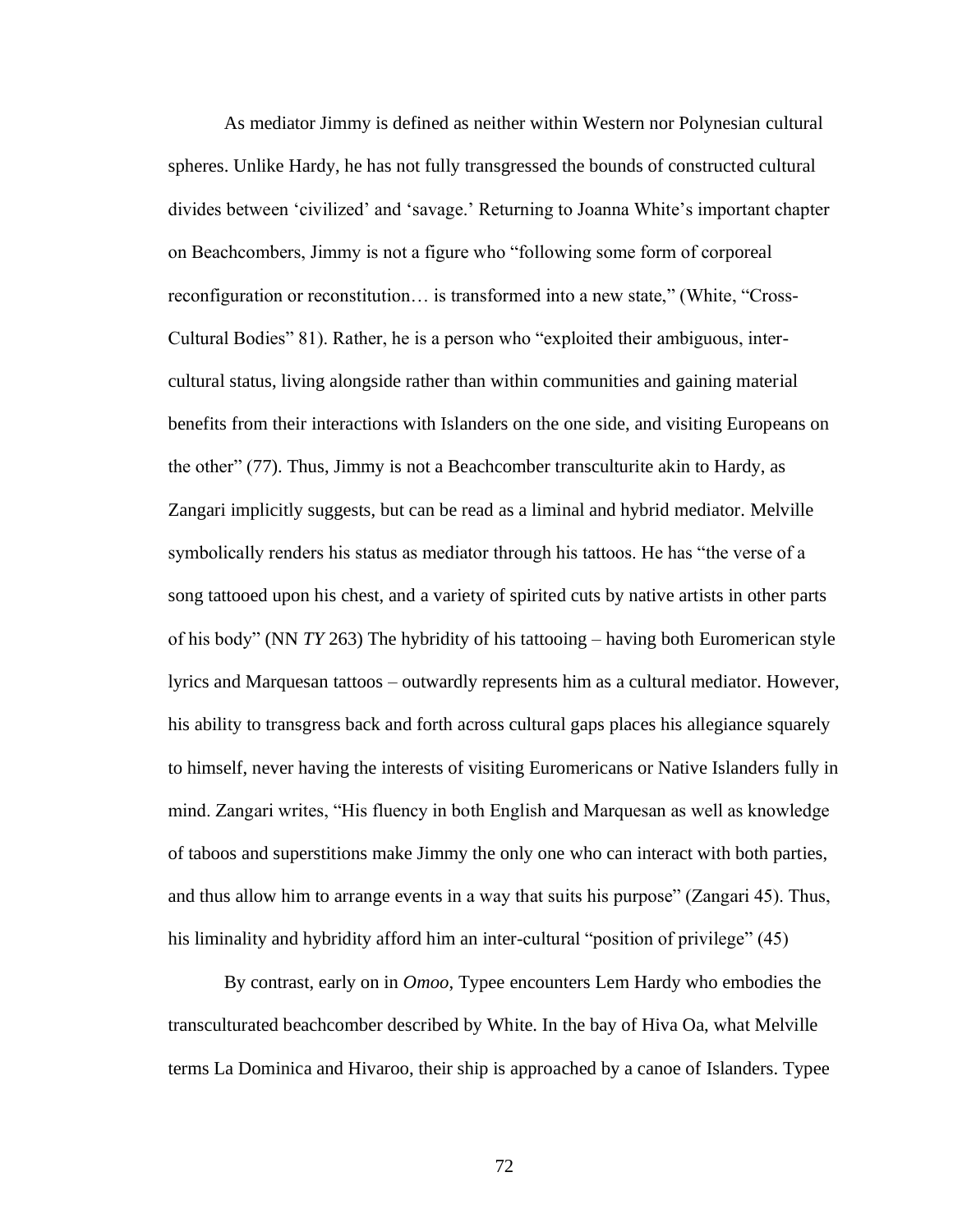states, "with them also came a stranger, a renegado from Christendom and humanity  $- a$ white man, in the South Sea girdle, and tattooed in the face" (NN *OM* 27). The character Hardy plays upon the anxieties of the face tattoo in *Typee*. Typee and the crew "gazed upon this man with a feeling akin to horror, no ways abated when informed he had voluntarily submitted to this embellishment of his countenance" (27). The voluntary nature of the tattoo is a key distinction that creates contrast between Hardy and Tommo. Whereas Tommo's encounter with Karky cast a destabilizing anxiety over his own perception of whiteness, Hardy's voluntary tattooing puts direct pressure on Western notions of racial separations. As Knopf writes, he is viewed as having "crossed the border between 'civilization' and 'savagery'" (Knopf 139). It is revealed that he deserted a trading vessel and became a warrior for the tribe. He met with huge success in his campaigns, and as a result he was given the hand of a princess and placed under sacred protection. Knopf convincingly demonstrates how this history succeeds in "stylizing [Hardy] as the European hero of the Natives in a 'white man going Native' romance" (140). However, beyond the racial placating – elevating Hardy to status of romantic hero – Knopf does not interrogate the underlying cause of Hardy's transculturation.

Typee explains why a 'civilized white man' might undergo such a change: "thrown upon the world a foundling, his paternal origin was as much a mystery to him as the genealogy of Odin; and, scorned by every body, he fled the parish workhouse when a boy, and launched upon the sea. He had followed it for several years, a dog before the mast, and now he had thrown it up forever" (NN *OM* 28). He goes onto generalize this class of beachcombers as "uncared for by a single soul, without ties, reckless, and impatient of the restraints of civilization, who are occasionally found quite at home upon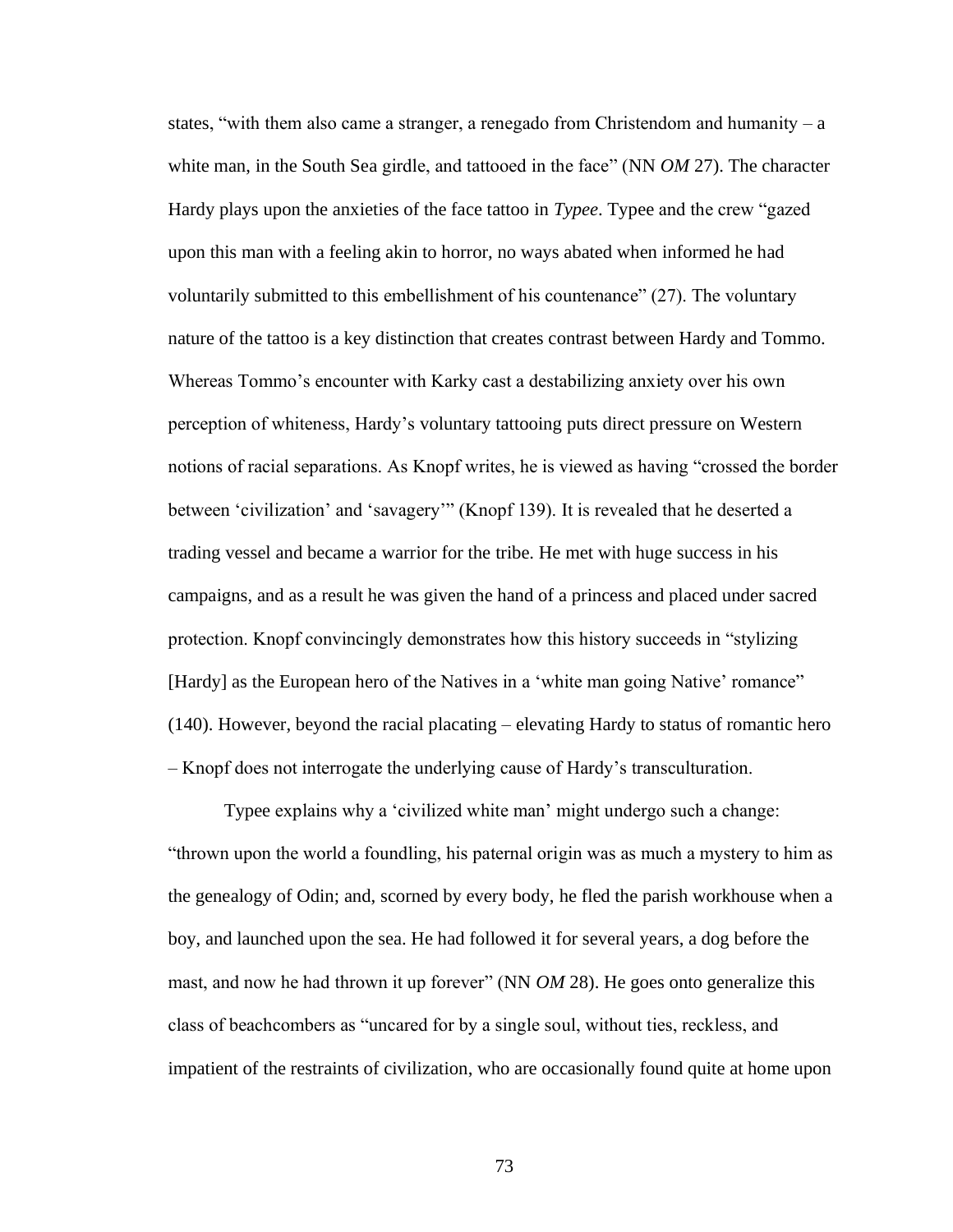the savage islands of the Pacific" (28). Here, Melville raises an issue that looms just behind the surface of Typee's rhetoric on colonization throughout *Omoo*: the destitute underbelly of the promise of 'civilization.' As shown in the first section of this chapter, these budding anticapitalistic sentiments are more fully on display elsewhere, such as in *Redburn*. In *Omoo*, they remain buried, only partially surfacing when he asks his reader to look at the condition of the beachcomber: "glancing at their hard lot in their own country, what marvel at their choice?" (28). Again, Melville seems to be relying on the constructed racial category of white as 'civilized' to voice his anxieties. Namely, the shock of a white man forgoing his national and racial identity destabilizes the progress narrative of civilization only insofar as his whiteness holds a certain weight. However, by turning the question back to the reader, Melville is forcing, as he so often does, dialectic contemplation. This discursive tactic prompts the reader to interrogate the fear of racial othering by means of tattoo, a fear that Tommo directly felt, and look to its root cause. Though phrased as a question we feel here Melville moving us toward a deeper doubt of civilization, progress, and the dream of a transcendent white globalism: we feel a nascent capitalist critique staged through tattoos. By ameliorating the perceived racial transgression along class lines, Melville calls into question the fundamental construction of the capitalist subject.

Through the characters of Tommo, Jimmy, and Lem Hardy Melville weaves together a spectrum of how tattoos function symbolically within his first two texts. Wrapped up in the web of cross-cultural exchange, each character relates a disparate function of tattooing. For Tommo, the threat of a facial tattoo reflexively positions him in his own white humanist subjectivity. Jimmy deploys tattoos as a hybrid currency,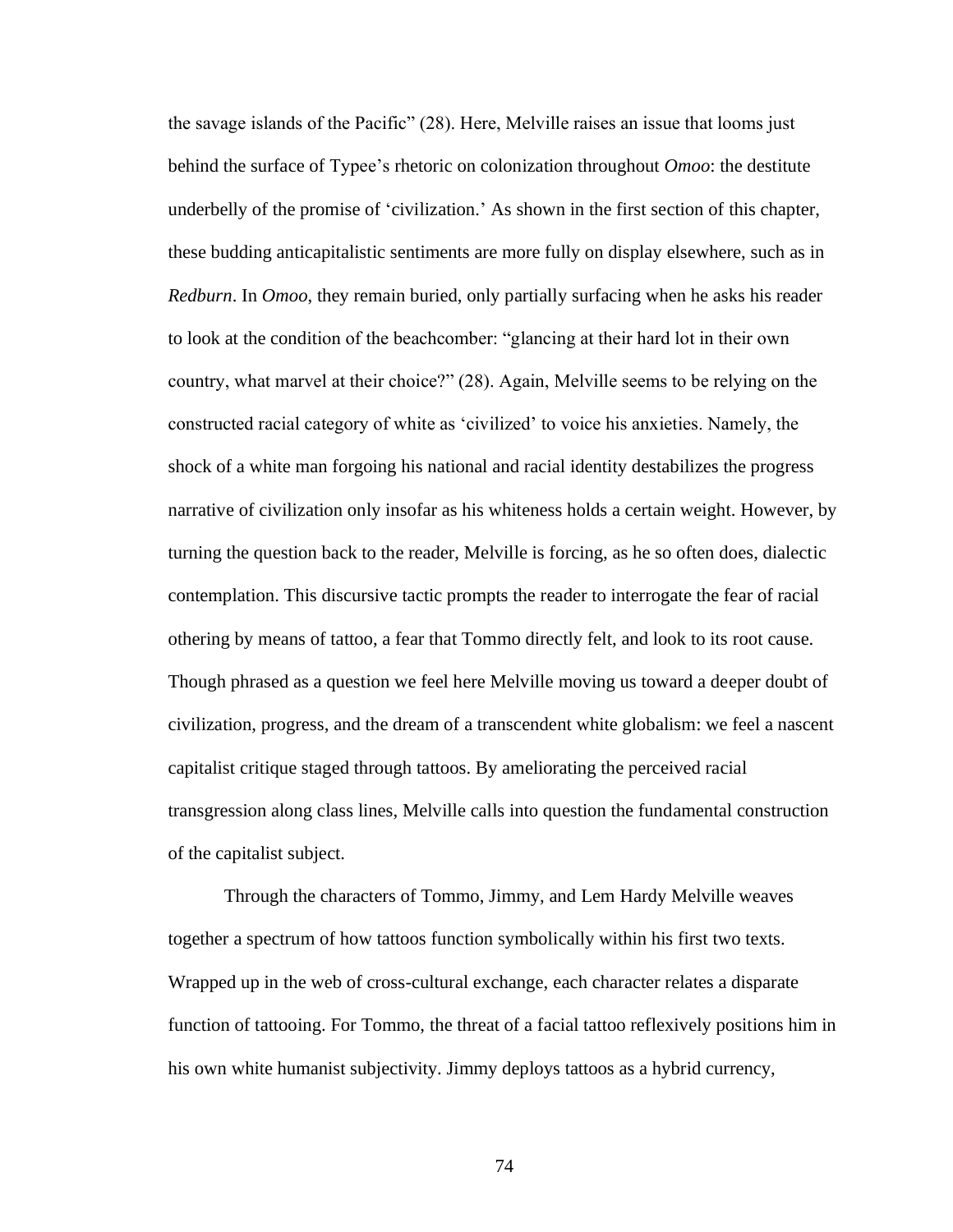allowing him to move between cultures while remaining marginally on the fringes, akin to a beach bound 'liminal humanist embodiment.' Hardy transgresses the constructed racial boundaries to reconfigure his subjectivity within a Marquesan context. What joins these characters together is the function tattoos play in marking their subjectivities. However, it is not a neat literary tactic where external physiognomic descriptions reveal internal character. Rather, tattoos present a milieu for Melville to grapple with the essence of embodiment itself. Symbolically, tattoos trigger a discussion of bodies in relation to social formation. Yet here, they seem to remain grounded to a direct critique of Melville's lived experience: mediated and moderated by an anticipated reception of his reading public and curtailed by a desired anticolonial effect. He repeatedly deploys expected racial separations of 'civilized/savage,' 'Euromerican/other' to discursively challenge the logic of those constructions. Yet, this simultaneously relegates tattoos to the sphere of the tangible, to real cultural practices existing in Pacific and aboard Euromerican ships. It cuts short their literary potential as fictional stages for creating and investigating the nature of social formation. As we will see, when Melville branches into his fully developed fictional voice, tattooing matures into a palpable embodied philosophy. However, in *Omoo*, as I demonstrate below, this inchoate discourse stands on the shaky legs of ethnography.

In the chapter following Lem Hardy's introduction, Typee ethnographically renders the tattoo culture of Hiva Oa. Melville writes, "the tattooers of Hivarhoo enjoyed no small reputation… none but those belonging to the higher classes could afford to employ them" (30). Typee goes onto describe the tattoo houses: "Professors in large practice lived in spacious houses, divided by screens of tappa into numerous little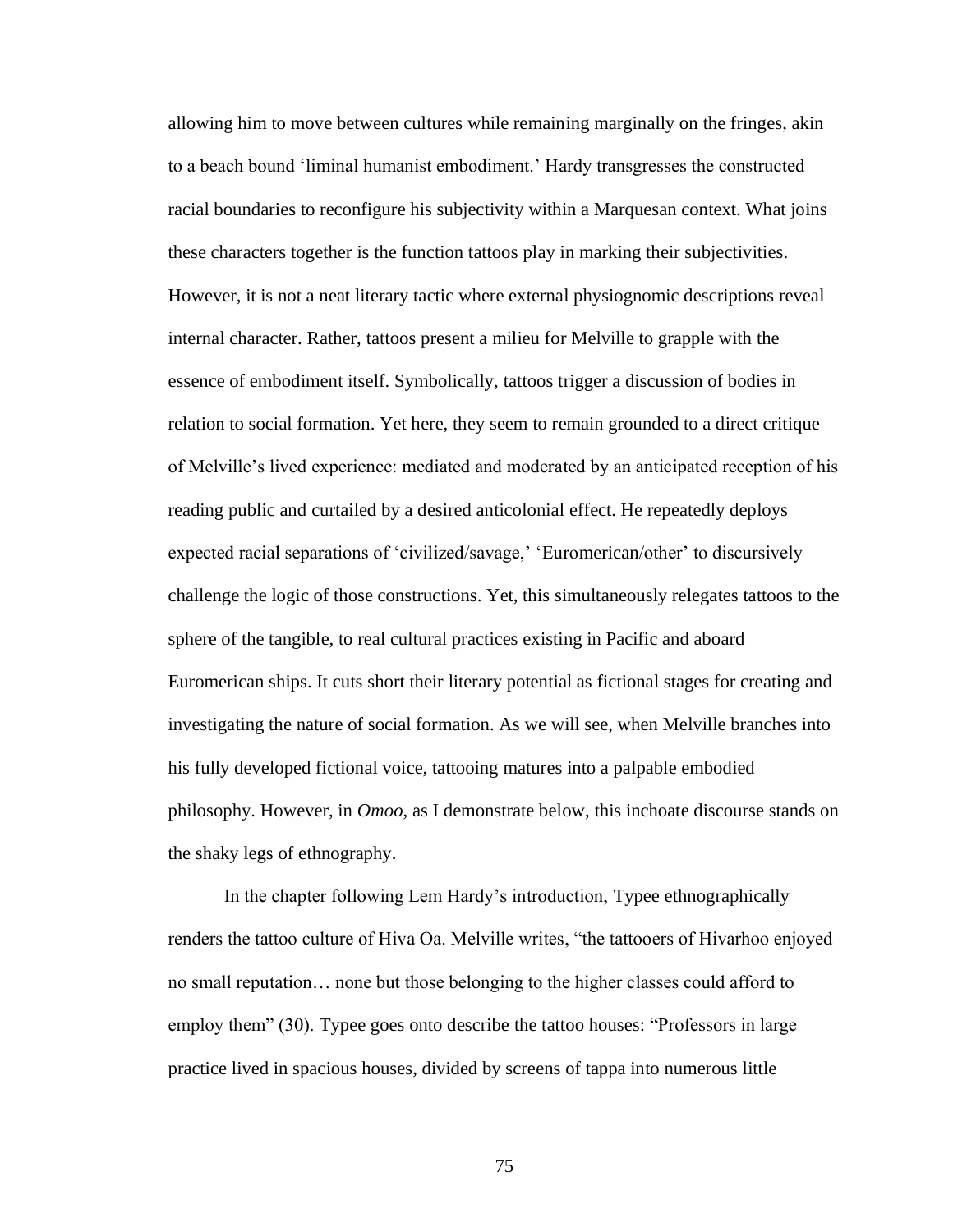apartments, where subjects were waited upon in private. The arrangement chiefly grew out of a singular ordinance of the Taboo, which enjoined the strictest privacy upon all men, high and low, while under the hands of a tattooer" (30-31). Inexperienced artists practice their craft on willing commoners – "vile fellows, utterly regardless of appearances, upon who they first try their patterns and practice generally" (31). Other less skilled practitioners roam around the island offering their services "dog-cheap for the multitude" (31). Typee also describes a kind of tattoo artist guild with multiple chapters across the island. Beyond his description of the norms of the practice, he goes into detail about a kind of tattoo revolution which was born out of "the partial failure of the breadfruit harvest for several consecutive seasons" (32). The scarcity created a depression which "brought about such a falling off in the number of subjects for tattooing, that the profession became quite needy" (32). In response the King "kept open heart and table for all tattooers whatsoever; but to entitle themselves to this hospitality, they were commanded to practice without fee upon the meanest native soliciting their service" (32). The decree was successful and "Numbers at once flocked to the royal abode, both artists and sitters" (32). The result of the decree was stamped into the cultural memory as the "Lora Tattoo" (time of tattooing). Typee also transliterates a "sort of colloquial chant" associated with the Lora Tattoo (32). The verse relates the tapping of shark's teeth (the method of tattooing) and the joy of being tattooed. Broadly speaking, Typee describes the impact of tattoo culture. He is portraying a kind of democratization of tattooing, a symbolic opening of a previously patrician cultural practice.

Knopf makes several incisive critiques on the passages related above. Namely, she demonstrates how "Melville again misinterprets Marquesan tattooing custom, based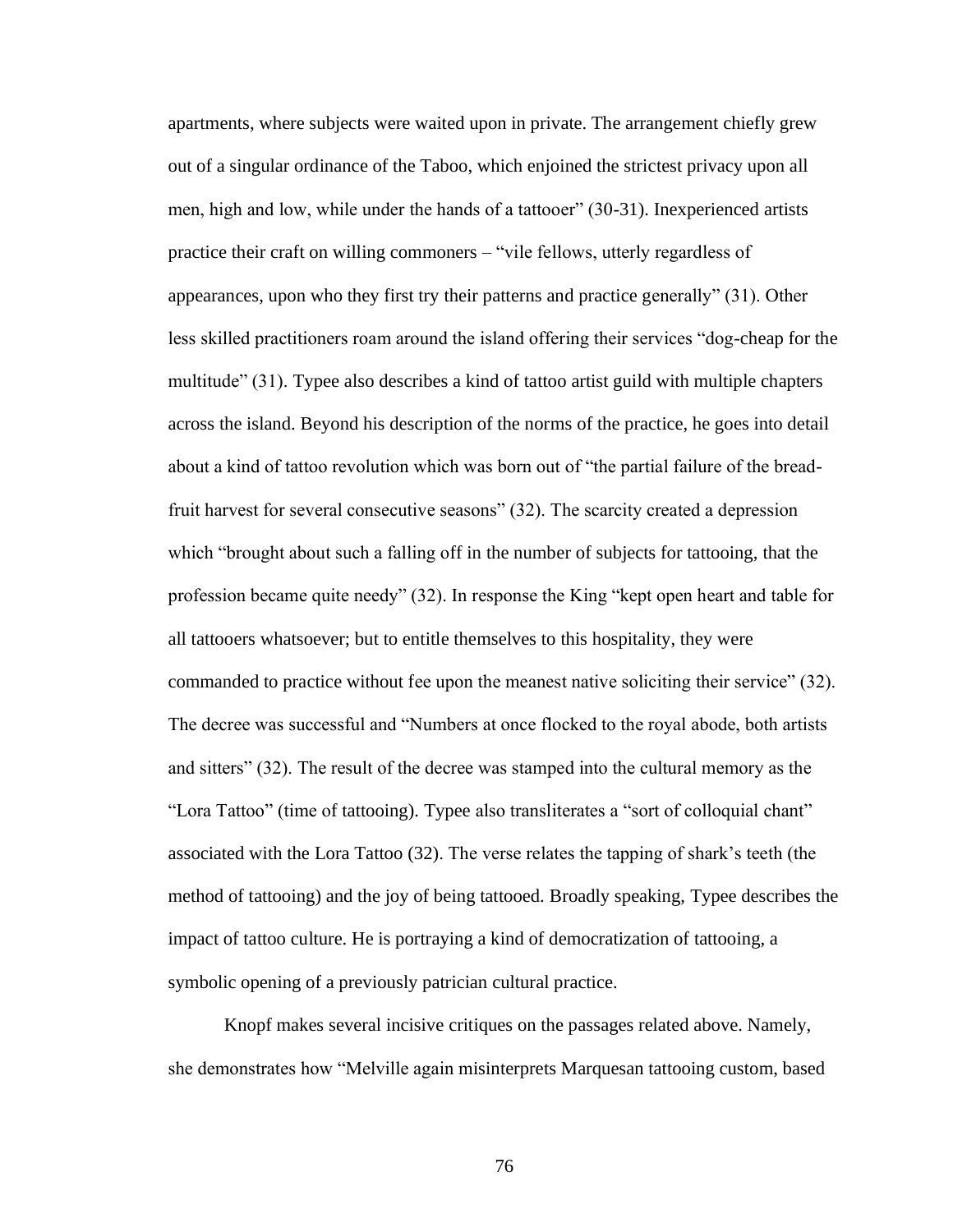upon incorrect sources via Western discourse" (Knopf 140). The ethnographic nature of his descriptions is hard to ignore. Unlike Tommo, Typee does not distance himself from ethnographic veracity, taking Hardy's descriptions as fact. Given her analysis of *Typee*, Knopf sees the ethnographic character of these descriptions as a continuity, shifting from a negative perception of tattooing to a positive one. However, because I offered an alternative reading of *Typee* that distanced Tommo from operating strictly as Western observer, the explicit ethnographic character of these descriptions is doubly important. I argue that the description of a cohesive and robust tattoo culture attempts to demonstrate how tattooing functioned as 'social convention,' replacing the perception of tattooing as 'illegible' culturally informed embodiment. Like the figure of Lem Hardy, Typee's description of tattooing conventions reconciles another problem raised in *Typee*: the implicit anxiety around the Marquesan Islanders' social formation. As Sanborn reminds us, the encounter with Karky challenged Tommo's preconceived notions of a lack of social cohesion among the Taipi. The fact that all the Islanders joined together to persuade him to receive the face tattoo, a tattoo which he implicitly linked to religious and cultural practice, demonstrate a social cohesiveness that subverts his ideas of cultural mutability, and challenge the notion of tattoos as strictly individual expression. However, in *Typee*, that tension remained subdermal, a shadow cast over Tommo. In *Ommo*, the description of tattoo culture at Hiva Oa places the practice at the center of a complex culture. Moreover, the ethnographic description not only attempts to reconcile this tension between social cohesion and mutability but elevates the tattoo practice to a force in Hiva Oa that quite literally structures and restructures life. Thus, it seems through faulty ethnography, Typee is trying to read the previously 'illegible' marks of Marquesan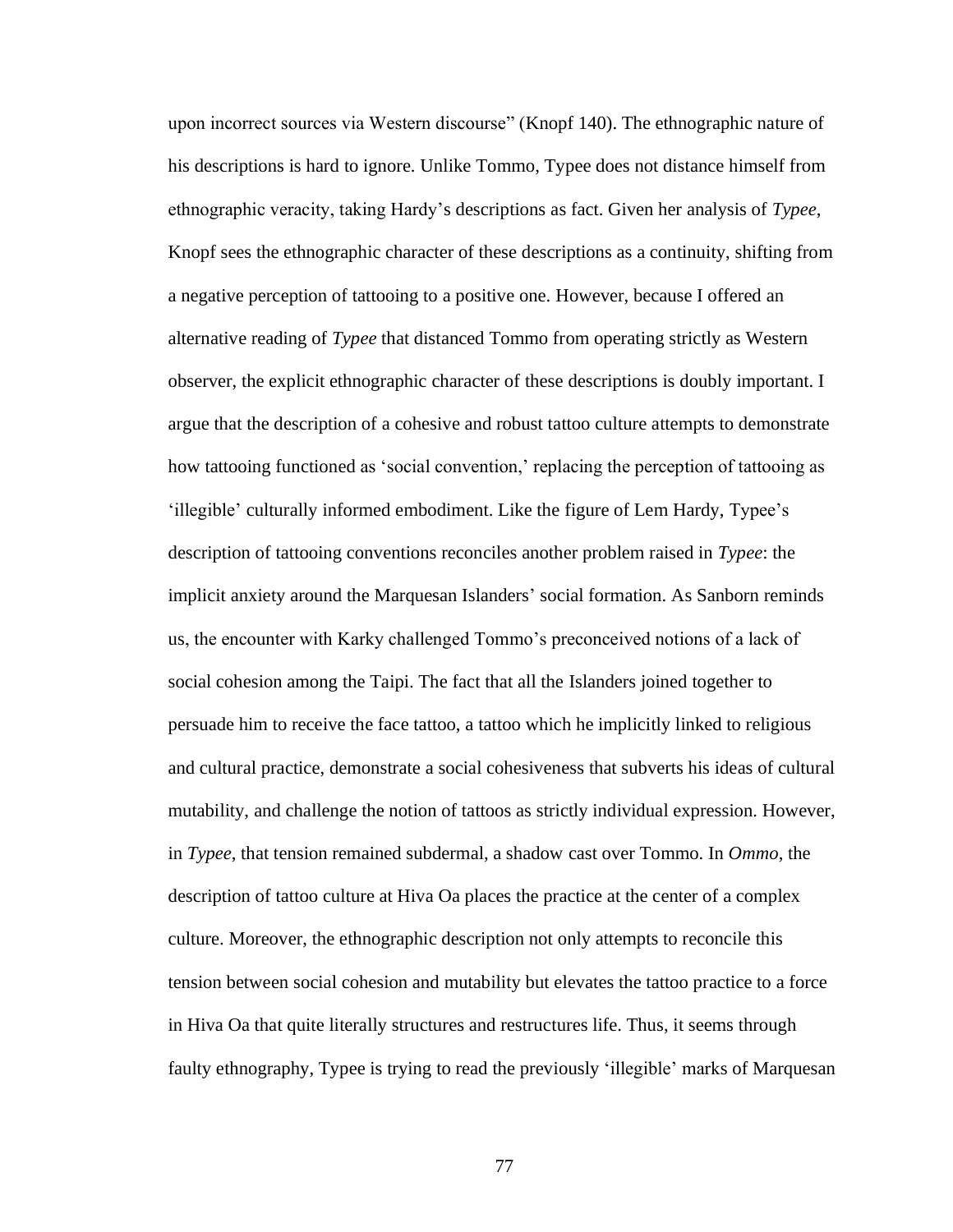tattoos. He is attempting to chart the island embodied ontologies and make sense of alternative social formations.

Though these two consecutive chapters offer the only extended passages related to tattooing in *Ommo*, this conceptual shift toward tattooing as a 'legible' social formation is important because it highlights a notable absence when Typee arrives in Tahiti. In chapter forty-seven, he discusses the dress and appearance of native Tahitians, which was highly regulated by missionary efforts. He relates that the Tahitians were banned from making tappa and wearing traditional dress. Bridging off this colonial imposition he also states that several other cultural customs such as "sports and pastimes" were banned, including "foot-racing, throwing javelin… archery… dancing, tossing the football, kite-flying, flute-playing, and singing traditional ballads" (NN *OM* 183). These impositions on daily life stem from missionary efforts that aimed to stamp out any 'pagan' practices, because these practices were associated with various Tahitian festivals. Amid this discussion, Typee states, "Against tattooing, of any kind, there is a severe law" (183). Juniper Ellis illuminates the "severe law" against Tahitian tattooing custom: "Some nineteenth-century Christian missionaries banned tattoo, declared the practice dead, and in Tahiti even flayed tattooed skin to enforce their ban" (Ellis 96). She goes on to write, "as a result 'foul blotches' are left in place of 'beautiful patterns.' The despoiled tattoo pattern serves as shorthand for outsiders' interventions into Tahitian ways" (97). Typee makes no direct commentary on the flayed skin, but in his observation of "the considerable number of sickly or deformed persons" in Tahiti from contact with foreign diseases, he notes "this, and other bodily afflictions, were unknown before the discovery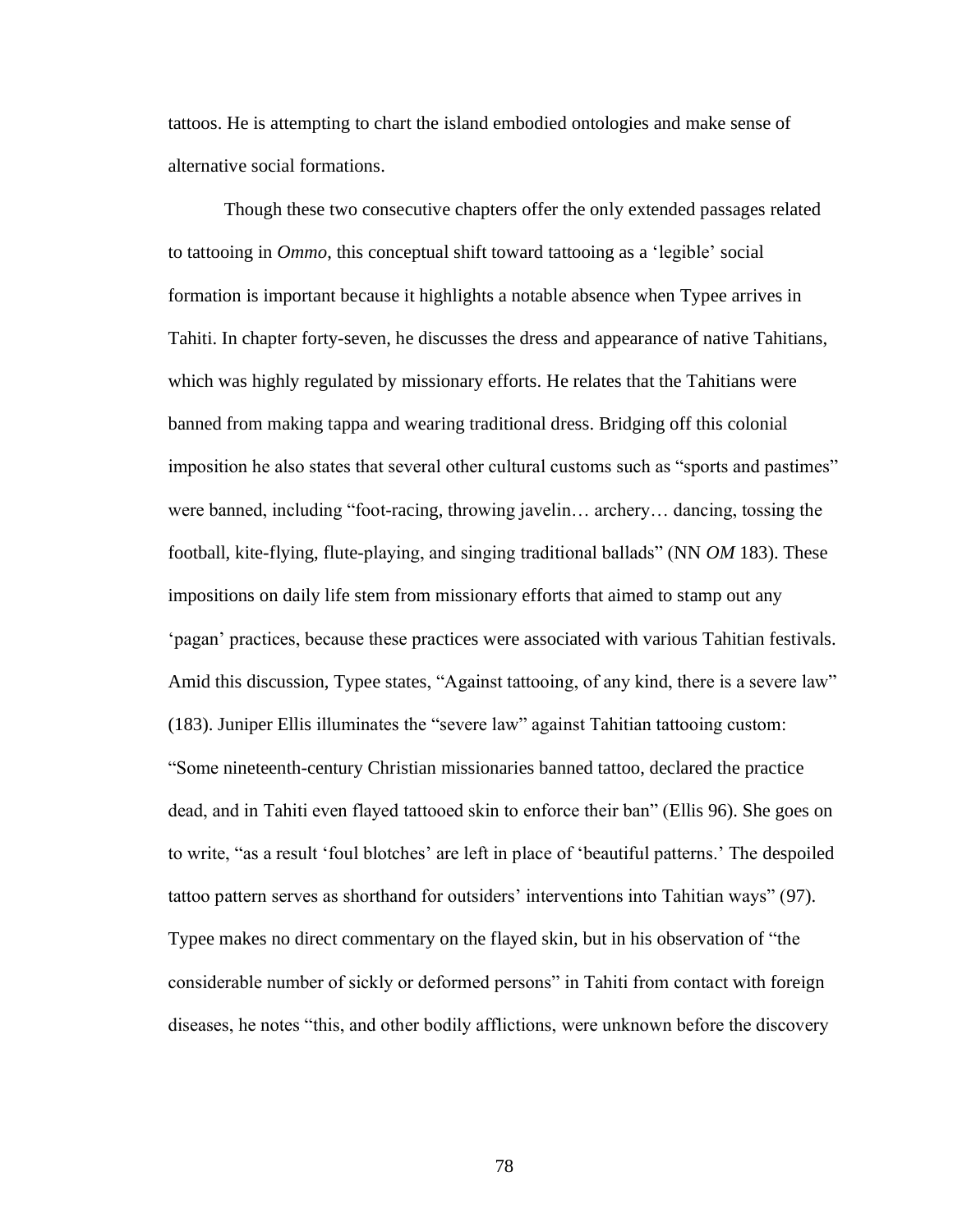of the islands by the whites" (NN *OM* 127). The ambiguous "bodily afflictions" could be a reference to the "foul blotches" from Christian missionaries flaying tattooed skin.

The lack of references to Tahitian tattoos brings Typee's ethnographic descriptions of Hiva Oa into new light. Melville's reference to the Tahitian restriction of tattooing itself is very brief, perhaps because a fuller rendition of the law – that is, detailing the abhorrent practice of flaying tattooed skin – would raise severe criticism from his contemporaries. However, Typee importantly groups tattooing with integral indigenous cultural practices to pre-colonial Tahitian life. Together with his earlier treatment of tattooing in Hiva Oa, Typee portrays tattooing as an integral cultural practice, one which is wrapped up in his imperfect criticism of colonization. Where previously Tommo's anxieties of tattooing as an 'othering' practice reflexively trigger a dialectic engagement with the privileges of whiteness constructing the humanist subject, Typee's attempt to render tattooing as 'legible' cultural practice raise a critique of colonial cultural imposition. The fear of losing the privilege of whiteness is replaced with the fear of global annihilation of indigeneity.

This ethic is managed and massaged through the placating rhetoric Melville overtly uses to appease an ostensibly white Christian reading public, and perhaps to ease his own internal conflict. Typee repeatedly makes assertions such as the one found at the end of chapter twenty-seven describing the missionaries restriction on Tahitian cultural practices: "in thus denationalizing the Tahitians, as it were, the missionaries were prompted by a sincere desire for good; but the effect has been lamentable... the Tahitians, who require more recreation than other people, have sunk into listlessness, or indulge in sensualities, a hundred times more pernicious, than all the games ever celebrated in the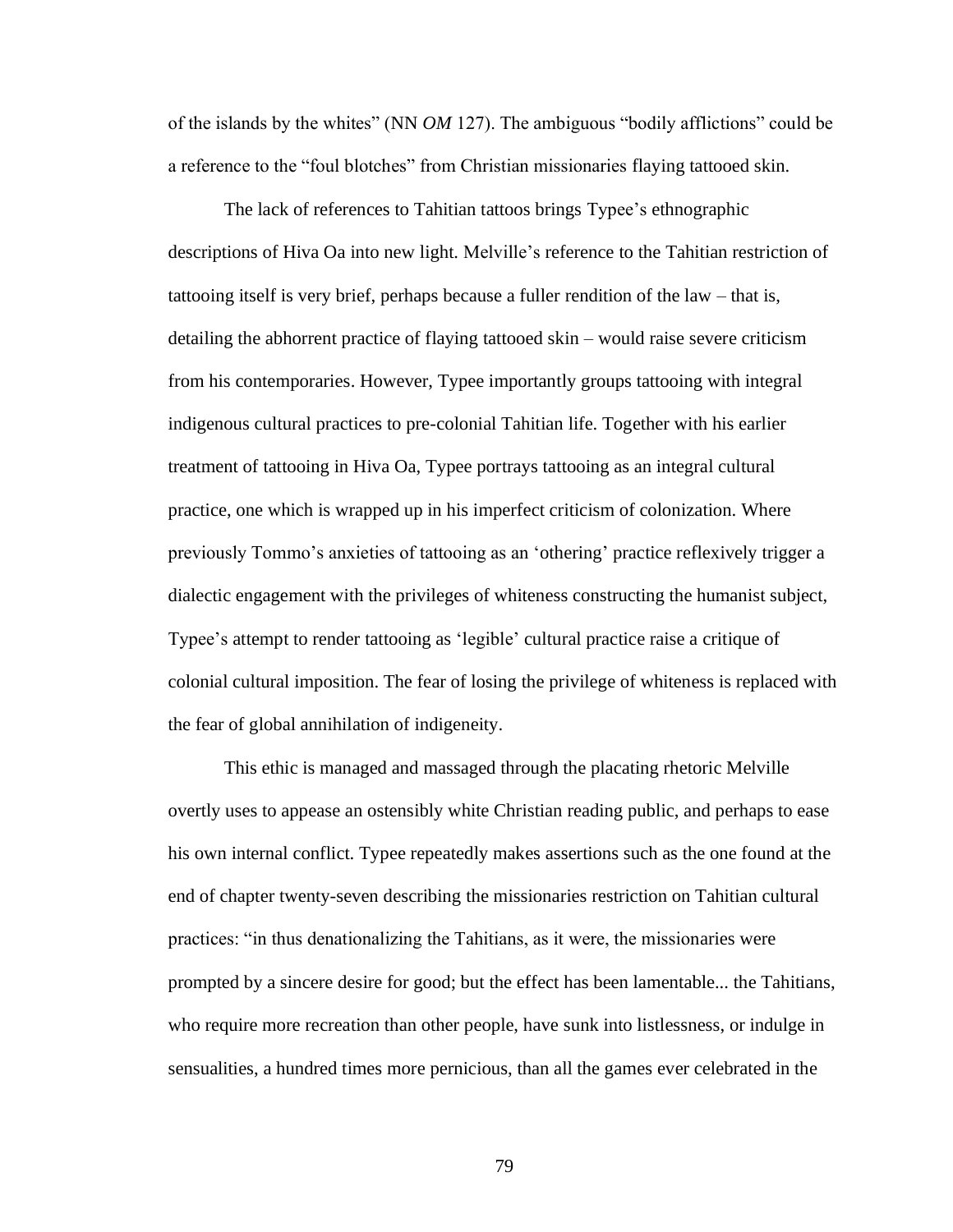Temple of Tanee" (183). Typee further discusses this listlessness in chapter forty-nine, where the effects become explicitly racialized. Speaking broadly on colonization in the pacific, he writes,

every evidence of civilization among the South Sea Islands, directly pertains to foreigners; though the fact of such evidence existing at all, is usually urged as a proof of the elevated condition of the natives. Thus, at Honolulu, the capital of the Sandwich Islands, there are fine dwelling-houses, several hotels, and barbershops, ay, even billiard rooms; but all these are owned and used, be it observed, by whites. There are tailors, and blacksmiths, and carpenters also; but not one of them is a native. (190)

However, immediately following this, he calls Pacific Islanders "an indolent people… calculated for a state of Nature" which renders them unfit for the "mechanical and agricultural employments of civilized life" (190). Thus, Typee states, "as a race, they can not otherwise long exist" (190). We see here Typee tip toeing around dominant racial ideologies, and not firmly settling on a particular stance. On the one hand he renders racial segregation as the route cause for a lack of adaptation to 'civilized' society. Then turns back and uses racial rhetoric to cast the blame back on Pacific Islanders.

By the end of the chapter, he settles on the "vast preponderance of evil" brought by general contact with Europeans, chiefly that of venereal disease, as the primary driver of depopulation. Here, we again see Typee struggling to express an implicit doubt in the very notion of Western progress and 'civilization' by relying on widely understood constructed racial schemas. Just as the figure of Lem Hardy provoked a reflexive doubt of the humanist subject, Typee's reliance on racist presuppositions about the 'indolence' of Pacific Islanders directly points to the 'civilization' progress narrative as the fundamental issue in the colonial Pacific. Rather than expanding upon the racial segregation he describes in Honolulu, he turns to the understood racial codes of the mid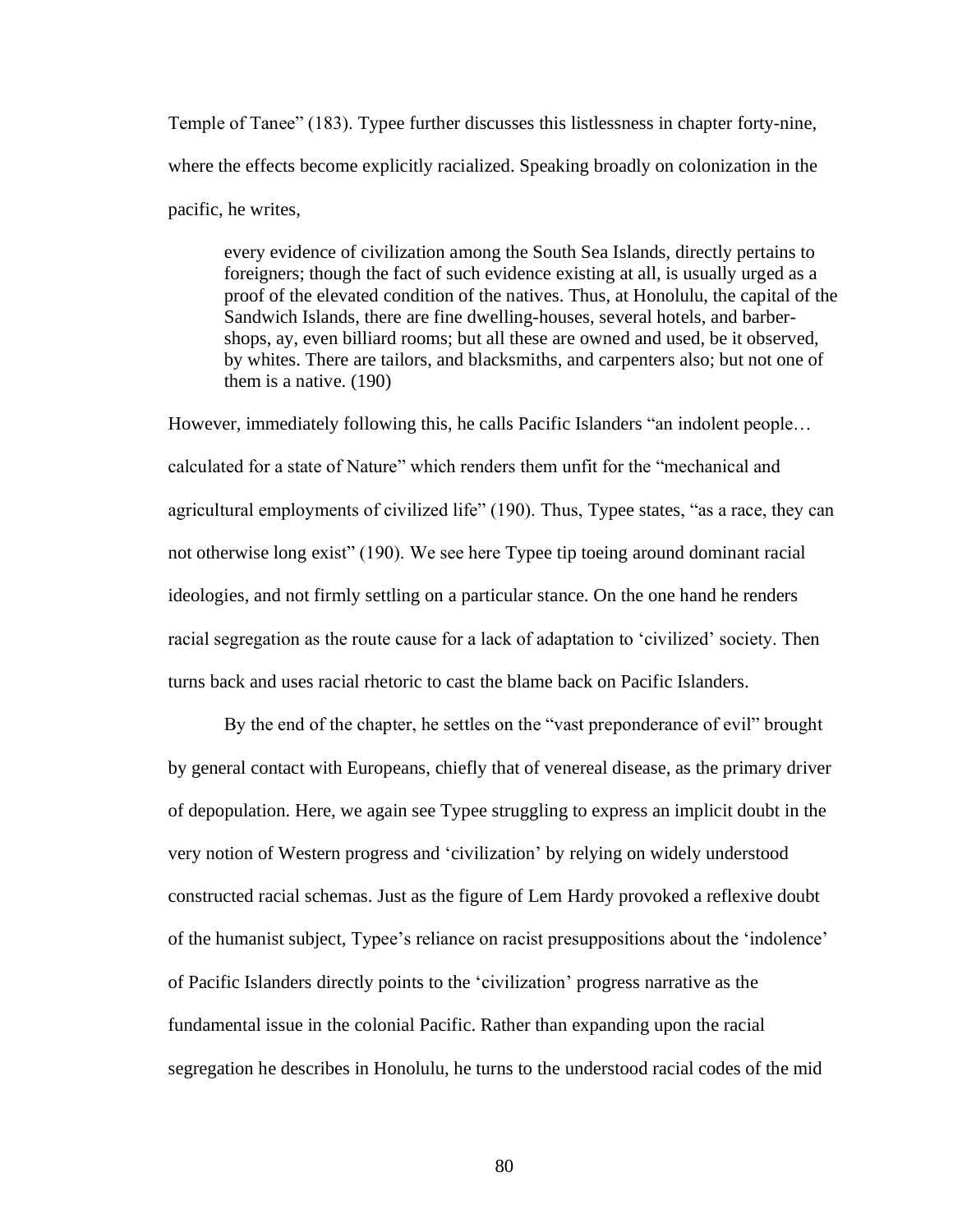19<sup>th</sup>-century to illicit anticolonial sentiments. Of course, in these highly explicit discursive reflections on colonization, Melville is curating his discussion to a particular audience for a particular effect. Especially after the revisions imposed upon *Typee* and the vast difference in tone of these earlier works to his more unfiltered texts such as *Mardi* and *Moby-Dick*, it is difficult to say whether we are seeing Melville the intrepid thinker exploring his thoughts on the realities of the Pacific, or a more political Melville making sacrifices in form and content to drive home a message. I would suggest it is the later $20$ 

The second and last minor reference to tattooing after Hiva Oa occurs in the penultimate chapter. Trying to gain an audience with the Queen, Typee befriends the Marquesan Marbonna, "who officiated as nurse to [the Queen's] children" (307). Having been carried to Tahiti by way of a French whaler, he was not subject to the strict tattooing restriction in Tahiti. As such "Marbonna's face, tattooed as it was in the ornate style of his tribe, was as good a picture book to these young Pomarees" (307). Though the reference is very brief, the character Marbonna highlights the concept of cultural capital: an idea James Carr alludes to in his study of musical cultural exchange aboard Euromerican ships. Echoing Carr, I use cultural capital to explain the relational currency derived from intercultural exchange, the ability to move through different cultural contexts (Carr 66). This concept appears in two different veins: Typee being able to speak some of the Marquesan language and recognizing the tattoos, and Marbonna himself embodying tattoo culture for the Queen's children. For Typee, his experience in

<sup>20</sup> See NN "Historical note on the Text" in *Typee*, *Mardi*, and *Moby-Dick*. The NN editors demonstrate how *Typee* was heavily revised even before initial publication. *Mardi* and *Moby-Dick* constitute the two projects in his early sea fiction where he explored writing on his own creative terms.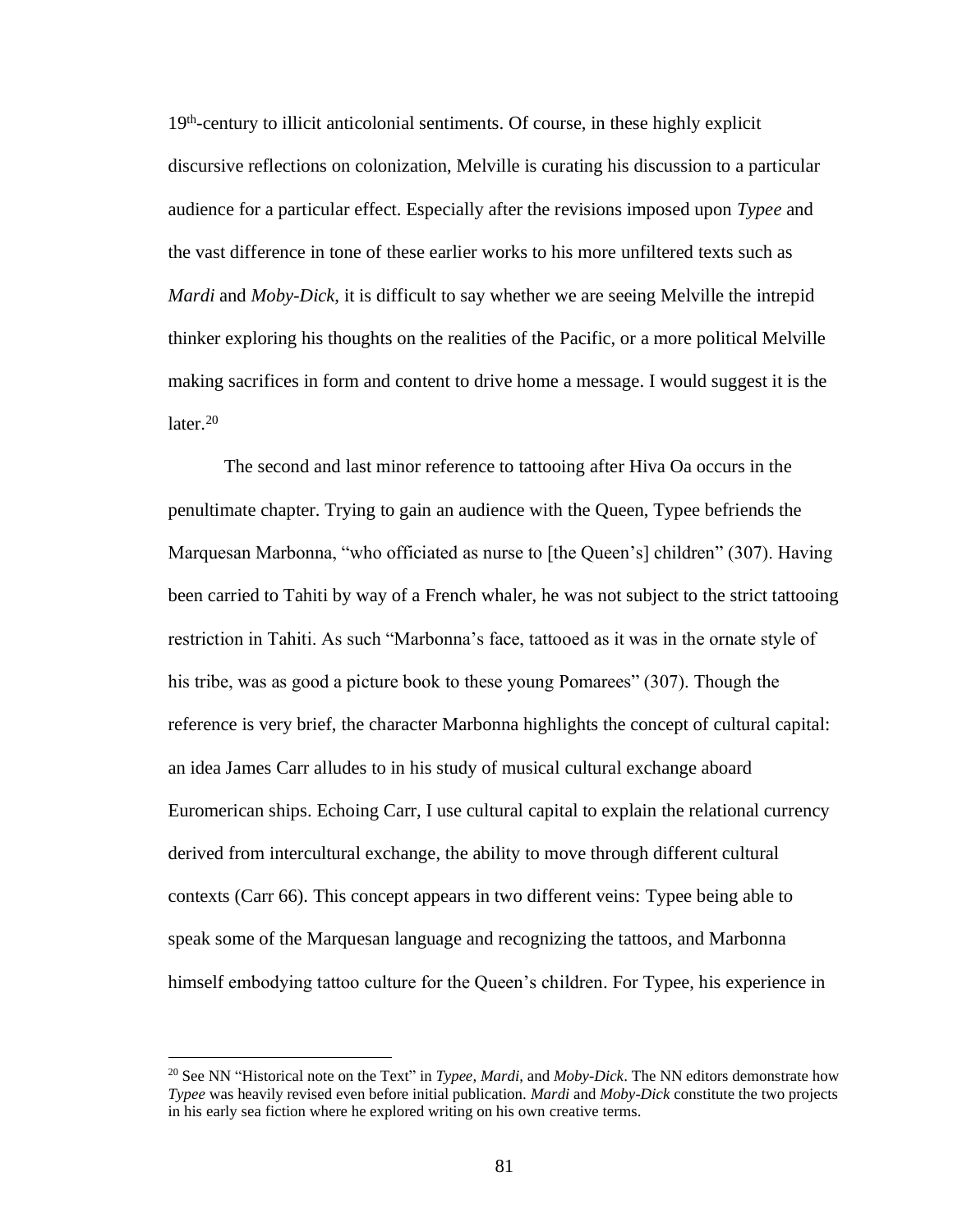the Marquesas gives him access to Marbonna, who, as a foreigner himself, offers to help him because of the trans-cultural connection. For the Queen's purposes, the presence of a tattooed Islander in her court helps to maintain a tangible relationship to the Tahitian past. For her, Marbonna's tattoos also serve as an in the flesh picture of what a tattooed Islander body looks like. This gains him his position in the royal court. His tattoos become a way of counteracting "the influence of the English missionaries at Tahiti" which "has tended to so great a diminution of the regal dignity" (NN *OM* 306). Here, Marbonna's tattoos as cultural capital, for both Typee and the Queen, is predicated on their legibility.

Tattoos in *Omoo* affirm Typee's role as ethnographer. In contrast to Tommo, Typee can supposedly 'read' their function. As Knopf reminds us, Typee, and thereby Melville, got the details wrong. In so doing, he reifies a colonial ethnographic viewpoint as he makes his anticolonial critique. In Lem Hardy and the laws against tattooing in Tahiti, Typee finds reason to deride the 'civilization' progress narrative. In his treatment of Hiva Oa tattoo culture, he finds a life affirming practice. However, these sentiments are built on cross-cultural tattoo legibility, a notion which Melville will lead us to explicitly reject in *Moby-Dick*. But even in *Omoo*, Melville hints at the failure of ethnographic legibility. By properly assessing Marbonna's tattoos Typee elicits his help in gaining an audience in the Queen's court. But as we see at the end of the narrative, he is promptly thrown out without a word. Typee's supposed ethnographic authority, in the end, gets him nowhere. Thus, *Typee* and *Omoo* do not stand in binary opposition in their treatment of tattoos, rather it seems Melville is leading us through different ways of navigating cross cultural contact through the lens of tattooing. In this way, Tommo and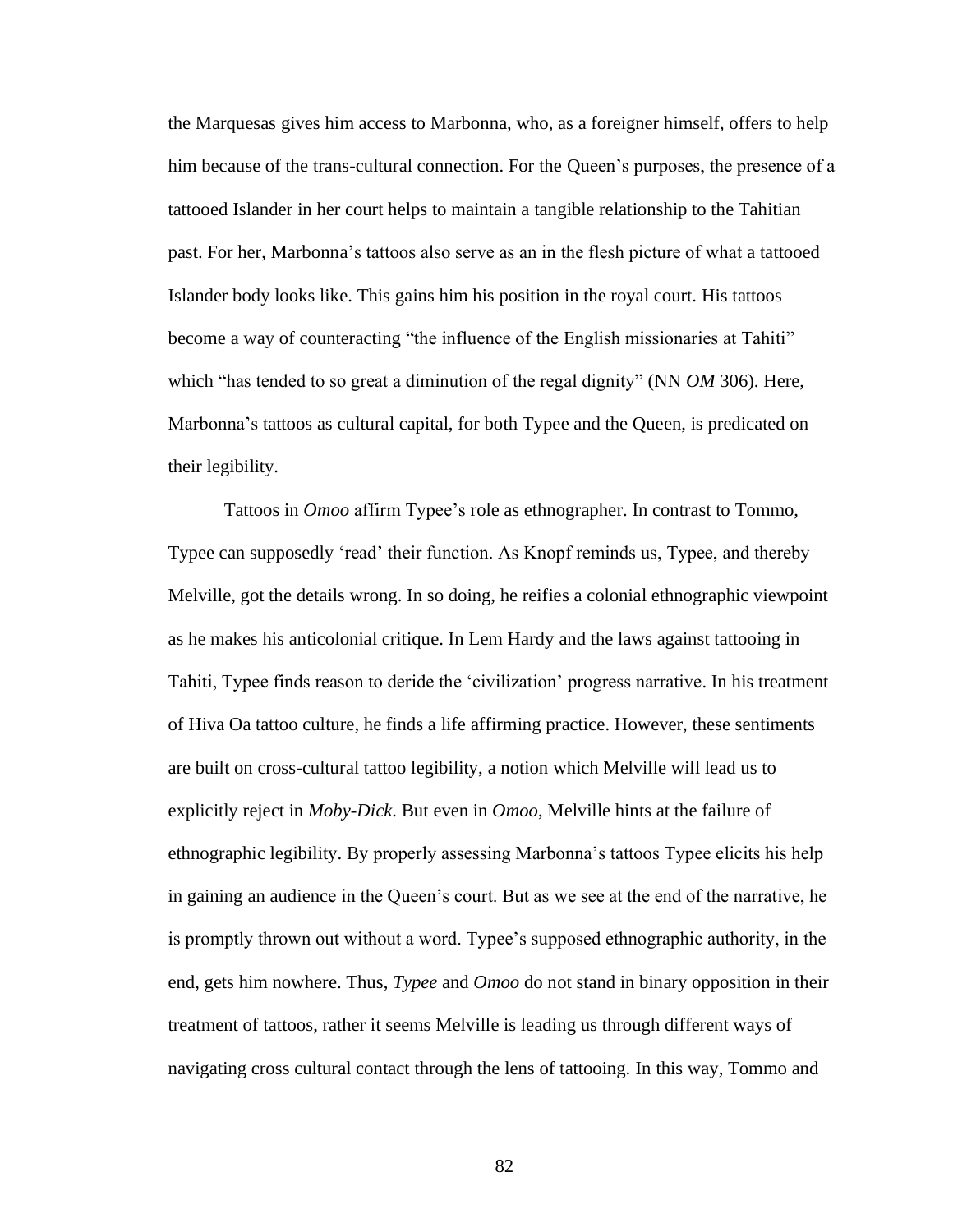Typee, one an object of fascination, the other ethnographer, in the end both fail to present a successful means of navigating cultural exchange. Both characters never find themselves on equal footing with island culture. Tommo is subject to Taipi authority; Typee maintains a colonial position of separation. However, what we see in Tommo and Typee, much as we found in Redburn and White-Jacket, are characters grappling with the asymmetrical structures of their world.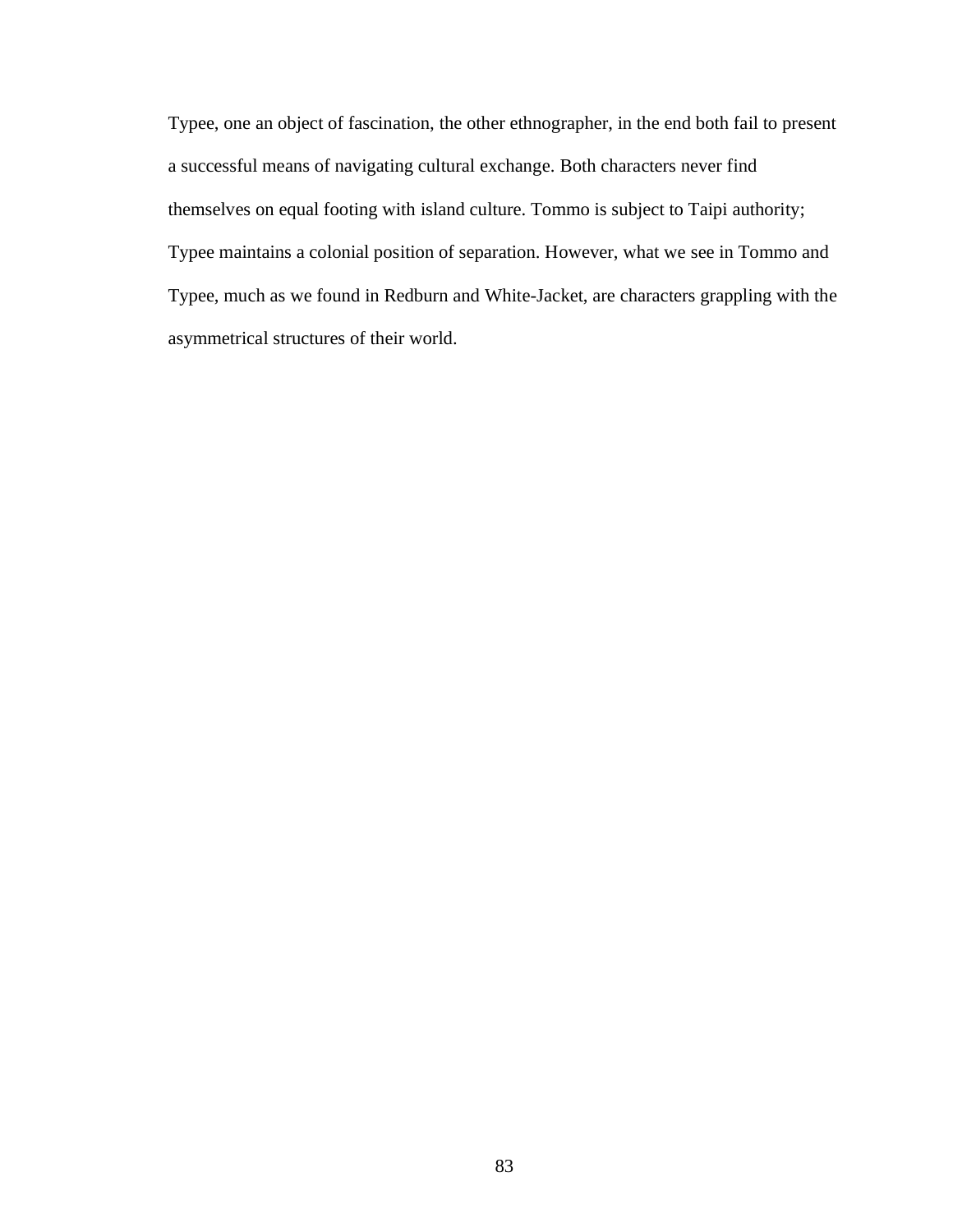## CHAPTER III

## TATTOOED IDENTITY IN MELVILLE'S WATERY WORLD

There are two paramount reasons why I pair together *Mardi* and *Moby-Dick* in this final chapter. The first is compositional. Parker explains that in *Typee* and *Omoo*, Melville "had voyaged through the composition guided by his own experiences and his previous tellings of his story" but in *Mardi*, "he was seeking a new world, 'the world of the mind' (Parker 591). This was prompted by his belief that "only a romancer and poet could do justice to the matter of Polynesia" (590). What follows is his first plunge into a world of complete fiction. At times influenced by the demands of his publishers, and at times in spite of them, Melville composed *Mardi* with his own "dangerous theory of creativity – one which would lead him to the creation of at least on masterpiece of world literature but which would destroy his career" (591). *Mardi* failed, and Melville again turned to his personal experience to compose *Redburn* and *White-Jacket*. <sup>21</sup> Then, as the story goes, while composing a whaling narrative after his own experiences in the fishery, Melville met Nathanial Hawthorne, and decided again he must pursue his true literary urges.<sup>22</sup> From a compositional perspective, *Mardi* and *Moby-Dick* are his first two, mostly fictional, creatively rendered texts. Ironically, they are also the least 'put together.' The pressures of publication and his own personal challenges – financial, relational, creative etc. – are marked in these texts by their experiments, inconsistencies,

 $21$  Stephen Olsen-Smith, the Melville scholar and curator of Melville's Marginalia online, would affectionately refer to these texts as "potboilers" in a class he taught on Melville. They brought in the money but were somewhat stymied by the expectations of publication.

<sup>22</sup> This is an oft remarked upon relationship. For in depth biographical analysis see *MD* NN "Historical Note on Text" or Hershel Parker's Biography, chapter thirty-seven "Writing at Arrowhead."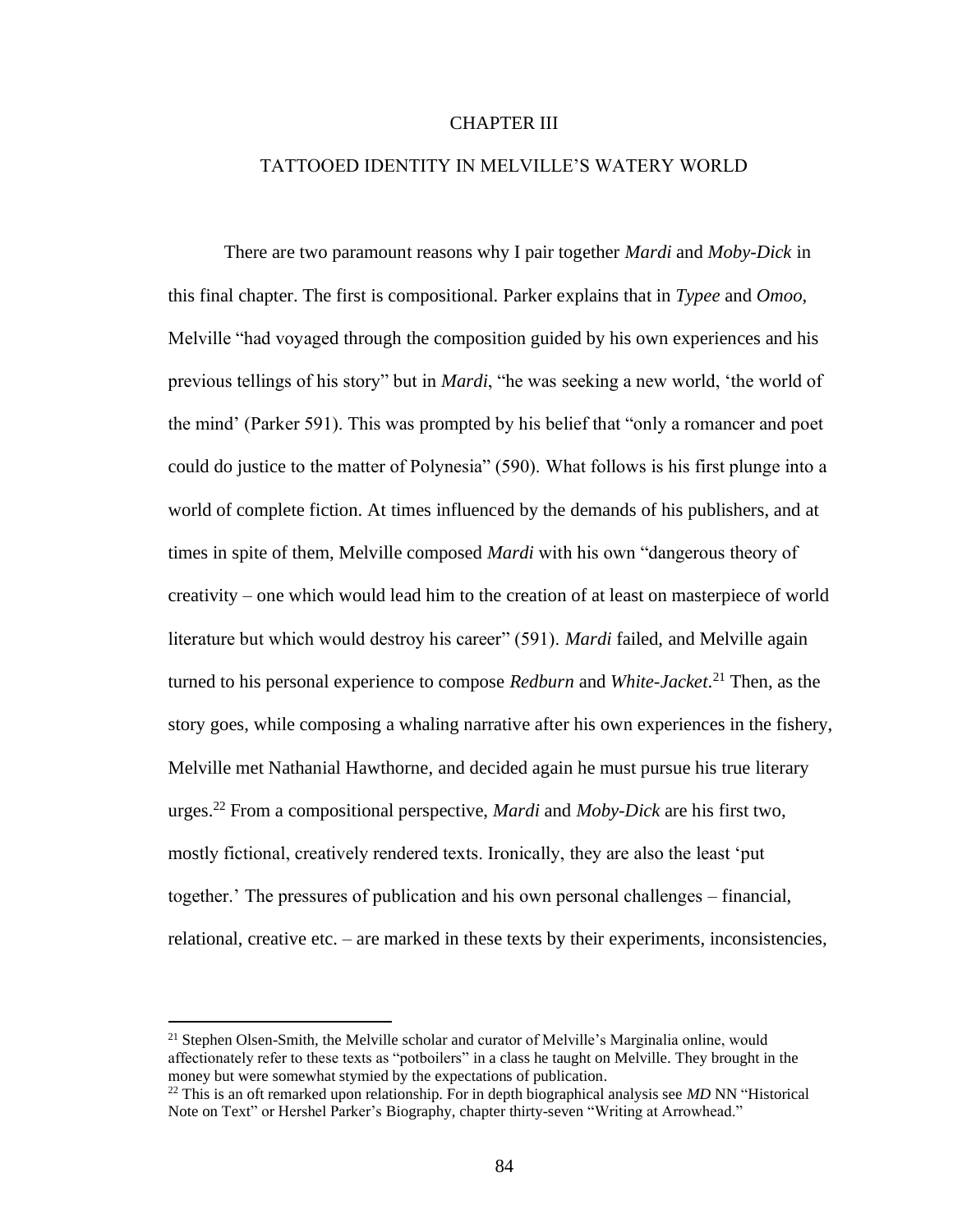and sprawl; but they also show the fire of Melville's literary passion. In this sense, there is a palpable creative continuity.

This leads us to the second reason I group the texts together. Despite their inconsistencies, in *Mardi* and *Moby-Dick*, Melville develops some seminal artistic threads that define his life work. In these texts, he pursues a metaphysical definition of the world; and he pursues what it means to pursue that definition. In Taji and Ahab, we get our first portraits of monomaniacal truth seekers: characters who relentlessly seek to know the world, and who meet their demise because of it. On the topic of tattoos, there is also a striking consistency. In *Mardi*, tattoos present a symbolic context that illuminates the role of power in determining identity. Here, that power seems insurmountable. In *Moby-Dick*, we see a path forward: through tattoos, the novel shows that we must live on, despite such insurmountable determinism.

## *Mardi***'s Anatomy of Disembodiment**

*Mardi* presents several challenges for this project. Unlike *Typee* and *Omoo*, which are grounded in real island geographies, and thus lend themselves to direct cultural analysis, the island geography in *Mardi* is entirely fictional. Moreover, islands are seemingly used as an allegorical device. Therefore, any cultural analysis of Melville's fictional archipelago returns to his metaphorically rendered ontological pursuits. That is to say, the ties between Melville's real experiences with Pacific Island cultures are twice removed in *Mardi*. Another challenge is the decidedly prolixic quality of the text. In explaining *Mardi*'s exclusion from *Melville's Anatomies*, Otter writes, "the verbosity in *Mardi* serves merely as self-display or pedantry or excess for the sake of excess, rather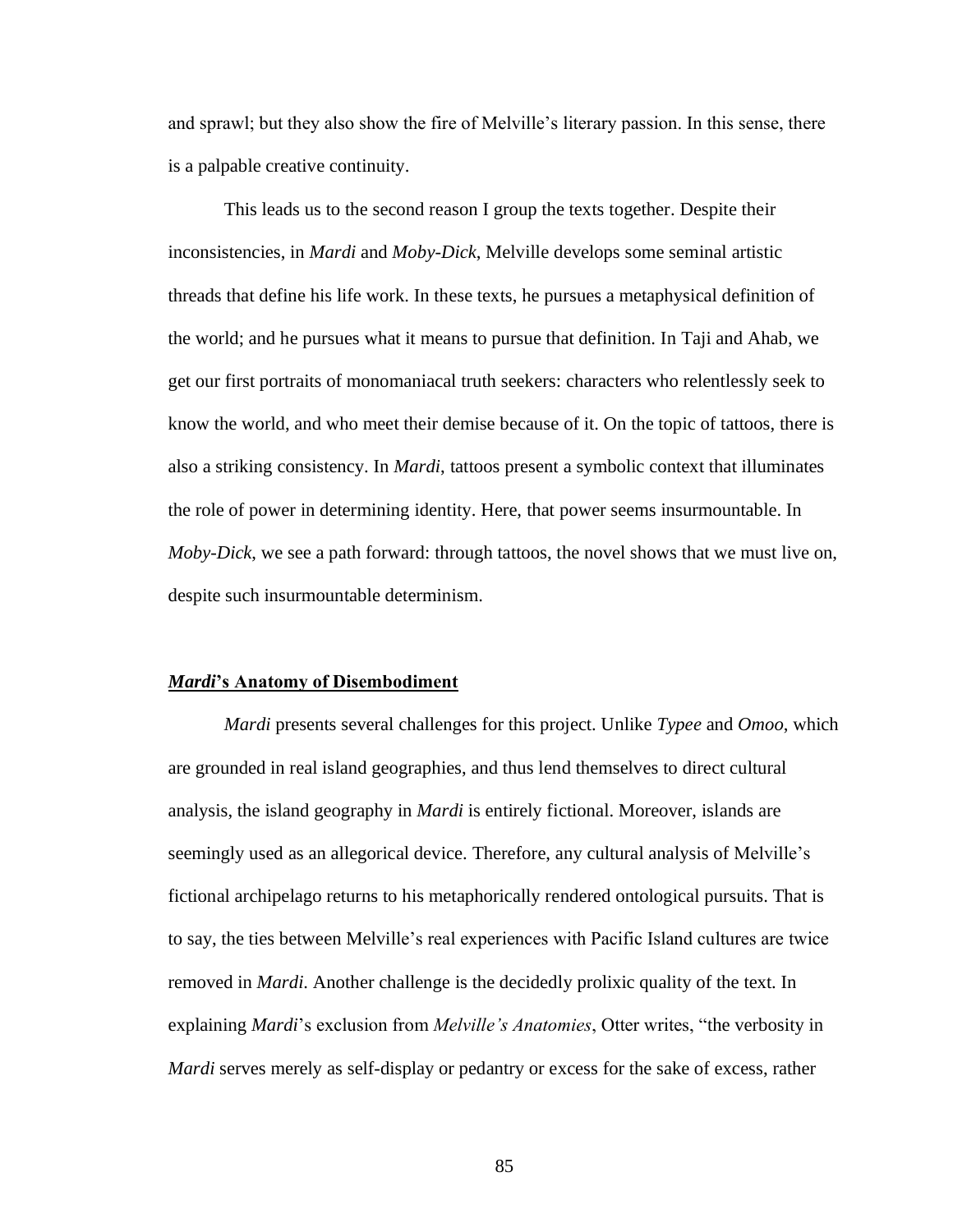than also serving as the object of analysis" (Otter 6). In page after page, the characters meander through dense philosophical debate. Perhaps only *Clarel* can rival *Mardi* in its insistent academic headiness. A third challenge is a body of scholarship somewhat insistent on highlighting the formal discontinuity in *Mardi*. <sup>23</sup> Michael Berthold summarizes this scholarly tradition around the question of "the books seeming formlessness" and a "desire to find some centralizing design for the novel" (Berthold 16). Otter argues the "shapelessness" – the seemingly discontinuous spatial and corporeal elements of the text – "renders it a less revealing work" compared to where it leads: "*Mardi* seems to have energized [Melville's] rhetoric and intellect and enabled the palpable achievements of *Moby-Dick* and *Pierre*" (Otter 7). John Evelev locates the "novel's sprawling, digressive, fragmentary form" in the shifting tides of Melville's "distinctly professional vision" toward authorship. This scholarly emphasis makes any definitive claims regarding the broad function of the text challenging at best, or worse, prescriptive. Yet, as Berthold argues, "geographical guides are still needed for negotiating the novel's abundances and sprawl" (Berthold 16).

With these difficulties in mind, I find it necessary to ground my approach to tattoos, culture, and embodiments in a broader reading of *Mardi* as a cohesive allegorical novel. The narrative chronicles the adventures of Taji, who abandons a whaler bound for the arctic in one of its whale boats. Trying to find land, alongside his two companions Jarl and Samoa, they encounter a procession of canoes and 'rescue' Yillah, an enigmatic and somewhat mythic woman, from being sacrificed. Then coming ashore on the fictional Mardian archipelago, Yillah goes missing. Together with a new train of companions,

<sup>&</sup>lt;sup>23</sup> Some traditional scholarship sees the text as three separate books in one: south sea adventure, satirical travelogue, and allegory. See NN edition "Historical Note on the Text."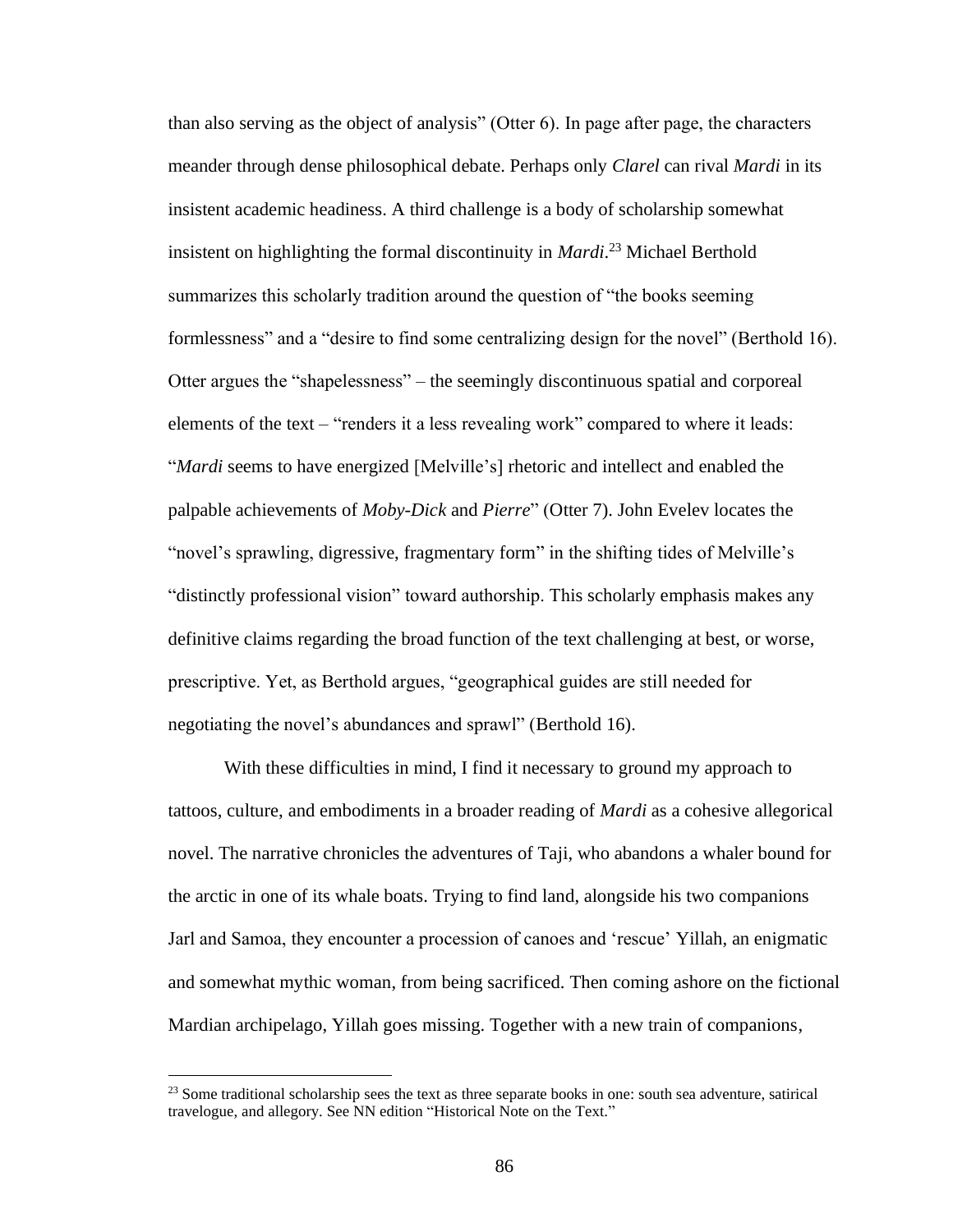including King Media, Babbalanja the philosopher, Mohi the historian, and Yoomy the poet, they travel from island to island in search of Yillah. Each island they touch upon has unique cultures and circumstances that prompt the travelers into high minded discussion. In the end, Taji fails to locate Yillah and leaves his companions behind to continue the pursuit into an unknown ocean. At times, especially toward the latter half of Taji's island hopping, the allegorical component of the narrative is quite discernable. Yet at other times, especially before reaching Mardi, it would be hard to claim any formal allegorical components. Yet, there are specific through lines that suggests narrative congruity. J. Michael Sears finds circular imagery throughout the text as one means of establishing a formal continuity that leads to

Neoplatonic implications: there is an inner drive to keep circling and striving in one's sphere of existence, an attempt to advance from one sphere of existence to the next, a hunger to unite with and understand the almost unobtainable One, Truth. When Taji's voyage is closely traced, it becomes evident that the narrator has not 'chartless voyaged' (p. 556); in fact, his journey from the opening chapter to the closing scene meticulously conforms to an accurately charted path. (Sears 412-413)

In a similar vein, I read *Mardi* as a continuously charted path, born out by allegory. Sears invocation of Neoplatonism is useful, but somewhat restrictive in that it implies boundaries to the philosophical drive of the text. Rather, we might see *Mardi* as its own textual philosophy: the book itself seeks to define a cohesive ontology. My analysis converges with Julie Johnson, who argues that "Melville depicts this inward quest in *Mardi* by externalizing it in the manner of allegory: the internal state of the quester is projected upon persons and objects, creating an external metaphoric structure" (Johnson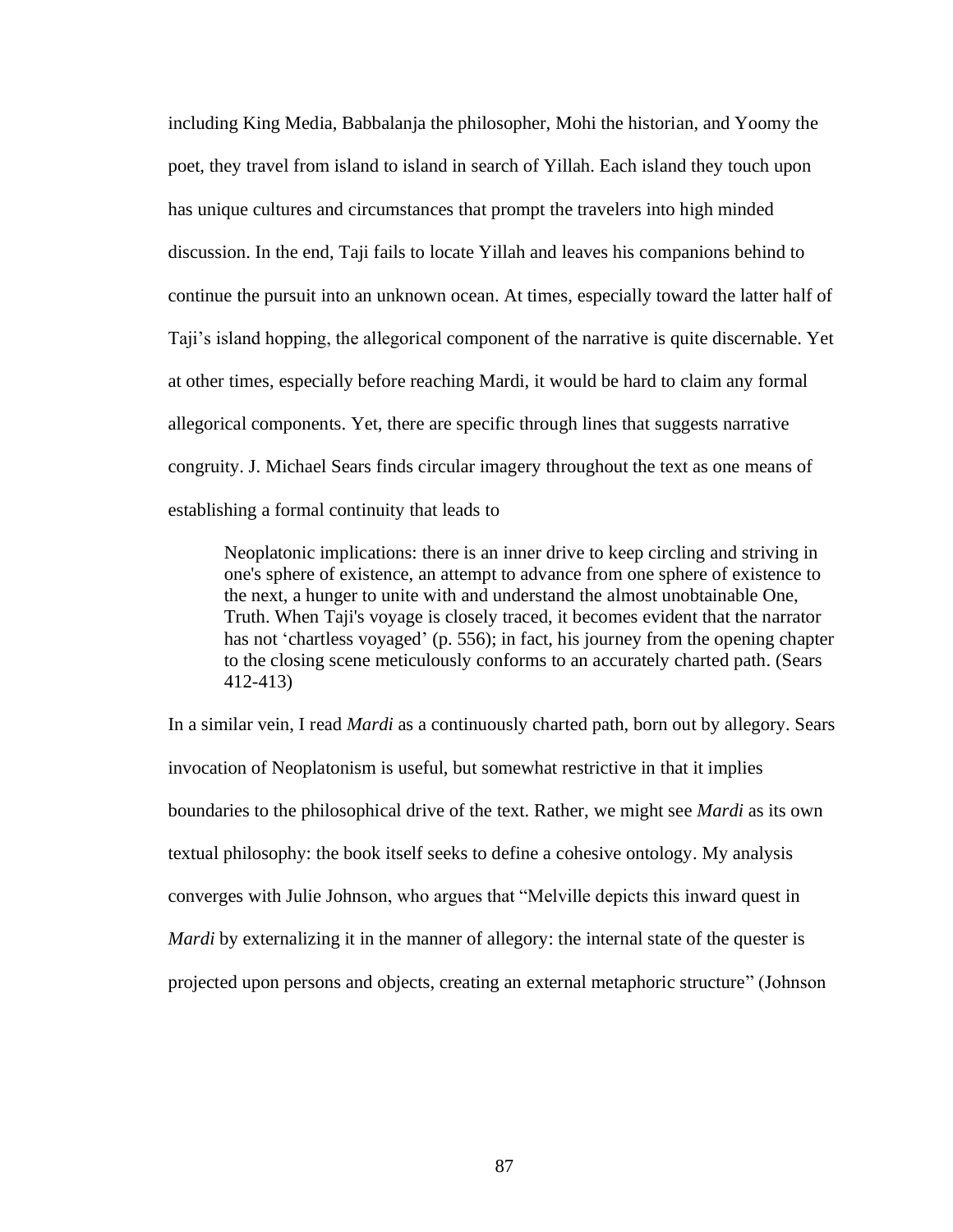221). Thus, Taji's voyage becomes a hunt for existential understanding, for 'Truth,' allegorically rendered in his hunt for Yillah.<sup>24</sup>

To narrow in on tattoos, I impose a few boundaries on the somewhat unbounded claim that *Mardi* functions as allegorical pursuit of a meaningful textual philosophy. Rather than trying to comprehensively assess the ways in which Melville deploys allegory, I focus on the role of embodiment, cultural exchange, and interrelation in developing the metaphysical probing. In doing so, following Otter, (despite his explicit exclusion of *Mardi*) I find an 'anatomy' within the text. Otter defines Melville's anatomies as "the material analyses of consciousness" (Otter 5). Drawing on Northrop Frye and Mikhail Bakhtin, he takes anatomies as a "heterogeneous, omnivorous, encyclopedic, rhetorically experimental, stylistically dense form, in which linguistic features—diction, syntax, metaphor—become the vehicle for intellectual inquiry… these features express orientations toward society, time, nation, and tradition that are laid bare in the literary anatomy" (5). Several questions arise: what kind of anatomy is present in the text? What role does the spatial and corporeal elements of the narrative play in creating its philosophies? And how should we read them? Otter does not see a sustained anatomy in *Mardi* worth analysis: "*Mardi* treats its bodies thematically rather than substantially" and the "corporeal conceits and political allegory are located in different chapters… [Malville] does not provide the kind of sustained performative critique found in his most telling anatomies" (6). For Otter, the separation between embodiment and rhetoric delimits the textual anatomies. Yet in contrast, I see this separation as sustained

<sup>24</sup> Andrew Hadfield portrays *Mardi* as shaped by Melville's reading of Edmund Spenser. Yet, he also qualifies *Mardi* as a steppingstone to *Moby-Dick*, which he calls "less indebted to his literary ancestors" (Hadfield 1208). Though Hadfield convincingly demonstrates Melville's reliance on Spenserian allegory, I read *Mardi*'s allegory on its own terms.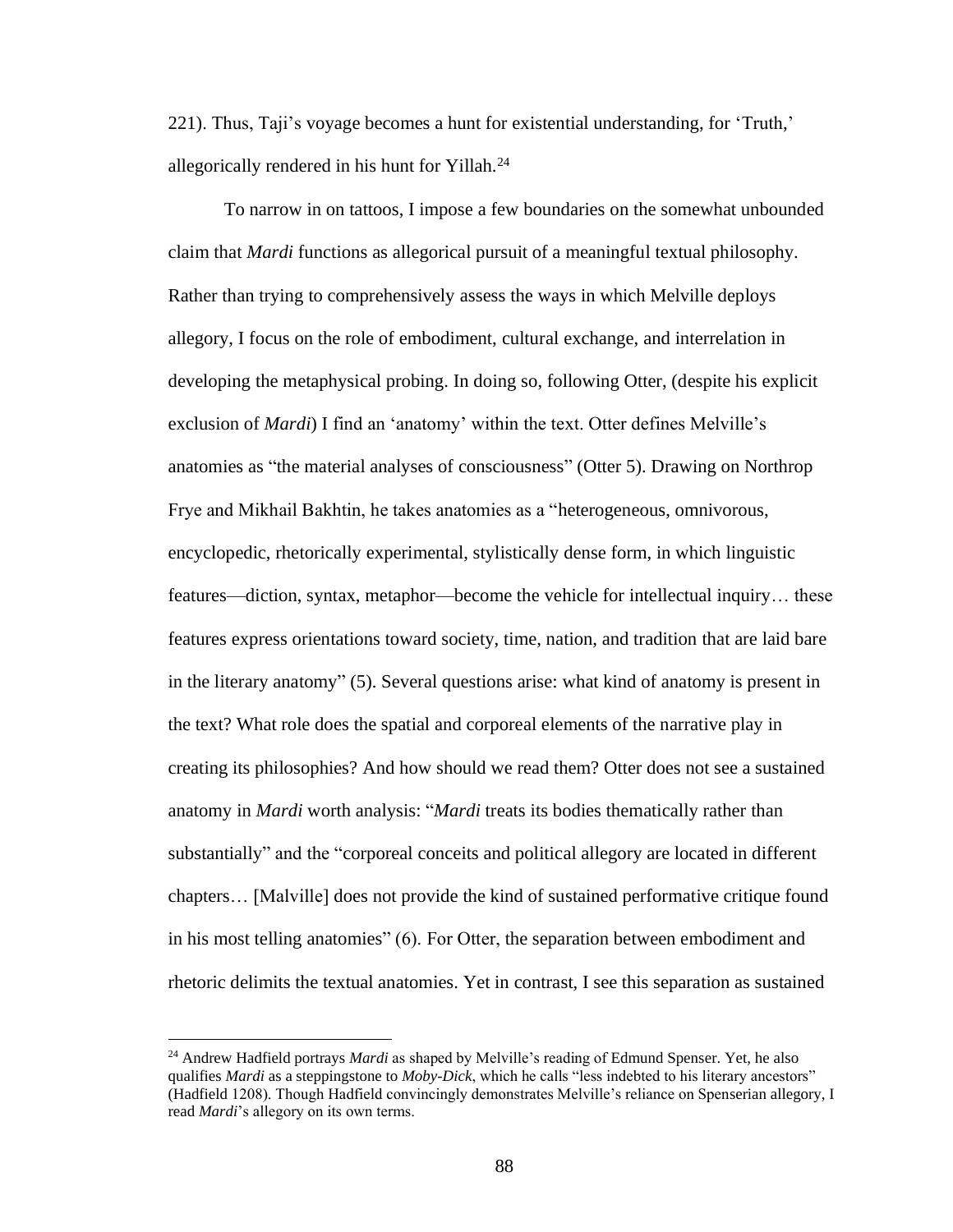throughout the novel. By sustaining a separation between body and mind, a separation which begs to be dissolved within the rhetorical wanderings of the characters, I argue Melville *is* providing a sustained performative critique: something we might call the anatomy of disembodiment. In a broad sense, the characters traverse the history and geography of the allegorical Mardian archipelago, encountering injustice, suffering, hierarchy, power, and turn it all into high-minded discourse. Only in encountering the utopian island of Serenia are the characters prompted to live their ideals. Thus, disembodied rhetoric is repeatedly performed throughout the narrative. Below I flesh out how *Mardi* displays a disembodied anatomy through the lens of allegory and tattoos.

Early in the novel, Taji lays out a kind of guide for approaching the allegorical function of space and bodies in the text. He sets up an ethic of common humanity, one which is informed by the cosmopolitan mixing of the ship's forecastle. In chapter three, when describing Jarl, he creates a dichotomy between familiar American nationalist rhetoric and a global notion of unity. He begins by tethering Jarl – a white career sailor from the Scottish Skye Isle, ethnically portrayed as Scandinavian – to a common European ancestral heritage. In tracing the genealogy of the term "miscegenation," Elise Lemire finds 19<sup>th</sup>-century "waves of anxiety about inter-racial sex and marriage" that create biologized white supremacy and "mystify the constructed nature of whiteness" (Lemire 5). These constructions pair a 'democratic' idea of white racial ancestry with national social reproduction, seeing the Anglo European blood as a kind of racial nobility. Thus, in Taji's initial description of Jarl, Melville sets up the biologized construction of racial and national belonging. However, Taji goes on to state, "all generations are blended: and heaven and earth are of one kin: the hierarchies of seraphs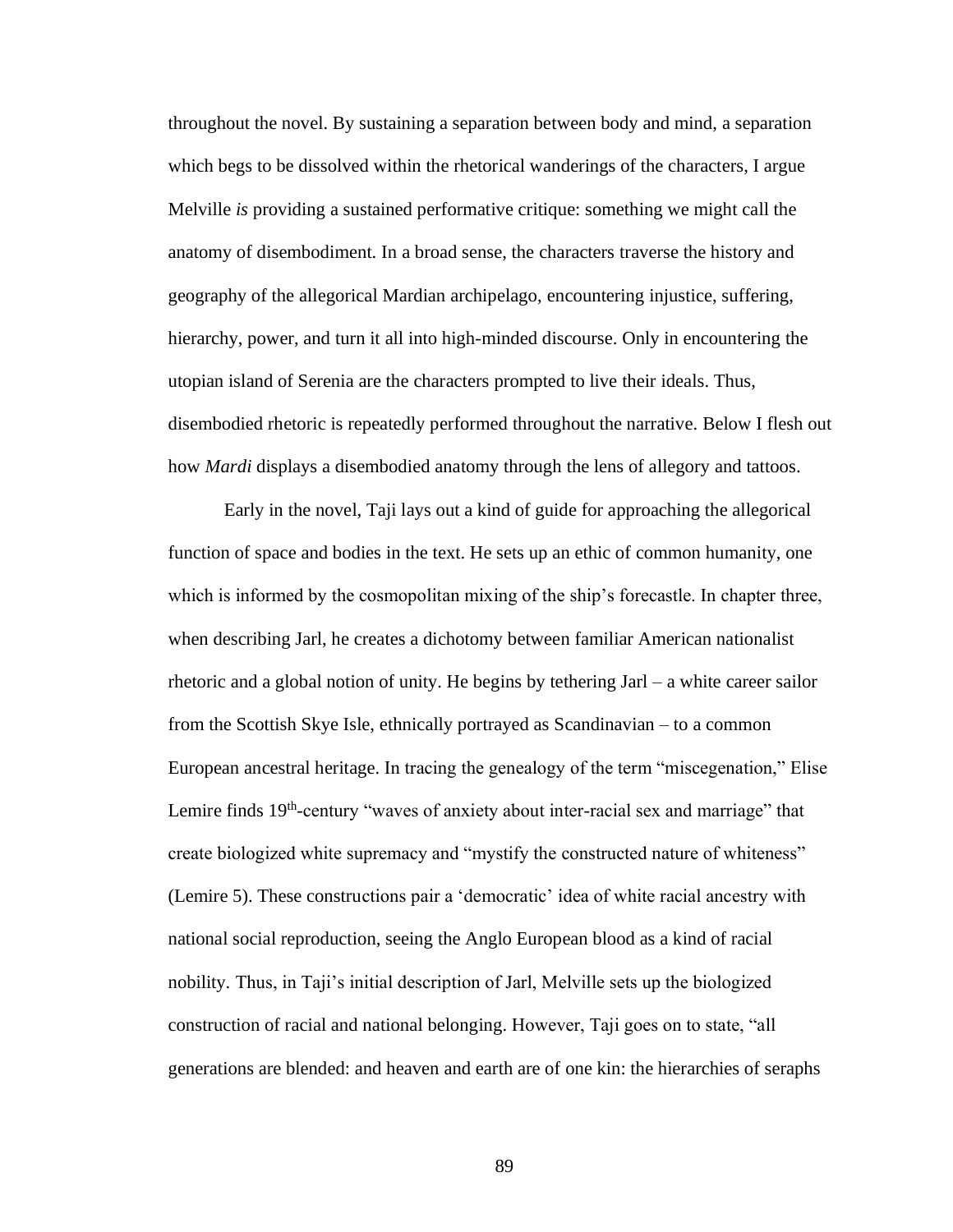in the uttermost skies; the thrones and principalities in the zodiac; the shades that roam throughout space; the nations and families, flocks and folds of the earth; one and all, brothers in essence… All things form one whole" (NN *M* 12). Here, global unity, a democratization of the world, is achieved through the dissolution of constructed and biologized racial hierarchies.

The notion of unity becomes explicitly racialized later in the paragraph; Taji states, "Away with your stones and grimaces. The New Zealander's tattooing is not a prodigy; nor the Chinaman's way an enigma. No custom is strange; no creed is absurd; no foe, but who will in the end prove a friend" (12-13). By calling attention to the "New Zealander's tattooing" and the "Chinaman's way," Melville is again deploying overtly racist discourse – separation between the white Euromerican self and racialized 'other' – to subvert it's underpinning, and gesture toward a transcendent democratic ideal.<sup>25</sup> In this way, Melville seems to be grasping toward what Brigitte Fielder describes as the relativity of race: "formed through genealogies of racial inheritance, relations of racialized domesticity, and in larger structures of racial belonging" (Fielder 4). In recognizing race as relative, "produced—and reproduced—in relation," Melville sets up cosmopolitan interrelation as a means of global democratization (4). Describing Jarl's manner of speech in the next paragraph, Taji locates a path toward transcendent unity and a dissolution of racial hierarchies through the hybrid language of the ship. "Long companionship with seamen of all tribes: Manilla-men, Anglo-Saxons, Cholos, Lascars, and Danes, wear away in good time all mother-tongue stammerings. You sink your clan;

<sup>&</sup>lt;sup>25</sup> Here, I echo Knopf who argues "tattoos serve as an example of what should not be seen as exotic 'otherness'; though by using a tattooing culture in this mode, the text cements 'otherness' while attempting to deconstruct it" (Knopf 143).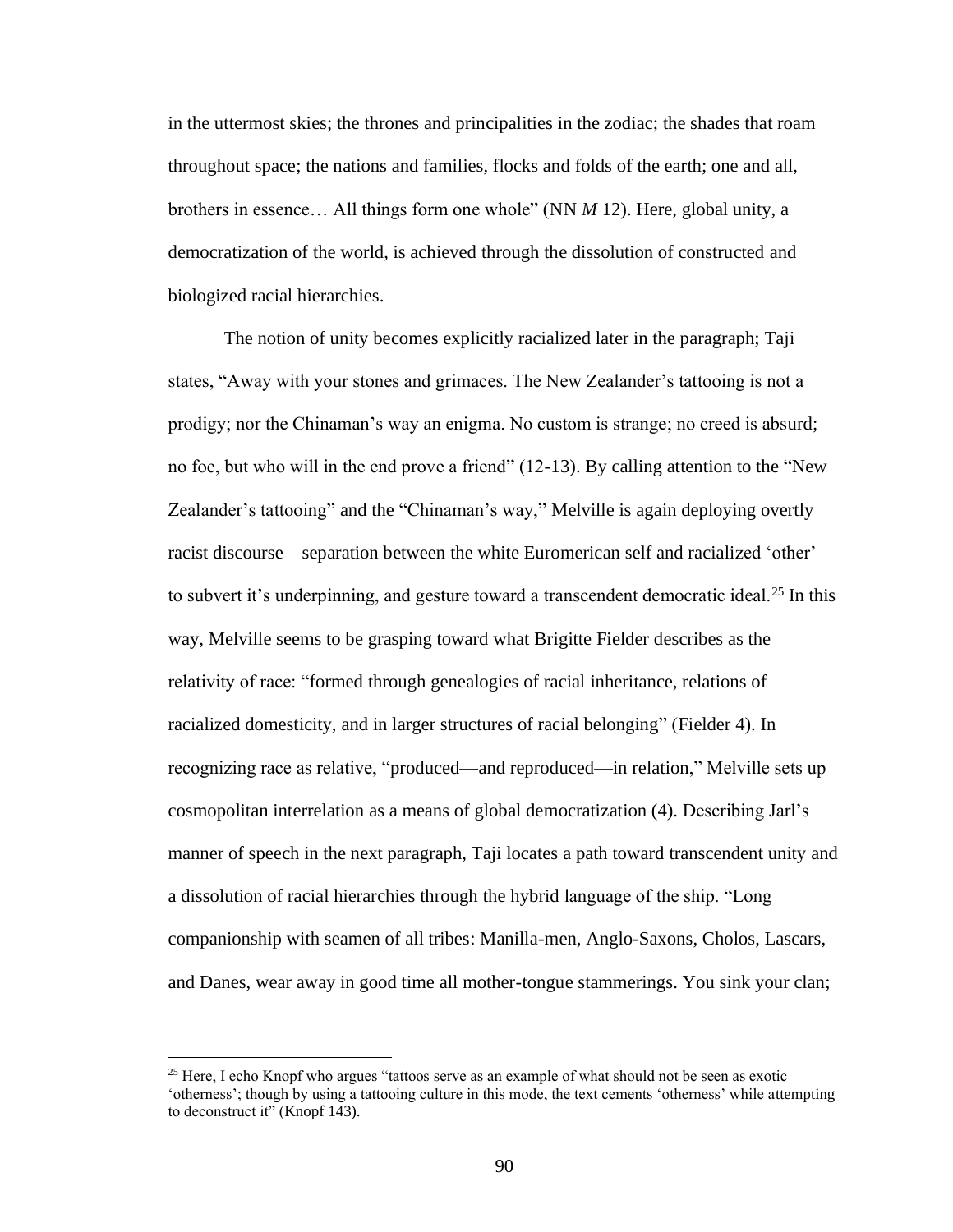down goes your nation; you speak a world's language, jovially jabbering in the Lingua-Franca of the forecastle" (NN *M* 13). Through 'melting-pot' creolization of language aboard, unity is achieved by relinquishing national and racial ties to join a new global community conceived in the ship.

In this episode, I locate the major allegorical function of the spatial and the corporeal as they relate to Taji's metaphysical search for meaning. Coded here in the sprawling description of Jarl is perhaps one of the most important philosophical questions of the book: does inter-racial understanding – global cosmopolitan relation – facilitate transcendent unity? This might be asked another way: is the promise of American pluralism utopian? Similarly, Knopf finds in this episode "a motto that could be seen as guiding the plot's quest—equality of all human beings" (Knopf 143). This question is answered in the final chapters of the novel through the utopian island of Serenia. However, before we get there, Taji travels from island to island, encountering the allegorical representations of various epochs in human history: past, present, and future. These allegorical associations are physically rendered through the Mardian island spaces and Mardian bodies. Thus, Taji metaphorically travels through world history, spatially and temporally, in his hunt for Yillah (Truth) via the embodied encounters of the Mardian archipelago. The spatial and corporeal encounters of the narrative undergird the allegorical philosophical pursuit. Yet, as previously mentioned, there is a disembodied separation between interrelation and metaphysical meaning making. This separation introduces a tension between discourse and experience which highlights the necessity of the physical and corporeal encounter. Put simply, interrelation is not a theory to be discussed, but a practice to be embodied. As Babbalanja argues, "truth is in things, and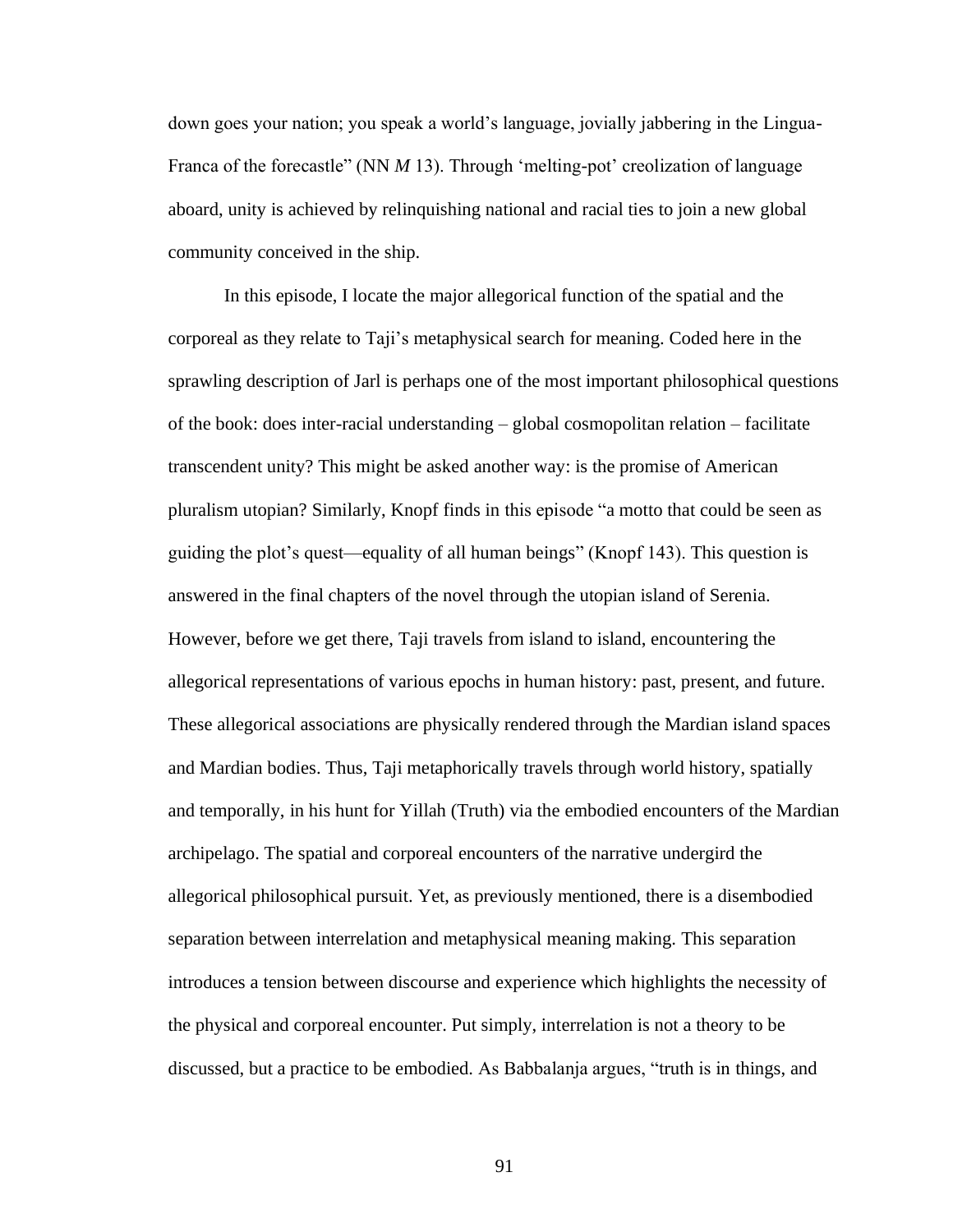not in words: truth is voiceless… things visible are but conceits of the eye: things imaginative, conceits of the fancy. If duped by one, we are equally duped by the other" (NN *M* 283-284).

How do these dense allegorical complexities take shape? I have made repeated reference to the various Mardian islands functioning as allegorical representations of human history. I argue Melville's allegorical geography can be viewed through the concept of 'archipelagic thinking.' In *Contemporary Archipelagic Thinking* Yolanda Martínez-San Miguel and Michelle Stephens write

the archipelago calls for a meaning-making and rearticulation that responds to human experiences traversing space and time. Archipelagoes happen, congeal, take place… They are painful and generative, implicated in native cosmologies or cosmo-visions, or assembled as part of imperial/colonial undertakings. They can refer to multidimensional, focal, spatial forms of thinking that emerge from concrete relationships with inhabited spaces. But, as Walcott suggests, they also require a loving reassembling that signifies beyond the dehumanizing centripetal forces of globalization. (Martínez-San Miguel and Stephens 3)

Before stealing away from the whaler on course to the arctic, Taji sees the Pacific as a harbor in of itself: "once within the Tropics, the bold sailor who has a mind to quit his ship round Cape Horn, waits not for port. He regards that ocean as one mighty harbor" (NN *M* 7). Though the statement is brief and seemingly only used as a means of lending validity to the otherwise unrealistic attempt of quitting the ship while at sea, the vision of the Pacific as harbor calls attention to an archipelagic mode. The ocean is "rearticulated" as a harbor, "implicated" by "imperial/colonial undertaking" (Martínez-San Miguel and Stephens 3). This theme is further developed in the general allegorical form of his travel throughout Mardi. Geographically, Mardi is an archipelago consisting of several interconnected but independently ruled islands. However, as Taji travels between islands in search of Yillah, each island forms an allegory for a country, a philosophy, a religion,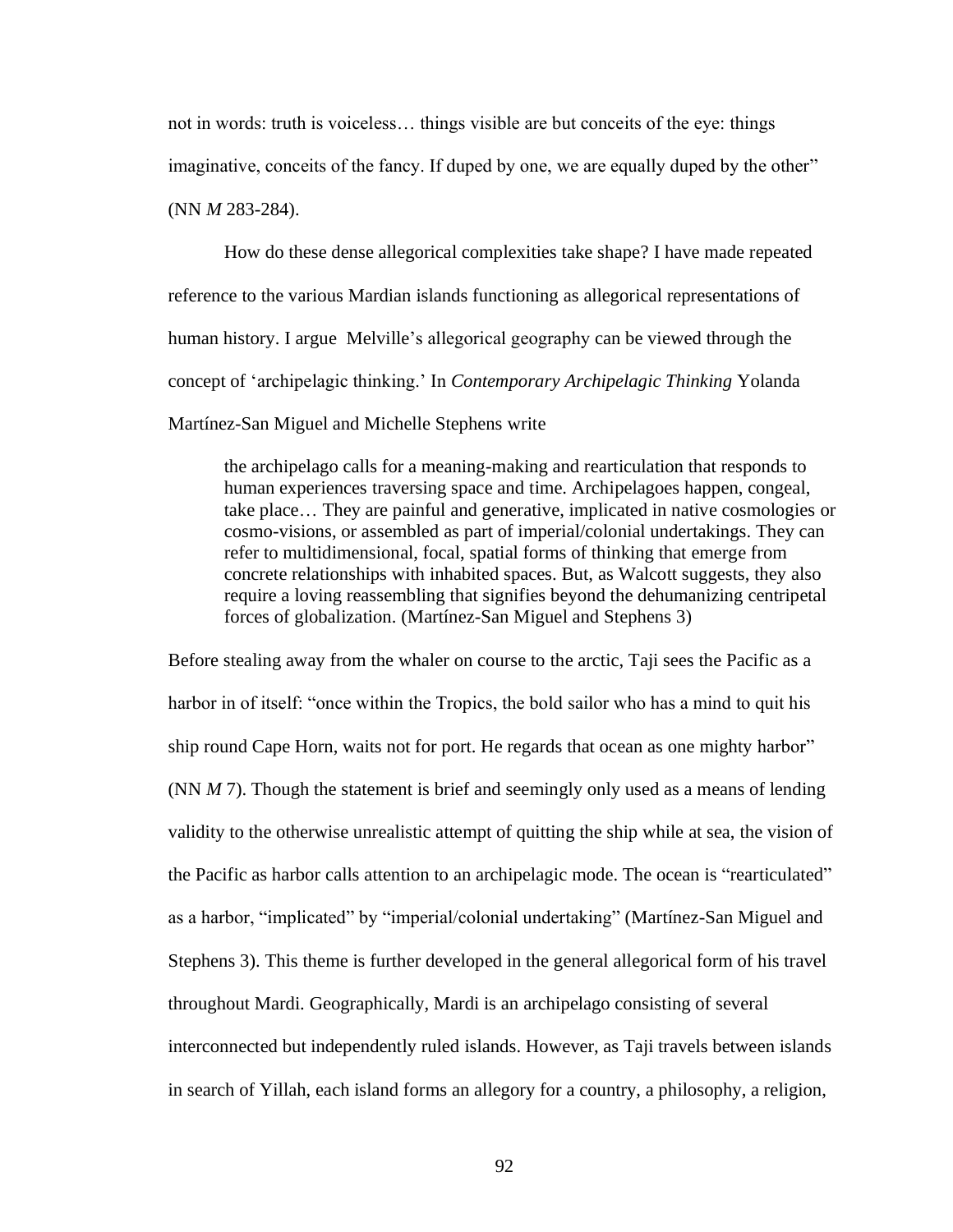and the like. In other words, through Taji's travels, Melville creates a romp through human history, both spatially, and, as the philosophical conversations take place among his companions, theoretically. He locates that allegorical world in an island chain: casting geo-spatial history as an archipelago. Thus, Melville's allegory displays the "multidimensional, focal, spatial forms of thinking that emerge from concrete relationships with inhabited spaces" (3). However, the disembodied anatomy of the characters' discourse waylays the "loving reassembling that signifies beyond the dehumanizing centripetal forces of globalization" (3). Thus, Taji's travels become an archipelagic experience, but that experience is cannibalized by disembodied discussion: enacting the violence of colonial observation through metaphysical musing.<sup>26</sup>

The conflictual tides of archipelagic imaginaries and Western thought, interrelation and disembodied metaphysical discourse all lead to the final sequence of events in the narrative. The penultimate island of Serenia offers a utopian vision for a transcendent unified humanity. They are guided by the principles of love. They are joined in common purpose. The constructed hierarchies of global power (here, mainly class and race) are dissolved. These principles are also strictly embodied: speaking on Serenia's principles the unnamed old man, who welcomed the voyagers, states "we care not for men's words; we look for creeds in actions; which are the truthful symbols of the things within" (NN *M* 626). Importantly, Babbalanja, the travelers' resident philosopher, finds perfection in this community and revokes his inner devil to become a member. <sup>27</sup> He

<sup>&</sup>lt;sup>26</sup> Knopf, echoing Gesa Mackenthun, sees Taji's voyage as both enacting and revealing the "ills of colonialism" (Knopf 142).

<sup>&</sup>lt;sup>27</sup> His inner devil is best described as his impetus for philosophical discourse: a kind of personified devil's advocate. Or, to use more Melvillian terms, his inner devil is the monomaniacal drive that plunges the self into metaphysical inquiry.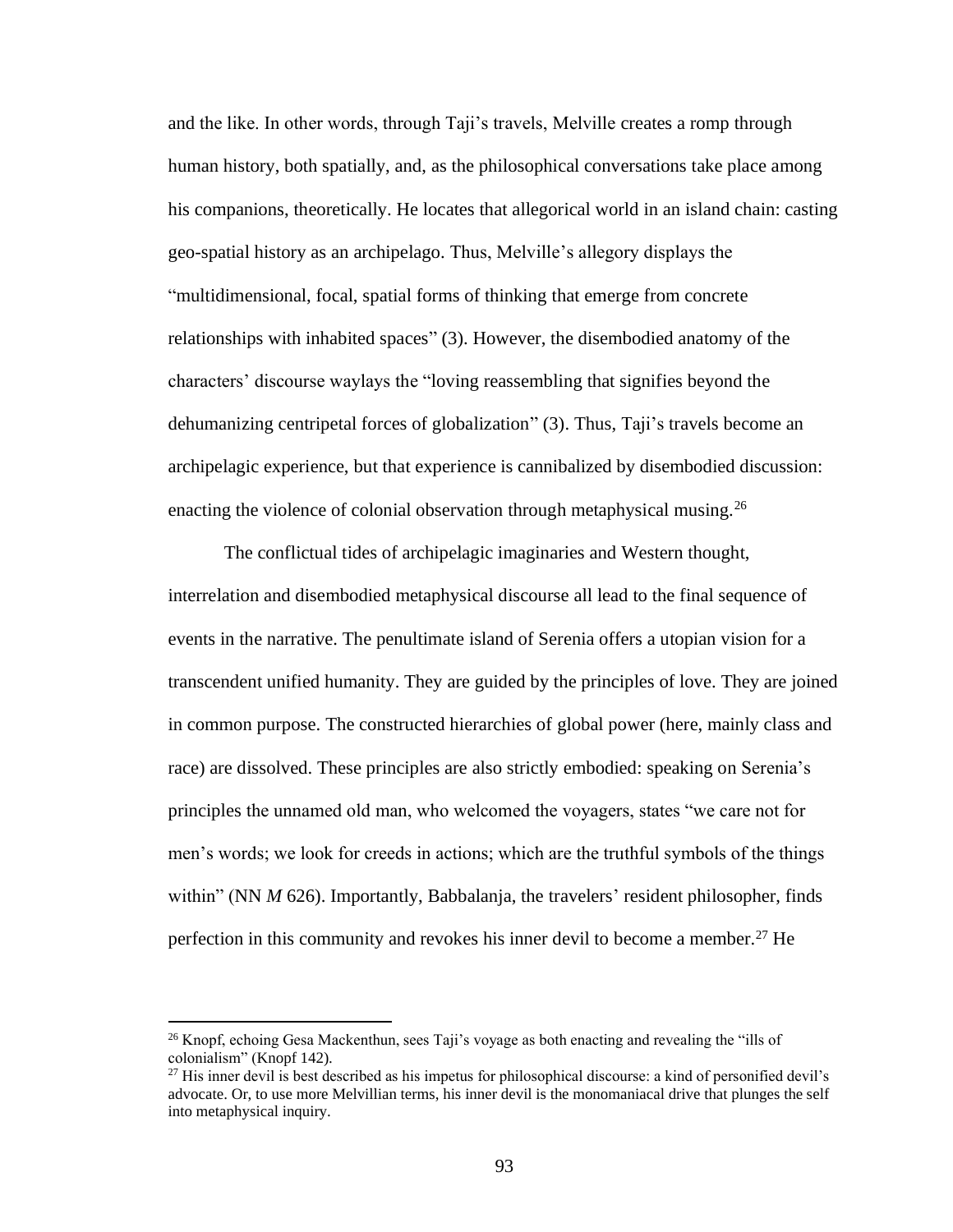rejects disembodied discourse to embody the utopian ideal. Babbalanja concedes "I now poses all which may be had of what I sought in Mardi… Taji! For Yillah thou wilt hunt in vain; she is a phantom that but mocks thee" (637). For Babbalanja, what he sought through discourse, he finds "within our hearts" (637). Thus, seemingly the answer to the guiding question of interrelation and common humanity staged at the beginning of the narrative is, after traveling the whole world and it's history (Mardi), the party finally arrives at a satisfactory conclusion: a worldly egalitarian paradise; only through embodying, rather than debating, these ideals can the utopian paradise manifest.

Taji does not accept the utopian Serenia or relinquish his hunt for Yillah and ventures on to Hautia's island Flozella (perhaps an allegory for the darker iniquity of human nature).<sup>28</sup> Thus, the hunt for Yillah (truth) takes on a tragic quality. He needs rescuing from Flozella; then having regained Serenia he suicidally departs yet again for an "endless sea" (654). In portraying Taji's voyage as a search for existential meaning, the ending lends itself to divergent interpretations. As Johnson points out, Taji can be seen as "heroic or demonic or simply foolish" (Johnson 220). Through all the crosscurrents of allegory it is difficult to glimpse a didactic portrait of Taji. Instead, what would it mean to think, feel, and read Taji's voyage alongside Melville? Rather than find a conclusive answer to the allegorical hunt for meaning, how might we understand Melville's treatment of embodiment, interrelation, and cultural difference as they ultimately fail to give Taji a satisfactory conclusion? And of course, returning to the principal impetus of this study, what does all this have to do with tattoos? Here, Taji's

<sup>&</sup>lt;sup>28</sup> Though not within the scope of this project, the explicitly gendered dichotomy between 'good' and 'evil' warrants further analysis. Here, Hautia's island (allegorical evil, but equally important for seeking 'Truth') is overtly feminized. Some older scholarship casts Hautia and Flozella in Jungian terms as the archetypal Great Mother. See Julie Johnson's "Taji's Quest in Melville's Mardi."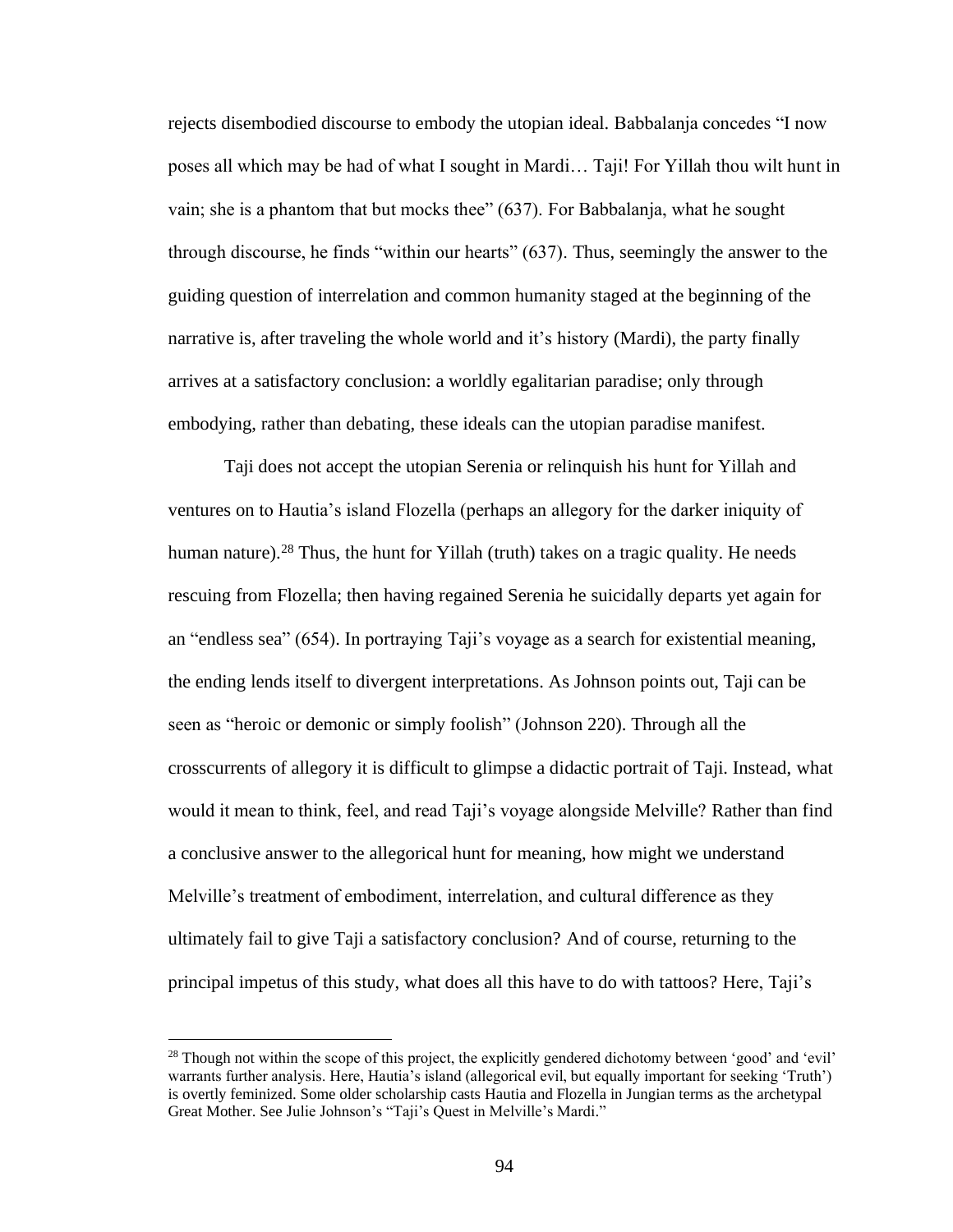decision to forsake Serenia leads us back to how Melville constructed the dialectic of an embodied utopian ideal and the disembodied anatomy of discourse. I argue that Taji's monomaniacal pursuit into an "endless sea" demonstrates how the embodied democratization of the island (and Melville's portrait of the creolized forecastle from the beginning of the narrative) fails to consider how power essentializes and modulates culture. By examining tattoos in *Mardi*, we see Melville depicting the structures of power that determine identity, structures that ultimately undermine a cosmopolitan utopian ideal.

Knopf's section on *Mardi* (insofar as I can tell) is the only prolonged treatment of tattooing in the text. Building from her engagement with Melville's first two books, she argues "If [tattooing] was still a vehicle to cement cultural dichotomies and Euro-American cultural superiority in *Typee* and *Omoo*, the tattoo now operates as a vehicle to satirize, frustrate, and undermine these" (Knopf 146). Knopf arrives here by reading tattooing as "appropriated from colonized and 'othered' cultures, copying Western texts onto Western people" (146). As the first two sections have demonstrated, the cultural phenomenon of Euromerican tattooing was not a unilateral appropriation of Pacific tattoo culture, *Mardi* does not constitute Melville's first engagement with marked Euromerican bodies,<sup>29</sup> and tattooing already signified a destabilized engagement with Western colonial perceptions in Melville's fiction. Though her engagement with specific tattoo references proves highly insightful, I read Knopf's overarching conclusion as informed by the historiographic echoes of the Cook myth that have pervaded into contemporary tattoo scholarship. In contrast, tattoos in *Mardi* go beyond their role "as an important part of

<sup>29</sup> I concede, the treatment of the Euromerican marked body in *Typee* and *Omoo* is very brief, but still, it is there.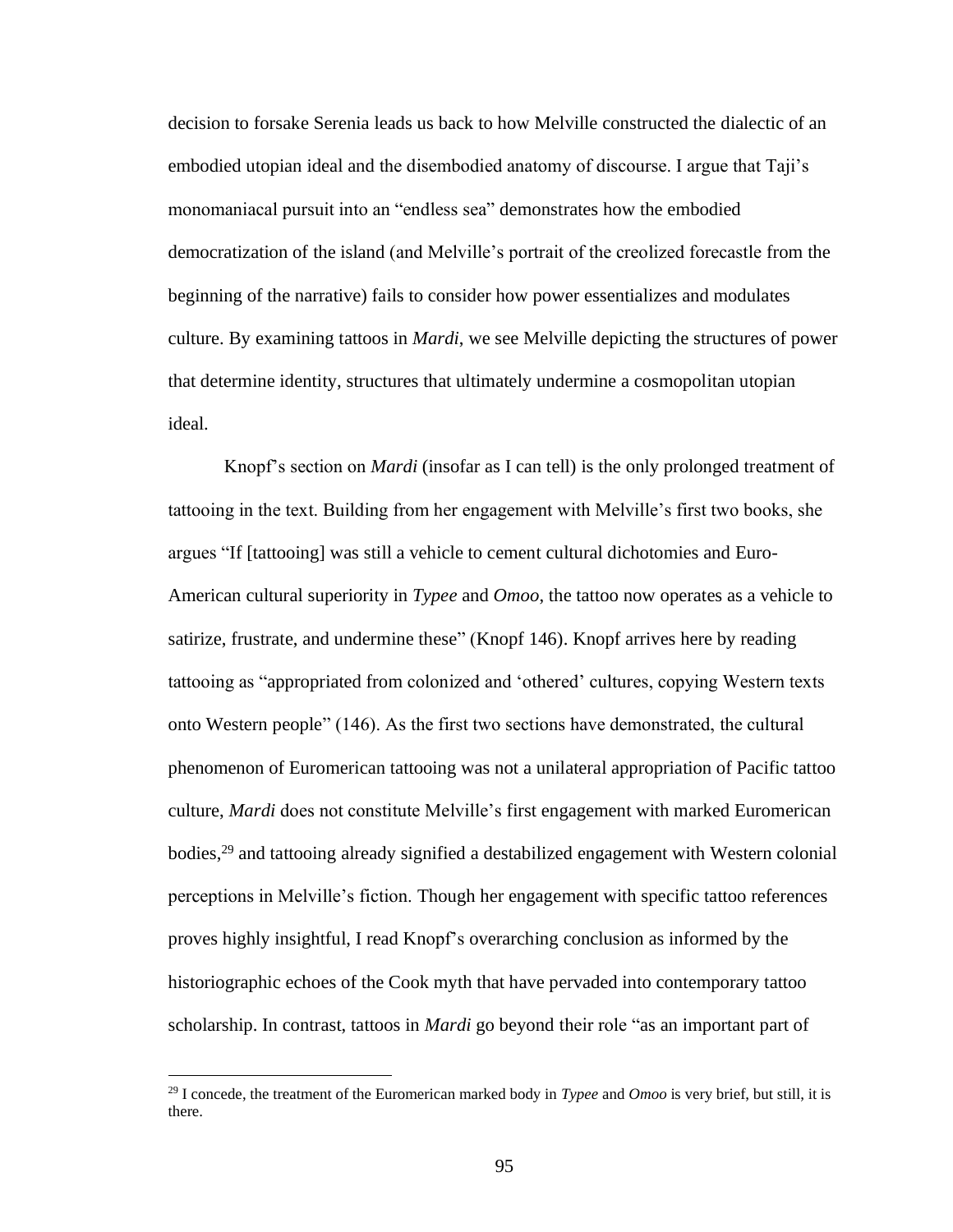Polynesian identity," a notion I argued was problematically established by Typee's ethnography in *Omoo*, and toward a universalized symbol of inscriptions of power that modulate identity formation (144). Put simply, in line with the allegorical function of the novel, tattoos take on metaphysical meaning that interrogate the nature of cultural contact and exchange.

The shift from tattoos as symbols of 'real' cultural identity toward a metaphoric symbol is engendered by the three description of tattoos that occur prior to arriving in Mardi. In each of these references, tattooing is portrayed as a matter-of-fact cultural phenomenon. The first is Samoa's tattoos which are described as "embracing but a vertical half of his person, from crown to sole; the other side being free from the slightest stain. Thus clapped together, as it were, he looked like a union of the unmatched moieties of two distinct beings; and you fancy was lost in conjecturing, where roamed the absent ones" (NN *M* 99). Taji's comments are neither derisive nor seek to render the marks ethnographically legible. In this way, they can be seen as simply imagistic symbols that ground the narrative in a 'real' Pacific setting. Similarly, Knopf notes that these tattoos may "may refer to a Marquesan style where half the body of a warrior was tattooed in solid black" (Knopf 144). The next reference is a description of the tattooed men carrying Yillah aboard their canoe. The priest Aleema was "covered all over with hieroglyphical devices" and the men in his company were "all tattooed after this pattern: two broad cross-stripes on the chest and back, reaching down to the waist, like a foot-soldier's harness" and "Marked, here and there, after the style of Tahiti, with little round figures in blue, dotted in the middle with a spot of vermillion, their brawny brown thighs looked not unlike the gallant hams of Westphalia, spotted with the red dust of Cayenne" (NN *M*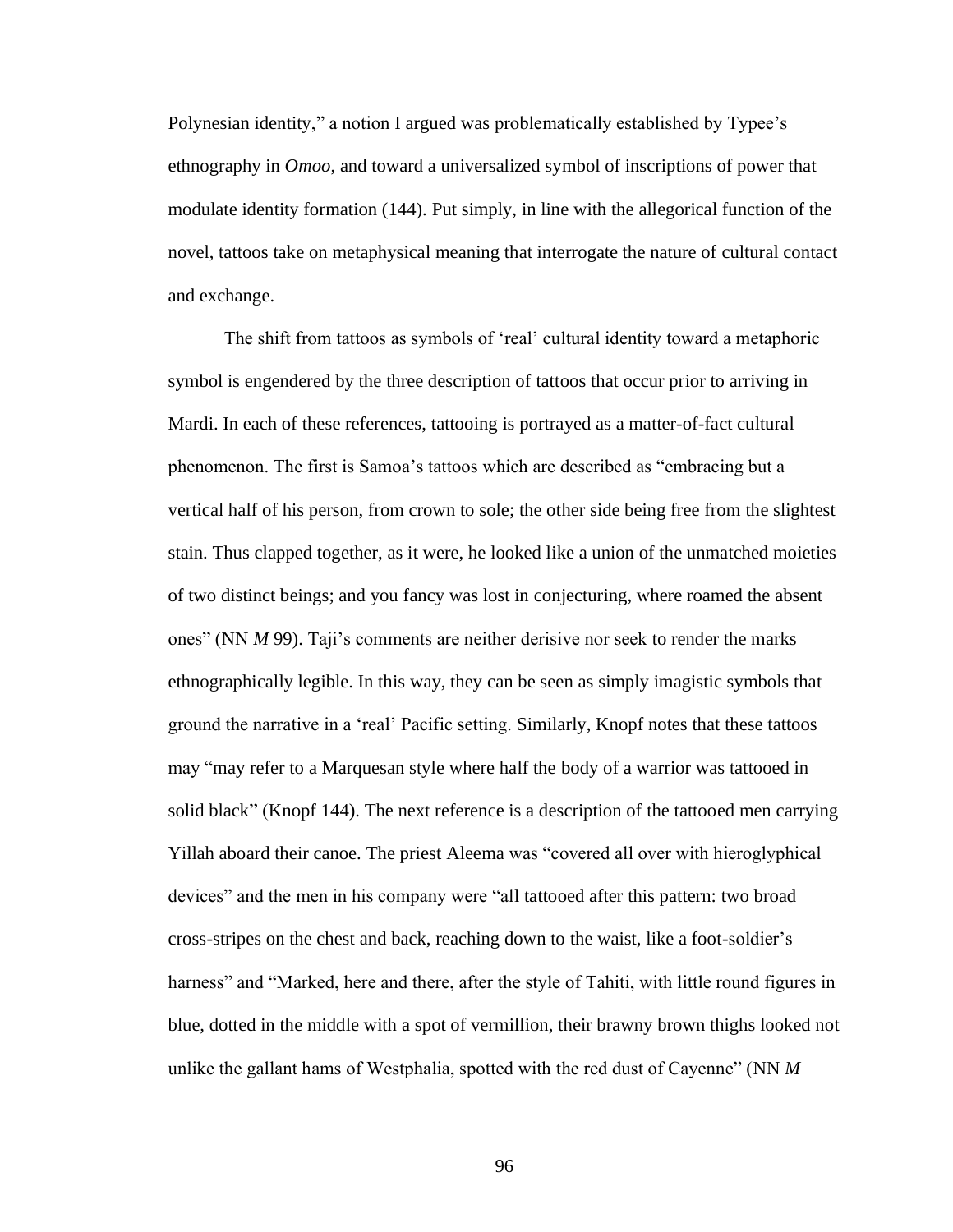130). Again, the straightforward rendition of tattoos reflects a 'real' Pacific setting. However, the direct reference to Tahiti signals an intriguing shift away from Melville's lived experience of the colonial Pacific. As demonstrated in *Omoo*, Tahitian tattoo culture was strictly regulated, thus Typee never made note of it. By calling the tattoos "after the style of Tahiti" Taji subtly enters the realm of fictional portrayal, separate from Melville's experiences in the Pacific. Taken together, these two pre-Mardian Polynesian tattoo references tether the narrative to a 'real' Pacific context, while signaling a shift toward tattoos functioning as fictional symbolism.

Along similar lines Taji describes the tattoo on Jarl's forearm, which ties his character to a tangible Euromerican maritime culture. The tattoo is described as "a characteristic device upon the arm of the wonderful mariner – our savoir on the cross, in blue; with the crown of thorns, and three drops of blood in vermilion, falling one by one from each hand and foot" (147). Through this religious mark, Knopf sees Jarl as "a representative of Christian religion and as a stand-in for Christ (after all, Jarl dies in Taji's stead and devotedly sacrifices himself for Taji's adventures)" (Knopf 142). Here, Knopf's insights fit within my analysis from the previous chapter which rendered Euromerican tattoos as marks of death and religious anxieties. Thus, Jarl represents an important figure that builds from the Egyptian symbolism of the unnamed American sailor in *Typee* and moves toward the relationship between religion, seafaring labor exploitation, and death found in *Redburn* and *White-Jacket*. However, Knopf sees Jarl's tattoos as a "diametric turn… in the presentation of Euro-American tattooed sailors" (142). She notes "missionary activities throughout Polynesia must have led to incorporating the Christ figure into the body of Polynesian tattoo designs" (142). Seeing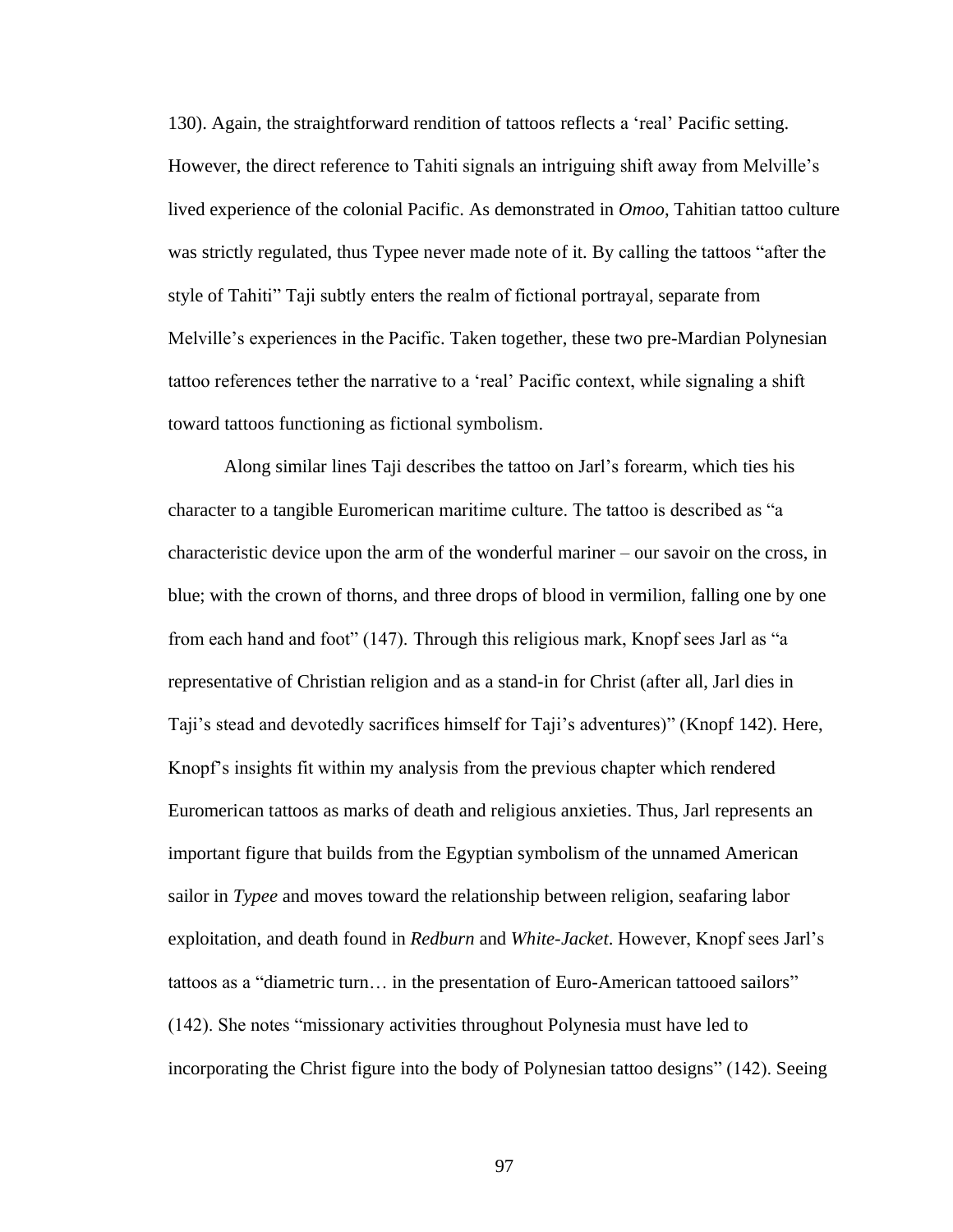Euromerican maritime tattooing as born out of colonial coercion and appropriation, she goes on to assert that "Melville only in *Mardi* starts crediting these cross-cultural engagements, having in *Typee* and *Omoo* still declared tattooed sailors as poor creatures irretrievably lost to Western society" (143). Here, the biases that have inflected Euromerican tattoo scholarship lead Knopf's analysis astray. As seen in my first chapter, the genealogy of Euromerican tattooing points toward pilgrimage tattoos as one foundational aspect of the maritime practice. Moreover, as seen in *White-Jacket*, Melville knew that sailors had unique reasons such as burial rights for acquiring Christian tattoos, separate from Missionary activity, and in keeping with the tradition of pilgrimage tattoos. <sup>30</sup> The interaction between the Queen and sailor in *Typee* shows that Melville has already engaged cross-cultural tattoo encounters as two disparate body marking cultures. Thus, Jarl's tattoo does not demonstrate a diametric turn for Melville but fits snugly within his treatment of the Euromerican marked body: symbolizing religious anxieties, labor exploitation, and death.

Jarl's tattoo also serves a second subtle metaphysical function. Yillah is fascinated by the tattoo. Although at this point in the narrative the association between the search for Yillah and the search for truth has not been fully established, applying these nascent allegorical association demonstrates the metaphysical significance of tattooing in *Mardi*. Yillah "made overtures to the Skyeman, concerning the possession of his picture in her own proper right" (NN *M* 147). Put in allegorical terms, truth wants to be tattooed. Yillah's desire to be marked can be read in several ways. Firstly, it draws attention to

<sup>&</sup>lt;sup>30</sup> Though it is possible that Melville did not know the historical origins of maritime tattooing when writing his early sea-fiction, in *Clarel* he makes specific reference to pilgrimage tattoos as precursors to maritime tattoo culture when discussing Agath's forearm crucifixion tattoo. See NN *CL* 4.2.122-124. This will be further analyzed in the Coda to this project.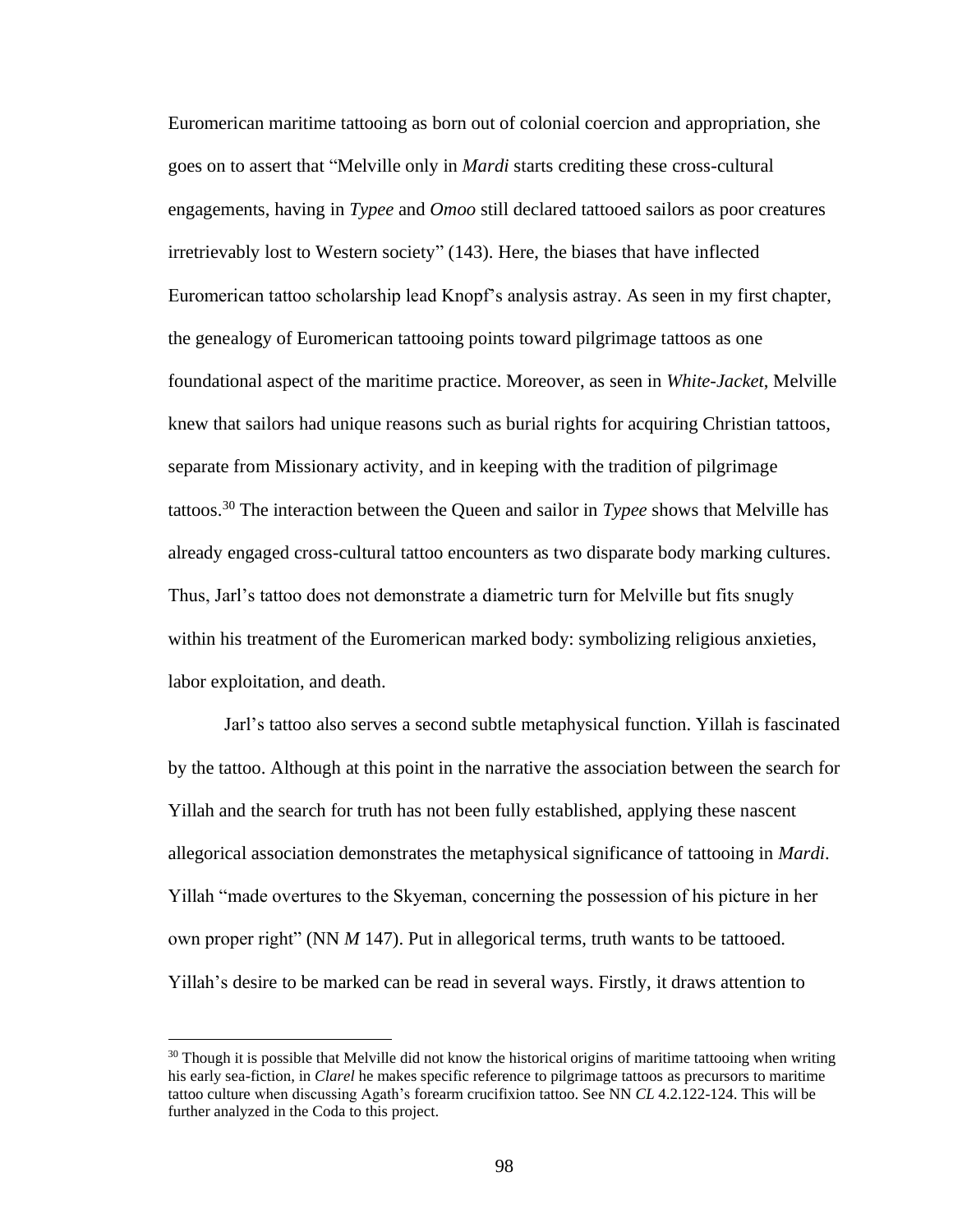race. Her phenotypical whiteness is one of the primary features which prompts Taji to kill the priest Aleema and steal her away. As a symbolic function, her whiteness builds off the importance of the color in *Typee* as a perceived symbol of status, beauty, and sacredness, and moves toward the relationship between whiteness and disaster in *White-Jacket<sup>31</sup>* and the near omnipresent "obsession with whiteness in *Moby-Dick*" (Hadfield 1212). <sup>32</sup> Thus, Yillah's allegorical function as 'truth' relates to her whiteness in varied and contested ways, both reinforcing a link between the mutability of racial whiteness, and an inchoate engagement with the psychological terror of the color. In a mainstream 19<sup>th</sup>-century nationalist vision, the tattoo signifies a fixed mark: as a mark of the 'other' on non-white bodies and (if not explicitly racialized) a mark of labor on white male bodies. In this way, we might read the tattoo encounter as a desire to fix truth against a supposed mutability – attempting to shed the varied associations of whiteness (a positive antithesis to Tommo's fear of being tattooed). This reading is born out later in the narrative when Babbalanja makes the case that consciousness and the body are separate: "I live while consciousness is not mine" (NN *M* 458). He goes onto argue that consciousness is a metahuman phenomenon, existing in various places including the islands themselves. The discourse shifts to how this wider notion of consciousness relates to subjectivity. Babbalanja states, "the sum of my inconsistencies makes up my consistency. And to be consistent to one's self, is often to be inconsistent to Mardi. Common consistency implies unchangeableness; but much of the wisdom here below

 $31$  The whiteness of his jacket serves as a repeated symbol of the narrator's tribulations. In chapter twentynine the connection borders on racialization where the visibility of the jacket amidst the tarred uniforms of the other sailors signals him out for labor. It becomes a seeming reversal of the mutability of racial whiteness.

 $32$  From the Melville revival onward, critics have placed significant emphasis on the metaphoric role of whiteness in *Moby-Dick* and Melville's fiction more broadly. See Khalil Husni's "The Whiteness of the Whale: A Survey of Interpretations."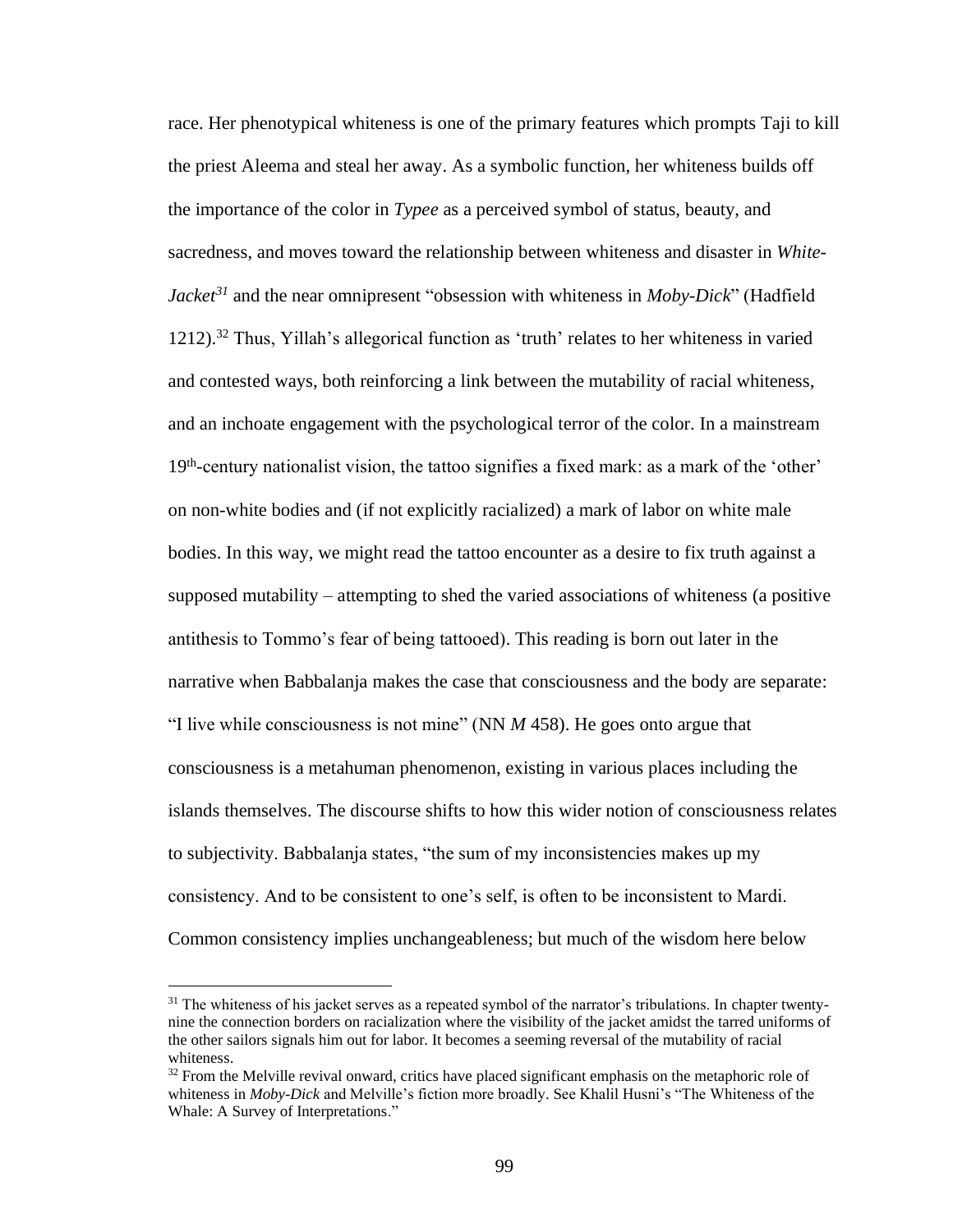lives in a state of transition" (459). Comparing this discourse to the tattoo encounter between Yillah and Jarl, we see that by transferring the tattoo to her arm, truth would take on an 'unchangeable' identity. Yet, truth, or in Babbalanja's words, "wisdom… lives in a state of transition." Thus, the tattoo cannot be transferred and therefore, problematically, truth remains mutable by remaining white.

The tattoo encounter between Jarl and Yillah can also be read through the lens of bodily inscription. Seeing Jarl's tattoo as a 'liminal humanist mark' might symbolically ground Taji's metaphysical hunt for meaning in the specific labor conditions of seafarers, not unlike how many critics have approached the allegorical hunt for the whale in *Moby-Dick*. Or more broadly, tattooing as a cultural symbol could here simply locate truth as inscribed on the body. This association offers the body as a means of entry into metaphysical inquiry. Again, this reading is born out later in the text. When Media is chastising one of the canoe paddlers for bursting out into laughter, Babbalanja comes to his defense by offering that "this man's body laughs; not the man himself" (504). He goes on to tell the king that "Our souls belong to our bodies, not our bodies to our souls" and "without bodies, we must be something else than we essentially are" (505). Locating the body as an arbiter of the soul places it at the locus of metaphysical thought. Thus, the tattoo as bodily inscription becomes an important mark because it has the capacity to reveal, modify, or is otherwise wrapped up in philosophical pursuit. Contrastingly, this reading also engages the anatomy of disembodiment raised earlier in the section. Though Babbalanja seems to give deference to the body, following the above discussion of identity and consciousness, there is an implicit separation between body and soul. It then follows, within the anatomy of disembodiment, that metaphysical truth would not be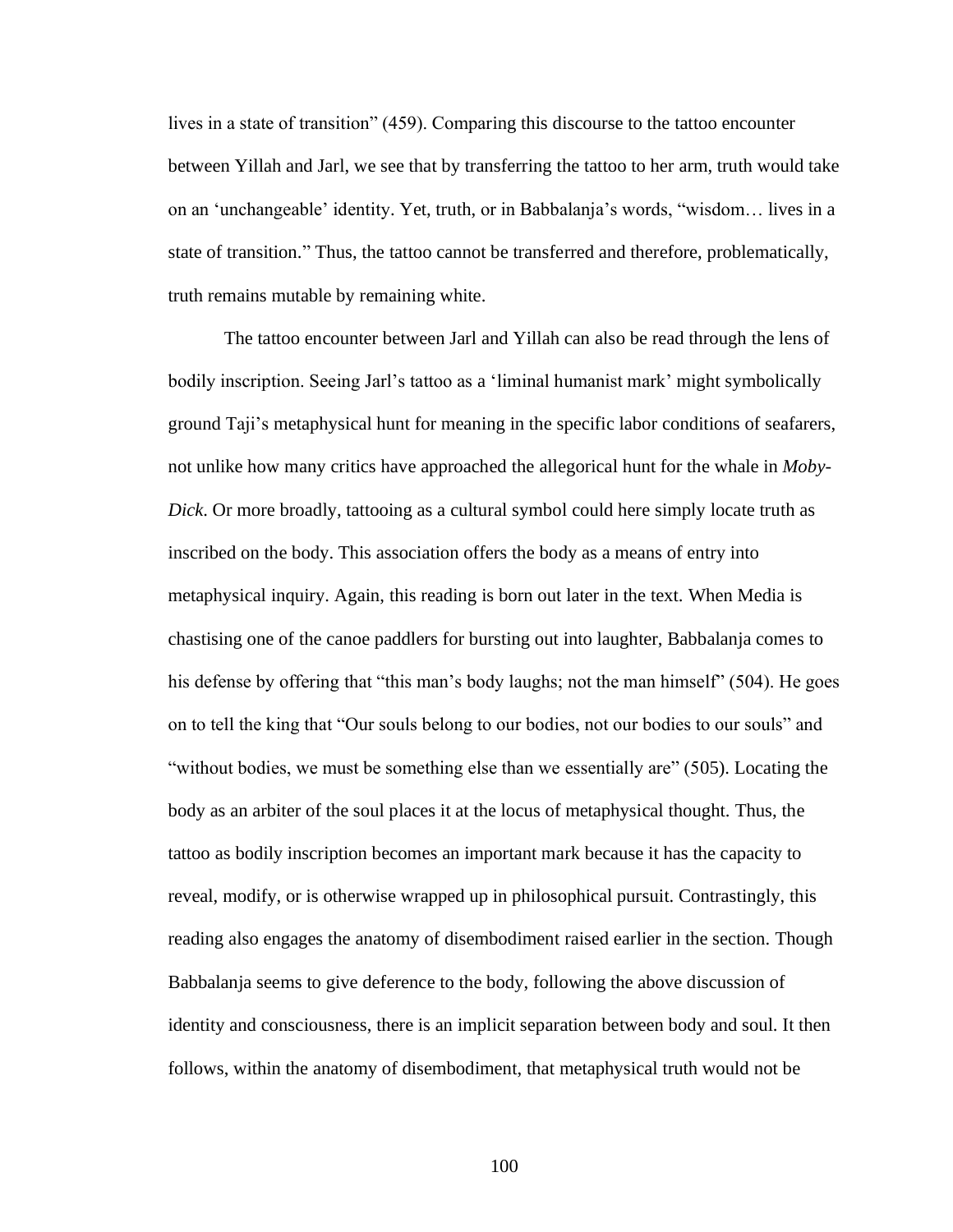modified by bodily inscription. Put simply, the implied separation between body and soul corroborates the anatomy of disembodiment and therefore bodily inscription does not impact the nature of internal truth. This begs the question: do tattoos mark the soul?

In perhaps one of the most oracular passages in *Mardi*, and there are a few of those to be sure, Melville gives us an answer. In a discussion on the value of teeth in Mardi, Taji references how "in some countries, teeth are stricken out under the sway of [grief]. To a very great extent, this was once practiced in the Hawaiian Islands, ere idol and altar went down" (206). Taji supposes how many great teeth were given at "the famous obsequies of their royal old generalissimo, Tammahammaha" (206). This is a reference to the death of Kamehameha I in 1819. Then in an unexpected turn, Taji states

Terrific shade of tattooed Tammahammaha! If, from a vile dragon's molars, rose mailed men, what heroes shall spring from the cannibal canines once pertaining to warriors themselves!  $-$  Am I the witch Endor, that I conjure up this ghost? Or, King Saul, that I so quake at the sight? For, lo! roundabout me Tammahammaha's tattooing expands, till all the sky seems a tiger's skin. But now, the spotted phantom sweeps by; as a man-of-war's main-sail, cloud-like, blown far to leeward in a gale. Banquo down, we return. (206)

First, and most relevant, Kamehameha I's soul/ghost is tattooed, which quite directly answers the question of separation of body and soul: the disembodied anatomy is a false pretense. Metaphysical truth is impacted by embodied experience and shapes the internal self. Thus, within the novel's epistemological framework, metaphysical truth is a real and graspable phenomenon that 'pricks' the ephemeral consciousness. Yet, much as Kamehameha's tattooed specter "sweeps by," truth is elusive and fleeting and only leaves behind an inscription on the self.<sup>33</sup>

<sup>&</sup>lt;sup>33</sup> In the essay "Hawthorne and His Mosses" Melville writes, "Truth is forced to fly like a sacred white doe in the woodlands; and only by cunning glimpses will she reveal herself" (Manuscripts and Archives Division). This poetic simile corroborates the idea that truth is a real, objective, graspable phenomenon, but is also barely glimpsable. Also, note the connection to whiteness.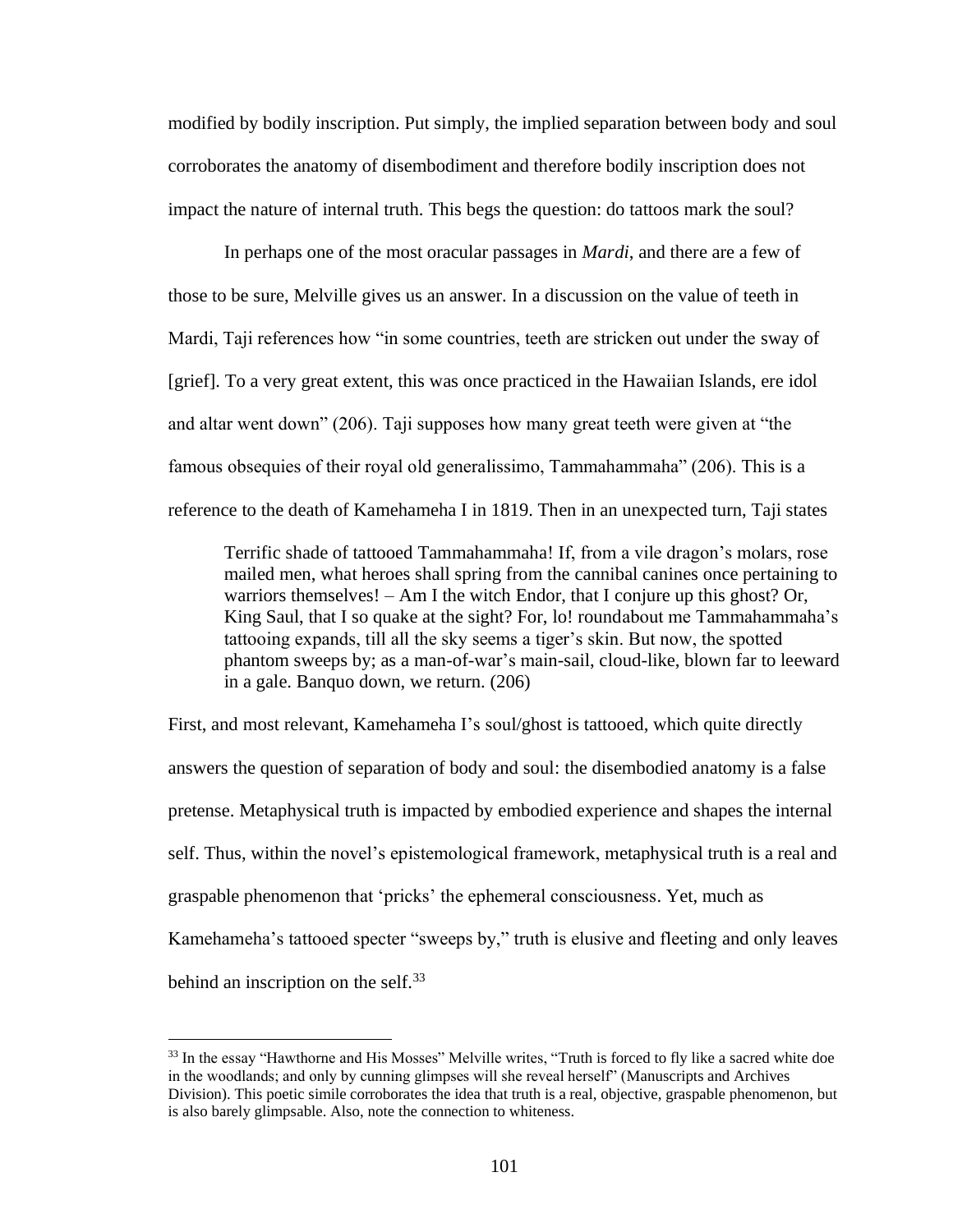Melville's treatment of Kamehameha I's ghost can also be read as a symbolic critique of colonialism. The association between Kamehameha I and Shakespeare's Banquo is somewhat unclear, insofar as Kamehameha's descendants maintained the throne when Melville lived in Hawaii. Here, I read Banquo as the foil to Macbeth, his ghost reminding Macbeth of the witches' prophecy that his descendant will not hold the crown. Melville was present for the temporary cessation of Hawaiian sovereignty to the British crown in 1843 due to the actions of George Paulet (Parker 240). Thus, the ghost of Kamehameha I as Banquo could signal a revival of pre-colonial Hawaiian monarchical rule: a rightful restoration of Hawaiian sovereignty. Taji's own position in the vision of Kamehameha I's ghost is deliberately unclear: he asks if he is "the witch Endor" or "King Saul." Thus, read through biblical symbolism, he asks if he brings about the prophecy of Kamehameha I's ghost as rightful restorer of Hawaiian sovereignty (witch Endor), or if he is the very figure who would be disposed by Kamehameha I's ghost (King Saul). Thus, Melville seems to be interrogating his own subjectivity as white observer and traveler whose writing reflects anticolonial sentiments: a figure that both reifies and counteracts colonial aspirations.

Though referenced while in Mardi, Kamehameha I's tattoos are the last 'real' allusion to Pacific or Euromerican maritime tattoo culture. As Taji travels through Mardi, his encounters with fictionalized tattooing serve allegorical purposes. Typically, the tattoos are minor cultural symbols that give imagistic validity to the allegorical tethers between islands and epochs in human history. Examples of this include when Taji realizes that the tattooing of an idle in the temple of Odo match Media's tattooing exactly, suggesting that Media himself was revered as a god; the image of the boars tusks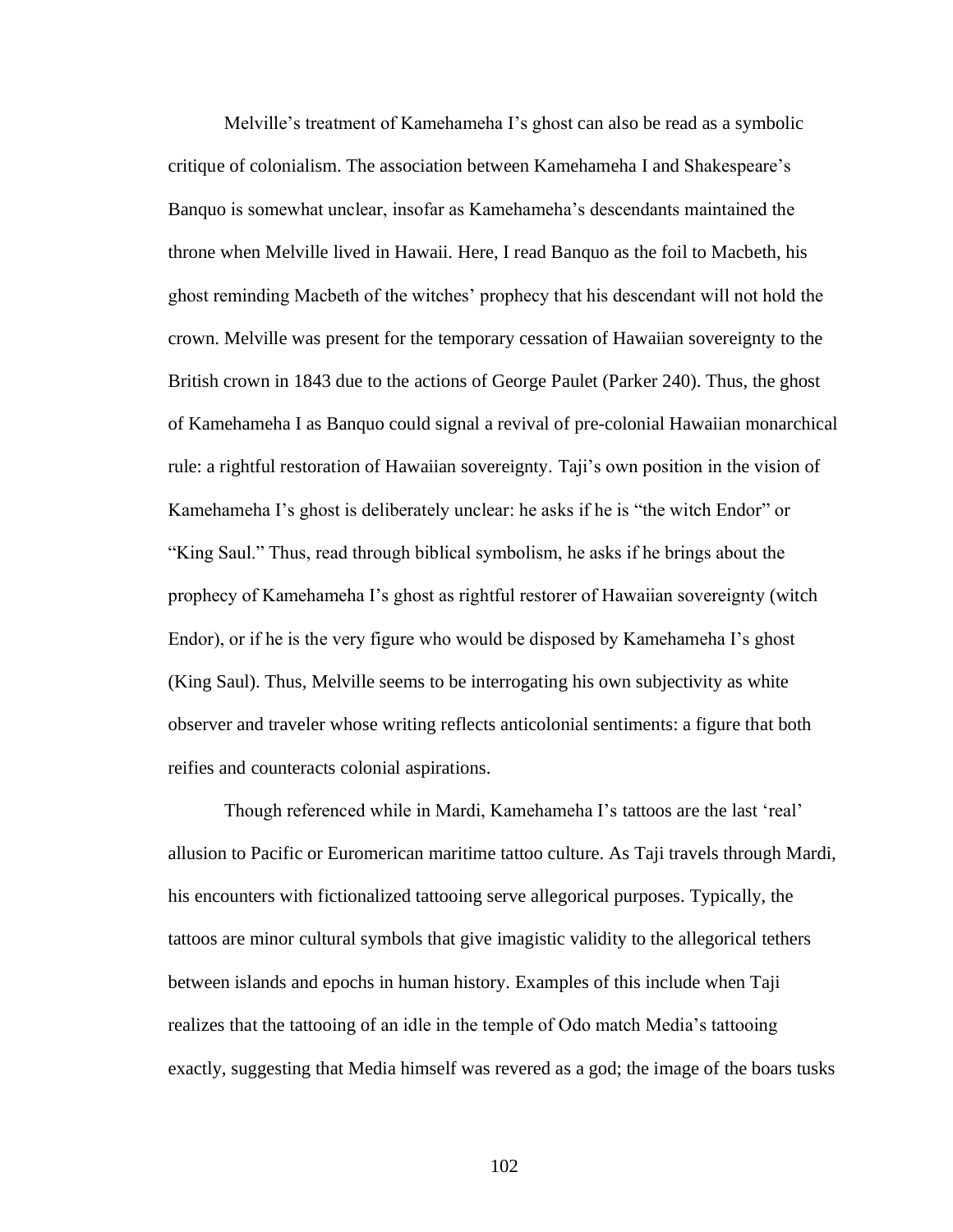carved into the paddles and tattooed on the chests of Media's canoe paddlers; the arrangement of coral in the House of Afternoon that depicts the tattooing of deceased royals; Donjalolo's thirty wives who are tattooed on their arm to signify the corresponding day of the month they spend in his company; the slain prophet from the chronicles of Maramma identified by his tattoos; the exiled Fofi from King Piko's island who was disguised by tattooing himself all over; the picture of Bardianna's tattooing to sign his will. On this last example, Knopf states Bardianna's will resembles "the Polynesian custom of copying face-*moko* on legal documents" (Knopf 146). However, she concludes that "The text now writes tattoos on Euro-American bodies after Polynesian fashion, including a facial tattoo functioning as a signature" (146). Throughout *Mardi*, Melville is very explicit with his racialization of white Euromerican bodies. Jarl's racial background is commented on extensively. Taji's whiteness is perceived as that of a demi-god. Yillah's whiteness is what draws Taji to her. And as I will later demonstrate, a fourth character is explicitly though subtly portrayed as phenotypically white. These four characters constitute the only white bodies in the narrative. By contrast, the Mardian people, including Bardianna, are ethnically portrayed as Pacific Islander. Thus, Bardianna's tattoo does not signify "tattoos on Euro-American bodies after Polynesian fashion" (146). Instead, the above list of tattoo references serves as artifacts of active fictional Mardian cultures. Though each unique instance seems somewhat minor in their own regard, taken as a whole, these references demonstrate the centrality of tattooing in creating an allegorical world rendered through the Mardian archipelago. Thus, by compiling several small and diverse references to tattoos, Melville seems to be locating the art as a seminal human practice that gets taken up in multiple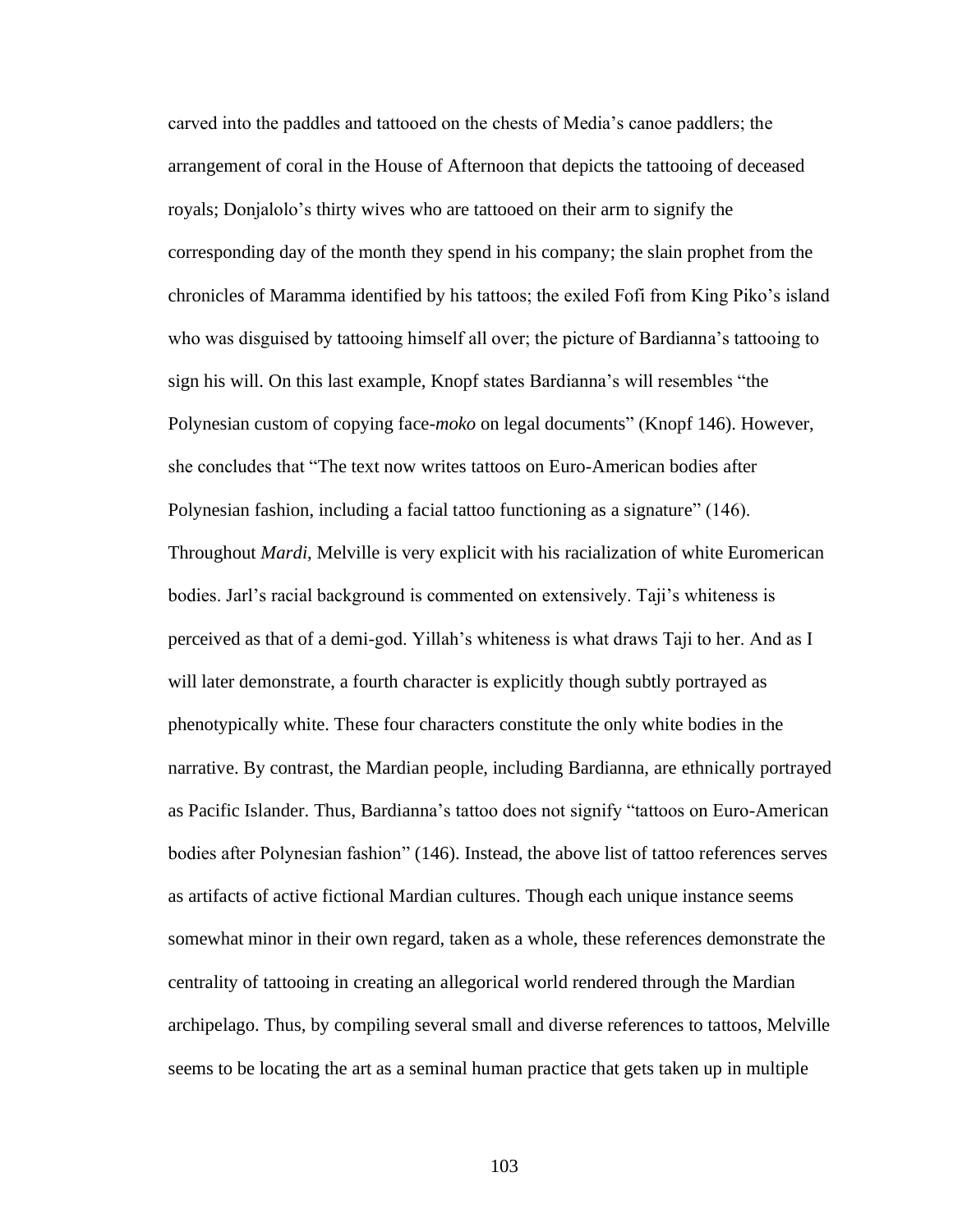contexts across space and time; much like other seminal human functions – such as hospitality, religion, the function of the state, etc. – tattoos become a locus by which Melville allegorically interrogates the dynamics of culture.

The tattooing of King Bello most explicitly demonstrates the metaphysical function of tattoos in the narrative. Their role as allegorical markers of Mardian cultures is expanded to interrogate the role of power and the state in identity formation. King Bello, the sovereign of Dominora, "functions as an allegory to the British Empire, exploring, charting, and conquering much of Mardi's world" (Knopf 144). Before being introduced to Bello, Taji lists various other Mardian Kings that stand in for the constellation of European monarchs in the mid 19<sup>th</sup>-century. Though brief, a few of these Kings are described by their tattoos as a means of portraying their national character. He describes the King of Franko (France) as "finical in his tatooing;" the King of Ibeereea (Spain) with "his limbs all over marks of stakes and crosses;" "the priest king of Vatikanna [the pope]; his chest marked over with antique tatooings" (NN *M* 467). These brief descriptions, which directly tether national character to tattooing, function as a prelude to King Bello. Taji describes the allegorical English King's tattooing in depth:

The broad chest of Bello was the chart of Mardi. Tattooed in sea-blue were all the groups and clusters of the Archipelago; and every time he breathed, rose and fell the isles, as by a tide: Dominora full upon his heart. His sturdy thighs were his triumphal arch; wheron in numerous medallions, crests, and shields, were blazoned all his victories by sea and land. His strong right arm was Dominora's scroll of Fame, where all her heroes saw their names recorded. – An endless roll! Our chronicler avouched, that on the sole of Bello's dexter foot was stamped the crest of Franko's king, his hereditary foe. "Thus, thus," cried Bello, stamping, "thus I hourly crush him." (476)

Each of these tattoos are explicit symbols of English empire. Knopf writes, the tattoos become "a bodily metaphor for both the empire's imperial identity and the assumed right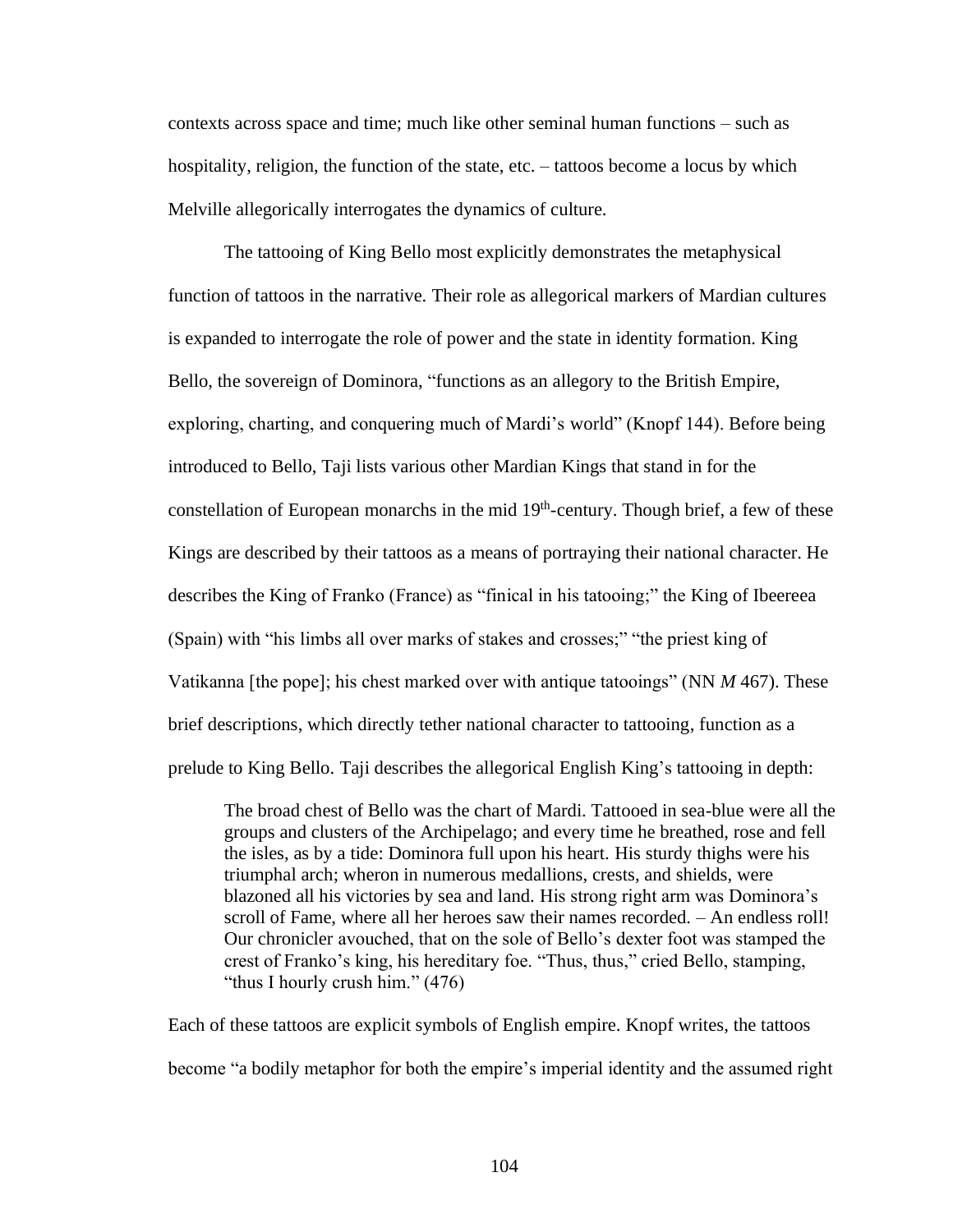and authority to colonial domination" (Knopf  $145$ ).<sup>34</sup> This "bodily metaphor" proves seminal in navigating the faulty disembodied anatomy amid the wider allegorical project of the novel.

Together with the allegorical European kings, tattoos become an embodied marker of national identity transposed onto the body of Bello. As previously demonstrated, one of the main tensions of the allegorical hunt for meaning is the disembodied anatomy, where discourse is kept separate from experience. In the utopian Serenia, all the surviving characters, save Taji, reconcile this tension by embodying a transcendent ideal of democratization and unity. Yet, Taji suicidally sails on. In Bello's metaphoric embodiment of national character, I argue Melville locates the underlying anxiety that leads Taji to continue beyond utopia: the inescapabilty of power in defining identity. Through an embodied cultural symbol, Bello's body becomes the site of cultural expression which is defined by the character of the state. In other words, systems of power define the expression of culture by reinforcing a national identity. Here, Melville is most attuned to the ways in which identity is formed through the (re)production of national belonging, deploying tattoos as a symbol akin to what we might now see as biopolitics.<sup>35</sup> Bello's tattoos thwart the transcendent notion of an embodied selfrealization through democratic unity; instead, they prefigure identity as a contested space of power seeking to recreate national belonging. Thus, the democratic utopian ideal in *Mardi*, conceived through cosmopolitan interrelation (of Serenia and the forecastle), something like the promise of American pluralism, does not transcend systems of power

<sup>&</sup>lt;sup>34</sup> She goes on to argue "In light of Melville's satirical treatment of Bello... Melville mocks the idea of putting imperialist claims in 'writing' and marking them on skin as if to thus enhance their legality" (Knopf 145).

<sup>35</sup> As demonstrated in Foucault, *The Birth of Biopolitics*.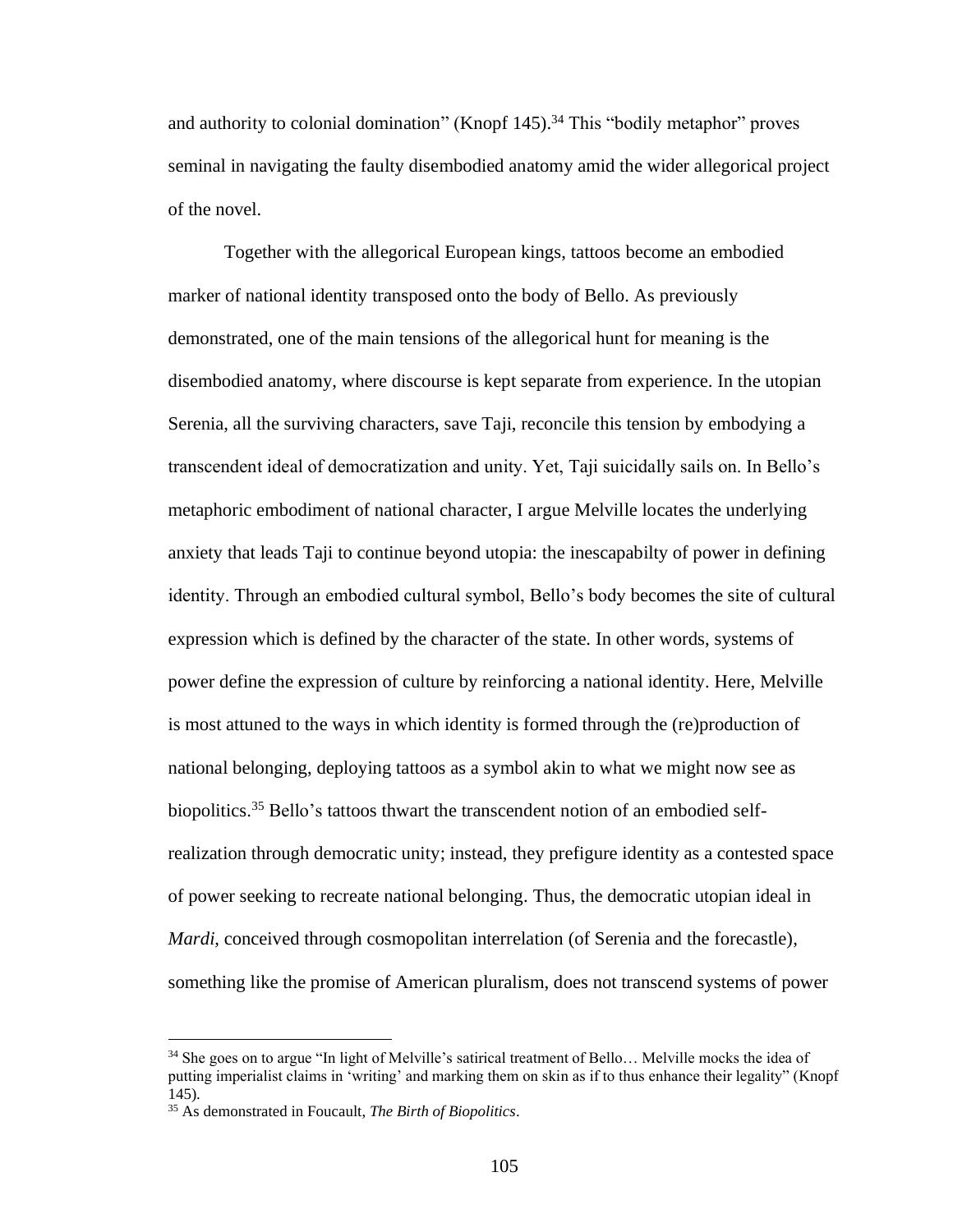that control identity formation. Through Bello's tattoo's we feel Melville rail against these deterministic forces.

Melville ties together tattoos, embodiment, determined identity, power, and a dissolution of the transcendent democratic ideal in his treatment of Vivenza, an allegory for the United States, and his commentary on slavery. Though not as prominent as King Bello's tattooing, the chiefs of the temple of freedom (the US government) are described as "presenting strange contrasts in their style of tattooing" (NN *M* 515). This quote is reminiscent of the previous descriptions of the contrasting tattoos of the allegorical European Kings. Thus, the contrast in tattooing delineates the various identities of the US States. Given the political context in which *Mardi* was written (1849) and given Melville's not-so-allegorical engagement with slavery, which I briefly describe below, the most explicit difference that the tattoos ought to represent is the various views on that institution. In other words, Melville sets up the contrasting styles of tattooing as an allegorical representation of the divergent ideologies regarding slavery in mid 19<sup>th</sup>century America. However, he instead choses to dissolve the allegory and use race itself as the distinction.

After visiting the temple of freedom, the travelers come across a crowd gathered around an anonymous letter that had mysteriously appeared affixed to a palm tree. The letter is a lengthy treatise that points out the clear paradox of a free republic that legalizes enslavement. The treatise, spanning five pages, includes lines such as: "he who hated oppressors, is become an oppressor himself"; "civilization has not ever been the brother of equality"; "your temple of freedom was the handiwork of slaves" (526-8). The letter is deplored by the crowd and torn to shreds. The travelers then discuss who could have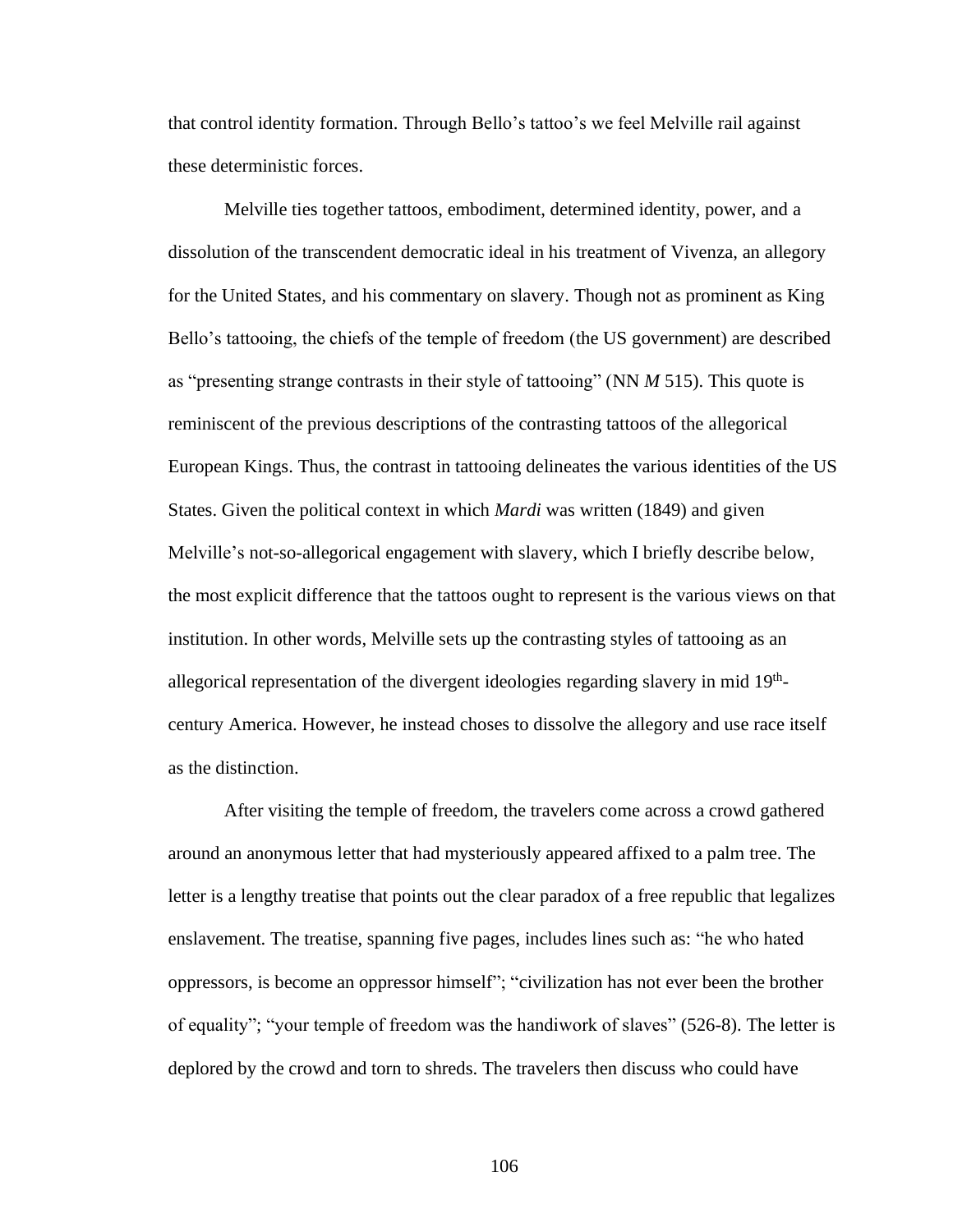written it but come to no conclusion. Though Melville does not reveal the author, the conversation about its origin seems to hint toward Taji, or, if not him as narrator, then reflexively points to Melville himself. The travelers journey to the "Extreme South of Vivenza" and encounter the institution of slavery firsthand. Tattoos are replaced by phenotypical racial identifiers to create the identities of the enslaved (who are referred to as the tribe of Hamo) and their southern enslavers.<sup>36</sup> Thus, the fictionalized critique of national power determining identity, rendered through Bello's tattoos, is transformed into a more direct critique of 19<sup>th</sup>-century racial constructions.

Describing the scene of enslavement in the Extreme South of Vivenza, Taji states, "hundreds of collared men were toiling in trenches, filled with the taro plant; a root most flourishing in the soul. Standing grimly over these, were men unlike them; armed with long thongs, which descended upon the toilers, and made wounds" (532). He sets up a clear distinction of appearance between the enslavers and the enslaved. He goes on to describe Nulli, one of the enslavers, as "a cadaverous, ghost-like man; with a low ridge of forehead; hair, steel-gray; and wondrous eyes; – bright, nimble, as the twin Corposant balls, playing about the ends of ships' royal-yards in gales" (532). Echoing a longer tradition, Steven Olsen-Smith and Joshua Preminger argue that "Melville provided for John C. Calhoun in the character of the heartless overseer, Nulli" (Olsen-Smith and Preminger 56). I argue that Nulli as allegorical portrait of John C. Calhoun, a staunch mid-century proponent of slavery, is explicitly racialized as white in order make an explicit link between the role of power in identity formation and US racial constructions. The adjectives "cadaverous" and "ghost-like" point toward the man being phenotypically

<sup>&</sup>lt;sup>36</sup> Of course, calling the enslaved 'Tribe of Hamo' is an overt signal that we should understand them as African, though Melville does not racialize them through direct description of their bodies.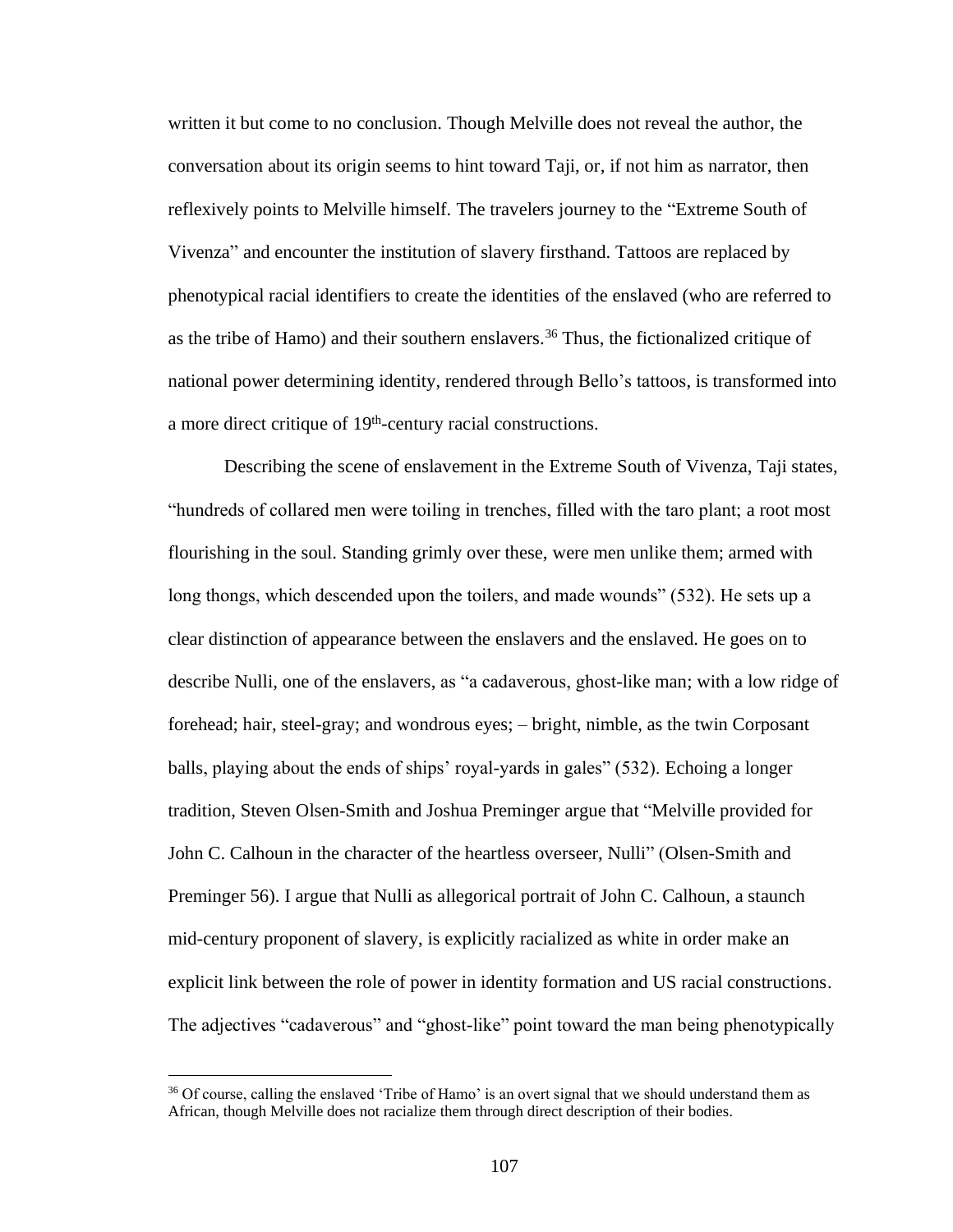understood as white, though these descriptions may describe his comportment rather than his appearance. More directly, the allusion to "Corposant balls" to describe the man's eyes are a better sign of his racialization. Corposant is another term for St. Elmo's fire, a rare blue electrical phenomenon that has been observed coalescing around the top masts of ships. In the context of 19<sup>th</sup>-century racial classifications, blue eyes are indicative of European ethnicity. Coupled with a lack of reference to distinctions in tattooing, which thus far have signaled differences in culture, class, nationality, etc., these subtle phenotypical descriptions cast the difference in appearance between Nulli and the enslaved along racial lines. The use of racial as opposed to allegorical distinction is perhaps a means of highlighting the severity of his moralizing claims throughout the episode. If for King Bello tattoos functioned as inscriptions of power, here, the replacement of allegorical tattooing with explicit racialization drives home a central premise of 19<sup>th</sup>-century American national reproduction: white supremacy. In other words, by shifting from tattoos to race in the scene of enslavement in Vivenza, Melville is demonstrating the process by which American national identity coalesced around the construction of whiteness to reproduce state power.

There is hardly a cohesive way to summarize this section. In attempting to read alongside Melville, I have certainly reproduced some of that meandering prolixity which makes *Mardi* challenging. Yet, this too might be an important quality of Melville's engagement with tattoos in the text. They are not a cohesive symbol, made readily legible by attentive scholarship. They are sprawling, contrasting, and difficult, much as his wider allegory. What can be distilled is that tattoos give Melville a lens to explore bodies, relation, and cultural imposition. They are a visible mark that expresses how his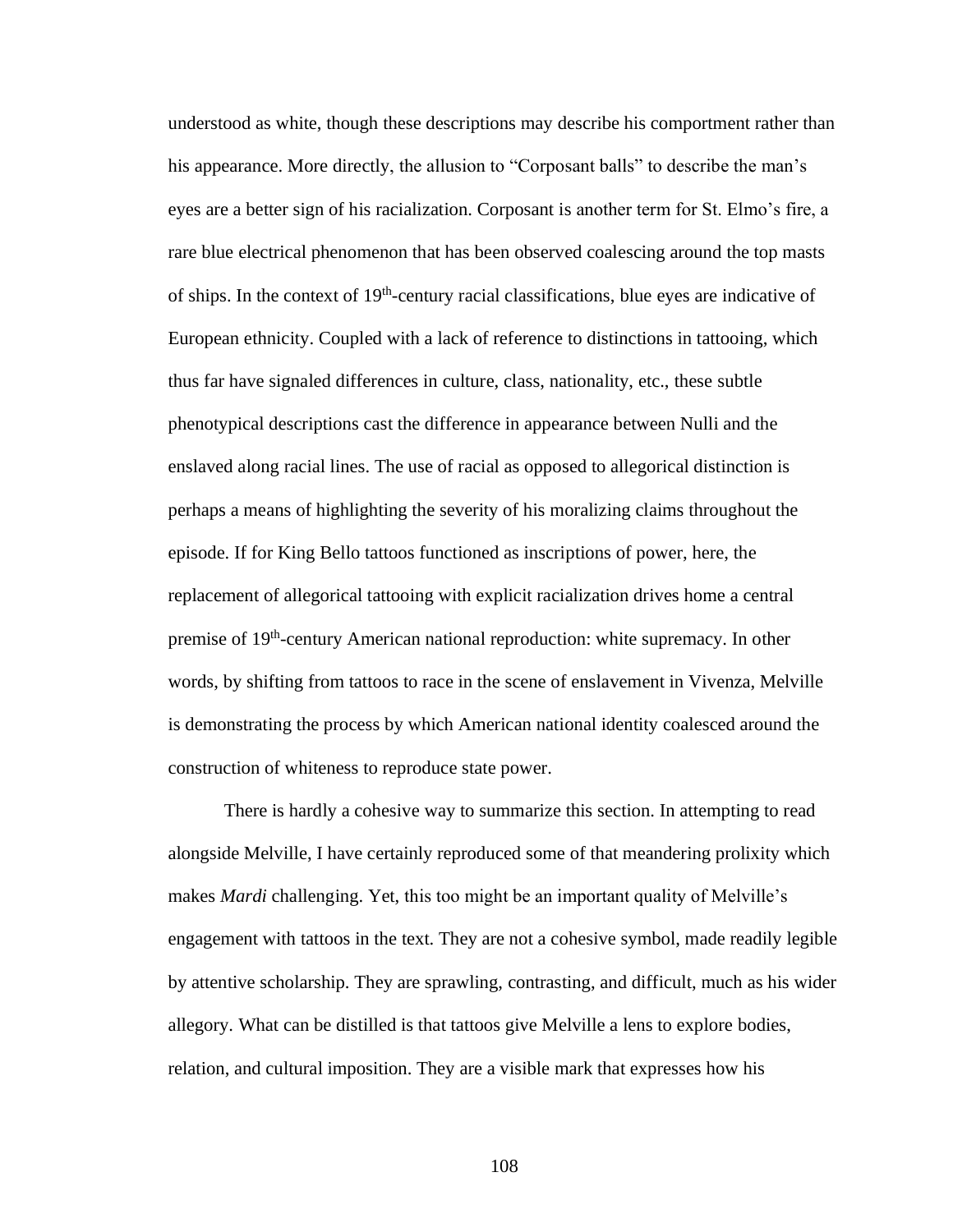characters exist in the world, a world rife with hierarchy, power, and coercion. Much as his treatment of Euromerican maritime tattoos, the marked body in *Mardi* reminds us of the presence of subjugation in identity formation. In fact, looking back to the previous chapter, what might be cohesively argued about tattoos in his first five books, is that they remind us we are all marked by simply being in the world. Tattoos make visible those invisible ties of culture, authority, and relation that determine our identities. As Knopf insightfully suggests, "they merge the meaning and symbolism of the cultural text with human bodies; the tattoos thus transform into bodily metaphors for cultural concepts and ideas" (Knopf 154). In a way, marked or not, Melville's symbolic use of tattoos reminds us that bodies are perpetually inscribed by the very nature of existence. Looking ahead, *Moby-Dick* offers a tenuous resolution: a chart for navigating the determinism of identity. We find in the tattoos of Queequeg and Ishmael, not a transcendent symbol, but an embodied mark of interrelation as a transformative force.

## **Tattoo Metamorphosis in** *Moby-Dick*

By placing *Moby-Dick* as my last section, I have somewhat reproduced a critical fallacy engrained in the historic body of Melville scholarship and canonization: reading *Moby-Dick* as Melville's paramount achievement. However, by arriving at *Moby-Dick*, I do not mean to suggest that Melville arrives at his literary genius in this text, nor do I suppose that here we arrive at some conclusive engagement with tattoos. Instead, by ending with *Moby-Dick*, I propose that the text, in some ways, weaves together the various tattoo 'yarns' spun together in his first five books. Like *Typee*, tattoos in *Moby-Dick* have received a significant amount of critical attention. Yet, most of this attention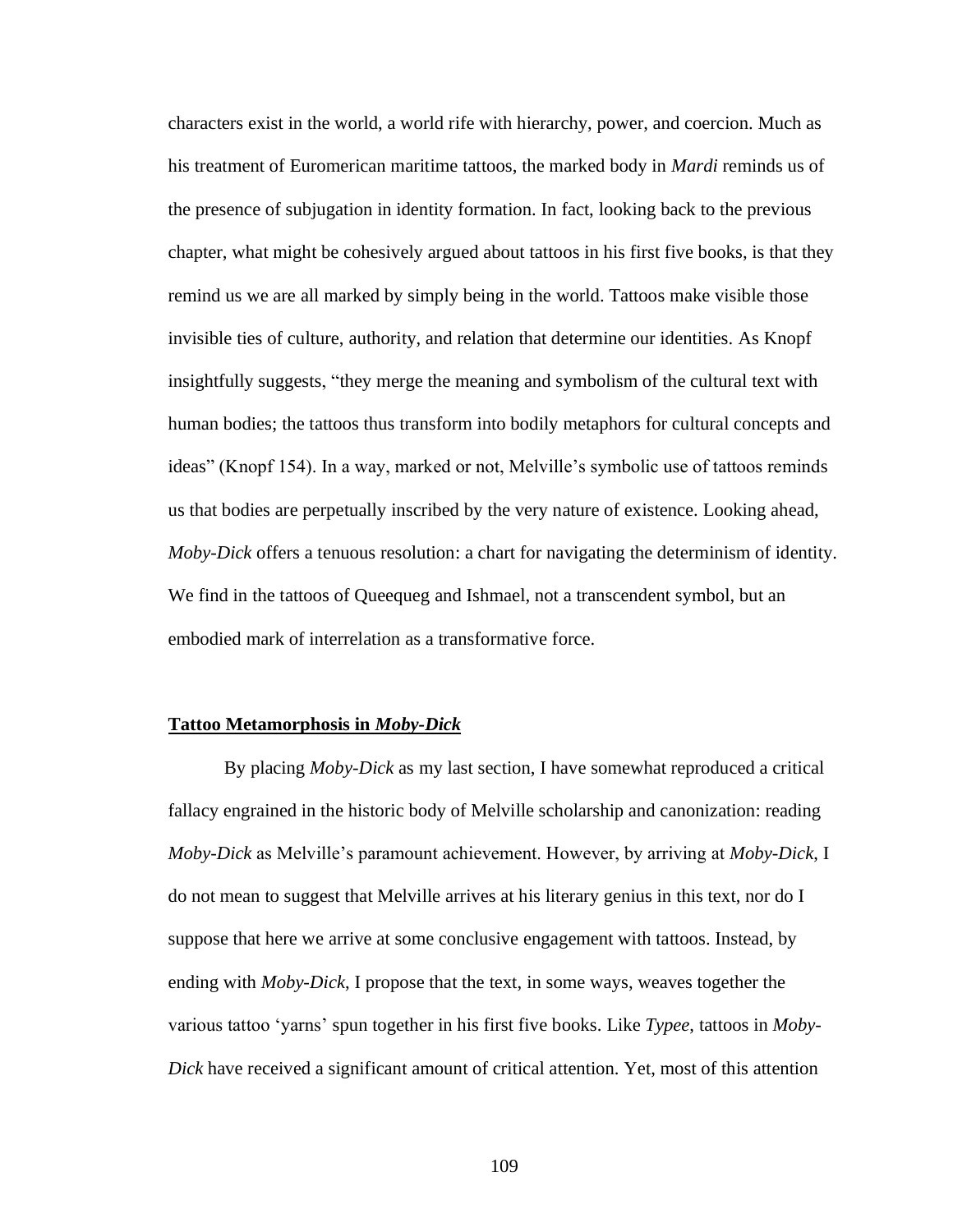has remained internal to the text, prefiguring Queequeg, Ishmael, and the symbolic ramification of their tattooed kinship. What new insights emerge when we see tattoos through the lens of symbolic development through his first five books? How do these symbols change in *Moby-Dick*? How should we read Queequeg and Ishmael's tattooed relationship? To answer these questions, I first look at how Melville and his progeny of scholars have taken up tattoos. The narrative follows Ishmael, an experienced seafarer but first-time whaler who signs aboard the *Pequod*, a whaling vessel captained by Ahab. Ahab leads the cosmopolitan crew in a monomaniacal hunt for the white whale Moby Dick, who had previously taken Ahab's leg. They track the whale over the globe only to meet disaster, Ishmael alone surviving the wreck. Three major avenues of approach toward tattooing exist in the text: the evolving descriptions of Queequeg's tattoos, Ishmael's whale tattoo, and the transposed tattoo inscriptions on Queequeg's coffin turned life buoy. Scholars tend to tie together each of these examples to demonstrate how tattoos, on Ishmael, reflect the impact of his relationship with Queequeg.

A survey of how Ishmael physically describes Queequeg's tattoos demonstrates transformation. In their first encounter at the Spouter-Inn, Ishmael exclaims, "Such a face! It was of a dark, purplish, yellow color, here and there struck over with large, blackish looking squares" (NN *MD* 21). He misperceives Queequeg's facial tattooing as bandages, then supposes the "stains of some sort or other" were akin to those of "a white man – a whaleman too – who, falling among the cannibals, had been tattooed by them" (21). Finally, he is shocked to realize Queequeg is a Pacific Islander. In this initial encounter, Ishmael takes us through stages of recognition. His perception of Queequeg's tattoos unfurl before the reader. This theme is furthered: "he continued the business of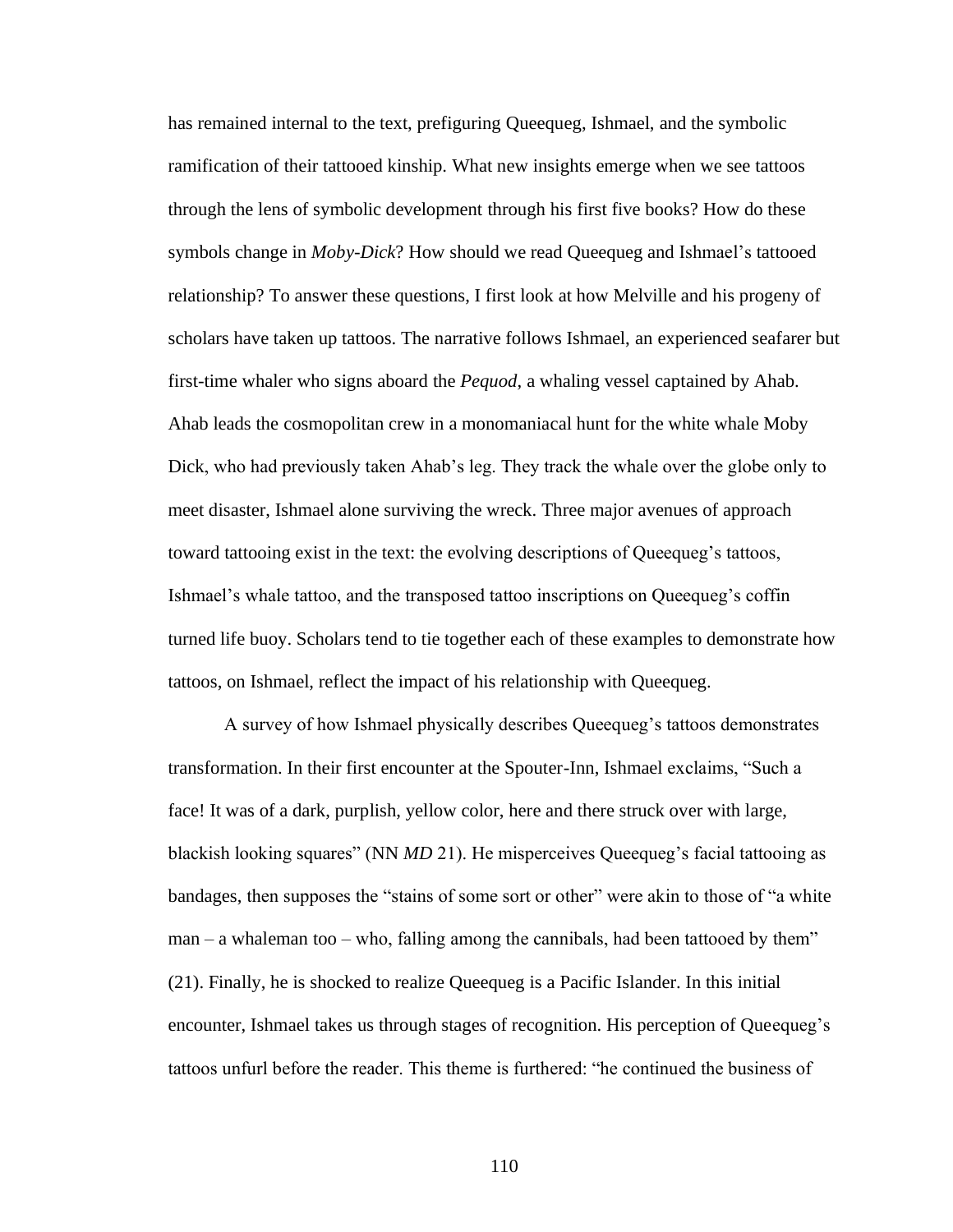undressing, and at last showed his chest and arms. As I live, these covered parts of him were checkered with the same squares as his face; his back, too, was all over the same dark squares… Still more, his very legs were marked, as if parcel of dark green frogs were running up the trunks of young palms" (22). Here, Ishmael's initial perceptions of the tattoos illicit fear. "It was now quite plain that he must be some abominable savage… I quaked to think of it" (22). Yet, this racial apprehension gives way shortly thereafter. "For all his tattooings he was on the whole a clean, comely looking cannibal… the man's a human being just as I am" (24).

The following morning, after the best sleep of his life, Ishmael finds "Queequeg's arm thrown over me in the most loving and affectionate manner. You had almost thought I had been his wife" (25). He likens Queequeg's arm tattoos to the bedspread:

this arm of his tattooed all over with an interminable Cretan labyrinth of a figure, no two parts of which were one precise shade – owing I suppose to his keeping his arm at sea unmethodically in sun and shade, his shirt sleeves irregularly rolled up at various times – this same arm of his, I say, looked for all the world like a strip of that same patchwork quilt… they so blended their hues together. (25)

Interestingly, the marks have been stamped by seafaring labor, even if they do not originate from that cultural context. Through unfurling observation of Queequeg's tattoos, Ishmael unfurls his own racial apprehension and leads toward romantic embrace. Knopf compares these descriptions to a brief reference later in the narrative. She writes, "Ishmael still thinks Queequeg 'hideously marred about the face—at least to my taste'; but he approaches the matter with his newly learned lesson of cross-cultural tolerance and cultural relativism (Knopf 148). She echoes H. C. Brasher's influential study which argues that Queequeg's tattoos contain a series of lessons that Ishmael learns. In these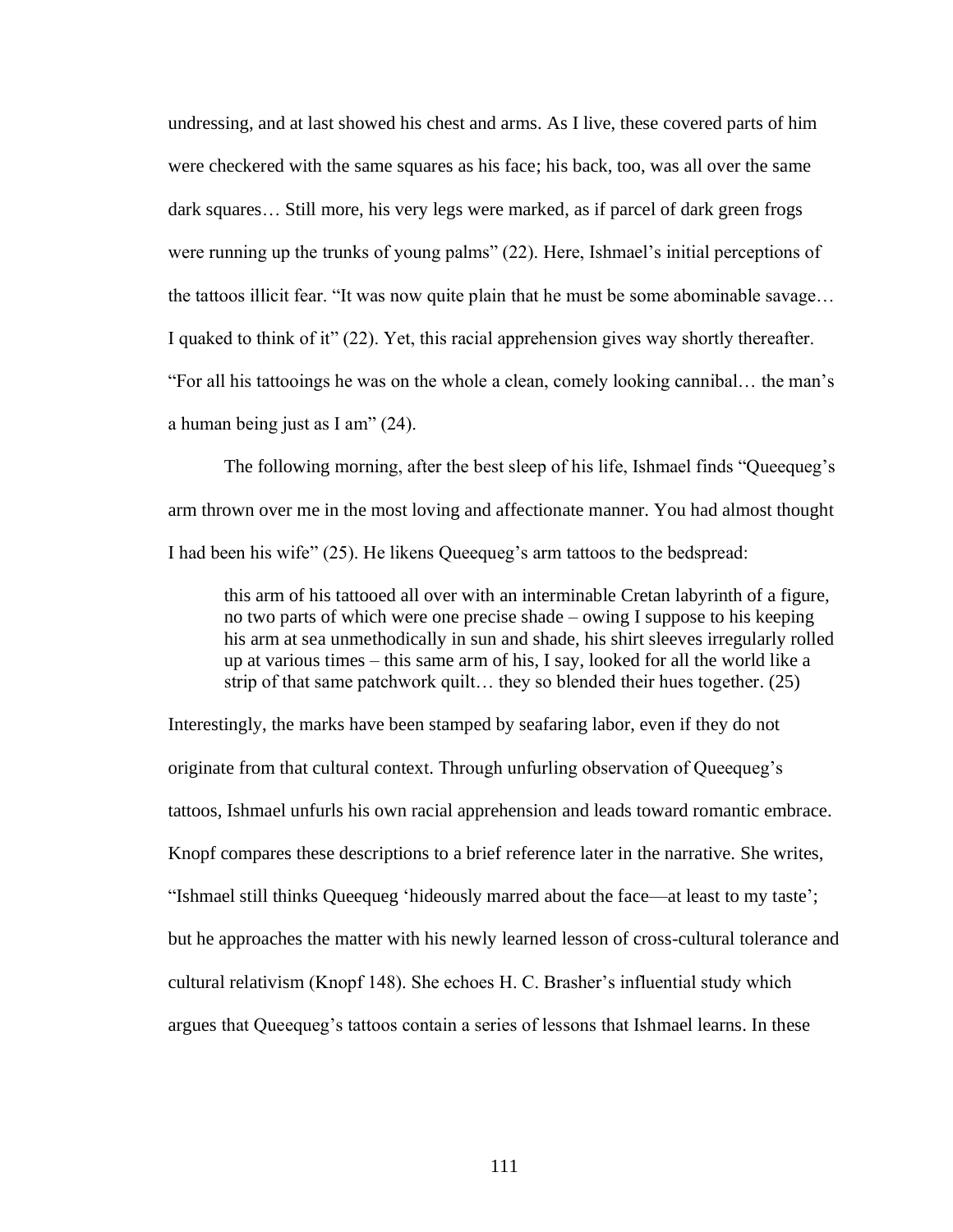unfurling initial descriptions we feel Ishmael's psychological transformation taking shape, leading toward, as Knopf suggests, "tolerance and cultural relativism."

In a similar vein, Ishmael's continued focus on Queequeg's tattoos not only demonstrates his internal transformation but sets the stage for his developing perception of Queequeg's internal characteristics. Continuing from the passage Knopf quoted, Melville writes,

his countenance yet had something in it which was by no means disagreeable. You cannot hide the soul. Through all his unearthly tattooings, I thought I saw traces of a simple honest heart; and in his large, deep eyes, fiery black and bold, there seemed tokens of a spirit that would dare a thousand devils… there was a certain lofty bearing about the Pagan, which even his uncouthness could not altogether maim… Queequeg was George Washington cannibalistically developed. (NN *MD* 50)

This scene appears when Ishmael returns from the chapel and Father Maple's sermon. The stately description gives way to a more affection in bed, "chatting and napping at short intervals, and Queequeg now and then affectionately throwing his brown tattooed legs over mine, and then drawing them back; so entirely sociable and free and easy were we" (53). Their playfulness keeps them awake and they decide to smoke together. Passing back and forth the tomahawk pipe, Queequeg gives Ishmael his backstory, though it is not fully comprehended and proves a "mere skeleton" of his biography. Melville writes, "Queequeg was a native of Kokovoko, an island far away to the West and South. It is not down on any map; true places never are" (55). Ishmael states that "in Queequeg's ambitious soul, lurked a strong desire to see something more of Christendom than a specimen whaler or two. His father was a High Chief, a King; his uncle a High Priest... There was excellent blood in his veins" (55). Ishmael also reveals how Queequeg had smuggled himself aboard a whaler: "he was actuated by a profound desire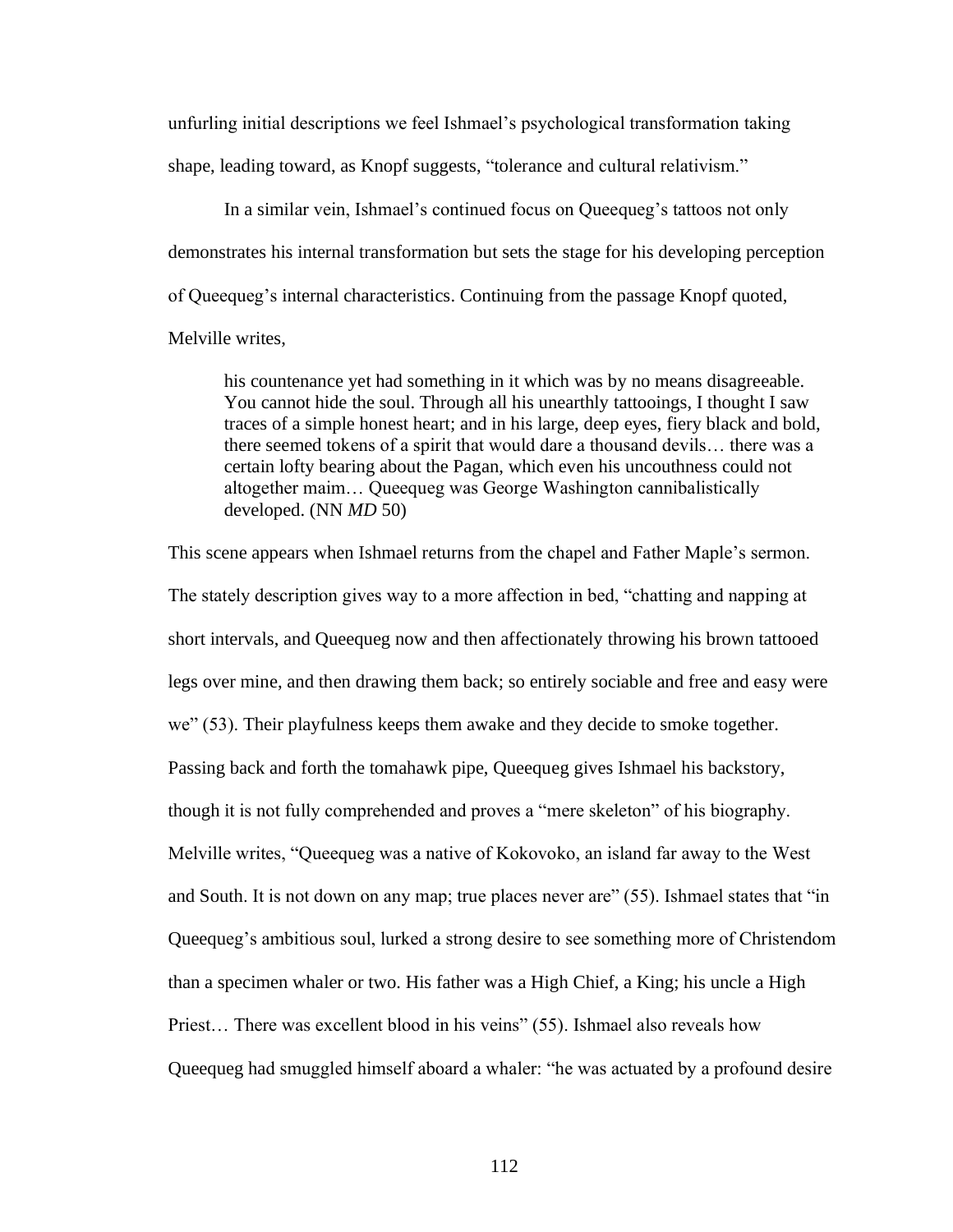to learn among the Christians, the arts whereby to make his people still happier than they were" but "the practices of whalemen soon convinced him that even Christians could be both miserable and wicked… Thought he, it's a wicked world in all meridians; I'll die a pagan" (56). Ishmael's observations, initially wrapped up with an emphasis on tattooing, yield Queequeg's backstory.

The final direct reference to tattooing before embarking on the *Pequod*, occurs when Queequeg and Ishmael sign aboard. Bildad and Peleg, the ships principal owners, question whether Queequeg has converted to Christianity before letting him ship. Peleg suggests "he hasn't been baptized right either, or it would have washed some of that devil's blue off his face" (88). Ishmael invokes the common failings of spirituality to convince the owners: "the great and everlasting First Congregation of this whole worshipping world; we all belong to that; only some of us cherish some queer crotchets noways touching the grand belief; in *that* we all join hands" (88). Bildad and Peleg relent and allow Queequeg to sign the ship's documents. For his signature, he "copied upon the paper, in the proper place, an exact counterpart of a queer round figure which was tattooed upon his arm" (89). Knopf argues Queequeg's signature follows "Polynesian tradition" and "renders his tattoo as text in a concrete legal context" (Knopf 150). It is also reminiscent of Bardianna's will in *Mardi*. Matthew Frankel points out that, in an editorial misstep, both the Norton and Northwestern-Newberry editions of *Moby-Dick* do not reproduce the mark Melville copied down on the manuscript. He argues, inclusion of the true mark would "[clear] a seat in the representational order of the novel for a character who must express himself or not at all. The signature Ishmael attempts to replicate exactly evinces a faithfulness to Queequeg's otherwise distorted visibility—a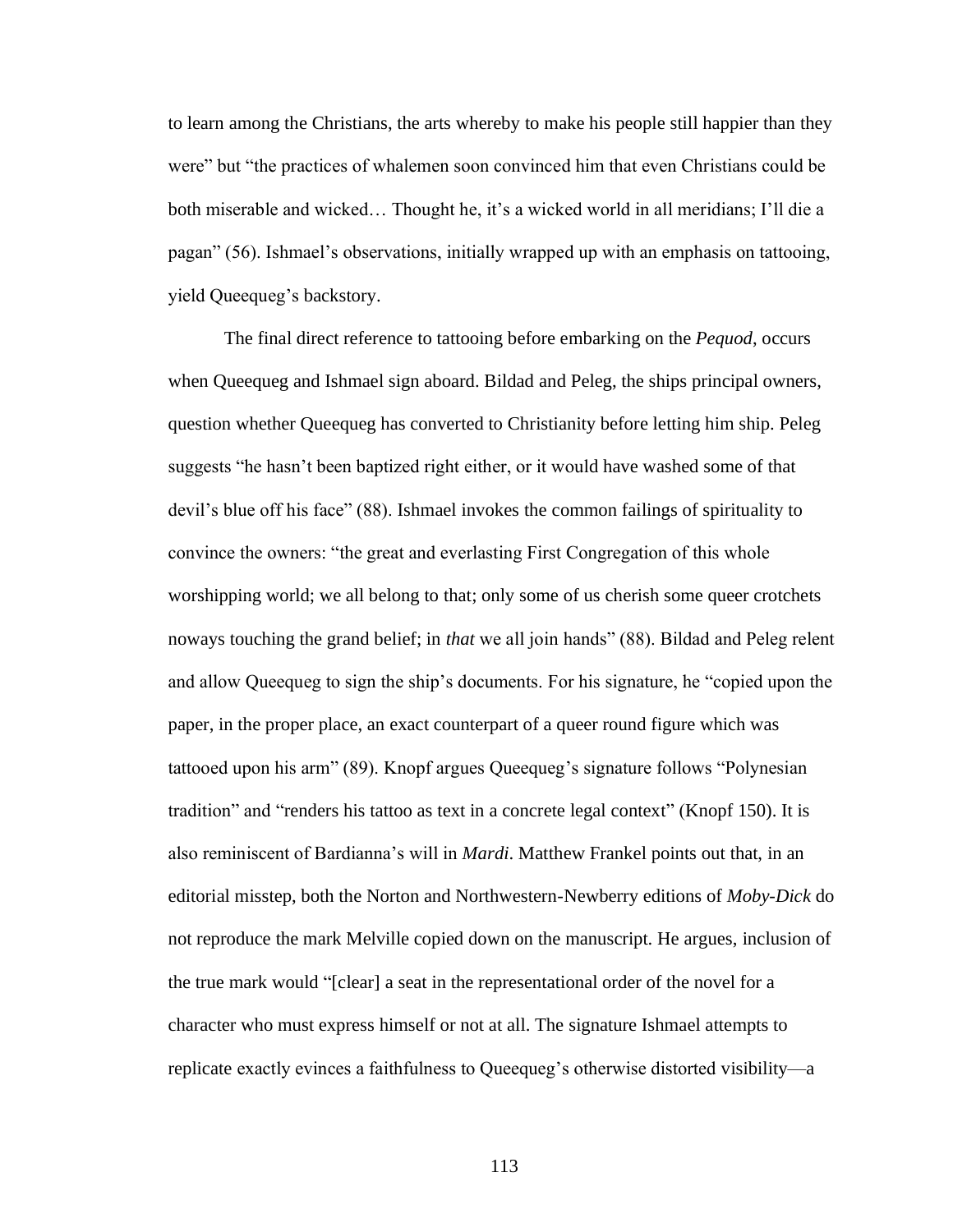self-imposed check to his narrative privilege that disrupts the racial unconscious of his representative designs" (Frankel 137).<sup>37</sup> Frankel parses the ways in which Queequeg is "distorted" through representation. If tattoos help to reveal Queequeg's character, they do so only through Ishmael's perceptions. Thus, the image that we are presented of Queequeg is only the impression he left in Ishmael's psyche. Yet, through direct moments of agency, such as the tattooed mark as signature, or, as we will see, his coffin, Queequeg achieves "undecipherable" self-representation in the text (135).

Much later in the narrative, Queequeg's tattoos receive further comment. Ishmael describes him laboring in the hold: "the tattooed savage was crawling about amid the dampness and slime, like a green spotted lizard at the bottom of a well" (NN *MD* 477). From this he catches a fever and "waisted away in those few long-lingering days, till there seemed but little left of him but his frame and tattooing" (477). Feeling the lingering presence of death, Queequeg commissions a canoe-coffin, so that he might "not unlike the custom of his own race" be "stretched out in his canoe… to be floated away to the starry archipelagoes" (478). In a rather enigmatic turn, he "made up his mind to live" and recovers speedily (480). Following the recovery, he converts the coffin to "a seachest" (480). Ishmael states:

Many spare hours he spent, in carving the lid with all manner of grotesque figures and drawings; and it seemed that hereby he was striving, in his rude way, to copy parts of the twisted tattooing on his body. And this tattooing, had been the work of a departed prophet and seer of his island, who, by those hieroglyphic marks, had written out on his body a complete theory of the heavens and the earth, and a mystical treatise on the art of attaining truth; so that Queequeg in his own proper person was a riddle to unfold; a wondrous work in one volume; but whose mysteries not even himself could read, though his own live heart beat against them; and these mysteries were therefore destined in the end to moulder away with the living parchment whereon they were inscribed, and so be unsolved to the

<sup>&</sup>lt;sup>37</sup> The true mark in the manuscript looks something like a lower-case theta  $(\theta)$ , whereas in the NN critical edition, the mark appears as a thick cross.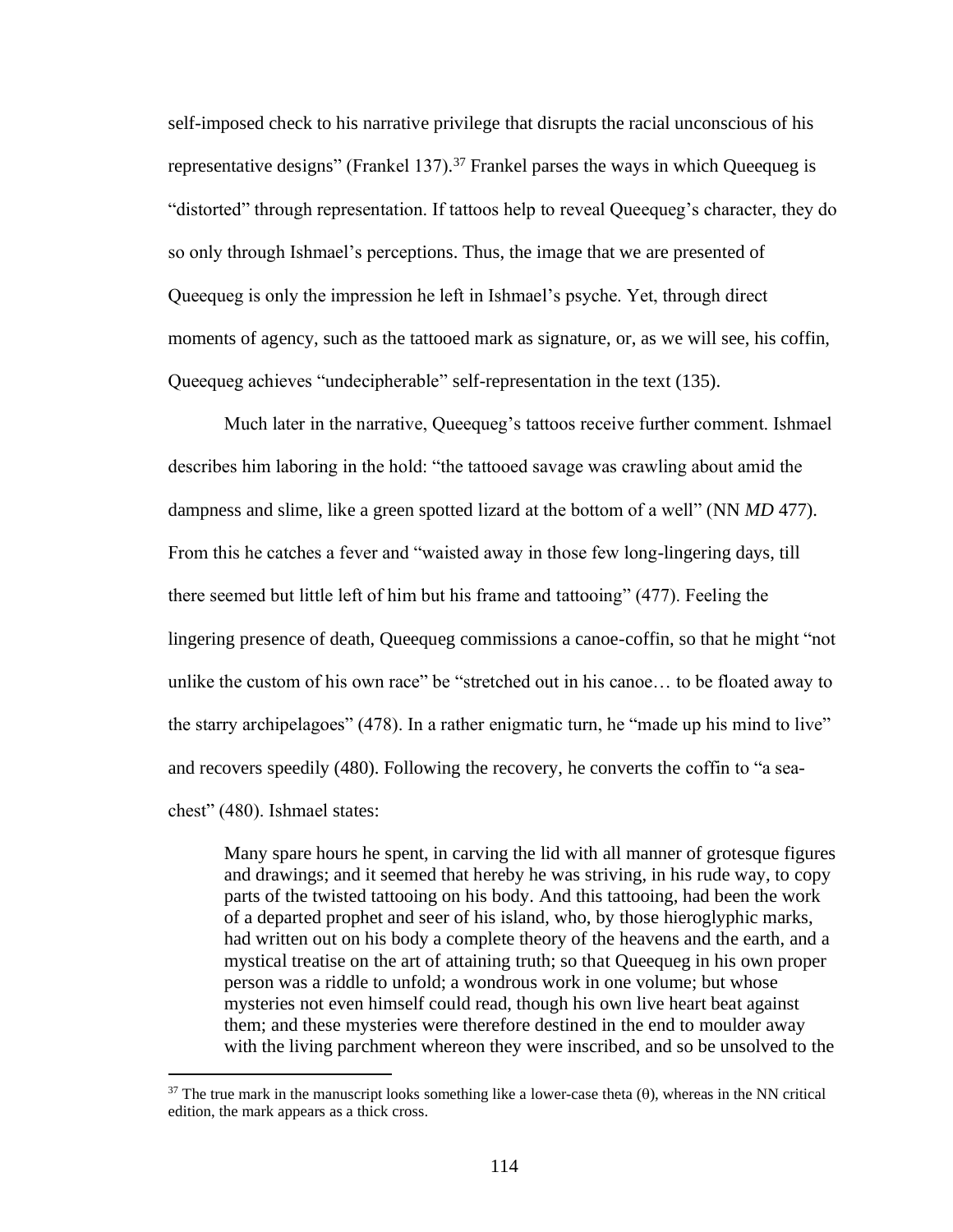last. And this thought it must have been which suggested to Ahab that wild exclamation of his, when one morning turning away from surveying poor Queequeg – 'Oh, devilish tantalization of the gods!' (480-481)

In this passage, Ishmael's perceptions of Queequeg, rendered through tattoos, reaches its final act. Where before, Ishmael only felt Queequeg's nature concealed behind his tattooed body, here, his body itself becomes a mappable artifact of his lofty atmosphere. Scholars have approached this passage, and Queequeg's tattoos more broadly from several perspectives. Brashers argues that the illegible tattooed treatise constitutes a lesson for Ishmael, "which correspond to the two phases of meaning… contained in his tattoos: (1) the mystic art of attaining truth, i.e., evaluating experience, and (2) a theory of the heavens and the earth, i.e., placing one's self in the scheme of the universe" (Brashers 138).

In stepping through the way Ishmael's perception of tattooing develops, Brashers demonstrates the various ways these lessons are learned. Generally, he describes the tattoo lesson plan as "a matter of maintaining one's identity and judgment in the face of mild chaos and all its contradictions" (142). This is learned in phases through "tolerance" (143); by removing dogmatic "belief" and applying "morality" in interpersonal interactions (145); and "consciously maintaining balance" between existing and finding meaning in the world – a lesson monomaniacal Ahab precipitously fails to learn (146). In Brashers formulation, "the mystic-religious lesson in Queequeg's tattoos… has been psychically transferred to Ishmael's personality… though both of them are unconscious of the lesson and of the act of teaching. Ishmael's experiences with Queequeg figuratively tattoo his soul with the forgotten meaning of the tattoos" (137). There are a few problematic assertions in this theory to be addressed; however, in the notion of tattooing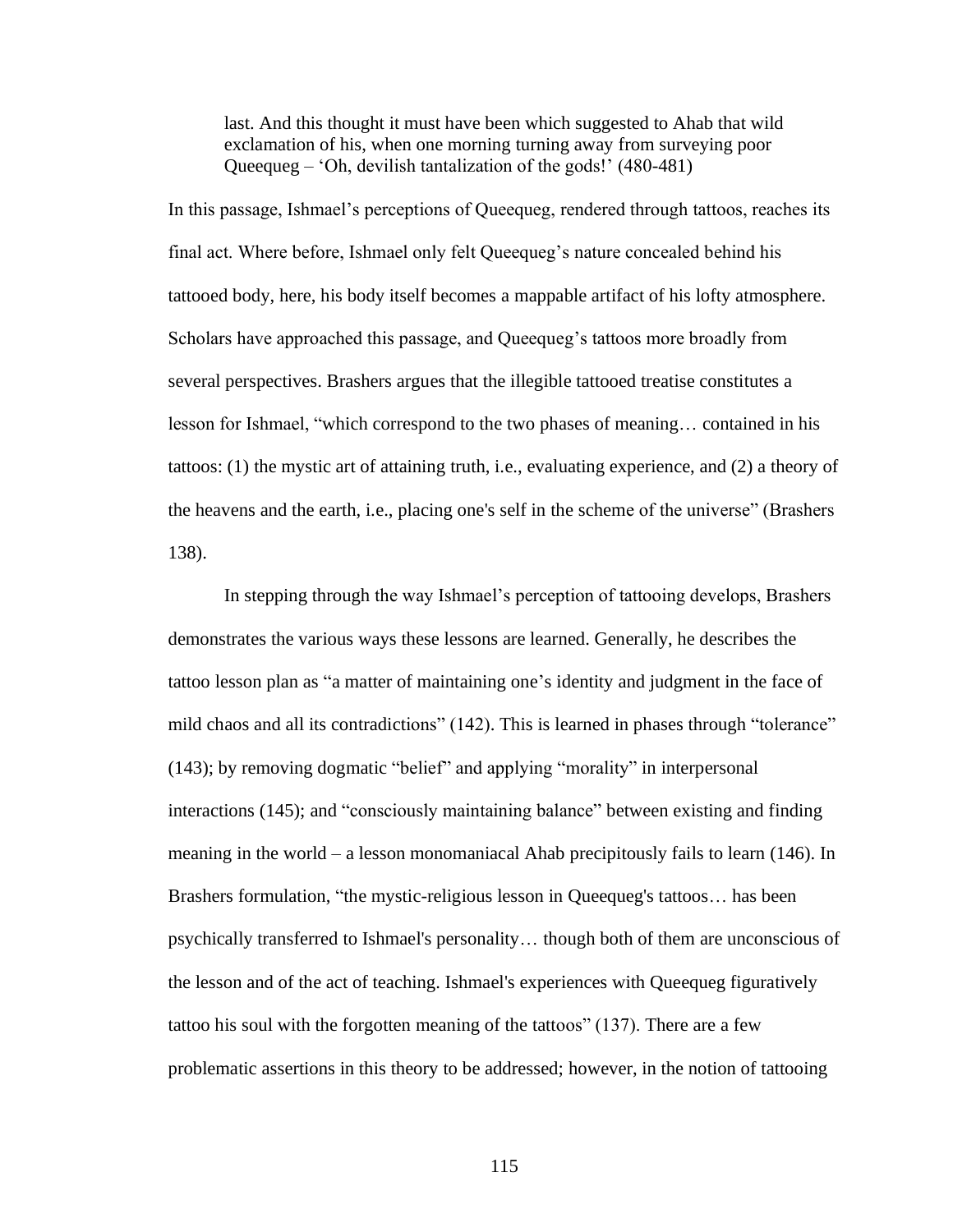the soul with "mystic-religious" lessons, I see an important consistency developing from Melville's earlier works. First, Melville's oracular portrayal of Kamehameha I's tattooed soul reminds us that tattooed inscriptions penetrate beneath the body; physical cultural markers quite literally inscribe and form the self. Second, Typee's tenuous observational legibility of tattoos through ethnography from *Omoo* has seemingly been abandoned by Ishmael, preferring instead tactile relation, allowing the tattoos here to remain illegible on the surface. Finally, the nature of Queequeg and Ishmael's relationship is portrayed as egalitarian, thus dissolving the palpable hierarchies of tattoo exchange most notably exhibited in *Typee*. Only through this progression of Melville's first-person narrators does Ishmael arrive at a place where he can learn the lessons of the tattoos without deciphering their meaning.

Despite Brashers useful theory of tattoo lessons, he assumes Ishmael's narrative certainty, and posits Queequeg as unable to read his own marks. He also calls Queequeg "not a thinking man... rather a man of feeling" (139). More recently, and from a different perspective, Geoffrey Sanborn asserts "Queequeg's tattooing may be said to communicate… 'nothing more serious than itself,' just as a 'live heart', by means of its beatings, communicates nothing more – or less – serious than its own vital presence. The primary alternative to Ahab's obsession with interpretation is modeled by Queequeg" (Sanborn 124). Other contemporary scholars have taken issue with these suppositions. Knopf demonstrates that tattoos "are depicted in semantics referring to a writing culture and are themselves seen as Polynesian world philosophy— oral cultural knowledge compactly reduced to signs and figures on Queequeg's skin" (Knopf 150). Here, it is Ishmael's unfamiliarity with "Polynesian world philosophy" that infer Queequeg's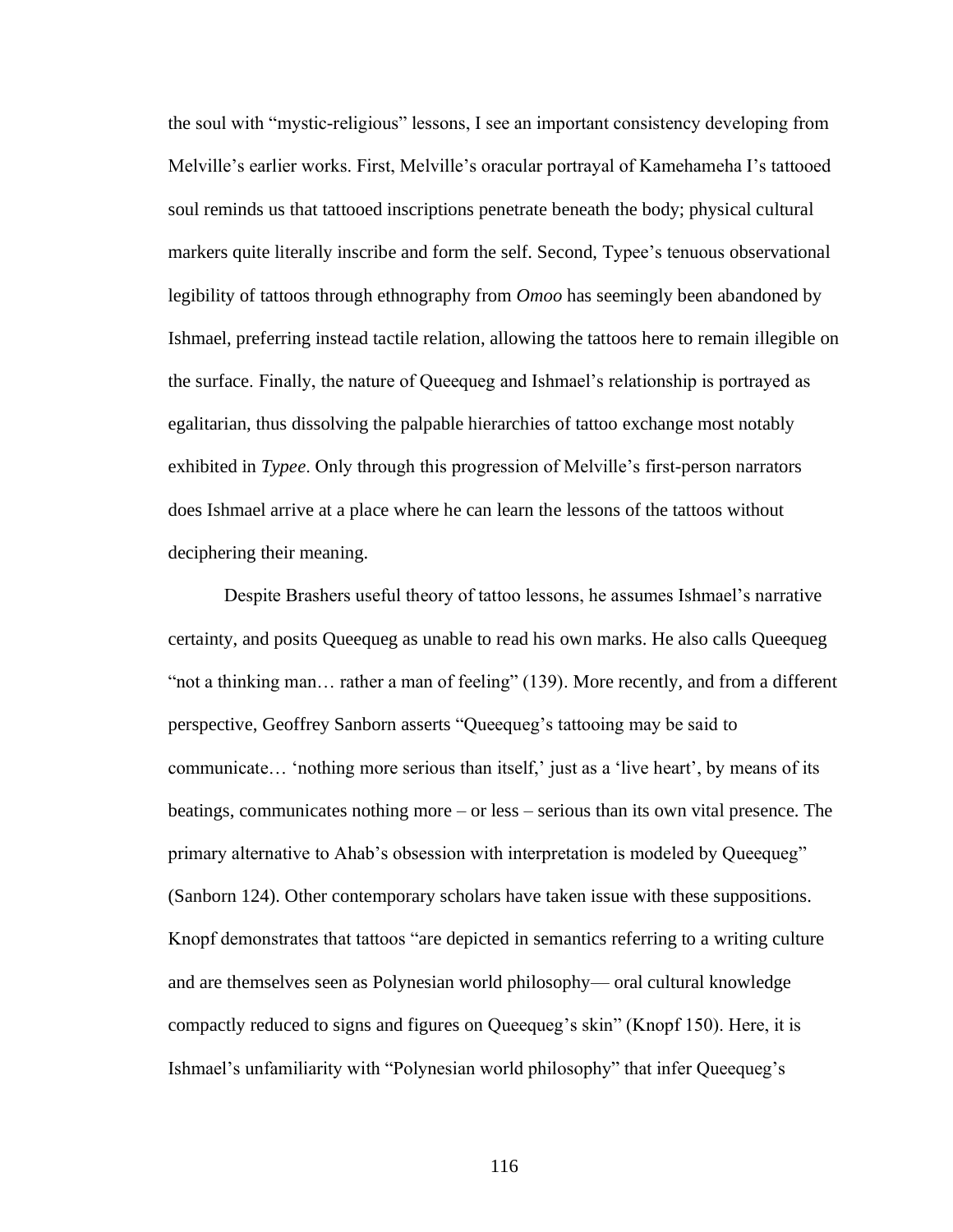illiteracy in deciphering the marks. Observing Queequeg inscribing the coffin with his tattoo symbols, Birgit Rasmussen instead asks: "Can we imagine Queequeg as a literate user of an indigenous system of writing, a reader and writer just like Ishmael? (Rasmussen 113). For her, the affirmative answer to this question, despite Ishmael's assertion to the contrary, is born out of Melville's descriptive terms: "tattoos as 'hieroglyphic marks' that are 'written' on the 'parchment' of the harpooneer's skin" (113). Coupled with his ability to "offer interpretations of the markings on a gold doubloon," Rasmussen suggests "The contradiction between Ishmael's assertion that Queequeg cannot read the 'mystical treatise' that is 'written out on his body' and Melville's use of terms such as 'written' creates a space in which to imagine the encounter between Ishmael and Queequeg as one between readers and writers" (113). What these interventions suggest is that rather than an undecipherable lesson in existence, the supposed illegibility of Queequeg's tattoos reflects the nature of Ishmael's relationship to the harpooner. Taking Queequeg as tattoo literate, and a thinking man, we see that he is not un/subconsciously teaching Ishmael a lesson as Brashers suggests. Rather, we see Ishmael spinning his own ontology of interrelation and cultural exchange, one standing on the shoulders of Melville's previous first-person narrators. In contradistinction, Sanborn would have as return to Queequeg as a foil to Ahab's monomaniacal drive toward metaphysical interpretation. The question remains, how are we to read Queequeg?

Sanborn makes several incisive additions to understanding Queequeg's tattoos and to reading *Moby-Dick*. He asserts, "We are used to thinking of Melville as a democratic humanist, a celebrant of the 'common dignity of manhood', and to a certain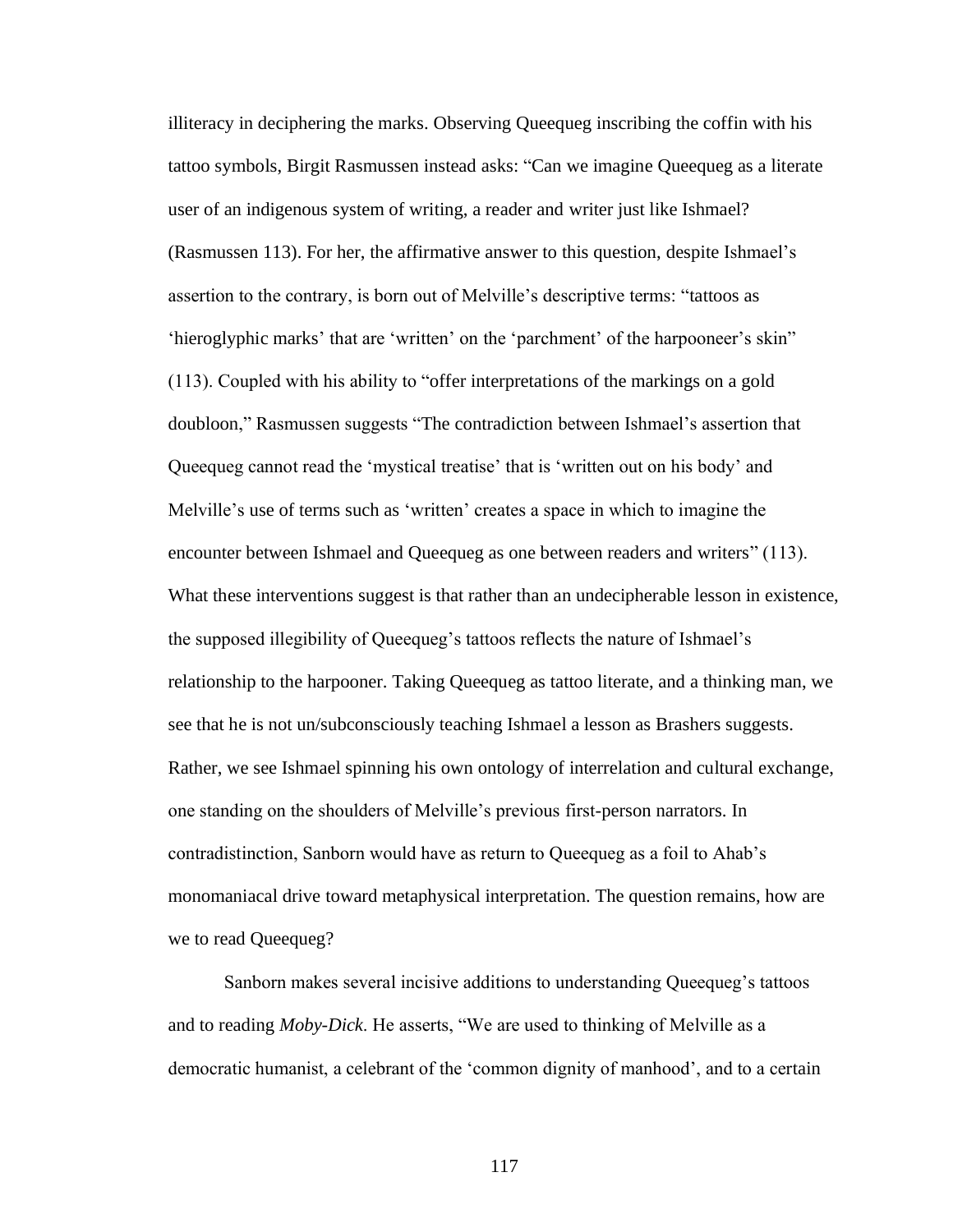degree, he is. But we miss something important about him if we overlook his attraction to 'ancient dignity,' the grand, primal quality that he associated with 'certain phenomenal men'" (Sanborn 96). This is perhaps one of the most important theoretical injunctions in understanding the symbolic development of tattoos in Melville's early sea fiction. Thus, far, humanism, the 'liminal humanist mark,' and an egalitarian approach to humanity have all defined my, and Melville's, engagement with mark making. What we found at the end of the previous section was the ontological pitfalls of a democratic pluralism through the inescapable auspices of power in identity formation. If Ishmael is to present a redemptive quality through interrelation, signified through tattoos, it is perhaps only realized through that 'ancient dignity.' Sanborn furthers this point: "If one of the novel's basic moves is to remind us of our weakness and brevity, in the context of the vast, stolid, heartless, murdering world in which we find ourselves, the move that immediately follows from that one, in the order of Melvillean logic, is the absurd but indispensable assertion of the glory of 'man, in the ideal'" (106). Thus, without delimiting the potential that Queequeg is literate in his own cultural inscriptions, I offer instead that we read him as deliberately unconcerned with deciphering them. Or, that he already has deciphered their meaning and is living out their creed. In both cases, to analyze Queequeg's tattoos, we must look to his actions, and how Ishmael perceives them.

In treating Queequeg's tattoos, Sanborn finds source material that develops Melville's compositional relationship to the harpooner which underpins Ishmael's descriptive progression toward the marks. He writes, "Apparently as a result of his encounter with *The New Zealanders*, Melville developed an understanding of Maori tattooing that was distinctly different from his understanding of tattooing elsewhere in the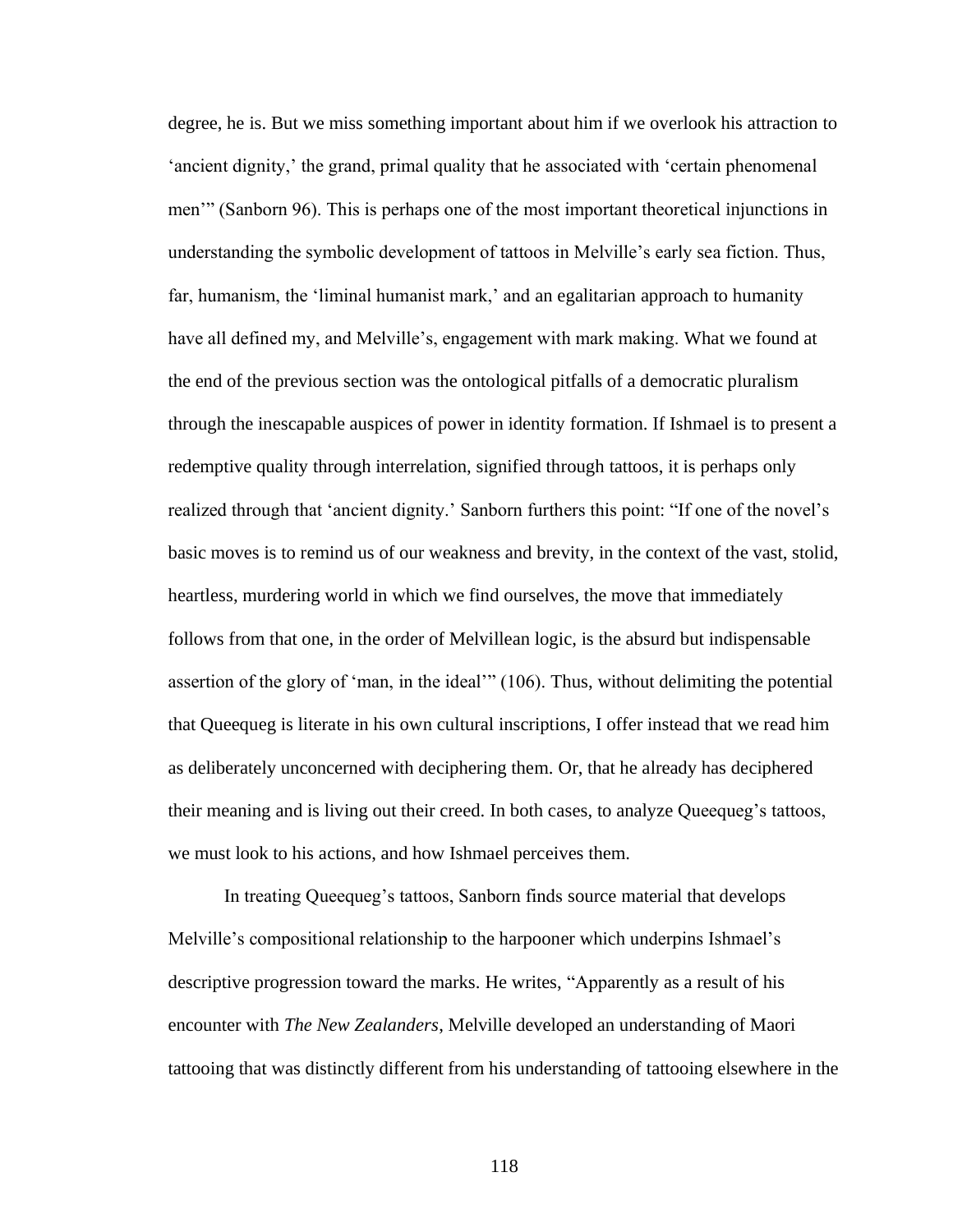Pacific… He interpreted it, after 1850, as Craik does: as a vital element of the Maori rivalry for *mana*" (106). Therefore, the development of tattoo descriptions that was taken as a 'lesson' in cultural contact within the narrative, are derived from Melville's developing understanding of the Maori marked body. Sanborn argues that "Queequeg's tattooing, as it is described after chapter 4, is part of the special category of signs in *Moby-Dick* that compellingly manifest the presence of great power and worth. Such signs 'say' nothing more than 'I am here' and 'I defy you,' but by saying it in no uncertain terms, they create a space in which our 'ancient dignity' may be maintained" (106-107). Here, the redemptive process of interrelation takes a new turn; rather than appraising tattoo encounters, and thereby cultural contact, as redemptive, Ishmael's relationship to Queequeg becomes redemptive insofar as, according to Sanborn, he is a great man.<sup>38</sup> Thus, the lessons of Bello's tattoos in *Mardi* – that insurmountable determination of power in creating the self which drove Taji to an "endless sea" – is counteracted with the defiance to exist in spite of it.

Sanborn reads Queequeg as representative of 'ancient dignity' somewhat against the grain. He writes, "Queequeg is, above all else, an embodiment of… glory, not – as so many critics have argued – an embodiment of love" (106). He locates his argument in the persistent emphasis Ishmael places on the harpooner's gallant character, juxtaposed to the passing romantic and loving relationship at the beginning of the narrative. He continues: "It is as if critics of *Moby-Dick* have tacitly agreed to underplay the fiery, bold, lofty, uncringing, dauntless, unbudging, and disdainful aspects of Queequeg's character, even

<sup>38</sup> It is not my aim to paint over the clearly "masculinist" or "elitist" nature of this dynamic, as Sanborn calls it. Rather, let's remain alongside Melville and see where he takes us. For an in-depth discussion see *Whipscars and Tattoos*, 111-113.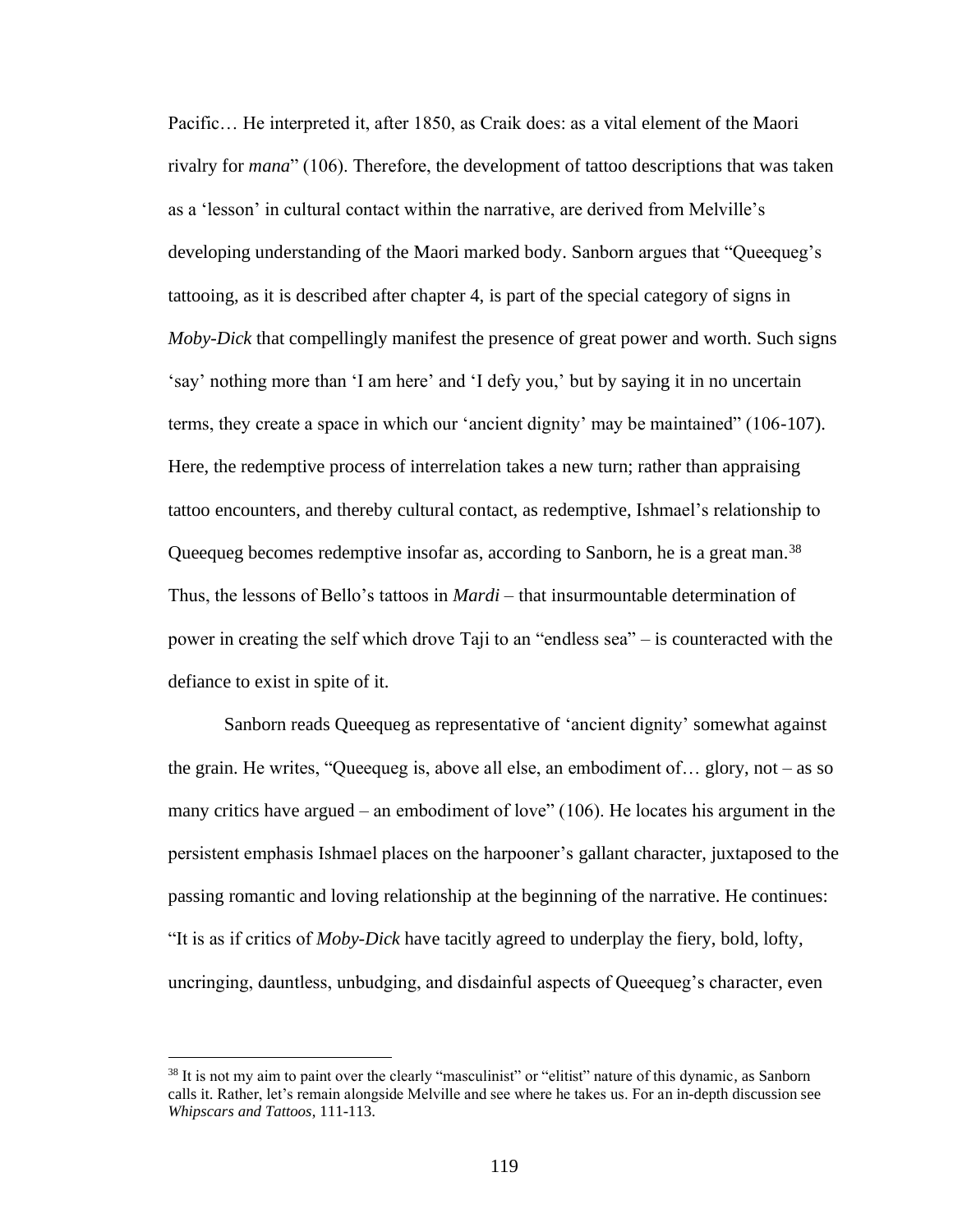though those are the aspects that Ishmael emphasizes most" (111). That Melville highly valued such characteristics seems true. To give a small example, in his copy of King Lear, he annotated Edmund's arrest in Act V, writing "The infernal nature has a valor often denied to innocence" (Marginalia).<sup>39</sup> One intriguing and lessor commented on tattoo description gives credence to Sanborn's analysis. In "The Candles" the *Pequod*  experiences the rare phenomenon of St. Elmo's fire. Melville writes, "while lit up by the preternatural light, Queequeg's tattooing burned like Satanic blue flames on his body" (NN *MD* 506). Sanborn suggests, "By means of the *moko* gleaming in the light of God's weird fires, Melville lets us know that Queequeg, like Ahab, is 'a true child of fire', that he responds to the threatening breath of fire by breathing back the fire of which he is made" (Sanborn 122). This reading is expanded if we return to the grotesque tattoo description in *Redburn*, where the dead sailor's body caught aflame. In that scene the sailor's tattoos burned white against a blue flame. Here, Queequeg's tattoos burn blue against the "tapering white flames" (NN *MD* 505). We might take the color inversion of these linked scenes to further signify Queequeg's vitality: he quite literally reverses the symbolism of death. For Ishmael, Queequeg becomes a symbol of that 'ancient dignity' and 'glory' to defy the inescapable and destructive power of the world.

In a more recent countercurrent to Sanborn, Emily Butler-Probst sees "Ishmael's multicultural companionship with Queequeg" as "a redeeming experience" where "Queequeg becomes a Christ figure who introduces Ishmael to cultural otherness and relativism, saving him mentally from the hellish madness experienced by Ahab" (Butler-

<sup>&</sup>lt;sup>39</sup> Although there is no inscription that denotes the exact date Melville purchased the book, the editors have deduced that he bought the collection in 1849. Thus, it is highly plausible, if not certain, that he read and annotated this passage before composing *Moby-Dick* (Marginalia).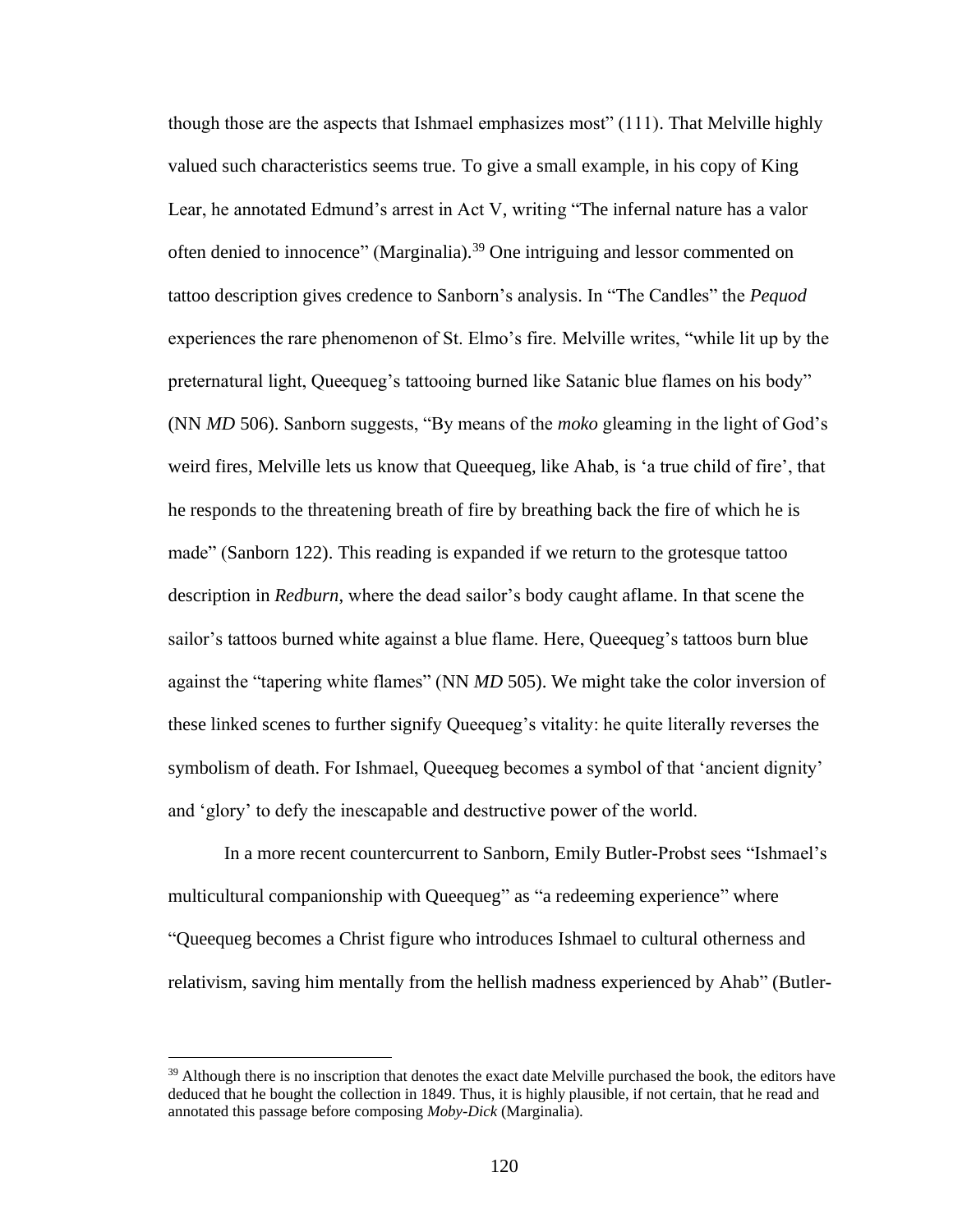Probst 2). Following Otter's analysis of "The Squeeze of Hands," a chapter in which Ishmael breaks down his social and sexual barriers and finds communion with the crew, she argues that Ishmael's relationship with Queequeg imbricates him in "a wider web of human interconnectivity" (11). She posits that interconnectivity becomes "a means of ameliorating" Ahab's "obsession" (12). Reading Ahab's "fiery hunt" for the whale as a symbolic hunt for absolute truth (NN *MD* 195), Butler-Probst suggests "Ishmael's embrace of cultural syncretism" is "an embrace of a pragmatic approach to truth which emphasizes the importance of community… and a rejection of the concept of absolute truths" (Butler-Probst 13). Here, the "blurring and merging of hierarchies and cultural boundaries" move Ishmael beyond "the limitations of objective analysis… free from the pitfalls of absolutism" (13). I do not see Sanborn and Butler-Probst divergent readings necessarily as a tension between love and the "fiery, bold, lofty" etc. aspects of Queequeg's character (is it not fiery and bold for a 'savage' to casually love a white man in the mid 19<sup>th</sup>-century?). Rather, in parsing these critical currents, it would seem the tension coalesces around where to locate the transformative power of interrelation.

How might we navigate these tensions? I argue that by looking back on Melville's previous novels we have the answer, one which reconciles Sanborn's 'ancient dignity' and 'glory' with Butler-Probst's 'interconnectivity' and 'community.' *Mardi* is perhaps the most instructive. If the anatomy of disembodiment was the foil to communal bonding while in pursuit of Yillah, by forfeiting the embodied utopian Serenia, Taji demonstrated for us that it is not 'interconnectivity' alone that gives purpose to the metaphysical hunt. Reaching even further back, that barely glimpsable 'outsideness' we felt in Tommo, here comes into focus. In Lem Hardy, Tommo turned Typee was not just given a positive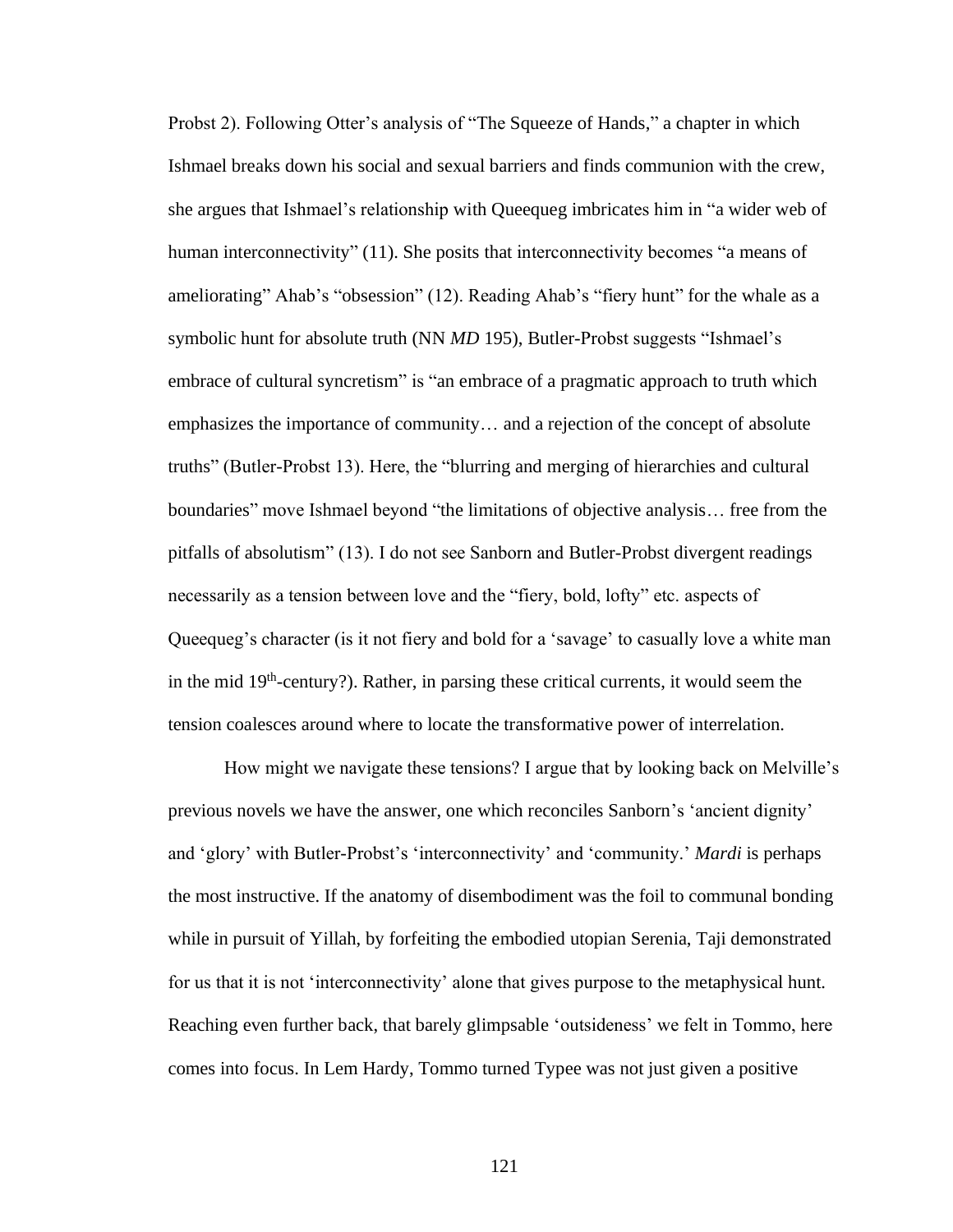reformulation of his own racial fears, he was also given a fantasy of Serenia.<sup>40</sup> He was given the alternative social formation Tommo could not fully grasp in Taipivai. Why did he continue to rove? What drove Redburn back to the sea after witnessing the stark degradation of capitalism? How does White-Jacket find redemption in the hellish man-ofwar world? For Melville, it would seem, interrelation only gains transformative power *against* the axes of domination. The *Pequod* is no utopia. It is a vessel under the domination of Ahab. This is the quality that gives "The Squeeze of Hands" it's beauty and power. Transcendent community (read here as the promise of pluralism), when actualized, is itself the downfall of that human 'glory' alluded to by Sanborn. In other words, for Melville, humans need the "fiery hunt," they need something to strive against. Yet, for Taji, Ahab, and the whole line of monomaniacal characters in Melville's fiction, to hunt alone is to meet disaster. Thus, I would qualify both Sanborn and Butler-Probst's assertions: one needs the other. Community does not free Ishmael "from the pitfalls of absolutism," he too joins (and needs) the pursuit of absolute truth (13). Nor does Queequeg's defiance of the world remove him from the community, after all we cannot write off the impact of his affection for Ishmael. I argue that in conjoining these critical tides, we unfold the descriptive sway of Queequeg's tattoos, his relationship with Ishmael, and glimpse the drive of Melville's whale of a text *Moby-Dick*.

Given the crosscurrents of glory, community, tattoos, and the transformative beauty of Ishmael's relationship to Queequeg, it is no wonder critics have given

<sup>&</sup>lt;sup>40</sup> We know, of course, that this is a fiction of Western primitivism. The Pacific Islands were not utopian societies. But, as many critics have pointed out, Melville is not disentangled from such notions, even as he attempts to deconstruct them.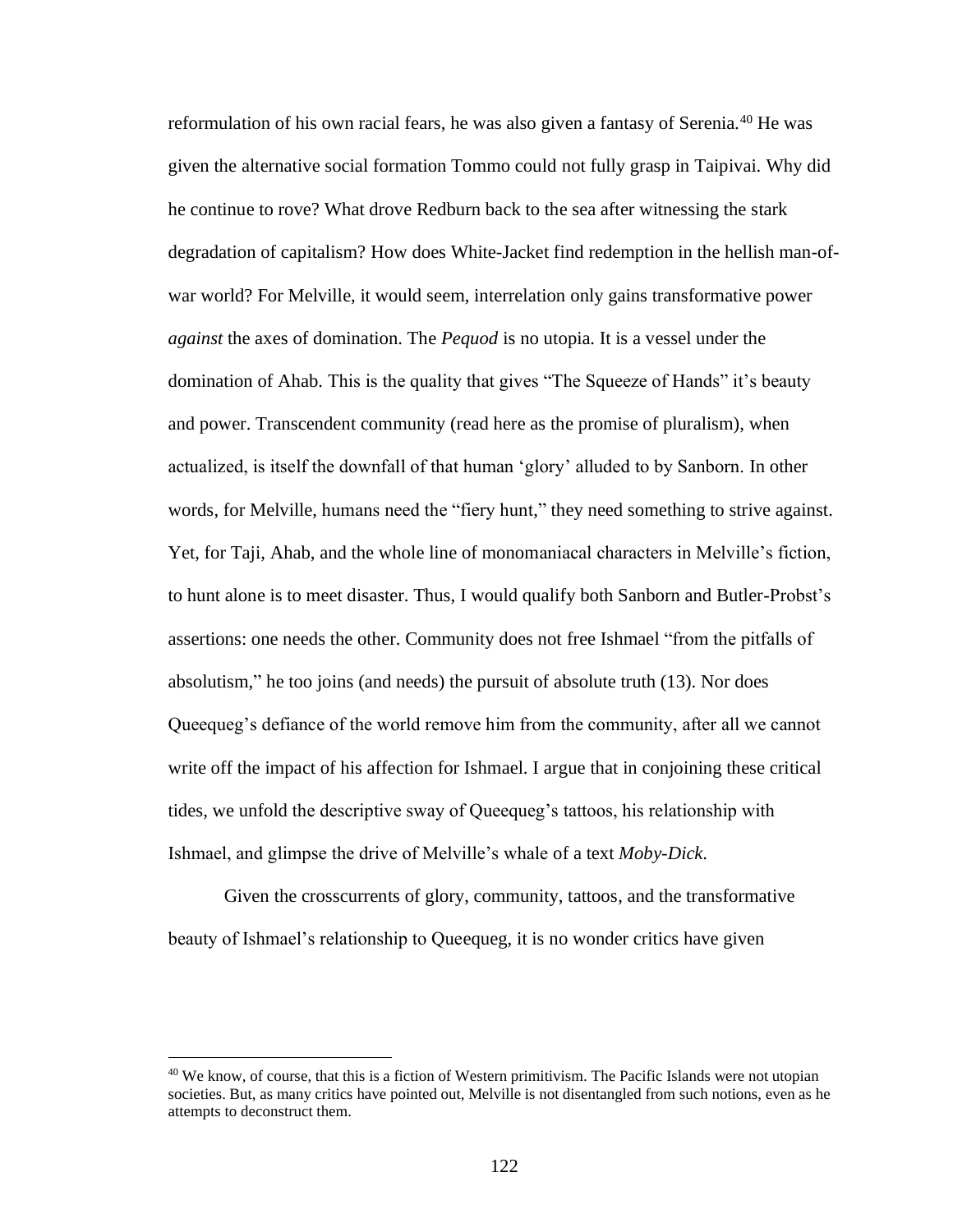considerable attention to Ishmael's own tattoo despite only being mentioned once. Ishmael reveals that his knowledge of "The skeletal dimensions" of a whale

are copied verbatim from my right arm, where I had them tattooed; as in my wild wonderings at that period, there was no other secure way of preserving such valuable statistics. But as I was crowded for space, and wished the other parts of my body to remain a blank page for a poem I was then composing – at least, what untattooed parts might remain – I did not trouble myself with the odd inches (NN *MD* 451).

In line with my synthesis of Sanborn and Butler-Probst's treatment of Queequeg's transformative influence on Ishmael, though preceding both critics, Frankel suggest "Ishmael's tattoo is both at once, work of art and monument of human struggle… the struggle for as-yet-unthought-of forms of self-creation…an aesthetic composition, we might say, of subjectivation and solidarity. (Frankel 142). Here, Frankel alludes to Ishmael's body as a testament to both Queequeg's 'glory' and 'interconnectivity.' The immediate question that follows this analysis is: when did Ishmael receive the tattoos? Or more accurately, when did Melville begin to view Ishmael as tattooed? The answer to this question is seminal in mapping the impact of Queequeg's influence on Ishmael.

In engaging this question, several scholars suggest that Ishmael's tattoos are a symbol of national and racial disidentification.<sup>41</sup> If one of the primary drives of this project is to demonstrate the role of Euromerican maritime tattooing in Melville's symbolic treatment of the marked body, then it necessarily follows that this critical vein which queers Ishmael's race and nationality does not come to fruition. In fact, as we have seen, in being a sailor Ishmael is already somewhat disidentified from national belonging (recall Redburn's carriage metaphor; or even further back, Sugden's queer migrant).

 $41$  Butler-Probst sees the tattoos as "cultural syncretism" (10); Kellen bolt reads the tattoo as a "dissociation" from Americanness" (294); Frankel goes as far as arguing that Ishmael is "approximating as best he can what it would be like to live in Queequeg's skin" (138).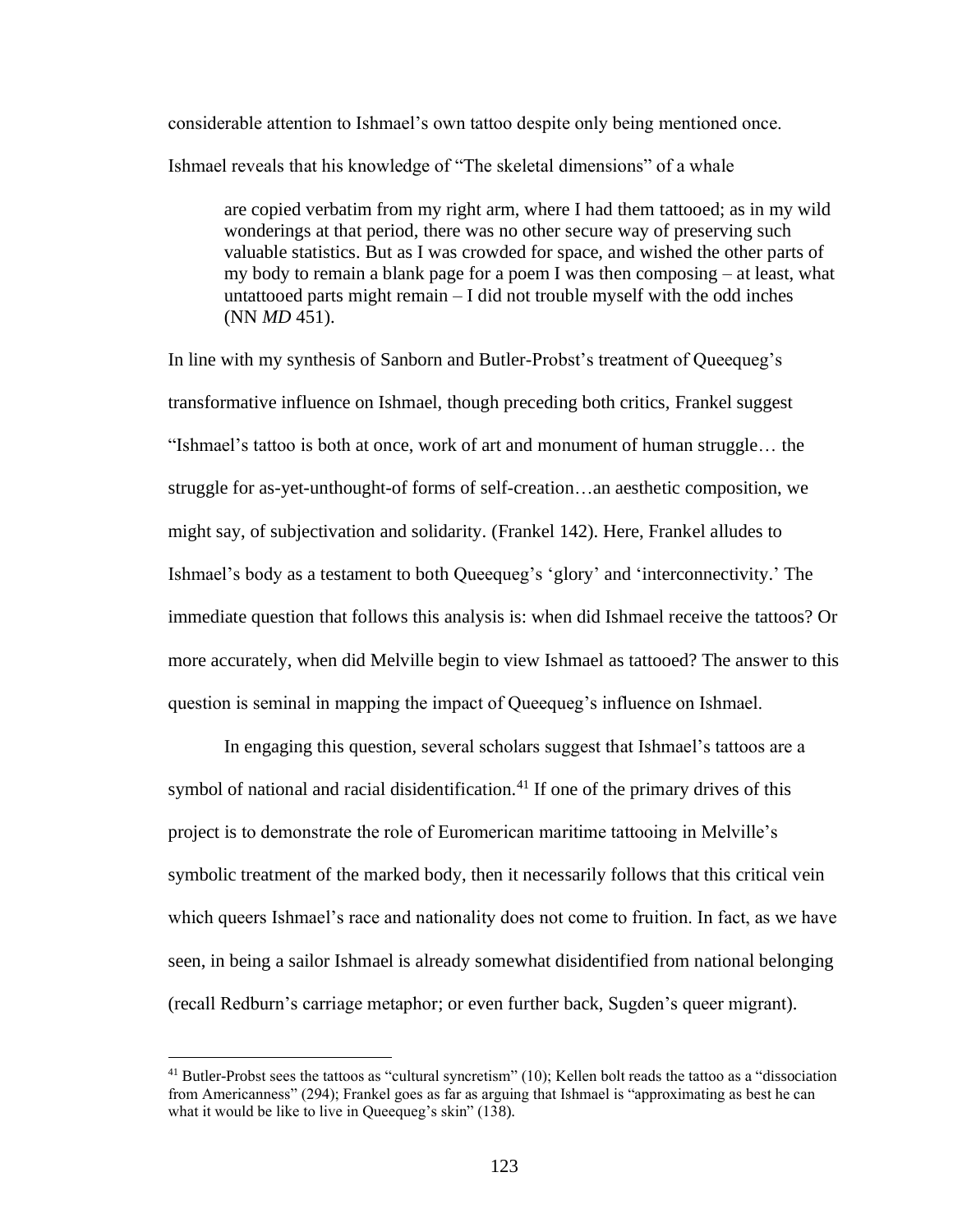Likewise, the presence of bodily markings on white bodies, though culturally renegade, only constitute a perceived racialization in the extreme such as facial tattooing (Tommo offered both arms to Karky in lieu of his face). Thus, I argue, Ishmael's tattoo should not be read through the lens of racial or national disidentification, although we might look elsewhere and see this theories come to fruition. Yet, if the tattoo does not queer race or national belonging, it certainly does queer temporality. Kellen Bolt suggests there are "two Ishmaels… The Ishmael character is a young unnamed New Yorker and a green hand at whaling" who mistakes Queequeg's tattoos for bandages (Bolt 318). "The Ishmael narrator is a heavily tattooed and well-seasoned sailor" (318). Yet, the temporal clues of the narrative suggest that his stay in the Arsacides (Solomon Islands), where he received the tattoo, occurred prior to the narrative of *Moby-Dick*. <sup>42</sup> Thus, much as Melville's reading of *The New Zealanders* affected the development of Queequeg's tattoos, it would seem at some point during the composition of *Moby-Dick*, Ishmael becomes retroactively tattooed. Bolt's first Ishmael becomes the second through Melville's own development rather than chronological elapse. In this way, according to Frankel, Ishmael "signals a series of dynamic movements immanent in the narrative itself. The tattoo Ishmael proposes at once diagrams these movements within the act of writing, inscribes their intensive patterns upon his living flesh" (Frankel 127). In other words, the "poem" Ishmael "was then composing" to tattoo on his body becomes *Moby-Dick*; and by composing *Moby-Dick*, the "admeasurements of the whale" become tattooed on his body (NN MD 451). This queered moment of temporal reflexivity

 $42$  In the first chapter, Ishmael tells us that he had repeatedly "smelt the sea as a merchant sailor" before ever shipping as a whaler (NN *MD* 7). He acquired the tattoo "years ago, when attached to the trading-ship Dey of Algiers" (449).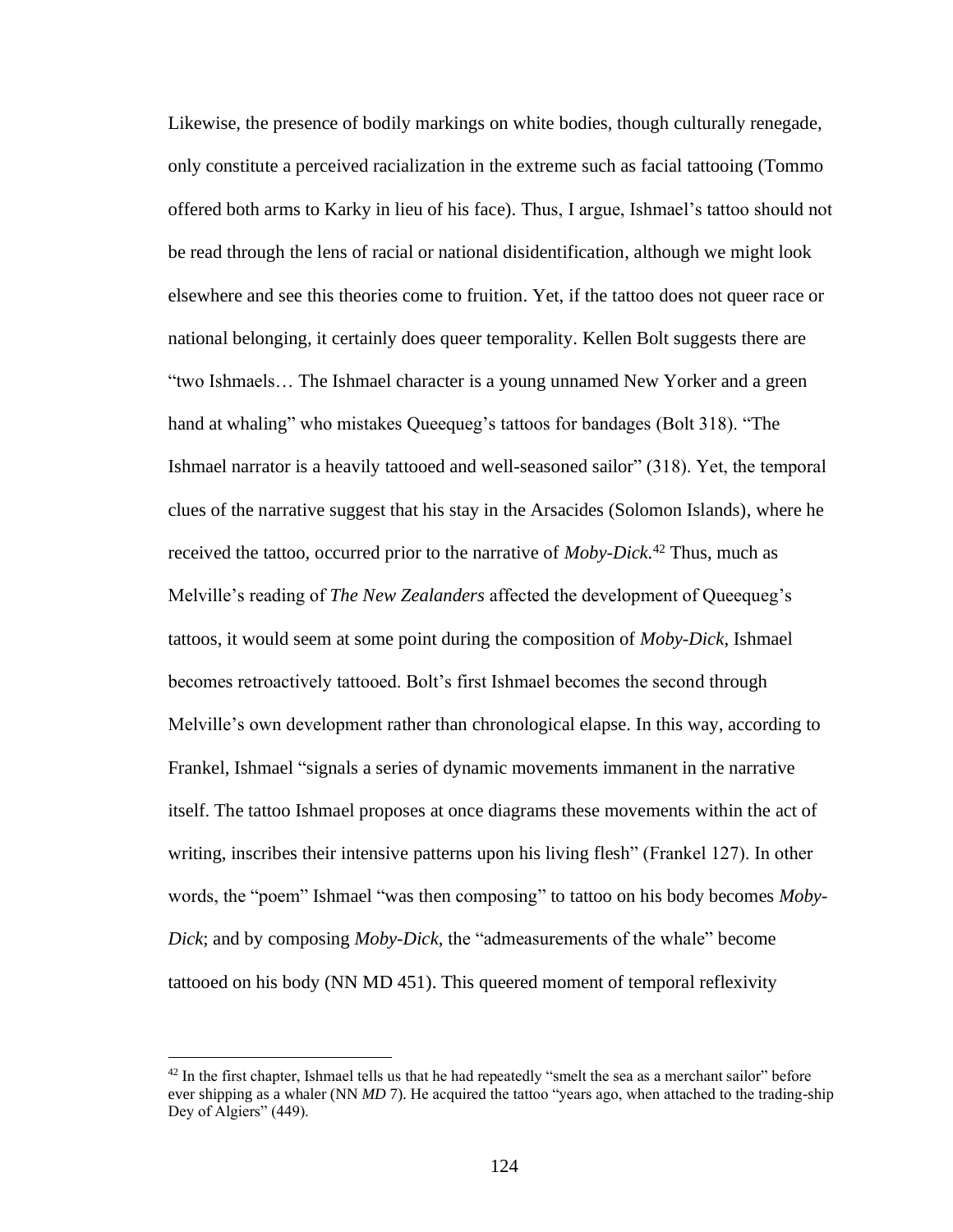infinitely circles in on itself: the tattoo of the whale becomes the poem becomes *Moby-Dick* and back again.

We might rescue Ishmael's tattoo from spiraling out into meaning everything, and thereby nothing, by applying K. L. Evans' insights on the "Cetology" chapter. He argues, "Melville's great accomplishment is to have convinced his readers that even though there is nothing in the natural world to which the word or concept 'whale' directly corresponds… this concept is sufficiently deserving of the label 'real' to drive out the worry that it is the mere projection of a human mind" (Evans 17). In a similar vein, through a queered temporal reflexivity, the tattoo does not correspond to anything directly, but remains 'real.' So, what on earth is it? Clearly, it is not a simple tattoo existing on Ishmael's arm. In interpreting how Queequeg interprets the whale, Sanborn points us toward an answer. He writes, "Why does Queequeg focus on the 'twiske-tee betwisk' pattern of the harpoons in the whale's 'hide'? Because he himself is covered with 'twisted tattooing.'" (Sanborn 125-126). He applies a similar formulation to the other harpooners. We might take this one step further and suggest that in interpreting the whale, each character projects themselves. For Ishmael then, as Derek Woods suggests, Ishmael's efforts to interpret the whale through measurements, inscribed via tattoo, "can be read as an index of Ishmael's development as character in his own narration" insofar as he projects himself (Woods 39). Frankel furthers this argument, suggesting that Ishmael's tattoo "reconfigures a previous exposition on eternity as an emergent composition of markings connecting the body of the narrator to his "congenial admeasurement of the whale" … the otherwise detached human subject and distinct inhuman object enter into a new aesthetic arrangement, a 'zone of exchange between man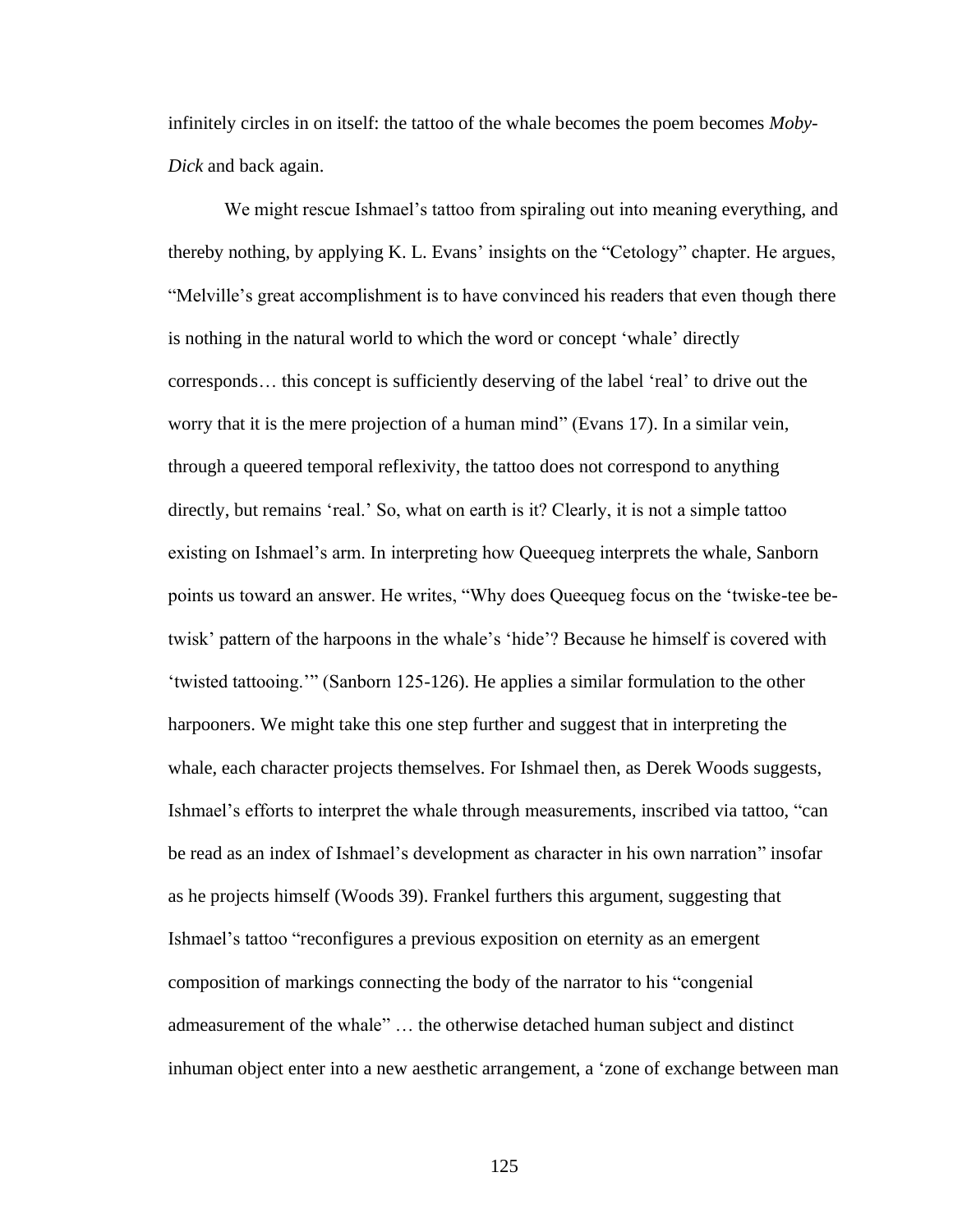and animal in which something of one passes into the other'" (Frankel 125). Put simply, Ishmael's tattoo signifies his progression as narrator insofar as it reflects his metaphysical pursuit of knowing the whale; this hunt marks and transforms him.

This "new aesthetic arrangement" might also be defined as a tattoo relationship, not only because Ishmael tattoos the whale measurements on his arm, but because whales are also tattooed. Referring to the scarred lines on the skin of Sperm Whales, Ishmael argues that "those linear marks, as in a veritable engraving… are hieroglyphical… By my retentive memory of the hieroglyphics upon one Sperm Whale in particular, I was much struck with a plate representing the old Indian characters chiselled on the famous hieroglyphic palisades on the banks of the Upper Mississippi. Like those mystic rocks, too, the mystic-marked whale remains undecipherable" (NN *MD* 306). Frankel points out the tattoo connection: "Ishmael likens Queequeg's tattoos to the 'hieroglyphical markings' that stretch across the head of Moby Dick, a parallel that more fully extends in narratological terms the novel's central epistemological quandary" (Frankel 138). The supposed undecipherable nature of the markings further links the whale and Queequeg in terms of Ishmael's perception of their marked bodies; I would add the term 'hieroglyphics' has also been used in both *Typee* (referencing the Queen) and *Mardi* (referencing Aleema and Donjalolo's wives) to describe tattoos. So, how does a whale being tattooed extend "the novel's central epistemological quandary?" Because that epistemological quandary can be defined as trying to make sense of the whale, and the whale is tattooed. $43$ 

<sup>&</sup>lt;sup>43</sup> It seems Melville did not know that whales pick up these marks in battle with Giant Squids, or else we would have had at least ten chapters on the monstrous clash!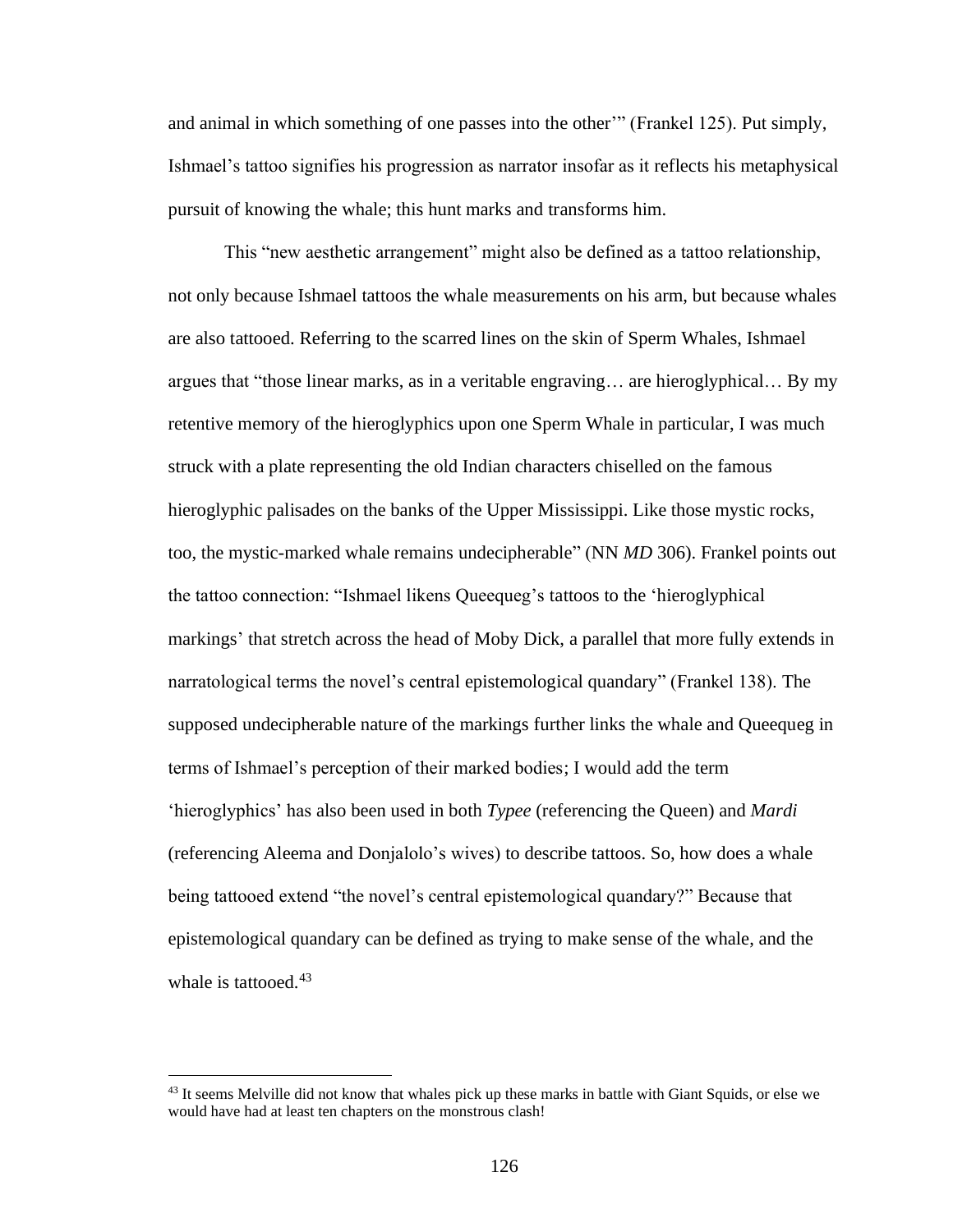The time has come for me to cast my own harpoon at Moby Dick and suggest a reading of the whale. Sanborn gives us an insightful perspective. He writes, "For the most part, Moby Dick has been read either as an emblem of metaphysical principle or as an emblem of uninterpretability. We have not yet tried out the idea that the harpooners shadow forth: that Moby Dick is an inspiringly proud and defiant fellow-traveler" (Sanborn 127). One of the trackable themes that emerges across Melville's early sea fiction is a preoccupation with relativism and absolutism on the nature of truth. As Babbalanja would have it, "truth is in things… not in words" and lives in "transition" (NN *M* 283-284). Through tattooing, each of Melville's first-person narrators reminds us that there is something true about the nature of the world and it marks us all in varying ways. For Melville, it is the lens by which we approach that fleeting truth, and the way it in turn marks us, that is relative.<sup>44</sup> In this sense, the tattoo relationship between Ishmael and the whale, I argue, delimits the symbolic significance of the whale as uninterpretable, the truth of the thing is there, and by fits and starts, Ishmael grasps at it. Moreover, the whale as a symbol of "metaphysical principle" might certainly apply to Ahab. Ishmael, of course, joins his "fiery hunt," but we ought not look at the whale through Ahab alone. Seeing the whale as a tattooed character gives further credence to Sanborn's claim: Moby Dick as "proud and defiant fellow-traveler" who enters in their own way into the interconnectivity of the novel.

As previously mentioned, Ishmael's relationship to Queequeg's tattoos and his own tattoo both serve as indexes of his narrative development. Here, we might add Ishmael's progressive efforts to know the tattooed whale as yet another index of his

<sup>44</sup> See *Melville's Philosophies*, of particular interest is the first section of essays titled "World Making."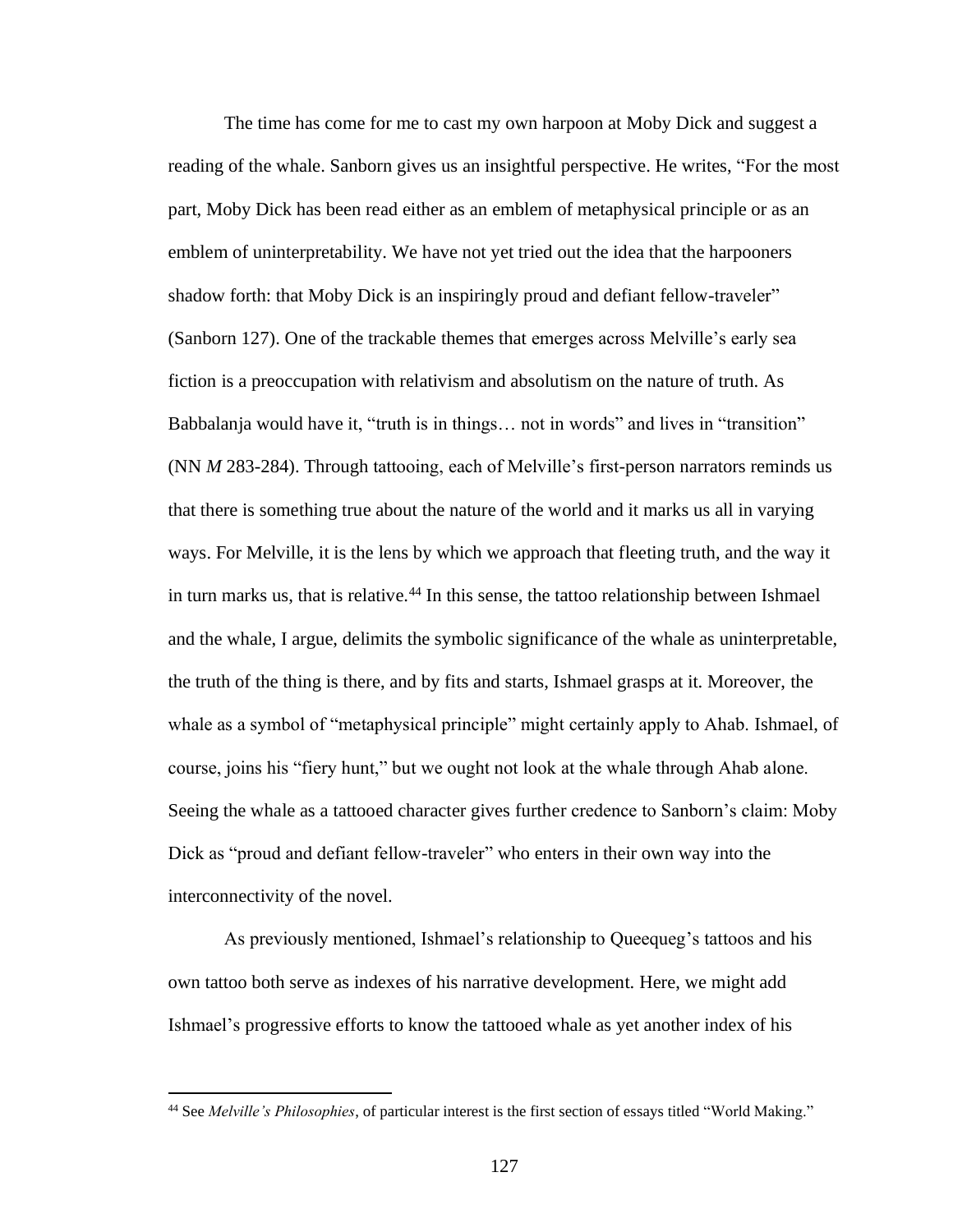narrative development. Taken together, tattoo encounters symbol Ishmael's efforts to know and feel what Sanborn calls the 'ancient dignity,' 'glory,' and the "great power and worth" of Queequeg, the whale, and himself (Sanborn 106). We might go even further: through tattoo encounters, these very lines of knowing and feeling become blurred: self, human, whale, and world all mesh together into an interconnected vitality of life. We have travelled quite far on this tattoo journey, but in some ways, we have travelled nowhere at all. In Ishmael's tattoo encounters, with both himself and others, we find the power of interconnectivity rendered through the recognition of humanity's own 'ancient dignity;' we find the will and defiance to stand against the deterministic powers of the world. But was this not here from the very beginning? In the first chapter of *Typee*, did the Queen of Nukahiva not proudly flaunt her tattoos and defy her colonial subjugators? Did she not connect with the unnamed American sailor and project the glory of her own marked body? Did she not proclaim her own 'ancient dignity'? I would suggest the answer to all these questions is that she did. In fact, I would argue that tattoos have consistently offered a context for all of Melville's first-person narrators in his early sea fiction to connect with the vitality of life and proclaim their own glory, but only Ishmael finally does so.

To close out this progression, I end where Melville leaves Ishmael: floating atop Queequeg's coffin. As we have seen, Queequeg transcribes his tattoo's and their meaning onto the coffin; the coffin itself might be seen as another tattooed character. For Brashers the coffin emblematizes how "the mystic lesson of the tattoos engraved on Ishmael's unconscious bouys him up, keeps him psychically balanced in the awful void of the universe." (Brashers 153). Butler-Probst argues that the coffin "cements… Queequeg as a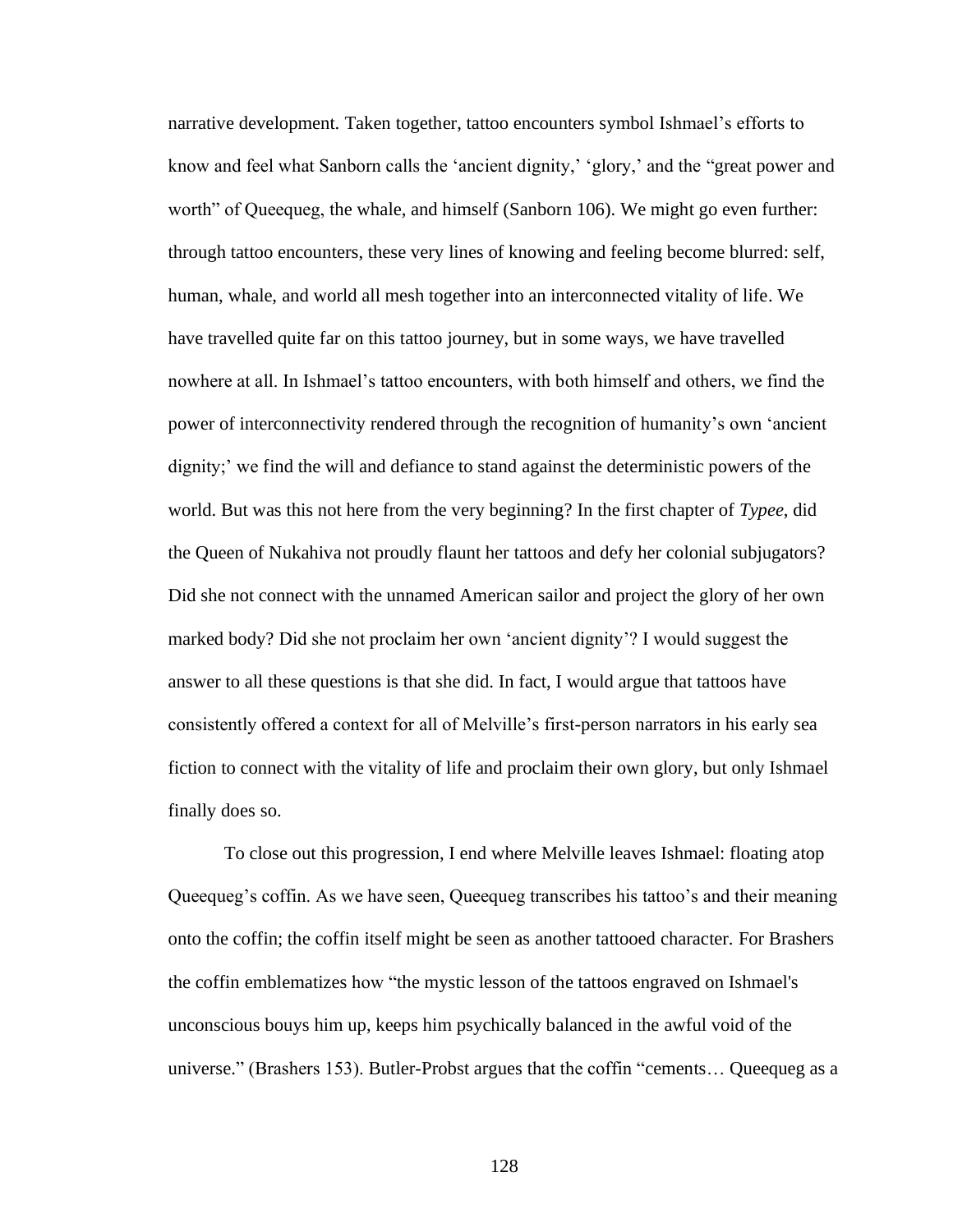cultural Christ figure" who introduced Ishmael to "A worldview that can contain the conflicting, multicultural views of the community and still hunger for more without obsessing over truths that are unattainable." (Butler-Probst 15). Knopf takes the coffin's survival to signify the novel's "cultural and narrative hybridity," which "might be Melville's answer to America's colonial guilt and deep-seated cultural conflicts" (Knopf 153). Frankel reads the coffin through Ishmael's development: it "bears the traces of a single Line moving across the waves of character: through the white whale's 'ubiquity in time' to the drowned life of Queequeg and even upon the scarred body of Ahab, then outward again toward the chapters in Ishmael's future" (Frankel 141). Might all these readings suggest one aspect of the same thing? Balance in the void of the universe, communal truth, hybridity in the face of colonial determinism, personal development toward the future, each decry an aspect of a central theme: finding a way to live despite the weight of existence. Thus, as Sanborn demonstrates, "the 'great force' of the rising coffin" does no less than preserve "'life,' understood, as it so often is in *Moby-Dick*, as a thrillingly intense vitality" (Sanborn 130). Ishmael floating atop the coffin is yet another tattoo encounter, rife with the conflictual tides and sublime verve of Melville's watery world.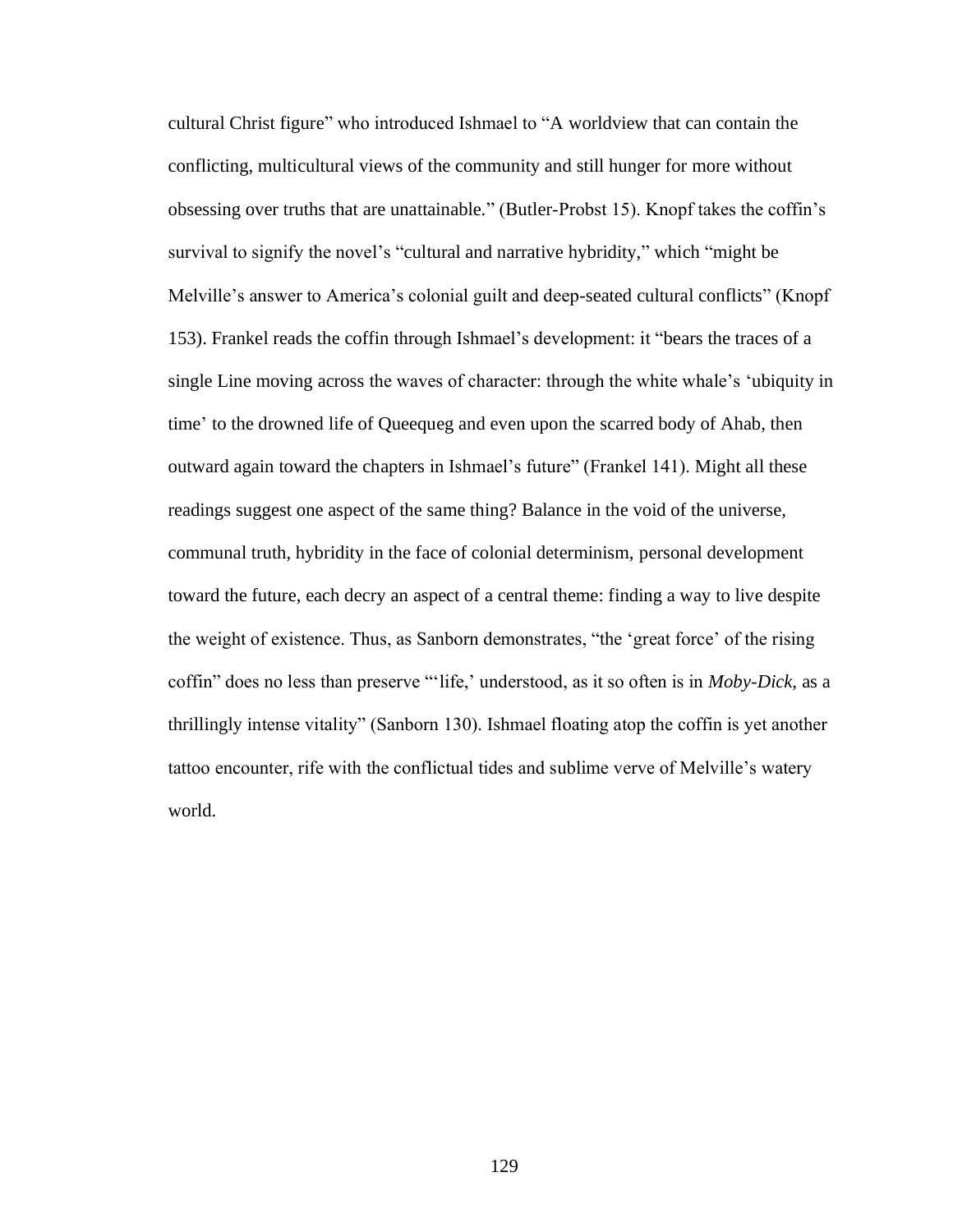## CODA: UNFURLING THE SAILS

This has become a whale of a project. Though, what strike's me is not the breadth of what's been included, but that which has been left unsaid. Even in the symbolic sprawl of tattoos in Melville's early sea fiction, we have only touched a formative chapter of his life as an author. We have set out to sea and returned; but Melville did not stop at *Moby-Dick*. What can be said of visibility in *Pierre*? What do we make of John Paul Jones's tattooed arms in *Isreal Potter*? Where does Melville lead us in the American racial topography of *The Confidence Man*? How does everything change from the Civil-War in *Battle Pieces*? Why is religion marked on Agath's arm in *Clarel*? What kernels of bodily knowledge lurk in his collected poems and short stories? And as Melville sets sail on the infinite journey of death, why does he send us back to sea in *Billy-Budd*? Tattoos factor into all his works, if not directly, then by concentric returns to the body and the self. This project has only carved out a slice of that whole. We have only glimpsed the skeleton of Melville's tattooed world. And to use the whale metaphor, tattoos themselves are but a bone in the body of his Leviathan life work.

In the mid 19<sup>th</sup>-century, when Melville took to sea, the decks of Euromerican ships were hybrid contact zones, rife with the potential of cosmopolitan contact. In these spaces, identities were formed and expressed. Tattooing manifested as one such expression, becoming a unique Euromerican subculture, both with and against the prevailing social formations of the West. In his early sea fiction, Melville rubs up against the violent spread of modernity's axes of social control, portraying their impact on the various racial and national identities existing in the cosmopolitan global shipping and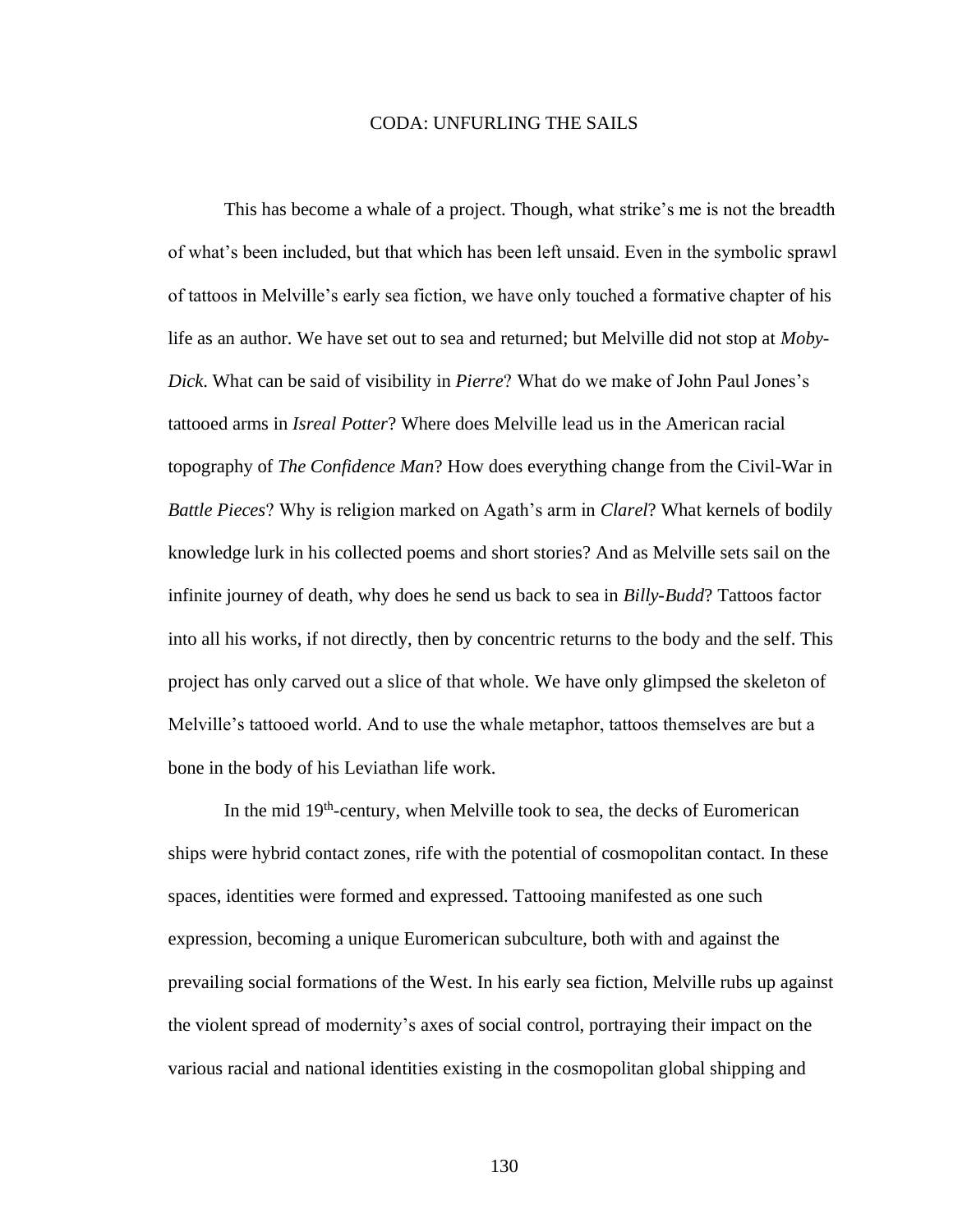whaling networks. Through the incremental and piecewise development of his firstperson narrators, Melville portrays a burgeoning outside consciousness, struggling to make sense of the world. Through engaging tattoos, both as 'real' cultural phenomena and fictional symbolic devices, he demonstrates how the pressures of this modernizing, globalizing, and domineering world imprint the body and the soul. Through the marked body, his narrators grapple with how to make sense of the existent social formations of capitalism, slavery, colonialism, and white supremacy. They each strive to glimpse viable alternatives. In Ishmael, we seem to arrive at a lasting solution: one which joins together an egocentric humanist approach to truth, and an appreciation of communal interrelation. It is portrait of the self that reclaims humanities 'ancient dignity,' and plots a course to the future. These are the multivalent ways in which tattooing is symbolically taken up in Melville's early sea fiction.

Perhaps because of my own fondness for the poem, I feel *Clarel* (1876) is the best place to end this project and look ahead to where it leads. *Clarel* is a sprawling pilgrimage poem that pursues the nature of religious doubt primarily through dialogue. It was composed while Melville worked in "New York Customs as a waterfront inspector" (NN *CL* 524-525). Though it is unknown precisely when he began working on the poem, "the best hypothesis" is 1867 (531). He drew as source material for the poem his own travel to the Levant, occurring some ten years prior. Around the same time, some of the first commercial tattoo shops were popping up in New York. Alan Govenar writes, "In the 1870s" the tattoo professor "Hildebrandt operated an atelier on Oak Street in New York (between Oliver and James Streets)" and "In 1875, Samuel F. O'Reilly opened a tattoo shop in Chatham Square in the Bowery section of New York" (Govenar 214).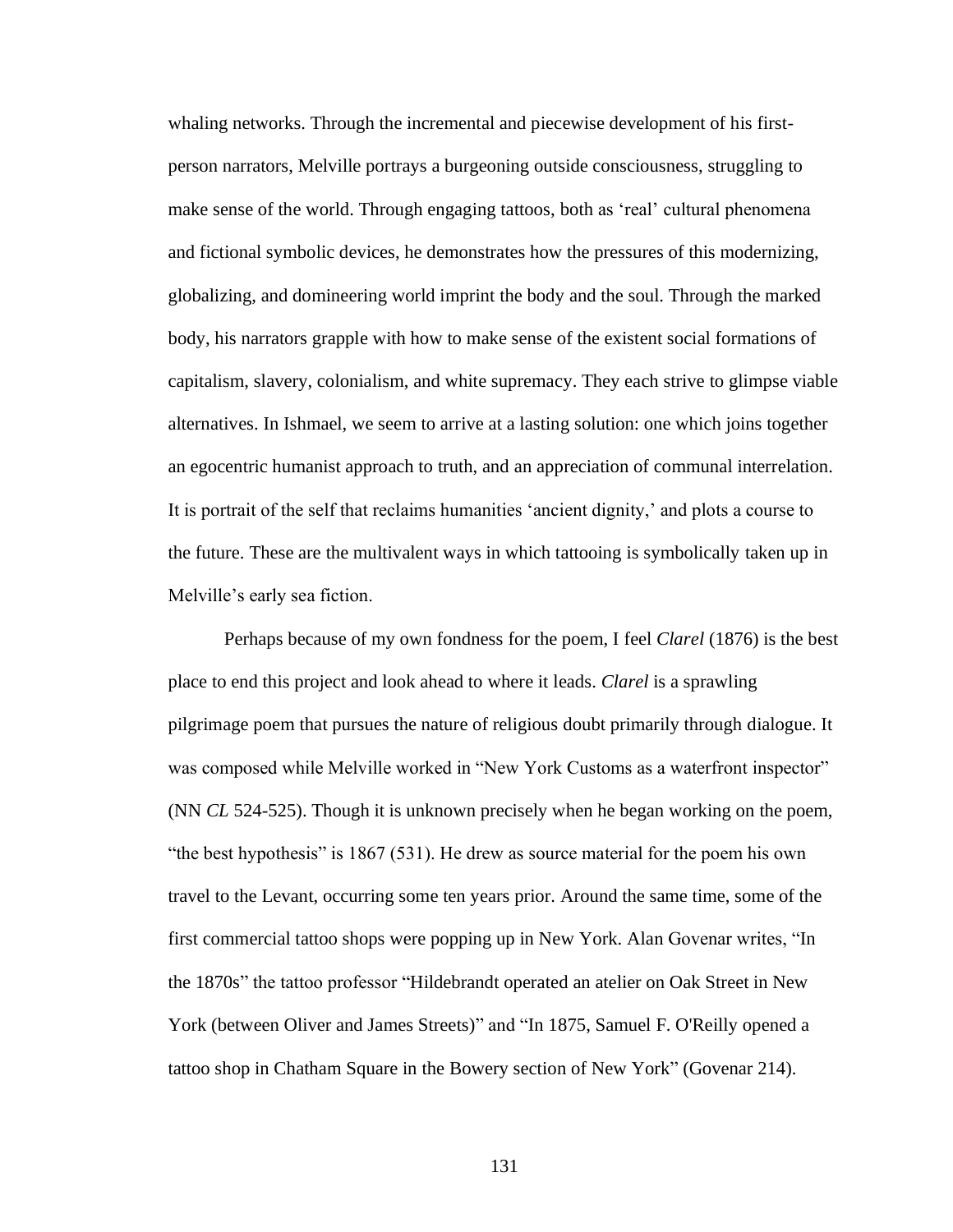Hildebrandt also is reported to have tattooed thousands of soldiers during the Civil War (214). Though little is known about these early design, the well documented flash designs at the turn of the century, what Govenar calls "American folk tattoo," bear a striking resemblance to the early American seafarer designs (218). Thus, Euromerican maritime tattooing made landfall in the 1870's. The subsequent decades would cement tattooing as an American cultural practice, though certainly still marginal and at odds with prevailing ideologies.

It is striking then, that as this practice began taking off in the national interior as a new embodiment, sparking some of the most intense debates about the marked body, criminality, and cultural atavism, in the following decade, Melville retreats into the old, weather-beaten pilgrim-timoneer Agath, and retreats backward in time. Agath is a critically underappreciated, and perhaps somewhat misunderstood character. Walter Bezanson, in his important "Critical Note on the Text," places him in the "ominous sequence of monomaniacs," and calls him "a study in survival" (NN *CL* 573;615). Yet, he is not a thinking figure; he does not maddeningly pursue truth like Taji or Ahab. Instead, he is beaten down by the world and silently persists. He has none of those 'fiery' characteristics of Queequeg that symbolled him out for 'glory.' Instead, he is an ineloquent 'yarn-spinner.' In telling one of his stories about a remote unpopulated Pacific Island, he sparks the entrance of Ungar, one of the most fully developed monomaniacs in Melville's works. Agath is perhaps one of Melville's dreariest characters: feeling all the woe of the world and none of the "fiery hunt" (NN *MD* 195). As such, it is hard to make sense of him in the order of Melvillean logic. He seemingly bares none of those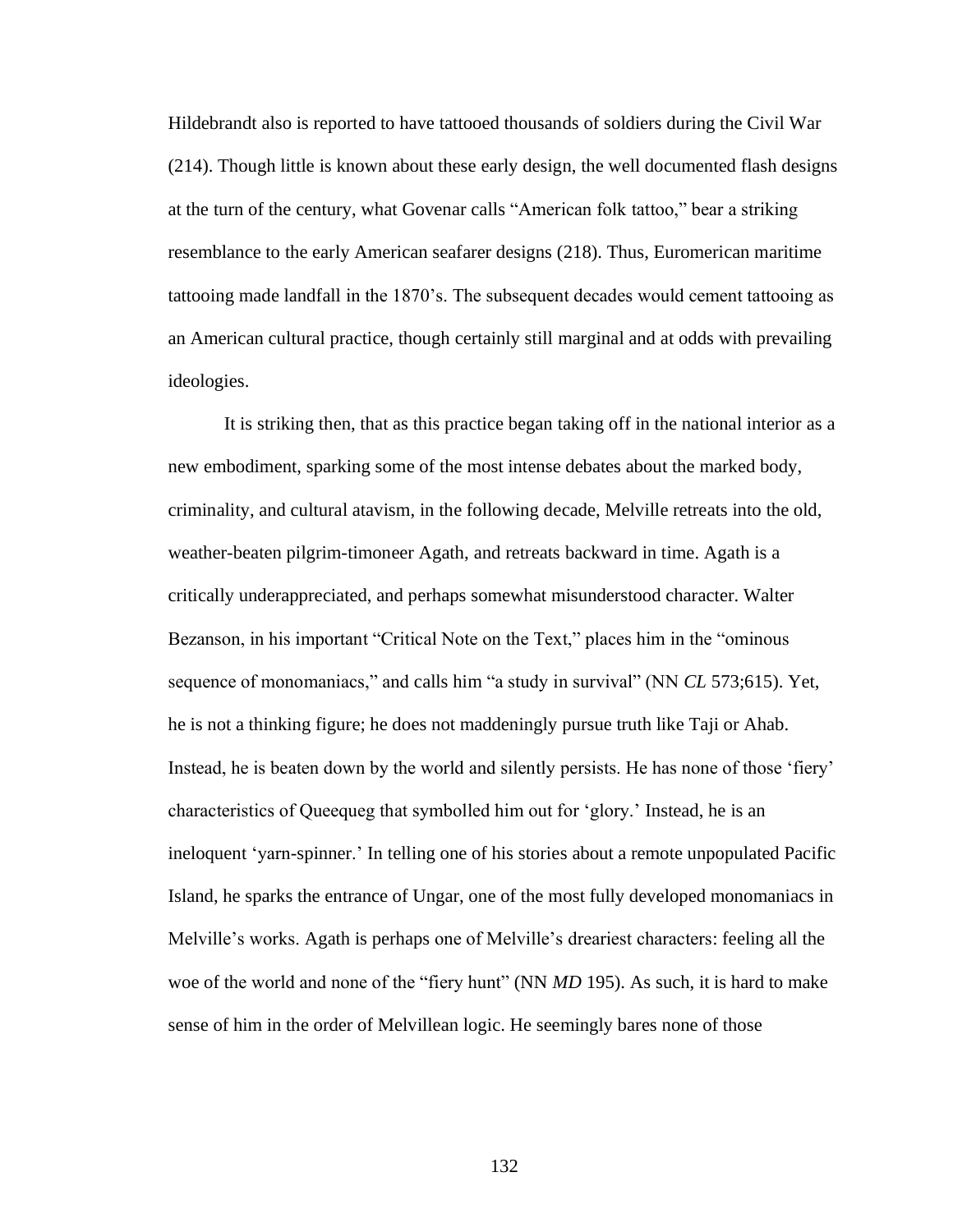aspirational qualities Melville cherishes such as truth seeking and 'ancient dignity.' Looking at his tattoo helps to make sense of him.

Standing on the "promethean ledge" overlooking Mar Saba, Agath points out Jerusalem, there literal and metaphorical destination: "Wreck, ho! The wreck – Jerusalem" (NN *CL* 4.1.160;187). By pointing to the city, his shirt sleeve slackened revealing the crucifixion tattooed on his arm. Derwent, a fellow pilgrim, and pious man, calls it "a living fresco" (4.2.48). The rest of the company make note of it, and Agath, much as White-Jacket had described, calls it a sailor tradition, passed down from crewmember to crewmember. He then mentions it is "A charm… 'gainst watery doom" (4.2.96). Rolfe, a character not unlike Ishmael, or even Melville himself as some critics suggest, comments that the crucifixion tattoo is a tradition passed down from the crusades, where the crusaders would have the cross marked as a sign of service. He states, "From these mailed Templars now the sign,/ Losing the import and true key,/ Descends to boatswains of the brine" (4.2.122-124). Clarel, the young protagonist, takes a fleeting interest in the tattoo and asks, "The import of these marks?" (4.2.129). Derwent flippantly responds by recounting the religious symbolism of the scene, to which Clarel replies "'One might have known;' and fell anew/ In void relapse" (4.2.136-137). In this brief tattoo encounter, Clarel's response is of utmost importance. His character might be best understood through the lens of growing doubt. His faith is being tested by his experiences during the pilgrimage. As the poem progresses, he falls deeper and deeper into that doubt. Yet, at the same time, the communal conversations of the pilgrims, which he finds stimulating, affords him some revitalization. In this sense, Derwent's flippant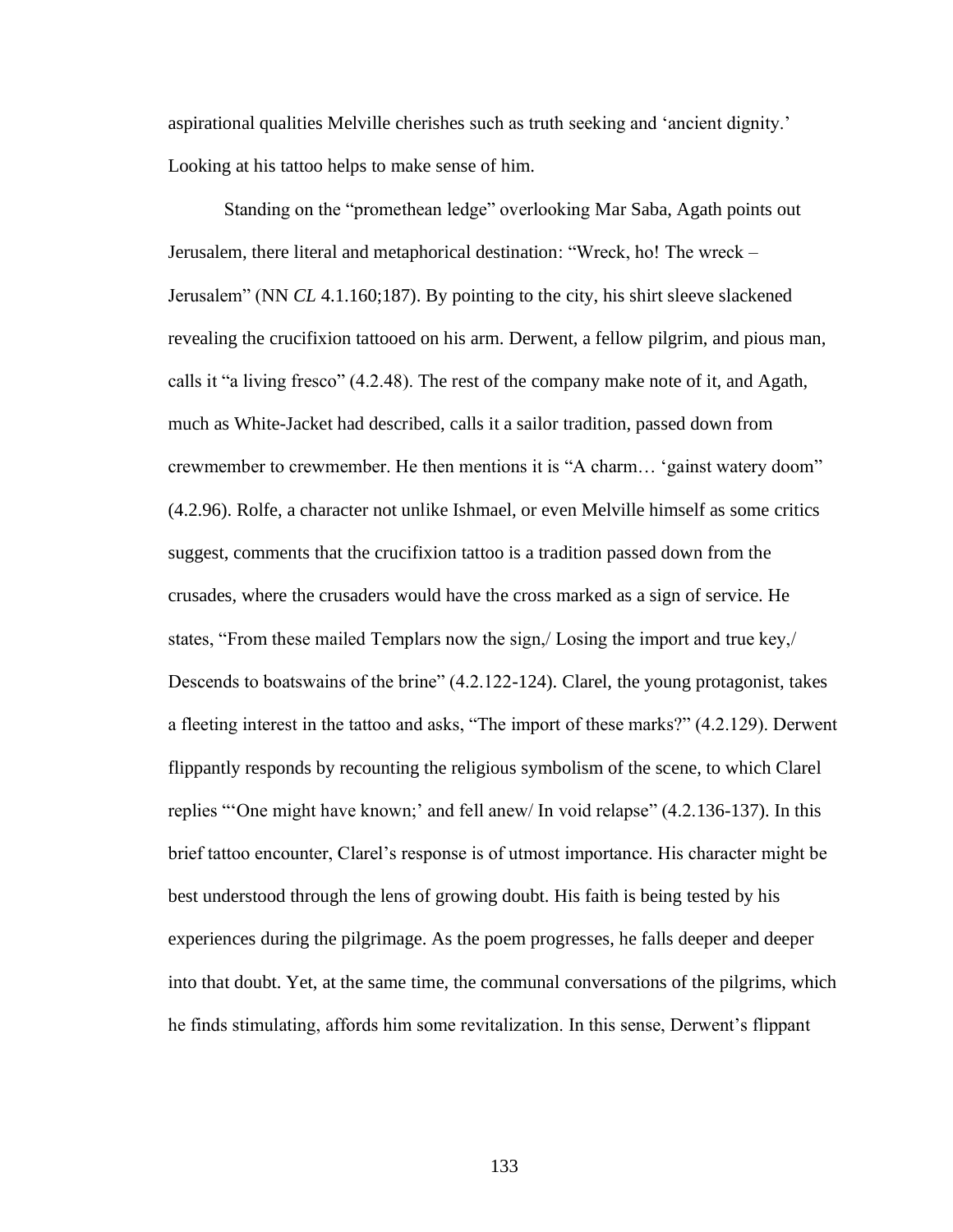response is aggravating, and he sulks back into private repose. Given Agath is an unthinking man, he does not know how to respond and remains silent.

The tattoo encounter gives us important insight into how Melville approaches life's tribulations from a different perspective, one which serves as a cautionary reminder. By referencing the origins of maritime tattoo practices, Rolfe reveals that Agath is quite literally marked by history. Much as Queequeg's tattoos were of cultural significance, so here too are Agath's. Yet, he has lost the "key" to their interpretation. In other words, he is not alive to the world that marks him, both on the skin, and on the soul. If in Queequeg, Ishmael, Moby Dick, and the coffin, tattoos signified the positive aspects of defying the world, in Agath Melville gives us its negative. Agath survives, unlike other monomaniacal characters. Yet, here, Melville asks us what is survival if you are not alive to the world around you, the world that marks you? In Agath's tattoo we feel the tragedy of subjugation: he was a poor sailor destined to serve as the wheels of the world's carriage. It reminds us to not while away under the yoke, to stand against the world and look for truth, and make sense of what we find on our own terms and together with others. "Wonder ye then at the fiery hunt?" (NN *MD* 195).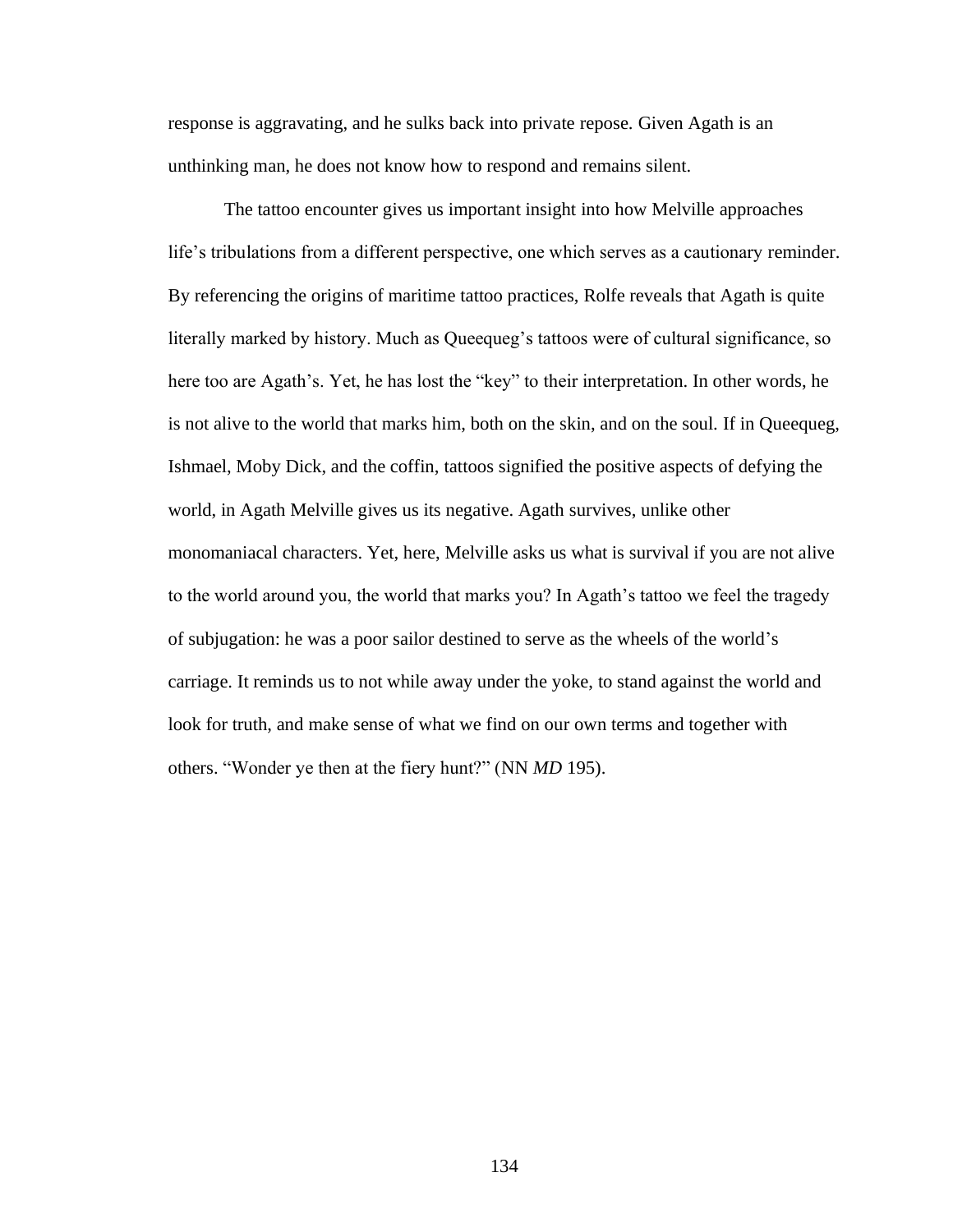## BIBLIOGRAPHY

- Arsić, Branka and K. L. Evans. *Melville's Philosophies*. Bloomsbury Publishing, 2017, pp. 17–37.
- Berger, Jason. *Antebellum at Sea: Maritime Fantasies in Nineteenth-Century America*. University of Minnesota Press, 2012. *JSTOR*.
- Berthold, Michael C. "'born-Free-and-Equal': Benign Cliché and Narrative Imperialism in Melville's '*Mardi*.'" *Studies in the Novel*, vol. 25, no. 1, Johns Hopkins University Press, 1993, pp. 16–27. *JSTOR.*
- Bhabha, Homi. "Of Mimicry and Man: The Ambivalence of Colonial Discourse." *October*, vol. 28, The MIT Press, 1984, pp. 125–33. *JSTOR*.
- Birk, John F. "Unsealing the Sphinx: The Pequod's Egyptian Pantheon." *American Transcendental Quarterly*, vol. 5, no. 4, 1991, pp. 283–299. *ProQuest*.
- Bolt, Kellen. "Squeezing Sperm: Nativism, Queer Contact, and the Futures of Democratic Intimacy in *Moby-Dick*." *ESQ: A Journal of Nineteenth-Century American Literature and Culture*, vol. 65, no. 2, 2019, pp. 293-329. *ProjectMuse*.
- Brashers, H. C. "Ishmael's Tattoos." *The Sewanee Review*, vol. 70, no. 1, Johns Hopkins University Press, 1962, pp. 137–54.
- Burg, B. R. "Tattoo designs and locations in the old U.S. Navy." *Journal of American Culture*, vol. 18, no. 1, 1995, pp. 69–76. *ProQuest*.
- Busch, Briton Cooper. *Whaling Will Never Do for Me: The American Whaleman in the Nineteenth Century*. University Press of Kentucky, 1994. *ProQuest Ebook Central*.
- Butler-Probst, Emily. "Raciocultural Union and 'Fraternity of Feeling': Ishmael's Redemption in Moby-Dick." *Criterion: A Journal of Literary Criticism*, vol. 10, no. 1, 2017, pp.1–17.
- Caplan, Jane. "Introduction." *Written on the Body*, edited by Jane Caplan, Princeton University Press, 2000, pp. xi–xxiv. *JSTOR*.
- Carr, James Revell. *Hawaiian Music in Motion: Mariners, Missionaries, and Minstrels*. University of Illinois Press, 2014. *ProQuest Ebook Central*.
- Chappell, David A. *Double Ghosts: Oceanian Voyagers on Euroamerican Ships*. M.E. Sharpe, 1997.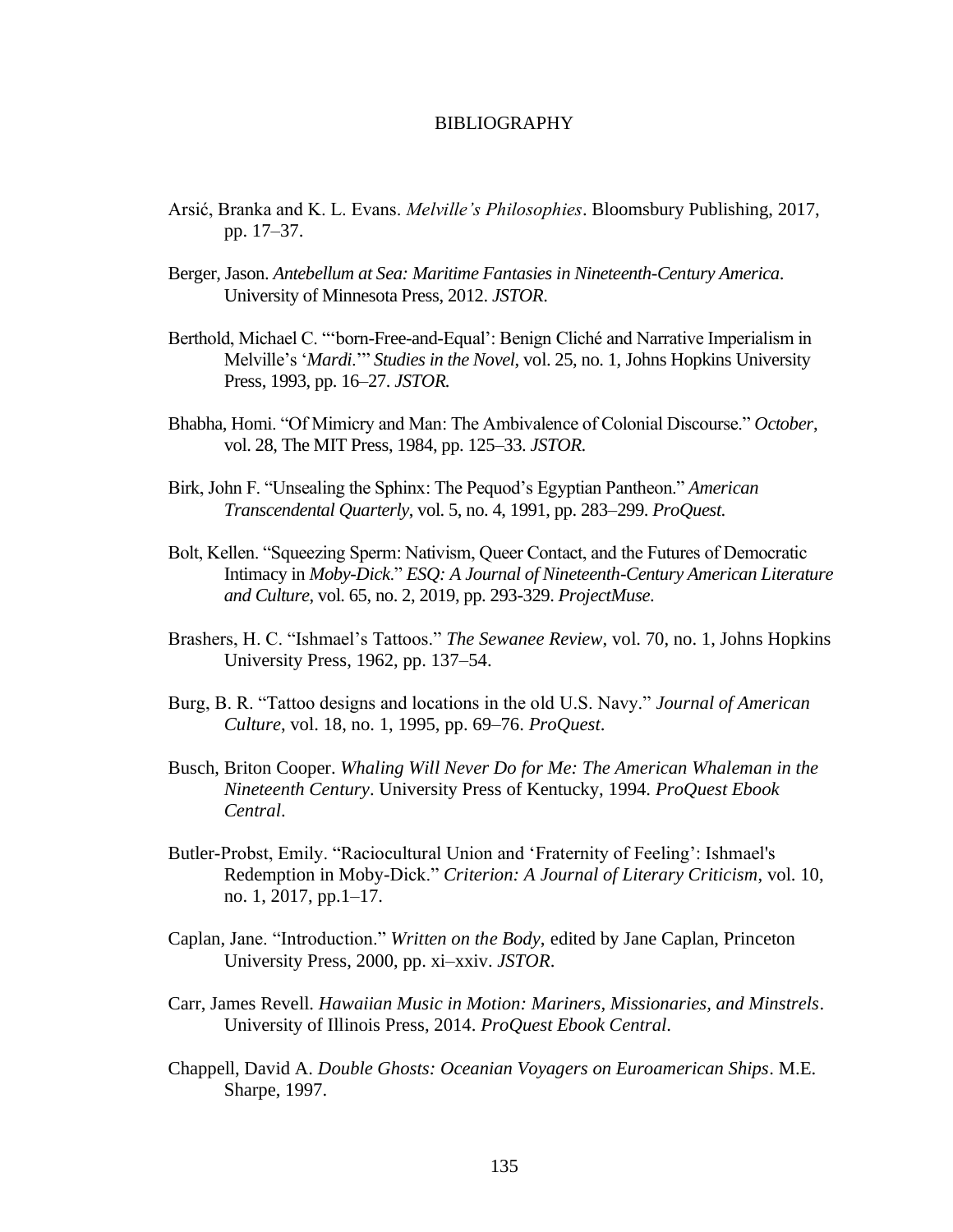- Cummings, William. "Orientalism's Corporeal Dimension: Tattooed Bodies and Eighteenth-Century Oceans." *Journal of Colonialism and Colonial History*, vol. 4 no. 2, 2003. *Project MUSE*.
- Dye, Ira. "The Tattoos of Early American Seafarers, 1796-1818." *Proceedings of the American Philosophical Society*, vol. 133, no. 4, American Philosophical Society, 1989, pp. 520–54.
- Ellis, Juniper. *Tattooing the World: Pacific Designs in Print and Skin*, Columbia University Press, 2008. *JSTOR*.
- Evelev, John. "'Every One to His Trade': Mardi, Literary Form, and Professional Ideology." *American Literature*, vol. 75, no. 2, June 2003, pp. 305–333. *ProjectMuse*.
- Evens, K. L. "Gospel Cetology" *Melville's Philosophies*. Edited by Branka Arsić and K. L. Evans, Bloomsbury Publishing, 2017, pp. 17–37.
- Fielder, Brigitte. "Introduction: Genealogies of Interracial Kinship." *Relative Races*, Duke University Press, 2020, pp. 1–26. *JSTOR*.
- Foucault, Michel, et al. *The Birth of Biopolitics: Lectures at the Collège de France, 1978- 1979*. Palgrave Macmillan UK, 2008. *ProQuest Ebook Central*.
- Frank, Michael C. "'A Mark Indelible': Herman Melville and the Cross-Cultural History of Tattooing in the Nineteenth Century." *Embodiments of Cultural Encounters*, Waxmann, 2011, pp. 41–59.
- Frankel, Matthew Cordova. "Tattoo Art: The Composition of Text, Voice, and Race in Melville's Moby-Dick." *ESQ: A Journal of the American Renaissance*, vol. 1, no. 2, Washington State University, 2007, pp. 114–47. *Project MUSE*.
- Friedman Herlihy, Anna Felicity. *Tattooed Transculturites: Western Expatriates among Amerindian and Pacific Islander Societies, 1500–1900*. The University of Chicago, 2012. *ProQuest*.
- Govenar, Alan. "The Changing Image of Tattooing in American Culture, 1846–1966." *Written on the Body*, edited by Jane Caplan, Princeton University Press, 2000, pp. 212–233. *JSTOR*.
- Guerzoni, Guido. "Devotional Tattoos in Early Modern Italy." *Espacio, Tiempo y Forma: Historia Del Arte*, Serie VII, 2018. *ProQuest*.
- Hadfield, Andrew. "Mardi and Spenser's Wandering Allegory." *Textual Practice*, vol. 34, no. 7, 2020, pp. 1207–1225.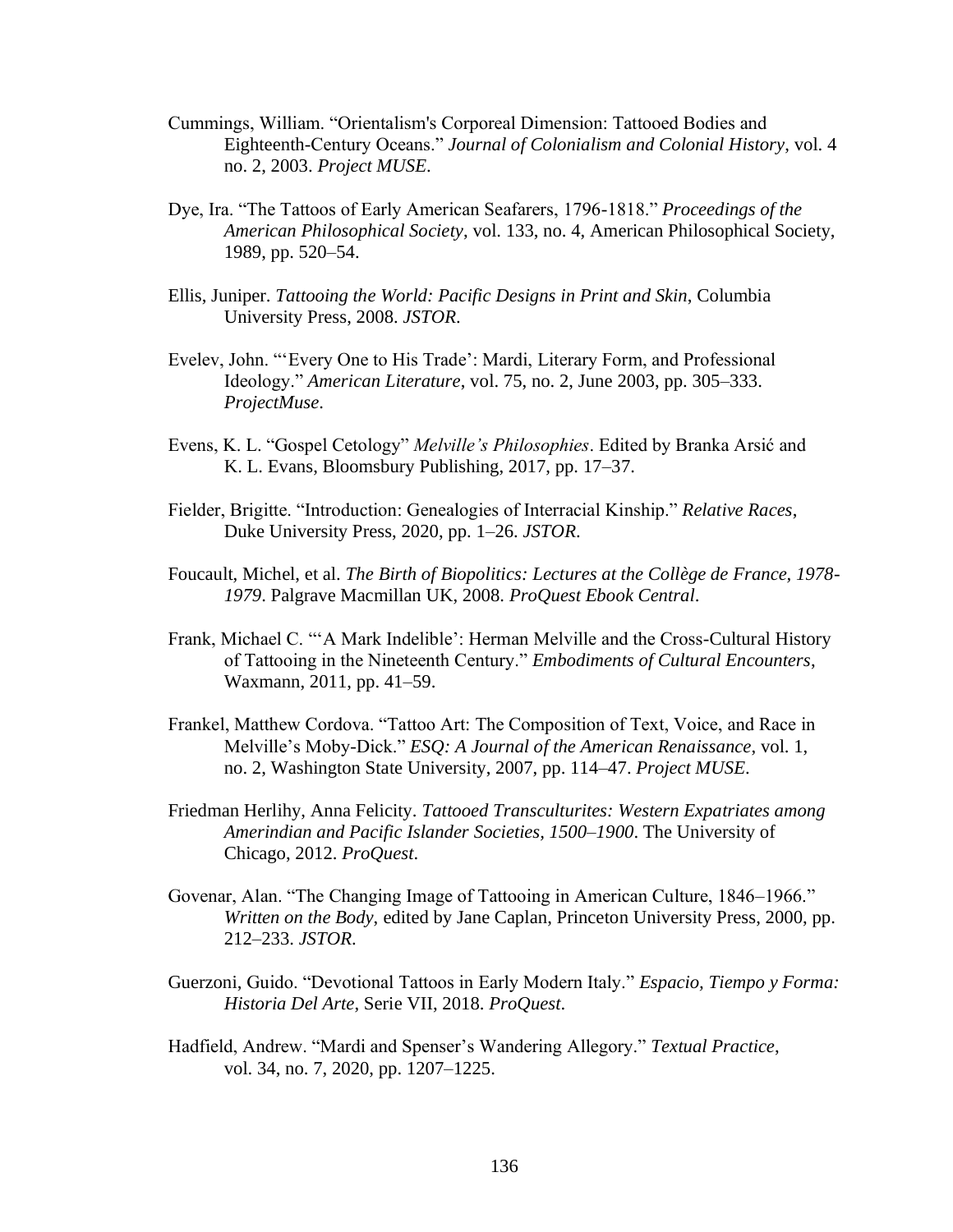- Haines, David. "Lighting up the World?: Empires and Islanders in the Pacific Whaling Industry, 1790-1860." *Maritime History as Global History*, edited by Maria Fusaro and Amélia Polónia, Liverpool University Press, 2010, pp. 159–76.
- Howard, Mark. "James German: One of Melville's South Sea Crewmates." *Leviathan*, vol. 22, no. 3, Johns Hopkins University Press, 2020, pp. 131–37. *ProQuest*.
- Husni, Khalil. "The Whiteness of the Whale: A Survey of Interpretations, 1851-1970." *CLA Journal*, vol. 20, no. 2, College Language Association, 1976, pp. 210–21.

Johnson, Julie M. "Taji's Quest in Melville's Mardi: A Psychological Allegory in the Mythic Mode." *Colby Quarterly*, vol. 18, no. 4, 1982, pp. 220–230.

- Kavorkian, Martin, et al. "Lines of Dissent: Oceanic Tattoo and the Colonial Contest." *Whole Oceans Away: Melville and the Pacific*, edited by Jill Barnum, Wyn Kelley, and Cristopher Sten, Kent State University Press, 2007, *ProQuest Ebook Central*, pp. 259–270.
- Knopf, Kerstin. "'An Interminable Cretan Labyrinth': Tattoos as Text in Herman Melville's Sea Fiction." *Probing the Skin: Cultural Representations of Our Contact Zone*, edited by Caroline Rosenthal and Dirk Vanderbeke, Cambridge Scholars Publisher, 2015, pp.122–157.
- Konrad, Joel. "'Barbarous Gallants': Fashion, Morality, and the Marked Body in English Culture, 1590–1660." *Fashion Theory*, vol. 15, no. 1, Routledge, Mar. 2011, pp. 29–48.

Kopacz, Paula. "Cultural Sweat: Melville, Labor, and Slavery." *Leviathan*, vol. 13, no. 1, Johns Hopkins University Press, 2011, pp. 74–87.

- Lemire, Elise. "Introduction: The Rhetorical Wedge between Preference and Prejeduce." *Miscegenation: Making Race in America*. University of Pennsylvania Press, 2002, *ProQuest Ebook Central*, pp. 1–10.
- Levine, Robert S. "What Is the White American? Race, Emigration, and Nation in Melville's Redburn." *J19: The Journal of Nineteenth-Century Americanists*, vol. 8, no. 1, University of Pennsylvania Press, Spring 2020, pp. 97–122. *EBSCOhost*.

"liminality, n." *OED Online*, Oxford University Press, December 2021.

Lodder, Matt. "'Things of the Sea': Iconographic Continuities between Tattooing and Handicrafts in Georgian-Era Maritime Culture." *The Sculpture Journal*, vol. 24, no. 2, Liverpool University Press, 2015, pp. 195–210. *ProQuest*.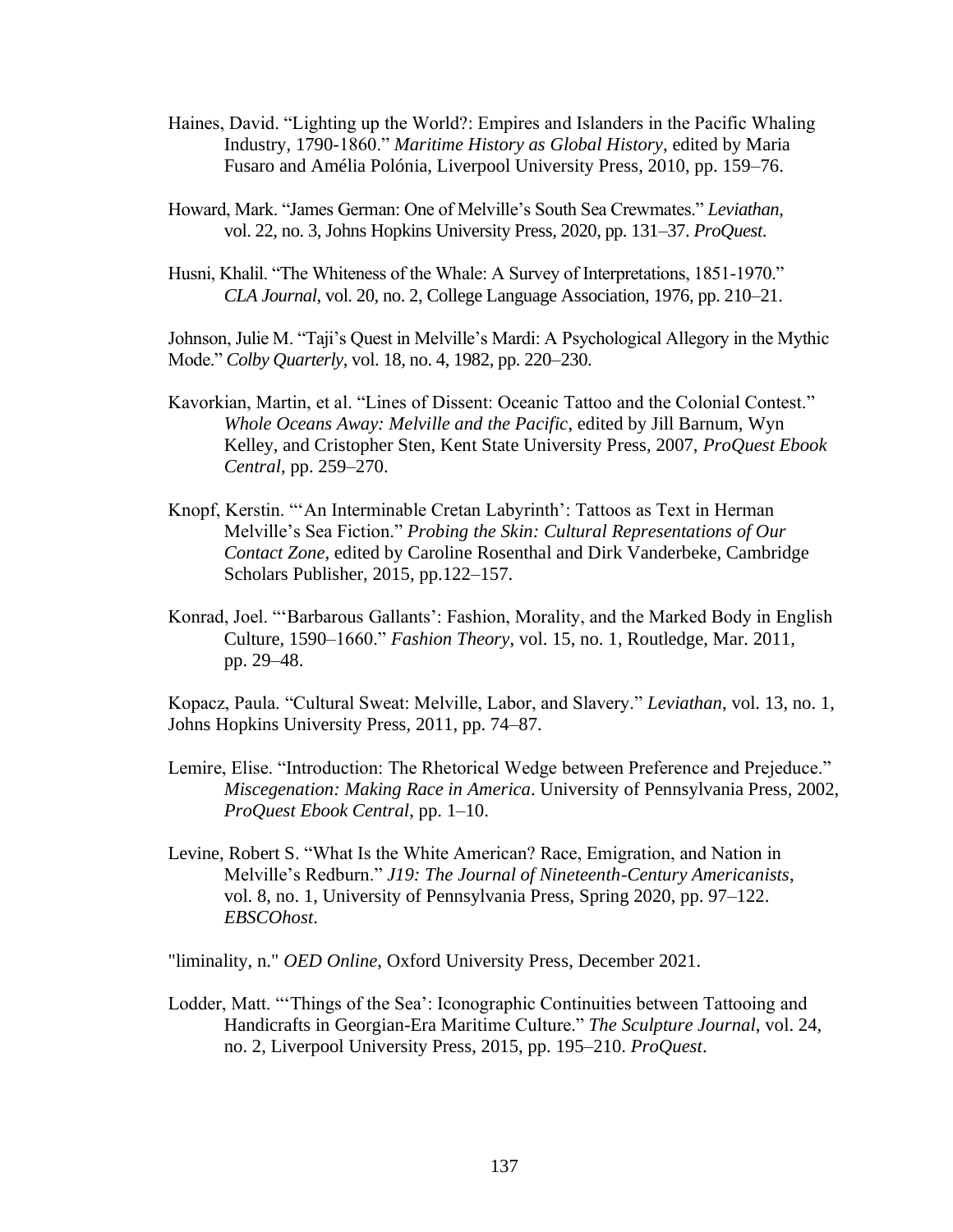- Manuscripts and Archives Division, The New York Public Library. ""Hawthorne and his mosses"" The New York Public Library Digital Collections. 1850.
- Marrs, Cody. "Introduction: Melville Studies, Old and New." *The New Melville Studies*, edited by Cody Marrs, Cambridge University Press, 2019, pp. 1–10.
- Martínez-San Miguel, Yolanda and Michelle Stephens. "Introduction: "Isolated Above, but Connected Below": Toward New, Global, Archipelagic Linkages." *Contemporary Archipelagic Thinking: Towards New Comparative Methodologies and Disciplinary Formations*. Edited by Michelle Stephens and Yolanda Martínez-San Miguel, Rowman & Littlefield Publishers, 2020. *EBSCOhost*.
- Melville, Herman. *Clarel: A Poem and Pilgrimage in the Holy Land*. Edited by Harrison Hayford et al., Northwestern University Press and the Newberry Library, 1991; cited in the text as NN *CL*.
- ---. *Mardi and a Voyage Thither*. Edited by Harrison Hayford et al., Northwestern University Press and the Newberry Library, 1998; cited in the text as NN *M*.
- ---. "Melville's Marginalia in *The Dramatic Works of William Shakespeare*, ed. Grey Hilliard, 1837" *Melville's Marginalia Online*. Edited by Steven-Olsen-Smith, Peter Norberg, and Dennis C. Marnon, 2012; cited in the text as Marginalia.
- ---. *Moby-Dick or The Whale*. Edited by Harrison Hayford et al., Northwestern University Press and the Newberry Library, 1988; cited in the text as NN *MD*.
- ---. *Omoo: A Narrative of Adventures in the South Seas*. Edited by Harrison Hayford et al., Northwestern University Press and the Newberry Library, 1968; cited in the text as NN *OM*.
- ---. *Redburn: His First Voyage*. Edited by Harrison Hayford et al., Northwestern University Press and the Newberry Library, 1969. cited in the text as NN *RB*.
- ---. *Typee: A Peep at Polynesian Life*. Edited by Harrison Hayford et al., Northwestern University Press and the Newberry Library, 1968; cited in the text as NN *TY*.
- ---. *Typee: Complete Text with Introduction, Historical Contexts, Critical Essays*. Edited by Geoffrey Sanborn, New Riverside Editions ed., Houghton Mifflin Co., 2004; cited in the text as Sanborn *TY*.
- ---. *White-Jacket or the World in a Man-of-War*. Edited by Harrison Hayford et al., Northwestern Univ. Press and the Newberry Library, 1970; cited in the text as NN *WJ*.
- Neal, Larry. "The Cost of Impressment during the Seven Years War." *The Mariner's Mirror*, vol. 64, no.1, 1978, pp. 45–56. *ResearchGate*.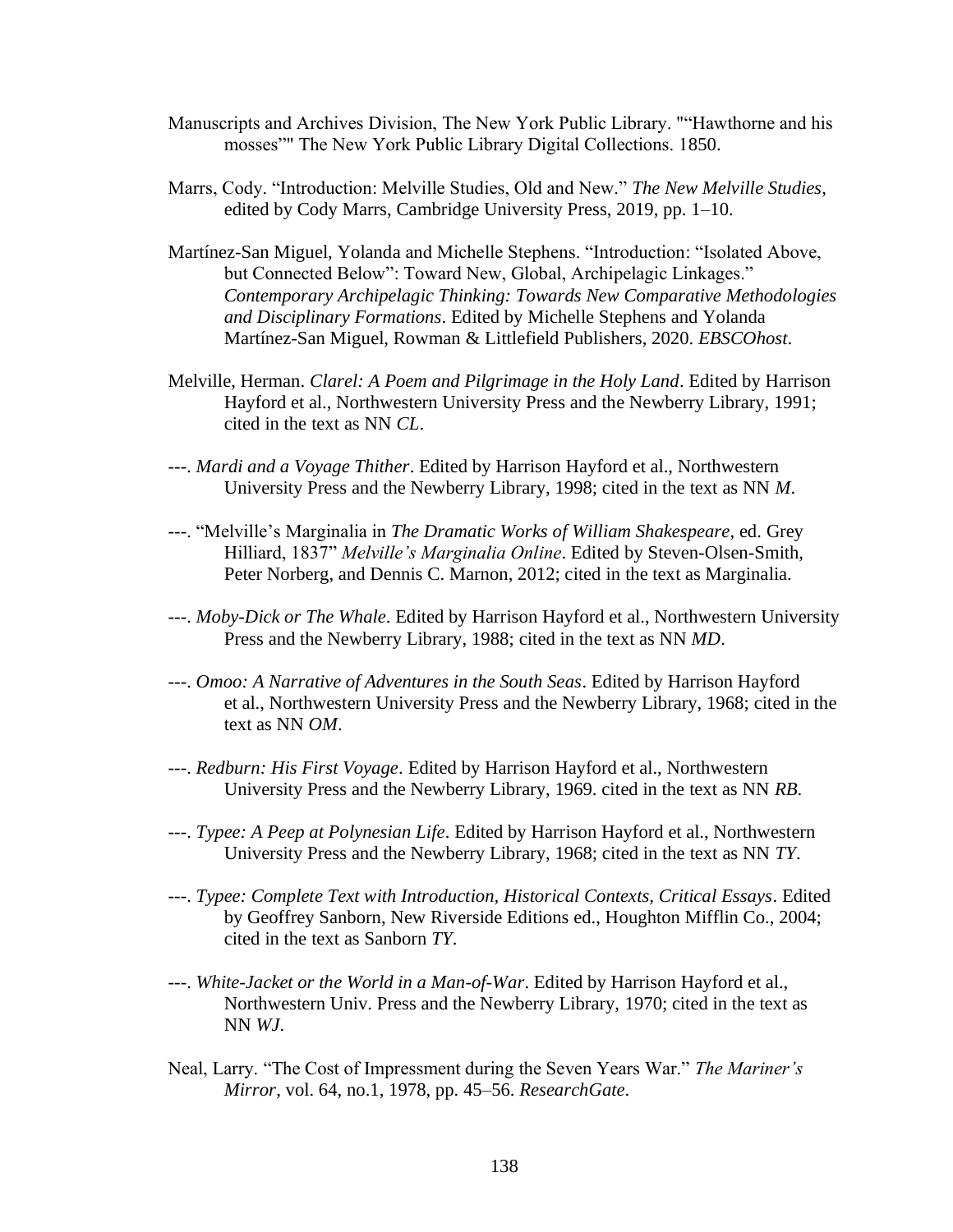- Newman, Simon P. "Reading the Bodies of Early American Seafarers." *The William and Mary Quarterly*, vol. 55, no. 1, Omohundro Institute of Early American History and Culture, 1998, pp. 59–82. *JSTOR*.
- Olsen-Smith, Steven, and Joshua Preminger. "Newly Deciphered Erased and Faded Inscriptions in Melville's Copy of the Commedia." *Leviathan*, vol. 17, no. 2, Johns Hopkins University Press, 2015, pp. 41–58.
- Otter, Samuel. *Melville's Anatomies*. University of California Press, 1999.
- Parker, Hershel. *Herman Melville: A Biography*. Johns Hopkins University Press, 1996.
- Pietsch, Roland. Ships' Boys and Charity in the Mid-Eighteenth Century: The London Marine Society (1756-1772). University of London, 2003. *Queen Mary Research Online*.
- Pratt, Mary Louise. "Arts of the Contact Zone." *Profession*, Modern Language Association, 1991, pp. 33–40.
- Rasmussen, Birgit Brander. "Indigenous Literacies, Moby-Dick, and the Promise of Queequeg's Coffin." *Queequeg's Coffin: Indigenous Literacies and Early American Literature*. Duke University Press, 2012, pp.111–138
- Rediker, Marcus. *Outlaws of the Atlantic: Sailors, Pirates, and Motley Crews in the Age of Sail*. Beacon Press, 2015.
- Roediger, David. *Seizing Freedom: Slave Emancipation and Liberty for All*. Verso, 2015.
- ---. *The Wages of Whiteness: Race and the Making of the American Working Class*. Revised edition, Verso, 2007; cited in the text as Roediger, Wages.
- Rouleau, Brian. *With Sails Whitening Every Sea: Mariners and the Making of an American Maritime Empire*. Cornell University Press, 2015. *ProQuest Ebook Central*.
- Samuels, Shirley. "Introduction." *Race and Vision in the Nineteenth-Century United States*, edited by Shirley Samuels, Lexington Books, 2019.
- Sanborn, Geoffrey. *Whipscars and Tattoos: The Last of the Mohicans, Moby-Dick, and the Maori*. Oxford University Press, 2013.
- Schell, Jennifer. "Racialized Discourses and Cosmopolitan Workforces." *A Bold and Hardy Race of Men*, University of Massachusetts Press, 2013, pp. 169–98. *JSTOR*.